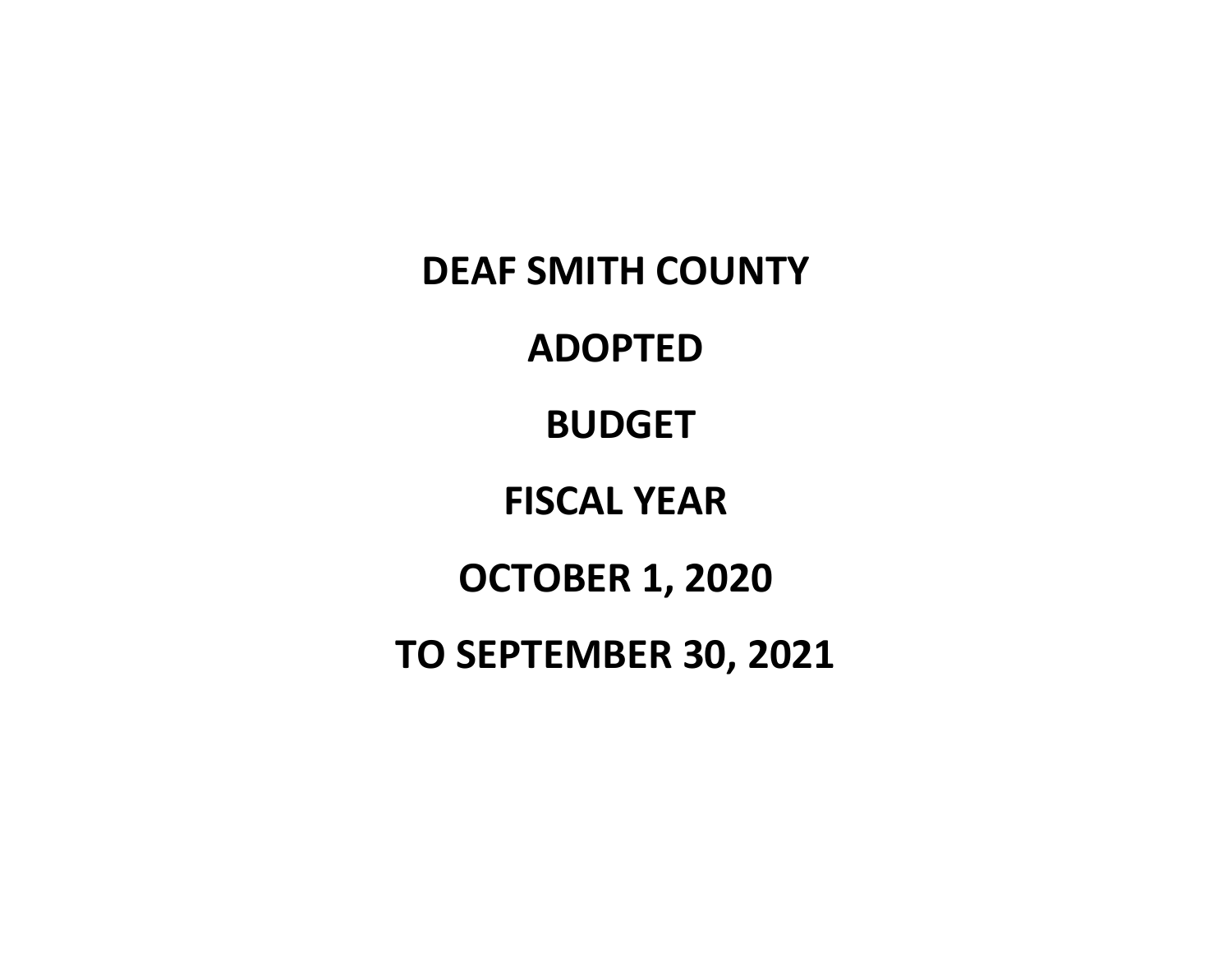# **Deaf Smith County, Texas 2021 Adopted Budget**

**This adopted budget will raise more revenue from property taxes than last year's budget by an amount of \$2,239,864 (\$335,641 Maintenance and Operations, \$1,904,223 Series 2020 Jail Bond) which is a 26.6 percent increase from last year's budget. The property tax revenue to be raised from new property added to the tax roll this year is \$65,158.**

**The members of the commissioners court voting on the adoption of the 2021 budget.**

|                                                                       | <b>Actual</b><br>2019-2020 | <b>Proposed</b><br>2020-2021 |
|-----------------------------------------------------------------------|----------------------------|------------------------------|
| <b>Property Tax Rate</b>                                              | \$0.5165                   | \$0.6109                     |
| No New Revenue Rate (Formally<br><b>Effective Tax Rate)</b>           | \$0.4722                   | \$0.4846                     |
| No New Revenue Maintenance and<br><b>Operations Tax Rate</b>          | \$0.4722                   | \$0.4846                     |
| <b>Voter-Approval Tax Rate (Formally</b><br><b>Rollback Tax Rate)</b> | \$0.5165                   | \$0.6109                     |
| Series 2020 Jail Bond Debt Rate                                       | \$0.00                     | \$0.109                      |

**FOR: Chris Kahlich, Jerry O'Connor, Mike Brumley, Dale Artho**

**The total net outstanding debt as of September 30, 2018 is \$35,175,000.**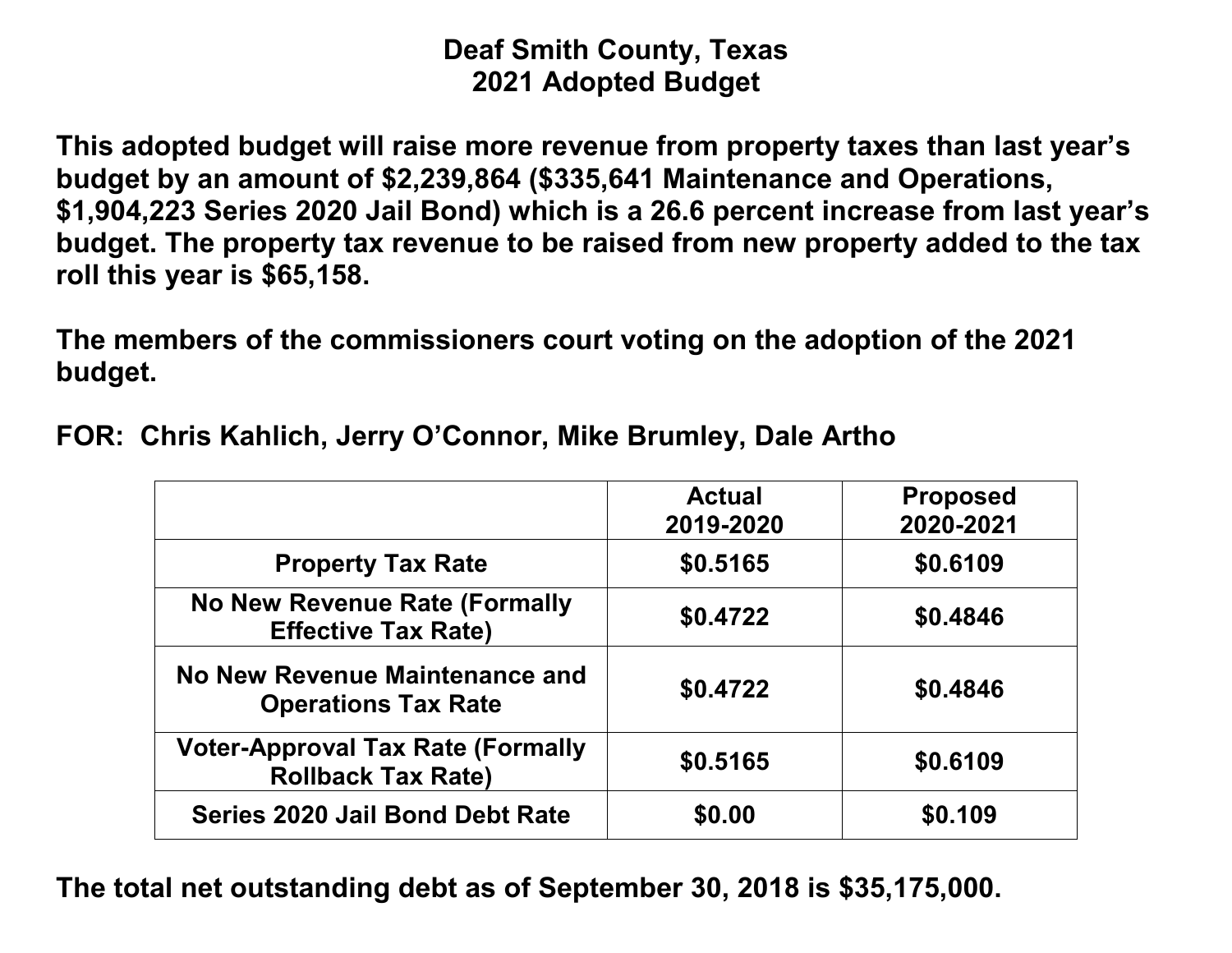#### *Deaf Smith County*

**Estimated Revenue from Property Tax Levy**

|                                                                                           |                                  | <b>BUDGET YEAR</b><br>2019-2020 | <b>BUDGET YEAR</b><br>2020-2021 | <b>NET CHANGE</b><br><b>INCREASE (DECREASE)</b> |
|-------------------------------------------------------------------------------------------|----------------------------------|---------------------------------|---------------------------------|-------------------------------------------------|
| Actual Tax Rate (Calendar year 2020)<br>Effective Tax Rate (2020)<br><b>Rollback Rate</b> | 0.516500<br>0.472200<br>0.516500 |                                 |                                 |                                                 |
| ESTIMATED --Taxable value                                                                 |                                  | 1,665,946,418                   | 1,782,646,721                   | 116,700,303                                     |
| Proposed Tax Rate for this budget year                                                    |                                  | 0.516500                        | 0.501900                        | $-0.014600$                                     |
| Proposed Tax Amount                                                                       |                                  | 8,604,613                       | 8,947,104                       | 342,491                                         |
| <b>Estimated Collection %</b>                                                             | 98.00%                           | 8,432,521                       | 8,768,162                       | 335,641                                         |
| <b>Prior Year Budgeted Collections</b>                                                    |                                  | 8,432,521                       | 8,432,521                       |                                                 |
| <b>INCREASE IN AVAILABLE REVENUE</b>                                                      |                                  | 0                               | 335,641                         | 335,641                                         |

| <b>PROPOSED BUDGET SPLIT</b>      | % OF TOTAL | TAX RATE |           |           |
|-----------------------------------|------------|----------|-----------|-----------|
| <b>GENERAL FUND</b>               | 80.96      | 0.406332 | 5,898,653 | 7,098,591 |
|                                   |            |          |           |           |
| <b>ROAD &amp; BRIDGE FUND</b>     | 10.96      | 0.055000 | 895,211   | 960,844   |
| ROAD & BRIDGE MACHINERY & EQUIPME | 8.08       | 0.040568 | 548,402   | 708,727   |
| <b>Combined R&amp;B</b>           | 19.04      | 0.095568 | 1,443,613 | 1,669,570 |
|                                   |            |          |           |           |
| <u>TOTAL</u>                      | 100.00     | 0.501900 | 7,342,266 | 8,768,162 |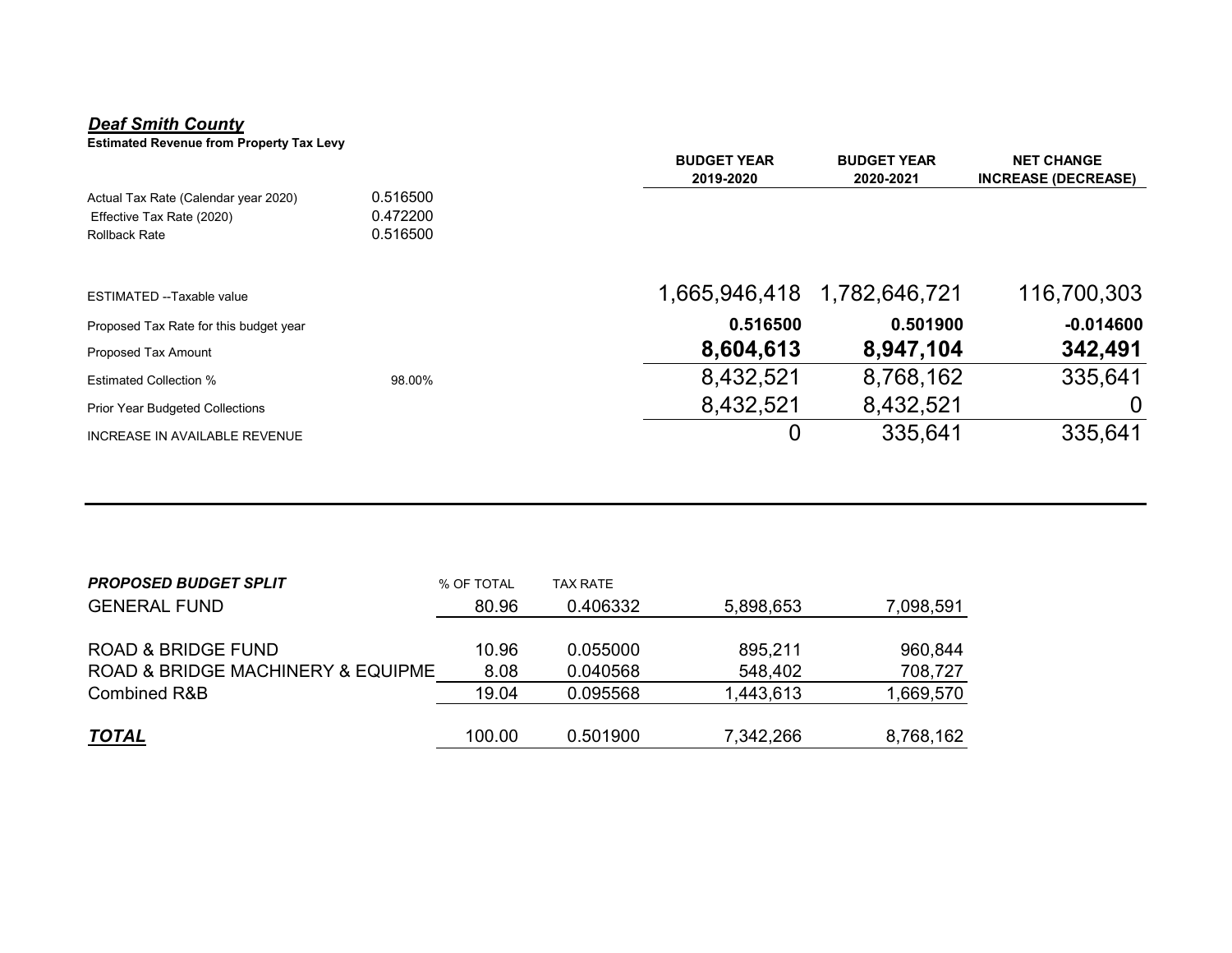|                                      | LULU-LUL I                        |                                    |                               |                        |
|--------------------------------------|-----------------------------------|------------------------------------|-------------------------------|------------------------|
|                                      | <b>Budget</b><br>Year - 2019-2020 | <b>Budget</b><br>Year - 2020- 2021 | <b>Increase</b><br>(Decrease) | Percentage<br>of Total |
| <b>REPORTING FUND - GENERAL FUND</b> |                                   |                                    |                               |                        |
| REVENUE ALLOCATED FROM PRIOR YEAR    |                                   |                                    |                               |                        |
| <b>CARRY OVER</b>                    | 0                                 | $\mathbf{0}$                       | 0                             |                        |
| <b>TAX REVENUE</b>                   | 8,186,245                         | 8,437,491                          | 251,246                       | 86.58%                 |
| <b>STATE CIVIL FEES</b>              | 42,000                            | 42,000                             |                               | 0.43%                  |
| STATE CRIMINAL COSTS & FE            | 202,950                           | 202,950                            |                               | 2.08%                  |
| FEES OF OFFICE                       | 506,150                           | 506,150                            |                               | 5.19%                  |
| <b>REVENUE FROM FINES</b>            | 235,000                           | 235,000                            |                               | 2.41%                  |
| STATE FUNDING & ALLOWANCE            | 93,289                            | 103,899                            | 10,610                        | 1.07%                  |
| OTHER COUNTY REVENUES                | 187,500                           | 187,500                            |                               | 1.92%                  |
| <b>INVESTMENT REVENUE</b>            | 90,700                            | 30,700                             | $-60,000$                     | 0.32%                  |
| <b>TOTAL REVENUES</b>                | 9,543,834                         | 9,745,690                          | 201,856                       |                        |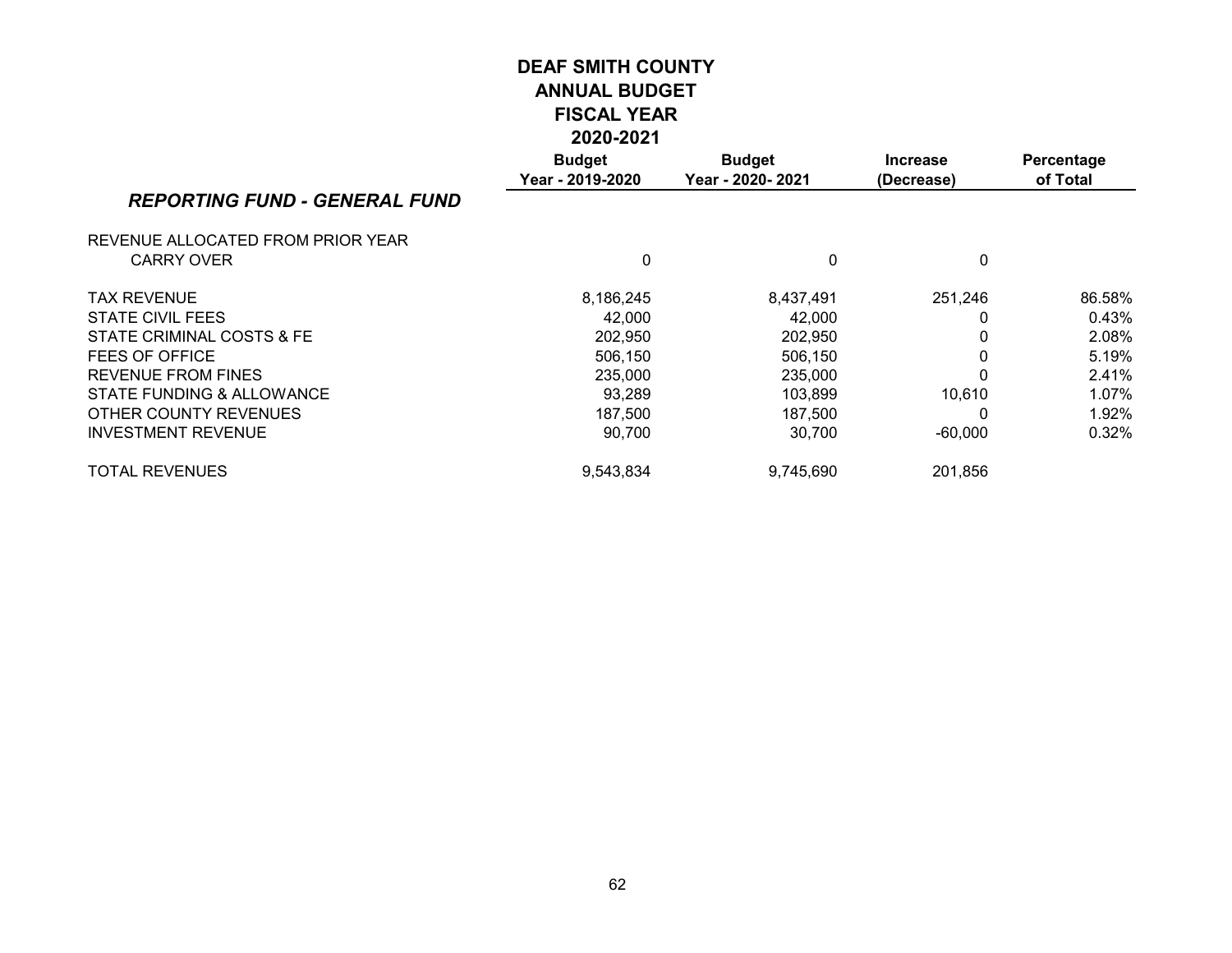|                                            | <b>Budget</b><br>Year - 2019-2020 | <b>Budget</b><br>Year - 2020-2021 | <b>Increase</b><br>(Decrease) | Percentage<br>of Total |
|--------------------------------------------|-----------------------------------|-----------------------------------|-------------------------------|------------------------|
| <b>EXPENDITURES</b>                        |                                   |                                   |                               |                        |
| <b>COUNTY JUDGE</b>                        | 171,848                           | 176,025                           | 4,177                         | 1.81%                  |
| <b>COUNTY CLERK</b>                        | 291,149                           | 296,343                           | 5,194                         | 3.04%                  |
| <b>DISTRICT JUDGE</b>                      | 75,656                            | 78,761                            | 3,105                         | 0.81%                  |
| <b>DISTRICT CLERK</b>                      | 202,559                           | 206,948                           | 4,389                         | 2.12%                  |
| <b>JUSTICE OF PEACE</b>                    | 185,465                           | 227,665                           | 42,200                        | 2.34%                  |
| <b>DISTRICT ATTORNEY</b>                   | 477,263                           | 487,029                           | 9,767                         | 5.00%                  |
| <b>TAX ASSESSOR COLLECTOR</b>              | 212,513                           | 221,953                           | 9,440                         | 2.28%                  |
| <b>COUNTY TREASURER</b>                    | 116,924                           | 120,675                           | 3,751                         | 1.24%                  |
| <b>COUNTY AUDITOR</b>                      | 74,350                            | 76,309                            | 1,959                         | 0.78%                  |
| <b>COUNTY SHERIFF</b>                      | 1,502,283                         | 1,541,715                         | 39,432                        | 15.82%                 |
| <b>COUNTY CORRECTIONAL FACIL</b>           | 1,687,905                         | 1,740,533                         | 52,628                        | 17.86%                 |
| <b>COUNTY LIBRARY</b>                      | 385,994                           | 393,795                           | 7,801                         | 4.04%                  |
| <b>COUNTY MUSEUM</b>                       | 114,601                           | 117,584                           | 2,983                         | 1.21%                  |
| <b>COUNTY SOCIAL SERVICES</b>              | 107,085                           | 108,245                           | 1,160                         | 1.11%                  |
| <b>COUNTY EXTENSION SERVICE</b>            | 180,851                           | 165,065                           | $-15,786$                     | 1.69%                  |
| <b>COUNTY WIDE SERVICES</b>                | 3,111,100                         | 3,152,063                         | 40,964                        | 32.34%                 |
| <b>COUNTY MAINTENANCE DEPT</b>             | 370,040                           | 374,747                           | 4,707                         | 3.85%                  |
| 222ND COMMUNITY SUPERVISI                  | 15,005                            | 15,005                            | $\Omega$                      | 0.15%                  |
| <b>JUVENILE SERVICES</b>                   | 261,244                           | 245,228                           | $-16,016$                     | 2.52%                  |
| TOTAL EXPENDITURE BUDGET                   | 9,543,834                         | 9,745,690                         | 201,856                       |                        |
| <b>EXCESS OF REVENUE OVER EXPENDITURES</b> | 0                                 | 0                                 | 0                             |                        |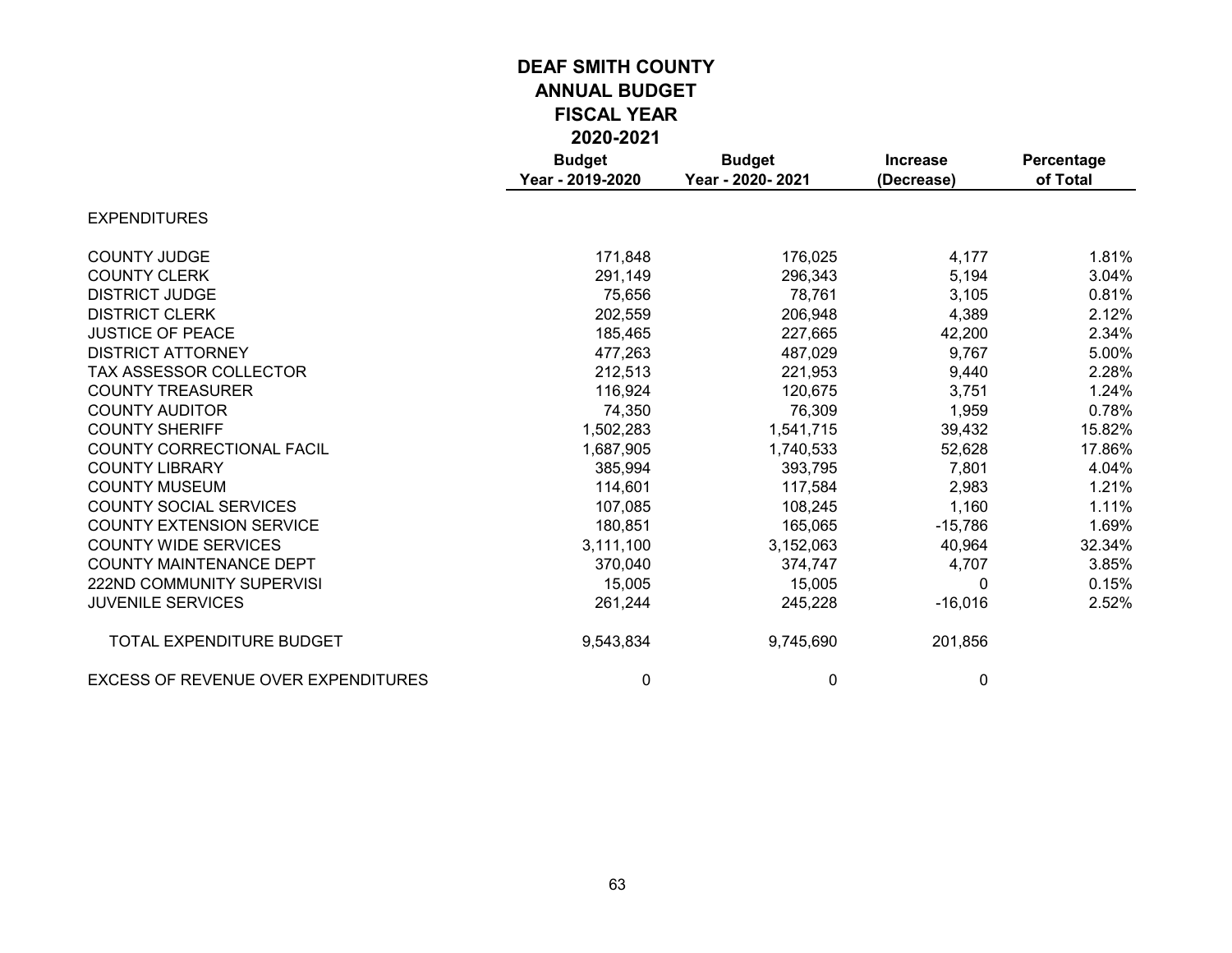|                                         | LVLV-LVL I                        |                                   |                               |                        |
|-----------------------------------------|-----------------------------------|-----------------------------------|-------------------------------|------------------------|
|                                         | <b>Budget</b><br>Year - 2019-2020 | <b>Budget</b><br>Year - 2020-2021 | <b>Increase</b><br>(Decrease) | Percentage<br>of Total |
| <b>ROAD &amp; BRIDGE OPERATING FUND</b> |                                   |                                   |                               |                        |
| FROM PRIOR YEAR CARRYOVER               | 0                                 | 0                                 | $\mathbf{0}$                  |                        |
| <b>TAX REVENUE</b>                      | 1,471,110                         | 1,499,844                         | 28,734                        | 90.29%                 |
| <b>OTHER REVENUE</b>                    | 90,300                            | 90,300                            | 0                             | 5.44%                  |
| <b>REIMBURSED EXPENSES</b>              | 6,000                             | 6,000                             | 0                             | 0.36%                  |
| <b>INVESTMENT REVENUE</b>               | 0                                 | 0                                 | 0                             | 0.00%                  |
| <b>INTER FUND TRANSFERS</b>             | 65,000                            | 65,000                            | 0                             | 3.91%                  |
| <b>TOTAL REVENUE</b>                    | 1,632,410                         | 1,661,144                         | 28,734                        |                        |
| <b>EXPENDITURES</b>                     |                                   |                                   |                               |                        |
| PRECINCT ONE                            | 417,842                           | 426,246                           | 8,404                         | 25.66%                 |
| PRECINCT TWO                            | 413,729                           | 420,161                           | 6,432                         | 25.29%                 |
| PRECINCT THREE                          | 369,220                           | 374,283                           | 5,063                         | 22.53%                 |
| PRECINCT FOUR                           | 431,619                           | 440,453                           | 8,834                         | 26.52%                 |
| <b>TOTAL EXPENDITURES</b>               | 1,632,410                         | 1,661,144                         | 28,734                        |                        |
| EXCESS OF REVENUE OVER EXPENDITURES     | 0                                 | 0                                 | 0                             |                        |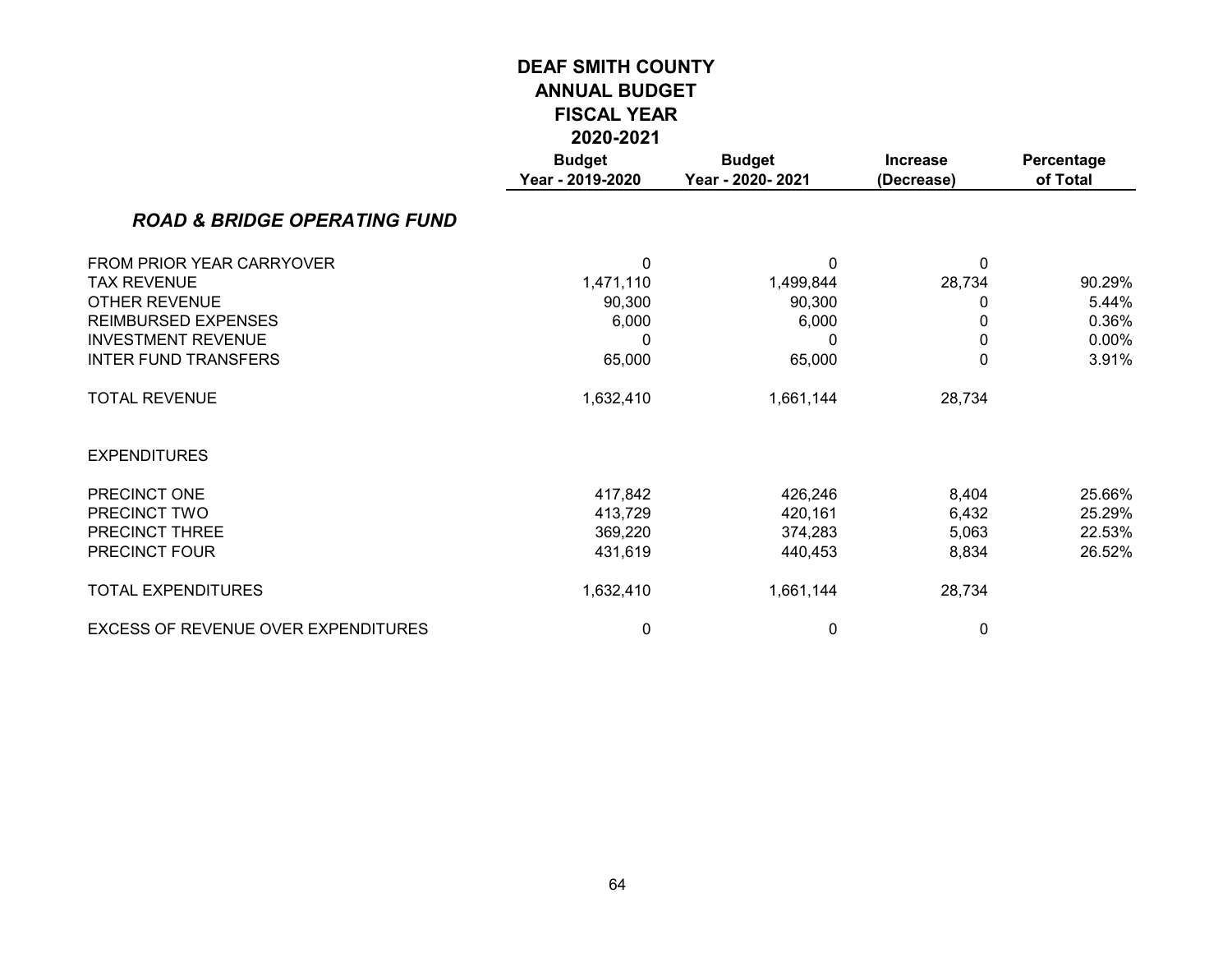|                                          | <b>Budget</b><br>Year - 2019-2020 | <b>Budget</b><br>Year - 2020-2021 | <b>Increase</b><br>(Decrease) | Percentage<br>of Total |
|------------------------------------------|-----------------------------------|-----------------------------------|-------------------------------|------------------------|
| <b>ROAD &amp; BRIDGE MACHINE</b>         |                                   |                                   |                               |                        |
| <b>REVENUE</b>                           |                                   |                                   |                               |                        |
| FROM PRIOR YEAR CARRYOVER                | 41,795                            | 120,504                           | 78,709                        |                        |
| <b>TAX REVENUE</b>                       | 892,466                           | 915,727                           | 23,261                        | 85.88%                 |
| <b>OTHER REVENUE</b>                     | 30,000                            | 30,000                            | 0                             | 2.81%                  |
| <b>INVESTMENT INCOME</b>                 | 0                                 | 0                                 | 0                             |                        |
| <b>INTER FUND TRANSFERS</b>              | 0                                 | 0                                 | 0                             |                        |
| <b>TOTAL REVENUE</b>                     | 964,261                           | 1,066,231                         | 101,970                       |                        |
| <b>EXPENDITURES</b>                      |                                   |                                   |                               |                        |
| COUNTY WIDE SERVICES-GRADER SINKING FUND | $\mathbf{0}$                      | $\mathbf{0}$                      | $\mathbf{0}$                  |                        |
| COMBINED R&B-ROAD WORK ETC               | 772,466                           | 795,727                           | 23,261                        | 74.63%                 |
| PCT <sub>1</sub>                         | 37,525                            | 67,525                            | 30,000                        | 6.33%                  |
| PCT <sub>2</sub>                         | 60,000                            | 63,200                            | 3,200                         | 5.93%                  |
| PCT <sub>3</sub>                         | 32,475                            | 47,816                            | 15,341                        | 4.48%                  |
| PCT <sub>4</sub>                         | 31,795                            | 61,963                            | 30,168                        | 5.81%                  |
| <b>NOXIOUS WEED PCT 1</b>                | 7,500                             | 7,500                             | 0                             | 0.70%                  |
| <b>NOXIOUS WEED PCT 2</b>                | 7,500                             | 7,500                             | 0                             | 0.70%                  |
| <b>NOXIOUS WEED PCT 3</b>                | 7,500                             | 7,500                             | 0                             | 0.70%                  |
| <b>NOXIOUS WEED PCT 4</b>                | 7,500                             | 7,500                             | 0                             | 0.70%                  |
| <b>TOTAL EXPENDITURES</b>                | 964,261                           | 1,066,231                         | 101,970                       |                        |
| EXCESS OF REVENUE OVER EXPENDITURE       | 0                                 | 0                                 | 0                             |                        |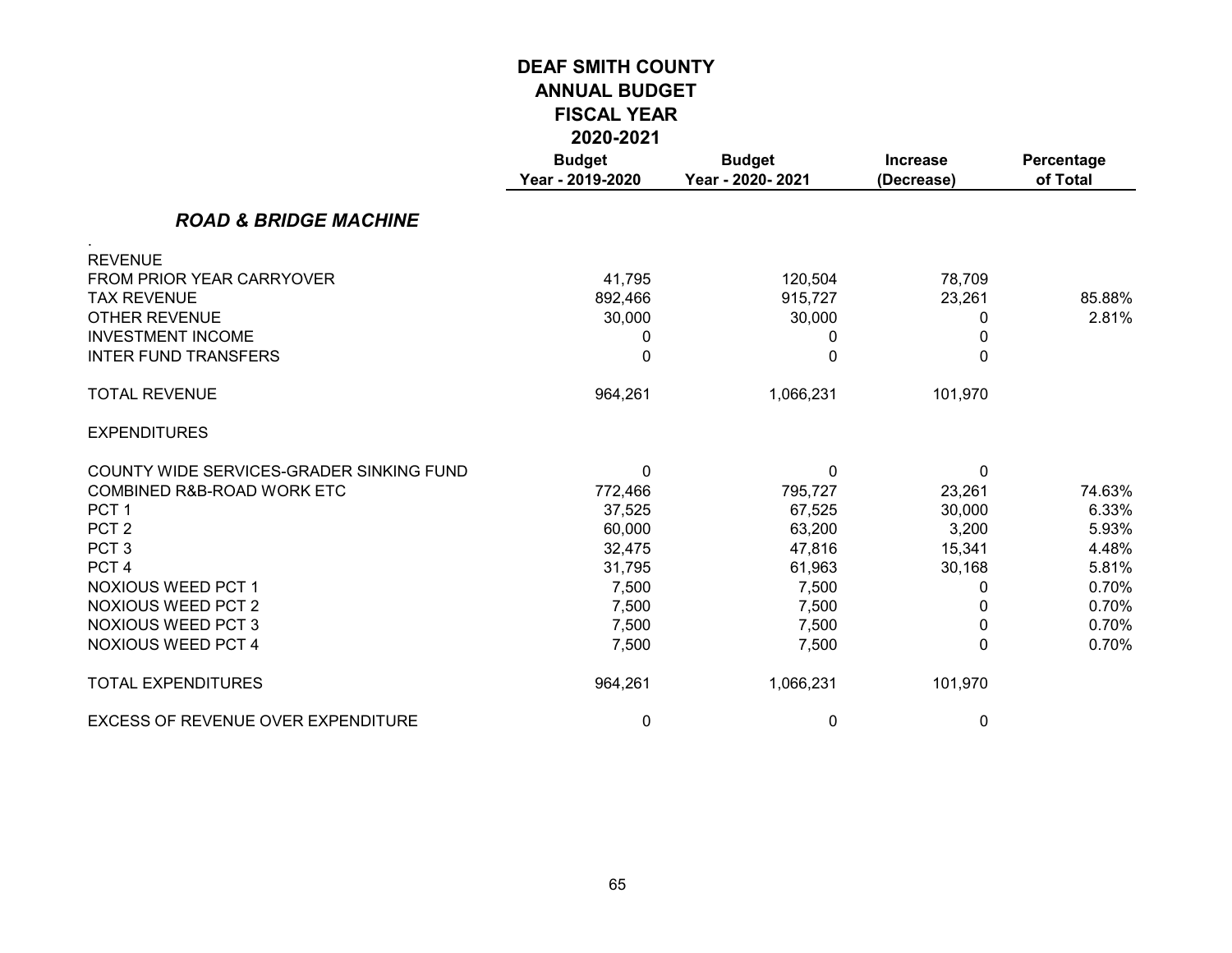|                                                                                  | <b>Budget</b><br>Year | <b>Budget</b><br>Year | <b>NET CHANGE</b><br><b>IN BUDGET</b> |
|----------------------------------------------------------------------------------|-----------------------|-----------------------|---------------------------------------|
| <b>GENERAL FUND</b>                                                              | 2019-2020             | 2020-2021             | <b>INCREASE (DECREASE)</b>            |
| REVENUE ALLOCATED FROM PRIOR YEAR                                                |                       |                       |                                       |
| <b>CARRY OVER</b>                                                                | 0                     | $\mathbf 0$           | 0                                     |
| <b>TAX REVENUE</b>                                                               |                       |                       |                                       |
| $40100 -$<br><b>400 ADVALOREM TAXES</b><br>100<br>$\sim$                         | 6,748,945             | 7,098,591             | 349,646                               |
| 400 ETHANOL ACQUISITIONS LLC<br>100<br>$40200 -$<br>$\sim$                       | 0                     | 0                     | 0                                     |
| $40300 -$<br>400 DELINQUENT ADVALOREM TAXE<br>100<br>$\sim$                      | 85,000                | 85,000                | <sup>0</sup>                          |
| $40500 -$<br>400 COUNTY SALES TAX<br>100<br>$\sim$                               | 875,000               | 875,000               | 0                                     |
| $40600 -$<br>400 BINGO TAX<br>100<br>$\sim$                                      | 300                   | 300                   | $\Omega$                              |
| $40700 -$<br>400 MIXED DRINK TAX<br>100<br>$\sim$                                | 12,000                | 12,000                | $\mathbf 0$                           |
| 400 WIND ENERGY PROJECTS<br>40800 -<br>100<br>$\sim$                             | 465,000               | 366,600               | $-98,400$                             |
| <b>TAX REVENUE</b>                                                               | 8,186,245             | 8,437,491             | 251,246                               |
| <b>STATE CIVIL FEES</b>                                                          |                       |                       |                                       |
| 100<br>$40900 -$<br>410 CC-JUDICIAL CT SAL SUP FE<br>$\sim$                      | 5,000                 | 5,000                 | 0                                     |
| $41000 -$<br>410 CC-BIRTH CERTIFICATE FEES<br>100<br>$\sim$                      | 20,000                | 20,000                | 0                                     |
| $41100 -$<br>410 CC-MARRIAGE LICENSE FEES<br>$100 -$                             | 3,000                 | 3,000                 | 0                                     |
| $41200 -$<br>100<br>410 CC-INFORMAL MARRIAGE FEES<br>$\sim$                      | 100                   | 100                   | 0                                     |
| $41300 -$<br>410 CC-INDIGENT LEGAL SERVICE<br>100<br>$\sim$                      | 700                   | 700                   | 0                                     |
| 100 <sub>1</sub><br>$42000 -$<br>410 JP-INDIGENT LEGAL SERVICE<br>$\sim$         | 1,000                 | 1,000                 | 0                                     |
| 100 <sub>1</sub><br>$45000 -$<br>410 DC-INDIGENT LEGAL SERVICE<br>$\overline{a}$ | 200                   | 200                   | $\mathbf{0}$                          |
| $45100 -$<br>410 DC-DIVORCE & FAMILY LAW<br>100 <sub>1</sub><br>$\blacksquare$   | 4,000                 | 4,000                 | 0                                     |
| $45200 -$<br>410 DC-OTHER THAN FAMILY LAW<br>100<br>$\sim$                       | 7,000                 | 7,000                 | 0                                     |
| $46000 -$<br>410 CC-COURT OF CIVIL APPEALS FUNDING<br>100<br>$\sim$              | 250                   | 250                   | 0                                     |
| 46100 - 410 DC-COURT OF CIVIL APPEALS FUNDING<br>100<br>$\sim$                   | 750                   | 750                   | 0                                     |
| <b>STATE CIVIL FEES</b>                                                          | 42,000                | 42,000                | $\overline{0}$                        |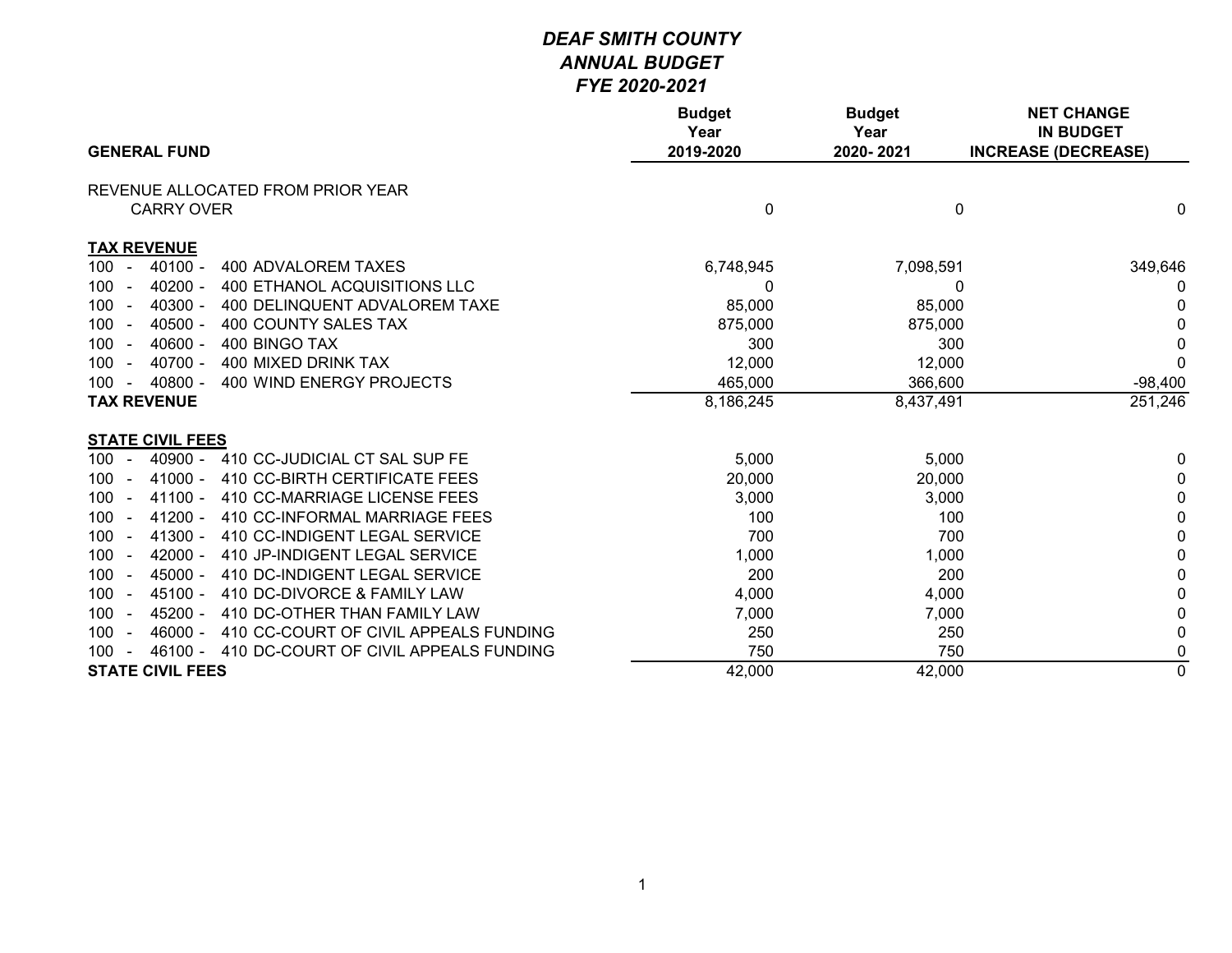|                                                       |                | <b>Budget</b><br>Year | <b>Budget</b><br>Year | <b>NET CHANGE</b><br><b>IN BUDGET</b> |             |
|-------------------------------------------------------|----------------|-----------------------|-----------------------|---------------------------------------|-------------|
| <b>GENERAL FUND</b>                                   |                | 2019-2020             | 2020-2021             | <b>INCREASE (DECREASE)</b>            |             |
| <b>STATE CRIMINAL COSTS &amp; FEES</b>                |                |                       |                       |                                       |             |
| 42100 -<br>411 JP-STATE TRAFFIC FINES<br>100 -        |                | 26,000                | 26,000                |                                       | 0           |
| 42200 -<br>411 JP-EMS TRAUMA FUND-CHILD<br>$100 -$    |                | 2,000                 | 2,000                 |                                       | 0           |
| 42300 - 411 JP-JUVENILE DIVERSION<br>$100 -$          |                | 2,500                 | 2,500                 |                                       | 0           |
| 42400 -<br>411 JP-PEACE OFFICER-DPS FEES<br>$100 -$   |                | 15,000                | 15,000                |                                       | 0           |
| $42500 -$<br>411 JP-FAILURE TO APPEAR FEES<br>100 -   |                | 50                    | 50                    |                                       | 0           |
| $42600 -$<br>100<br>411 JP-LEO                        |                | 50                    | 50                    |                                       | $\pmb{0}$   |
| 42700 -<br>$100 -$<br>411 JP-LEM                      |                | 50                    | 50                    |                                       | $\pmb{0}$   |
| $43000 -$<br>411 JP-TX PK & WILDLIFE ARRES<br>$100 -$ |                | 1,000                 | 1,000                 |                                       | $\pmb{0}$   |
| 43200 - 411 JP-GENERAL REVENUE<br>$100 -$             |                | 100                   | 100                   |                                       | $\pmb{0}$   |
| 43300 - 411 JP-CDL SERIOUS OFFENSE<br>$100 -$         |                | 100                   | 100                   |                                       | $\pmb{0}$   |
| 43400 -<br>411 JP-COMPREHENSIVE REHAB<br>$100 -$      |                | 50                    | 50                    |                                       | $\pmb{0}$   |
| 44100 -<br>$100 -$<br>411 JP-MOTOR CARRIER OVERWEIG   |                | $\mathbf 0$           | 0                     |                                       | $\pmb{0}$   |
| $100 -$<br>44200 -<br>411 JP-COMPTROLLER              |                | 15,000                | 15,000                |                                       | $\pmb{0}$   |
| $52800 -$<br>411 JP-CRIMINAL JUSTICE<br>$100 -$       |                | 100                   | 100                   |                                       | $\pmb{0}$   |
| $52900 -$<br>411 CC-CRIMINAL JUSTICE<br>$100 -$       |                | 50                    | 50                    |                                       | $\pmb{0}$   |
| $53000 -$<br>411 DC-CRIMINAL JUSTICE<br>$100 -$       |                | 50                    | 50                    |                                       | 0           |
| $53300 -$<br>$100 -$<br>411 JP-JUDICIAL CT PERSONNEL  |                | 50                    | 50                    |                                       | $\pmb{0}$   |
| 53400 -<br>$100 -$<br>411 DC-JUDICIAL CT PERSONNEL    |                | 1,000                 | 1,000                 |                                       | $\pmb{0}$   |
| 53500 -<br>411 CC-JUDICIAL CT PERSONNEL<br>$100 -$    |                | 50                    | 50                    |                                       | $\pmb{0}$   |
| 53900 - 411 JP-VICTIMS OF CRIME<br>$100 -$            |                | 250                   | 250                   |                                       | $\pmb{0}$   |
| 411 DC-VICTIMS OF CRIME<br>54000 -<br>$100 -$         |                | 300                   | 300                   |                                       | 0           |
| $54100 -$<br>411 CC-VICTIMS OF CRIME<br>$100 -$       |                | 50                    | 50                    |                                       | $\pmb{0}$   |
| 411 JP-FUGITIVE APPREHENSION<br>54400 -<br>$100 -$    |                | 100                   | 100                   |                                       | $\pmb{0}$   |
| 54500 -<br>411 DC-FUGITIVE APPREHENSION<br>$100 -$    |                | 50                    | 50                    |                                       | $\pmb{0}$   |
| 54600 -<br>411 CC-FUGITIVE APPREHENSION<br>$100 -$    |                | 50                    | 50                    |                                       | $\pmb{0}$   |
| 54900 -<br>411 JP-CONSOLIDATED COURT COS<br>$100 -$   |                | 57,000                | 57,000                |                                       | $\pmb{0}$   |
| 411 DC-CONSOLIDATED COURT COS<br>$100 -$<br>55000 -   |                | 11,000                | 11,000                |                                       | $\pmb{0}$   |
| $100 -$<br>$55100 -$<br>411 CC-CONSOLIDATED COURT COS |                | 21,000                | 21,000                |                                       | $\mathbf 0$ |
| $55400 -$<br>411 JP-JUVENILE CRIME & DELQ<br>$100 -$  |                | 50                    | 50                    |                                       | $\pmb{0}$   |
| $100 -$<br>$55500 -$<br>411 DC-JUVENILE CRIME & DELQ  |                | 50                    | 50                    |                                       | $\pmb{0}$   |
| 55600 - 411 CC-JUVENILE CRIME & DELQ<br>$100 -$       |                | 50                    | 50                    |                                       | $\pmb{0}$   |
| 55900 -<br>411 JP-CORRECTIONAL MGMT INST<br>$100 -$   |                | 50                    | 50                    |                                       | $\pmb{0}$   |
| 411 DC-CORRECTIONAL MGMT INST<br>$100 -$<br>56000 -   |                | 50                    | 50                    |                                       | $\pmb{0}$   |
| $56100 -$<br>411 CC-CORRECTIONAL MGMT INST<br>$100 -$ |                | 50                    | 50                    |                                       | $\pmb{0}$   |
| $100 -$<br>56300 -<br>411 JP-TIME PAYMENT             |                | 50                    | 50                    |                                       | $\pmb{0}$   |
| $56400 -$<br>411 DC-TIME PAYMENT<br>$100 -$           |                | 1,500                 | 1,500                 |                                       | $\pmb{0}$   |
| 411 CC-TIME PAYMENT<br>$100 -$<br>56500 -             | $\overline{2}$ | 3,000                 | 3,000                 |                                       | $\mathbf 0$ |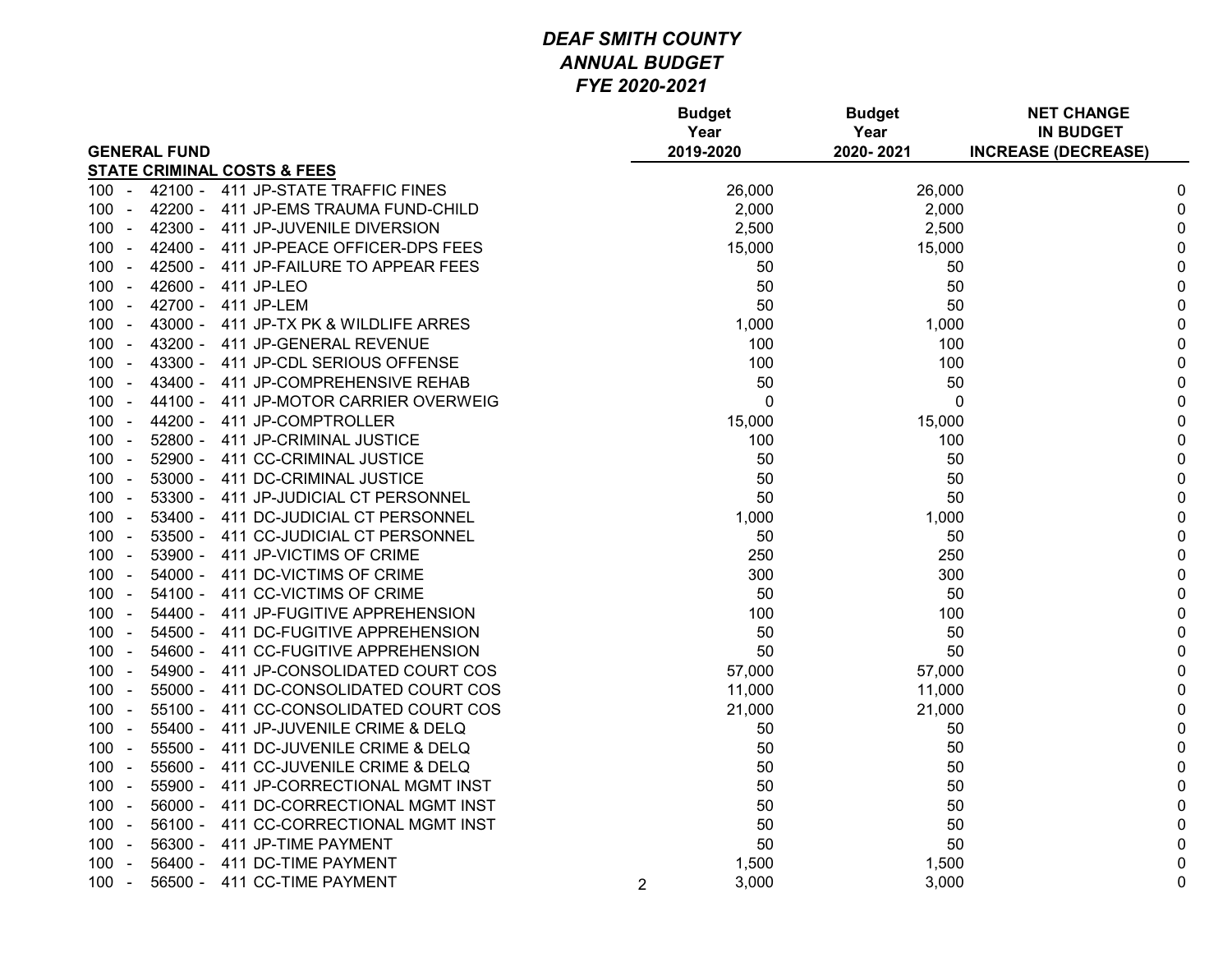|                       |                     |                                        | <b>Budget</b><br>Year | <b>Budget</b><br>Year | <b>NET CHANGE</b><br><b>IN BUDGET</b> |
|-----------------------|---------------------|----------------------------------------|-----------------------|-----------------------|---------------------------------------|
|                       | <b>GENERAL FUND</b> |                                        | 2019-2020             | 2020-2021             | <b>INCREASE (DECREASE)</b>            |
| 100                   | $65100 -$           | 411 CC-ABUSED CHILDREN                 | 3,000                 | 3,000                 |                                       |
| 100                   | 65200 -             | 411 CC-JUDICIAL EDUCATION              | 0                     |                       |                                       |
| 100                   | 65300 -             | 411 CC-JUDICIAL CT SAL SUP FE          | 22,000                | 22,000                |                                       |
| 100                   | $65600 -$           | 411 SO-BAIL BOND FEE                   | 1,000                 | 1,000                 |                                       |
| 100                   | 65700 -             | 411 DRUG COURT FEE-JP                  | 0                     | 0                     |                                       |
| 100                   | 65800 -             | 411 DRUG COURT FEE-CC                  | 6,000                 | 6,000                 |                                       |
| 100                   | $65900 -$           | 411 DRUG COURT FEE-DC                  | 1,500                 | 1,500                 |                                       |
| 100                   | 66000 -             | 411 FAIR DEFENSE FEE - CC              | 500                   | 500                   |                                       |
| 100                   | $66100 -$           | 411 FAIR DEFENSE FEE - JP              | 0                     |                       |                                       |
| 100                   | $66200 -$           | 411 FAIR DEFENSE FEE - DC              | 0                     |                       |                                       |
| 100                   | $66300 -$           | 411 FAMILY TRUST FEE - DC              | 2,000                 | 2,000                 |                                       |
| 100                   | 66400 -             | 411 INDIGENT DEFENSE FEE - JP          | 2,000                 | 2,000                 |                                       |
| 100                   | 66500 -             | 411 INDIGENT DEFENSE FEE - CC          | 100                   | 100                   |                                       |
| 100                   | 66600 -             | 411 INDIGENT DEFENSE FEE - DC          | 1,000                 | 1,000                 |                                       |
| 100                   | 66700 -             | 411 JURY SERVICE FEE - JP              | 5,000                 | 5,000                 |                                       |
| 100                   | 66800 -             | 411 JURY SERVICE FEE - CC              | 1,000                 | 1,000                 |                                       |
| 100<br>$\overline{a}$ | 66900 -             | 411 JURY SERVICE FEE - DC              | 0                     | 0                     |                                       |
|                       |                     | <b>STATE CRIMINAL COSTS &amp; FEES</b> | 202,950               | 202,950               |                                       |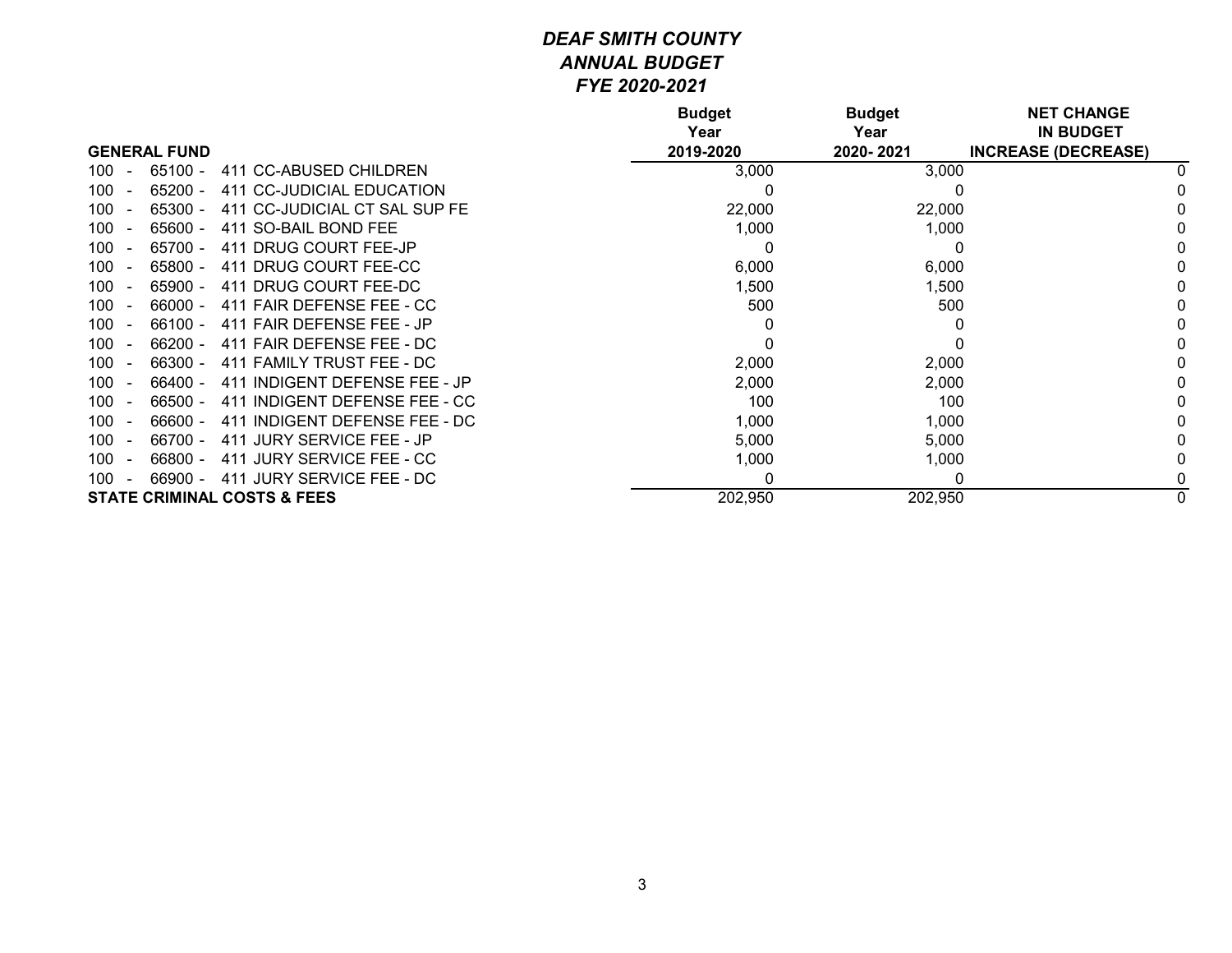|                       |                                            | <b>Budget</b><br>Year | <b>Budget</b><br>Year |              | <b>NET CHANGE</b><br><b>IN BUDGET</b> |
|-----------------------|--------------------------------------------|-----------------------|-----------------------|--------------|---------------------------------------|
| <b>GENERAL FUND</b>   |                                            | 2019-2020             | 2020-2021             |              | <b>INCREASE (DECREASE)</b>            |
| <b>FEES OF OFFICE</b> |                                            |                       |                       |              |                                       |
| $100 -$               | $32000 -$<br>420 COUNTY JUDGE-FEES OF OFFI |                       | 250                   | 250          | 0                                     |
| 100                   | 32500 -<br>420 DISTRICT ATTY-FEES OF OFF   |                       | 6,000                 | 6,000        | $\pmb{0}$                             |
| $100 -$               | 33000 -<br>420 SO-INMATE TRANSPORTATION    |                       | 0                     | 0            | $\pmb{0}$                             |
| $100 -$               | $33100 -$<br>420 SO-WORK RELEASE           |                       | $\mathbf 0$           | $\mathbf 0$  | $\pmb{0}$                             |
| $100 -$               | 33200 -<br>420 SO-HPD ARREST FEES          |                       | 30,000                | 30,000       | $\pmb{0}$                             |
| $100 -$               | 33300 -<br>420 SO-DPS ARREST FEES          |                       | 9,000                 | 9,000        | $\pmb{0}$                             |
| 100<br>$\sim$         | $33400 -$<br>420 SHERIFF-OTHER FEES OF OFF |                       | 35,000                | 35,000       | $\mathbf 0$                           |
| 100<br>$\sim$         | 33900 -<br>420 DISTRICT CLERK-FEES OF OF   |                       | 3,000                 | 3,000        | $\pmb{0}$                             |
| $100 -$               | $52000 -$<br>420 JUSTICE OF PEACE-FEES OF  |                       | 0                     | 0            | $\pmb{0}$                             |
| $100 -$               | 52100 - 420 JP-ADMINISTRATIVE FEE          |                       | 34,000                | 34,000       | $\pmb{0}$                             |
| $100 -$               | $52200 -$<br>420 JP-JUSTICE CIVIL FEES     |                       | 6,000                 | 6,000        | $\pmb{0}$                             |
| 100<br>$\sim$         | $52300 -$<br>420 JP-TFC                    |                       | 2,000                 | 2,000        | $\mathbf 0$                           |
| 100<br>$\sim$         | $52400 -$<br>420 JP-OMNI COUNTY            |                       | 1,000                 | 1,000        | $\pmb{0}$                             |
| $100 -$               | $58000 -$<br>420 TIME PAY-COUNTY           |                       | 0                     | 0            | $\pmb{0}$                             |
| $100 -$               | 58300 -<br>420 CC-PRES. OF VITAL STATIST   |                       | 0                     | $\mathbf 0$  | $\pmb{0}$                             |
| $100 -$               | $58500 -$<br>420 CC-COURT REPORTER FEES    |                       | $\mathbf 0$           | $\mathbf{0}$ | $\pmb{0}$                             |
| 100<br>$\sim$         | 63800 -<br>420 COUNTY CLERK-PROBATE FEES   |                       | $\mathbf 0$           | $\Omega$     | $\pmb{0}$                             |
| 100                   | 63900 -<br>420 COUNTY CLERK-FEES OF OFFI   |                       | 100,000               | 100,000      | $\pmb{0}$                             |
| $100 -$               | $64000 -$<br>420 CC-TRIAL FEES             |                       | 500                   | 500          | $\pmb{0}$                             |
| $100 -$               | $64100 -$<br>420 COURT REPORTER FEES       |                       | 1,000                 | 1,000        | $\pmb{0}$                             |
| $100 -$               | 65000 -<br>420 E FILING FEE - DC           |                       | 6,000                 | 6,000        | $\pmb{0}$                             |
| $100 -$               | 65100 -<br>420 E FILING - CC               |                       | 1,500                 | 1,500        | $\pmb{0}$                             |
| 100<br>$\sim$         | 66000 -<br>420 TAX ASSESSOR-OSF            |                       | 55,000                | 55,000       | $\mathbf 0$                           |
| 100<br>$\sim$         | $66100 -$<br>420 TAX ASSESSOR-TITLES       |                       | 24,000                | 24,000       | $\pmb{0}$                             |
| $100 -$               | $66200 -$<br>420 TAX ASSESSOR-MV SALES     |                       | 150,000               | 150,000      | $\pmb{0}$                             |
| $100 -$               | 66300 -<br>420 TAX ASSESSOR-PARKS & WILD   |                       | 0                     | 0            | $\pmb{0}$                             |
| $100 -$               | 66400 -<br>420 TAX ASSESSOR-NOTARY         |                       | 200                   | 200          | $\pmb{0}$                             |
| 100<br>$\sim$         | 66500 -<br>420 TAX ASSESSOR-RET. CK FEE    |                       | 200                   | 200          | $\pmb{0}$                             |
| 100                   | 66600 -<br><b>420 LIQUOR PERMITS</b>       |                       | 2,000                 | 2,000        | $\pmb{0}$                             |
| $100 -$               | 67000 -<br>420 DC-CIVIL FEES               |                       | 19,000                | 19,000       | $\pmb{0}$                             |
| $100 -$               | 67100 - 420 DC-CRIMINAL FEES               |                       | 3,000                 | 3,000        | $\pmb{0}$                             |
| 100<br>$\sim$         | 67200 -<br>420 DC-PUBLICATION              |                       | $\mathbf 0$           | 0            | $\pmb{0}$                             |
| $100 -$               | 67300 -<br>420 DC-STENOGRAPH               |                       | 2,000                 | 2,000        | $\pmb{0}$                             |
| 100<br>$\sim$         | 420 DC-JURY FEES<br>$67400 -$              |                       | 500                   | 500          | $\pmb{0}$                             |
| $100 -$               | 67500 -<br>420 DC-MISCELLANEOUS REVENUE    |                       | 15,000                | 15,000       | $\pmb{0}$                             |
| <b>FEES OF OFFICE</b> |                                            | $\overline{4}$        | 506,150               | 506,150      | $\overline{0}$                        |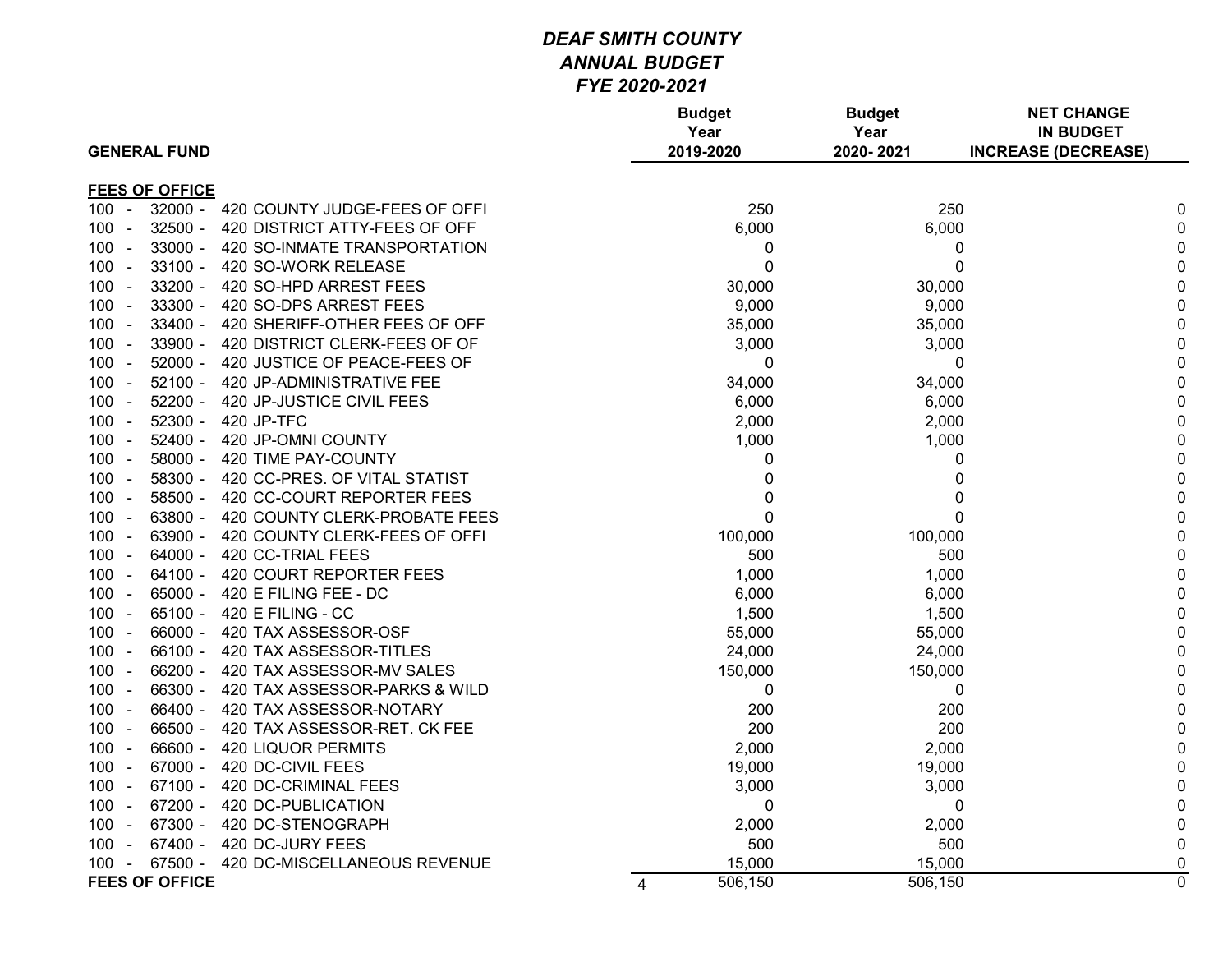| <b>GENERAL FUND</b>                                         | <b>Budget</b><br>Year<br>2019-2020 | <b>Budget</b><br>Year<br>2020-2021 | <b>NET CHANGE</b><br><b>IN BUDGET</b><br><b>INCREASE (DECREASE)</b> |
|-------------------------------------------------------------|------------------------------------|------------------------------------|---------------------------------------------------------------------|
|                                                             |                                    |                                    |                                                                     |
| <b>REVENUE FROM FINES</b>                                   |                                    |                                    |                                                                     |
| $35000 -$<br>$100 -$<br>440 STATE PRISONER HOUSING          | $\pmb{0}$                          | 0                                  | 0                                                                   |
| $50100 -$<br>440 JP-FINES<br>100<br>$\sim$                  | 150,000                            | 150,000                            | 0                                                                   |
| $50200 -$<br>440 DC-FINES<br>100<br>$\sim$                  | 50,000                             | 50,000                             | 0                                                                   |
| 50300 - 440 CC-FINES<br>$100 -$                             | 35,000                             | 35,000                             | $\pmb{0}$                                                           |
| <b>REVENUE FROM FINES</b>                                   | 235,000                            | 235,000                            | $\overline{0}$                                                      |
| <b>STATE FUNDING &amp; ALLOWANCE</b>                        |                                    |                                    |                                                                     |
| $30000 -$<br>450 STATE PRISONER HOUSING<br>100<br>$\sim$    | $\pmb{0}$                          | 0                                  | $\mathbf{0}$                                                        |
| $30300 -$<br>100<br>450 ST COMPROLLER-SO OFFICER            | $\mathbf 0$                        | 686                                | 686                                                                 |
| $30400 -$<br>100<br>450 STATE INMATE TRANSPORTATI           | 10,000                             | 10,000                             | $\mathbf 0$                                                         |
| $30500 -$<br>450 SCAAP FUNDING<br>100<br>$\sim$             | 10,589                             | 20,513                             | 9,924                                                               |
| $30600 -$<br>450 COUNTY COURTS JUDGES SALA<br>100<br>$\sim$ | 25,200                             | 25,200                             | 0                                                                   |
| $30700 -$<br>$100 -$<br>450 DPS SALARY SUPPLEMENT           | $\mathbf{0}$                       | 0                                  | $\mathbf{0}$                                                        |
| $30900 -$<br>$100 -$<br>450 TX INDIGENT DEFENSE GRANT       | 20,000                             | 20,000                             | 0                                                                   |
| $31300 -$<br>450 CDA SALARY SUPPLEMENT<br>$100 -$           | 27,500                             | 27,500                             | 0                                                                   |
| 31800 - 450 COMPT. JUDICIARY EXCESS F<br>$100 -$            | 0                                  | 0                                  | $\mathbf{0}$                                                        |
| <b>STATE FUNDING &amp; ALLOWANCE</b>                        | 93,289                             | 103,899                            | 10,610                                                              |
| <b>OTHER COUNTY REVENUES</b>                                |                                    |                                    |                                                                     |
| $36600 -$<br>$100 -$<br>480 DILINQ. TAX ATTY FEES REC       | 0                                  | 0                                  | 0                                                                   |
| $37000 -$<br>480 JAIL PHONES<br>100<br>$\sim$               | 20,000                             | 20,000                             | 0                                                                   |
| $37100 -$<br><b>480 LIBRARY COPIER</b><br>100<br>$\sim$     | 1,500                              | 1,500                              | 0                                                                   |
| $37200 -$<br>$100 -$<br>480 ESTRAY                          | $\mathbf{0}$                       | 0                                  | 0                                                                   |
| $37500 -$<br>100<br>480 JAIL FEES-CITY OF HFD<br>$\sim$     | 108,000                            | 108,000                            | $\pmb{0}$                                                           |
| 37600 -<br><b>480 RENTAL INCOME</b><br>$100 -$              | 3,000                              | 3,000                              | $\pmb{0}$                                                           |
| 37800 -<br>480 ELECTION EXPENSE REIMBURS<br>$100 -$         | 0                                  | 0                                  | $\pmb{0}$                                                           |
| 37900 -<br>480 MISCELLANEOUS REVENUE<br>$100 -$             | 20,000                             | 20,000                             | $\pmb{0}$                                                           |
| 38100 -<br>$100 -$<br>480 222ND EXPENSE REIMBURSEME         | 25,000                             | 25,000                             | $\boldsymbol{0}$                                                    |
| 38200 -<br>$100 -$<br>480 CK COLL SALARY REIMBURSEMENT      | 0                                  | 0                                  | $\boldsymbol{0}$                                                    |
| 69000 -<br>480 INSURANCE REIMBURSEMENT<br>$100 -$           | $\mathbf{0}$                       | $\Omega$                           | 0                                                                   |
| 69900 - 480 EXPENSE REIMBURSEMENT<br>$100 -$                | 10,000                             | 10,000                             | 0                                                                   |
| <b>OTHER COUNTY REVENUES</b>                                | 187,500                            | 187,500                            | $\overline{0}$                                                      |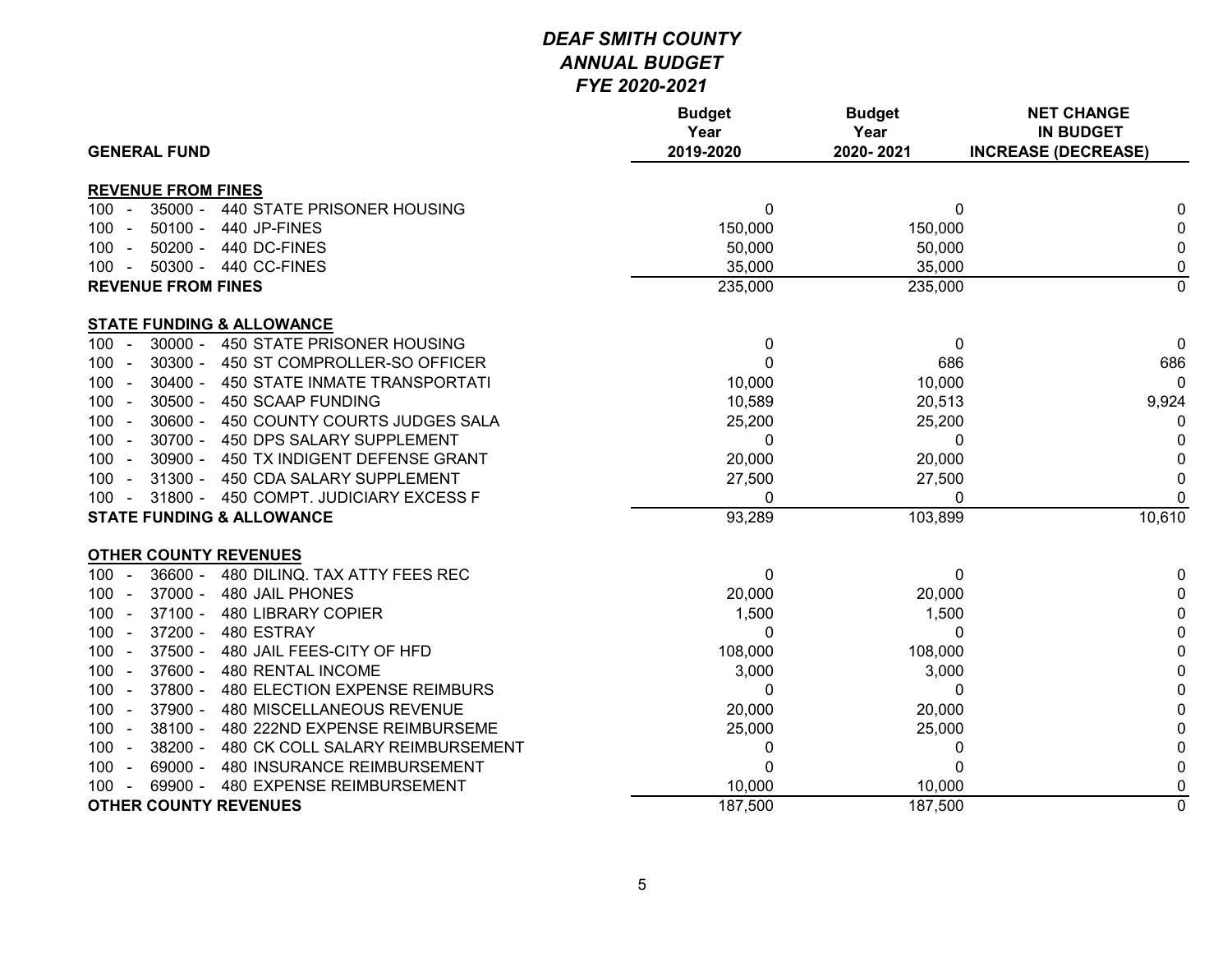|                                                        | <b>Budget</b><br>Year | <b>Budget</b><br>Year | <b>NET CHANGE</b><br><b>IN BUDGET</b> |
|--------------------------------------------------------|-----------------------|-----------------------|---------------------------------------|
| <b>GENERAL FUND</b>                                    | 2019-2020             | 2020-2021             | <b>INCREASE (DECREASE)</b>            |
| <b>INVESTMENT REVENUE</b>                              |                       |                       |                                       |
| 490 INTEREST INCOME<br>100<br>$49000 -$<br>$\sim$      | 90,000                | 30,000                | $-60,000$                             |
| 490 INTEREST INCOME-COUNTY CL<br>100<br>$49100 -$      | 100                   | 100                   | 0                                     |
| 490 INTEREST INCOME-DISTRICT<br>100<br>49200 -         | 100                   | 100                   | $\mathbf{0}$                          |
| 490 INTEREST INCOME-TAX ASSES<br>100<br>49300 -        | 300                   | 300                   |                                       |
| 490 INTEREST INCOME-SHERIFF<br>100<br>49400 -          | 200                   | 200                   |                                       |
| 490 INTEREST INCOME-JUSTICE O<br>100<br>49500 -        |                       |                       | $\Omega$                              |
| 100<br>490 FINANCING OF EQUIPMENT<br>49900 -<br>$\sim$ |                       |                       |                                       |
| <b>INVESTMENT REVENUE</b>                              | 90,700                | 30,700                | $-60,000$                             |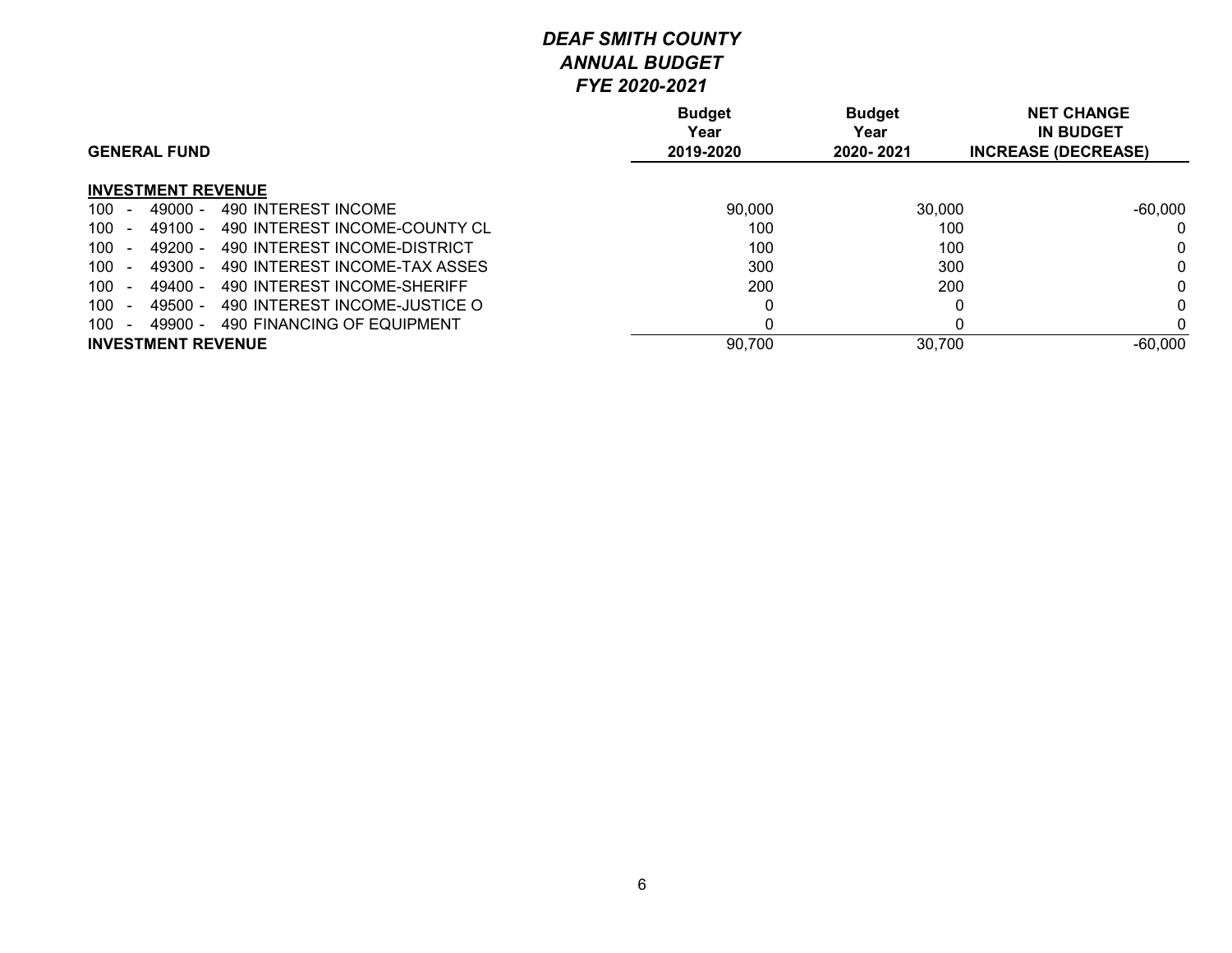|                                                     | <b>Budget</b><br>Year<br>2019-2020 | <b>Budget</b><br>Year | <b>NET CHANGE</b><br><b>IN BUDGET</b> |
|-----------------------------------------------------|------------------------------------|-----------------------|---------------------------------------|
| <b>GENERAL FUND</b>                                 |                                    | 2020-2021             | <b>INCREASE (DECREASE)</b>            |
| <b>COUNTY JUDGE</b>                                 |                                    |                       |                                       |
| $70000 -$<br>501 ELECTED OFFICIAL SALARY<br>$100 -$ | 86,624                             | 89,157                | 2,533                                 |
| 70300 -<br>501 PERSONNEL SALARIES<br>100            | 33,224                             | 34,176                | 952                                   |
| 70800 -<br>501 ACTING JUDGE<br>100                  | 0                                  | $\Omega$              | $\Omega$                              |
| $71000 -$<br>501 FICA TAXES<br>100                  | 9,168                              | 9,435                 | 267                                   |
| $71100 -$<br>501 TCDRS RETIREMENT EXPENSE<br>100    | 14,202                             | 14,627                | 425                                   |
| $71300 -$<br>501 SEC 125 CAFETERIA PLAN<br>100      | 0                                  | 0                     | 0                                     |
| $71400 -$<br>501 HEALTH CARE PLAN<br>100            | 8,280                              | 8,280                 | 0                                     |
| $71800 -$<br>501 EMPLOYEE TRAVEL ETC<br>100         | 2,350                              | 2,350                 | $\mathbf{0}$                          |
| 72100 -<br>501 ASSOCIATION DUES<br>100              | 1,500                              | 1,500                 | $\mathbf{0}$                          |
| 73100 -<br>501 CONFERENCE FEES & SEMINAR<br>100     | 5,000                              | 5,000                 | 0                                     |
| 73200 -<br>501 CONTINUING ED-PROBATE ED FEES<br>100 | 0                                  | 0                     | 0                                     |
| 75600 -<br>501 TECHNOLOGY EQUIPMENT<br>100          | 2,000                              | 2,000                 | 0                                     |
| 77400 -<br>100<br>501 MAINTENANCE, EQUIPMENT ET     | 3,000                              | 3,000                 | $\mathbf{0}$                          |
| 501 PRINTING, RECORDS, SUPPLI<br>78500 -<br>100     | 3,000                              | 3,000                 | 0                                     |
| 78900 -<br>501 MISCELLANEOUS EXPENSE<br>100         | 1,000                              | 1,000                 | 0                                     |
| $82100 -$<br><b>TELEPHONE</b><br>100<br>501         | 2,500                              | 2,500                 | 0                                     |
| 89200 -<br><b>REIMBURSED TRAVEL</b><br>100<br>501   | 0                                  | 0                     |                                       |
| <b>COUNTY JUDGE</b>                                 | 171,848                            | 176,025               | 4,177                                 |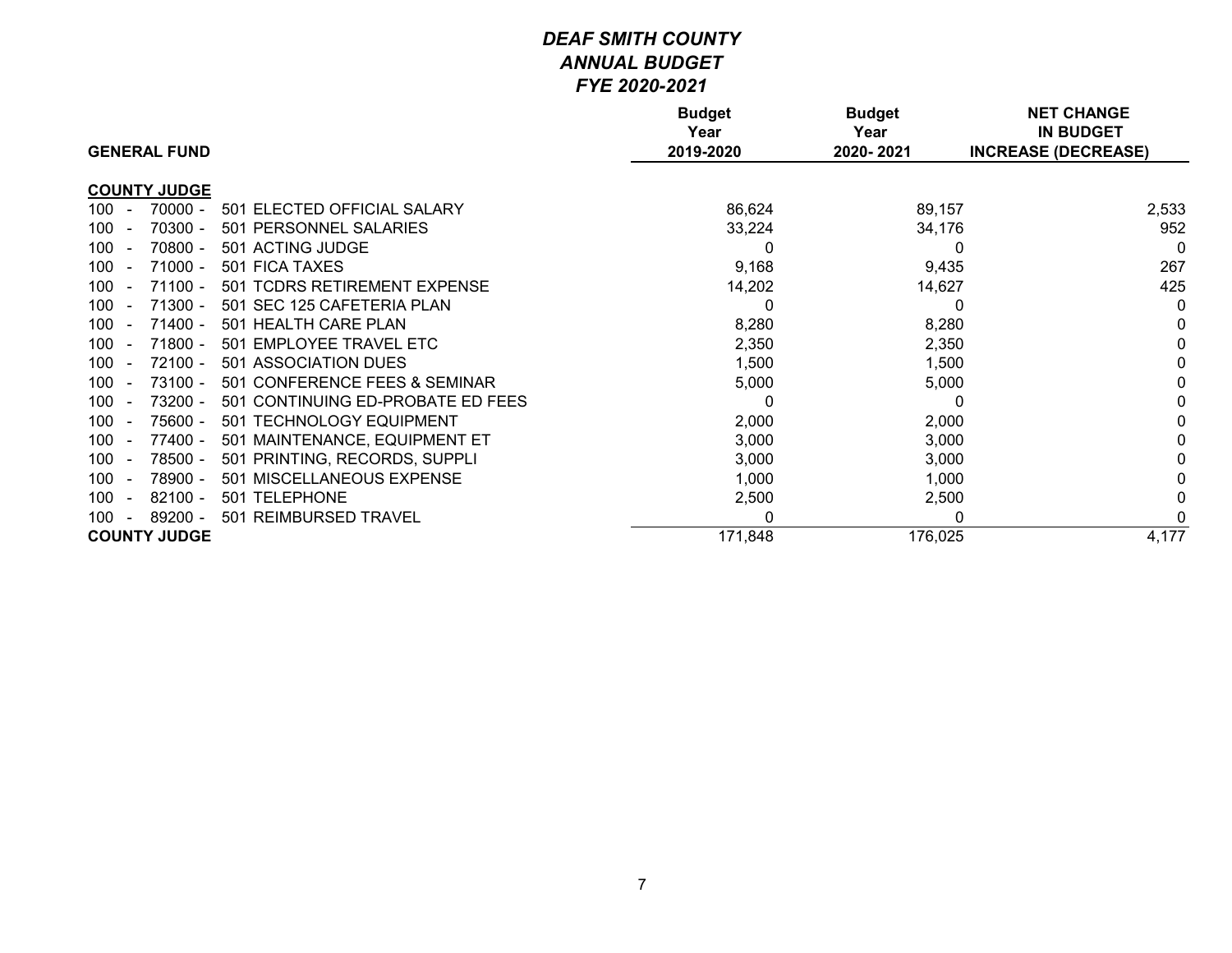| <b>GENERAL FUND</b>                                       | <b>Budget</b><br>Year<br>2019-2020 | <b>Budget</b><br>Year<br>2020-2021 | <b>NET CHANGE</b><br><b>IN BUDGET</b><br><b>INCREASE (DECREASE)</b> |
|-----------------------------------------------------------|------------------------------------|------------------------------------|---------------------------------------------------------------------|
|                                                           |                                    |                                    |                                                                     |
| <b>COUNTY CLERK</b>                                       |                                    |                                    |                                                                     |
| 100<br>$70000 -$<br>505 ELECTED OFFICIAL SALARY<br>$\sim$ | 49,340                             | 50,820                             | 1,480                                                               |
| 70300 -<br>100<br>505 PERSONNEL SALARIES                  | 153,158                            | 156,007                            | 2,849                                                               |
| 100<br>$71000 -$<br>505 FICA TAXES                        | 15,491                             | 15,822                             | 331                                                                 |
| $71100 -$<br>100<br>505 TCDRS RETIREMENT EXPENSE          | 23,996                             | 24,530                             | 534                                                                 |
| 71300 -<br>100<br>505 SEC 125 CAFETERIA PLAN              | 144                                | 144                                | 0                                                                   |
| $71400 -$<br>505 HEALTH CARE PLAN<br>100                  | 24,840                             | 24,840                             |                                                                     |
| 72100 -<br>100<br>505 ASSOCIATION DUES                    | 125                                | 125                                | $\Omega$                                                            |
| 72700 -<br>505 BUILDING REP & MAINT<br>100                | 0                                  |                                    | $\Omega$                                                            |
| 73100 -<br>505 CONFERENCE FEES & SEMINAR<br>100           | 6,100                              | 6,100                              |                                                                     |
| 73200 -<br>100<br>505 CONTINUING ED-PROBATE ED FEES       | 0                                  |                                    | 0                                                                   |
| 75500 -<br>100<br>505 CAPITAL EQUIPMENT                   | 500                                | 500                                | 0                                                                   |
| 100<br>75600 -<br>505 TECHNOLOGY EQUIPMENT                | 2,000                              | 2,000                              | 0                                                                   |
| 77400 -<br>505 MAINTENANCE, EQUIPMENT ET<br>100<br>$\sim$ | 1,200                              | 1,200                              | 0                                                                   |
| 100<br>78500 -<br>505 PRINTING, RECORDS, SUPPLI           | 7,000                              | 7,000                              | 0                                                                   |
| 78900 -<br>100<br>505 MISCELLANEOUS EXPENSE               | 95                                 | 95                                 |                                                                     |
| 100<br>$82100 -$<br>505 TELEPHONE                         | 2,160                              | 2,160                              |                                                                     |
| 84000 -<br>100<br>505 VITAL STATISTICS<br>$\sim$          | 5,000                              | 5,000                              |                                                                     |
| 89200 -<br>505 REIMBURSED TRAVEL<br>100                   | 0                                  | 0                                  | $\Omega$                                                            |
| <b>COUNTY CLERK</b>                                       | 291,149                            | 296,343                            | 5,194                                                               |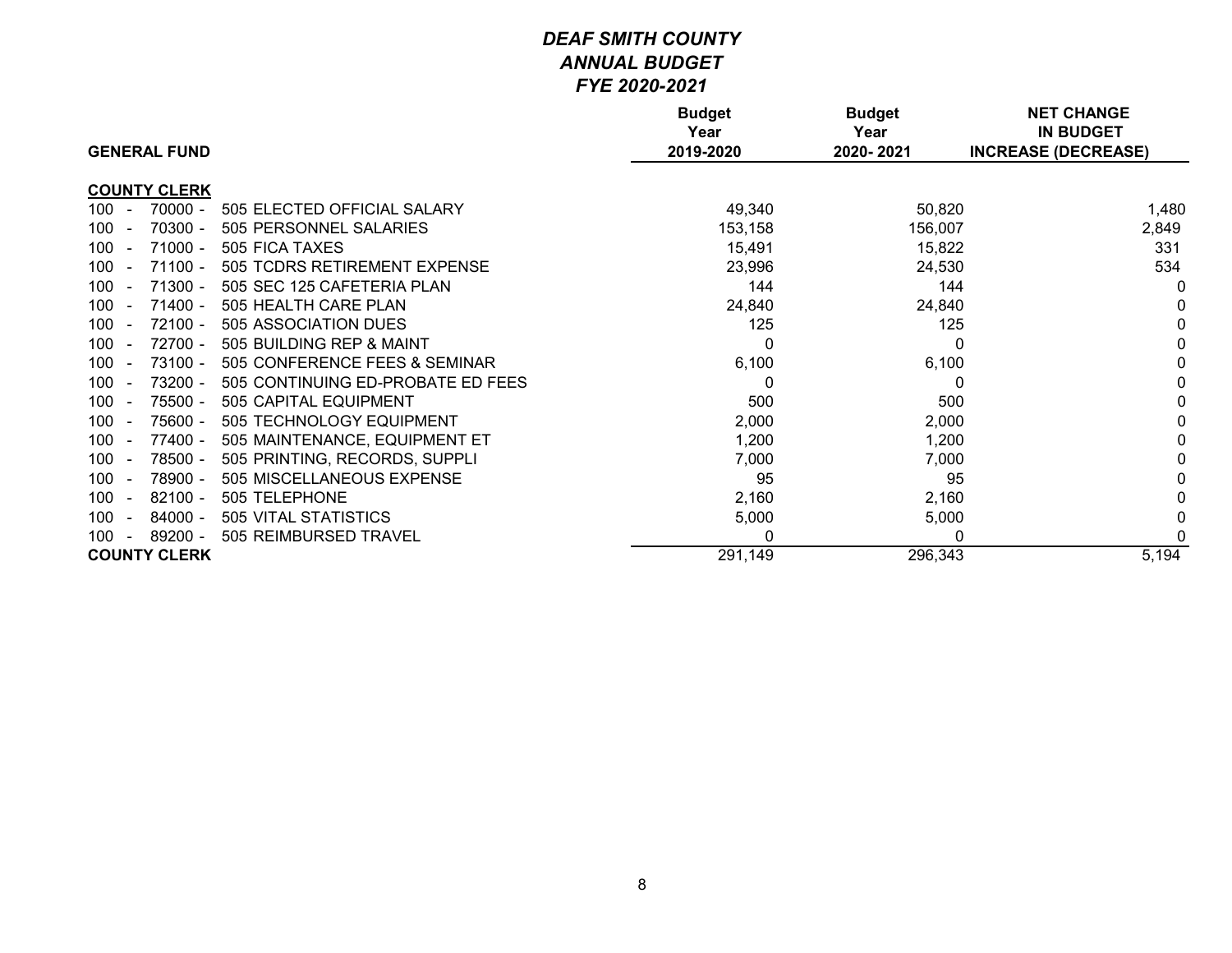| <b>GENERAL FUND</b>                                | <b>Budget</b><br>Year<br>2019-2020 | <b>Budget</b><br>Year<br>2020-2021 | <b>NET CHANGE</b><br><b>IN BUDGET</b><br><b>INCREASE (DECREASE)</b> |
|----------------------------------------------------|------------------------------------|------------------------------------|---------------------------------------------------------------------|
| <b>DISTRICT JUDGE</b>                              |                                    |                                    |                                                                     |
| $100 -$<br>70300 - 511 PERSONNEL SALARIES          | 38,221                             | 39,142                             | 921                                                                 |
| 71000 - 511 FICA TAXES<br>$100 -$                  | 2,924                              | 2,994                              | 70                                                                  |
| $100 -$<br>71100 -<br>511 TCDRS RETIREMENT EXPENSE | 4,529                              | 4,642                              | 113                                                                 |
| 71300 - 511 SEC 125 CAFETERIA PLAN<br>$100 -$      | 42                                 | 42                                 | $\mathbf 0$                                                         |
| 71400 -<br>$100 -$<br>511 HEALTH CARE PLAN         | 4,140                              | 4,140                              | $\mathbf 0$                                                         |
| 72100 - 511 ASSOCIATION DUES<br>$100 -$            | 1,000                              | 1,000                              | $\mathbf 0$                                                         |
| 72500 - 511 BOOKS, SUBSCRIPTIONS, MTRL<br>$100 -$  | 11,000                             | 11,000                             | $\mathbf 0$                                                         |
| 73100 - 511 CONFERENCE FEES & SEMINAR<br>$100 -$   | 4,500                              | 4,500                              | $\mathbf 0$                                                         |
| 75500 - 511 CAPITAL EQUIPMENT<br>$100 -$           | 0                                  | 2,000                              | 2,000                                                               |
| 75600 - 511 TECHNOLOGY EQUIPMENT<br>$100 -$        | 2,000                              | 2,000                              | $\mathbf 0$                                                         |
| 77400 - 511 MAINTENANCE, EQUIPMENT ET<br>$100 -$   | 2,000                              | 2,000                              | $\mathbf 0$                                                         |
| 78500 - 511 PRINTING, RECORDS, SUPPLI<br>$100 -$   | 2,000                              | 2,000                              | $\boldsymbol{0}$                                                    |
| 79400 - 511 CONTINUING EDUCATION<br>$100 -$        | 900                                | 900                                | $\mathbf 0$                                                         |
| 100 - 82100 - 511 TELEPHONE                        | 2,400                              | 2,400                              | $\mathbf 0$                                                         |
| <b>DISTRICT JUDGE</b>                              | 75,656                             | 78,761                             | 3,105                                                               |
|                                                    |                                    |                                    |                                                                     |
| <b>DISTRICT CLERK</b>                              |                                    |                                    |                                                                     |
| 70000 - 515 ELECTED OFFICIAL SALARY<br>$100 -$     | 50,660                             | 52,260                             | 1,600                                                               |
| 70300 -<br>515 PERSONNEL SALARIES<br>100<br>$\sim$ | 85,504                             | 87,565                             | 2,061                                                               |
| 70400 - 515 SALARIES-PART TIME & TEMP<br>$100 -$   | 0                                  | 0                                  | $\mathbf 0$                                                         |
| 71000 - 515 FICA TAXES<br>$100 -$                  | 10,417                             | 10,697                             | 280                                                                 |
| 71100 - 515 TCDRS RETIREMENT EXPENSE<br>$100 -$    | 16,135                             | 16,583                             | 448                                                                 |
| 71300 - 515 SEC 125 CAFETERIA PLAN<br>$100 -$      | 108                                | 108                                | $\overline{0}$                                                      |
| 71400 - 515 HEALTH CARE PLAN<br>$100 -$            | 16,560                             | 16,560                             | $\boldsymbol{0}$                                                    |
| 72100 - 515 ASSOCIATION DUES<br>$100 -$            | 225                                | 225                                | $\mathbf 0$                                                         |
| $100 -$<br>73100 - 515 CONFERENCE FEES & SEMINAR   | 6,250                              | 6,250                              | $\pmb{0}$                                                           |
| 75600 - 515 TECHNOLOGY EQUIPMENT<br>$100 -$        | 2,000                              | 2,000                              | $\pmb{0}$                                                           |
| 77400 - 515 MAINTENANCE, EQUIPMENT ET<br>$100 -$   | 5,500                              | 5,500                              | $\mathsf 0$                                                         |
| 78500 - 515 PRINTING, RECORDS, SUPPLI<br>$100 -$   | 6,000                              | 6,000                              | $\mathbf 0$                                                         |
| 78900 - 515 MISCELLANEOUS EXPENSE<br>$100 -$       | 200                                | 200                                | $\pmb{0}$                                                           |
| 82100 - 515 TELEPHONE<br>$100 -$                   | 2,500                              | 2,500                              | $\mathbf 0$                                                         |
| 89100 - 515 COMPUTER SOFTWARE<br>$100 -$           | 500                                | 500                                | $\pmb{0}$                                                           |
| 89200 - 515 REIMBURSED TRAVEL<br>$100 -$           | 0                                  | 0                                  | $\mathbf 0$                                                         |
| <b>DISTRICT CLERK</b>                              | 202,559                            | 206,948                            | 4,389                                                               |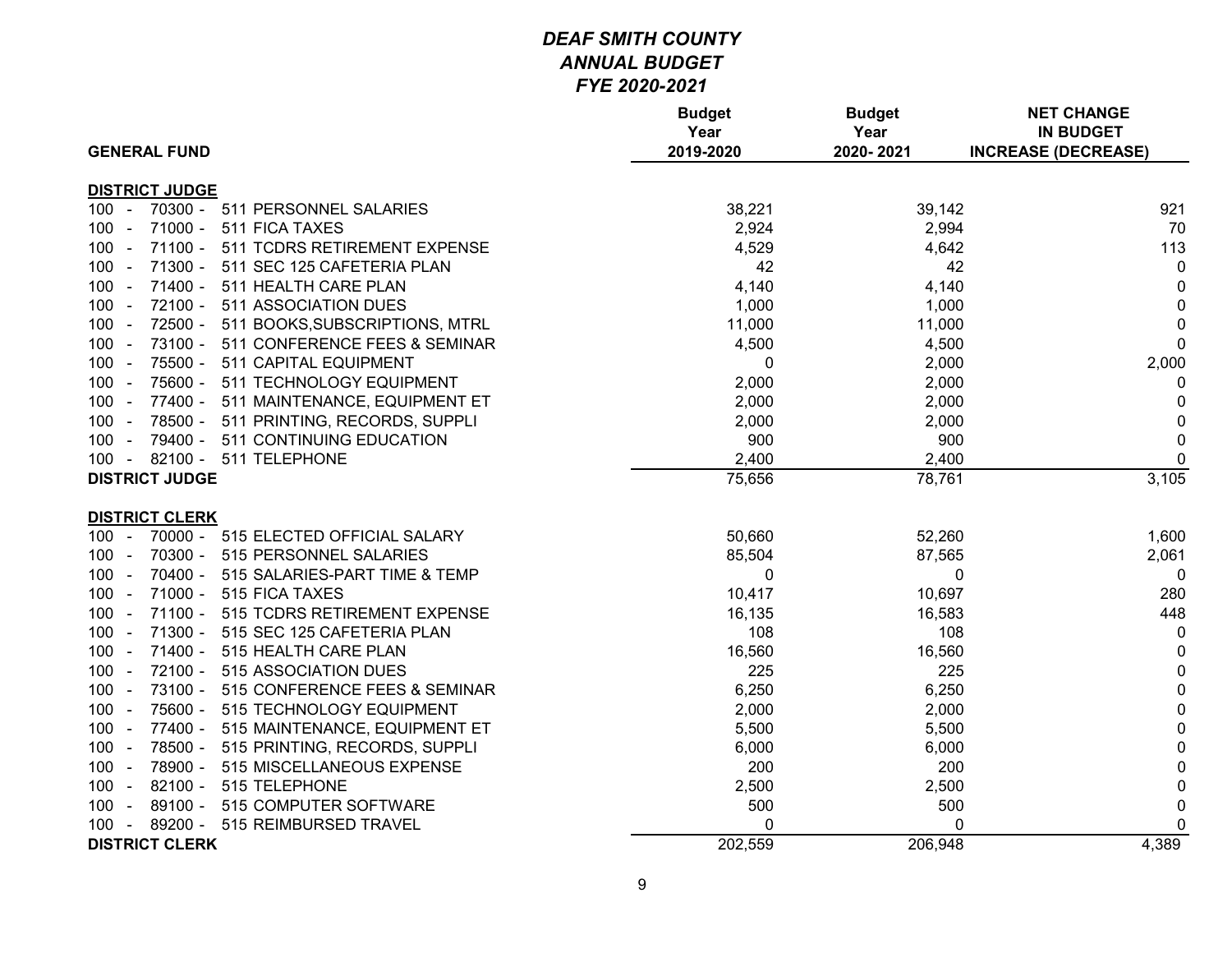| <b>GENERAL FUND</b>                                        | <b>Budget</b><br>Year<br>2019-2020 | <b>Budget</b><br>Year<br>2020-2021 | <b>NET CHANGE</b><br><b>IN BUDGET</b><br><b>INCREASE (DECREASE)</b> |
|------------------------------------------------------------|------------------------------------|------------------------------------|---------------------------------------------------------------------|
|                                                            |                                    |                                    |                                                                     |
| <b>JUSTICE OF PEACE</b>                                    |                                    |                                    |                                                                     |
| $70000 -$<br>$100 -$<br>521<br>ELECTED OFFICIAL SALARY     | 50,840                             | 52,320                             | 1,480                                                               |
| 70300 -<br>521 PERSONNEL SALARIES<br>100<br>$\sim$         | 58,627                             | 88,985                             | 30,358                                                              |
| 70800 -<br>100<br>521 ACTING JUDGE<br>$\sim$               | 2,000                              | 2,000                              | $\mathbf{0}$                                                        |
| 71000 -<br>521 FICA TAXES<br>100                           | 8,374                              | 10,810                             | 2,436                                                               |
| $71100 -$<br>521 TCDRS RETIREMENT EXPENSE<br>100<br>$\sim$ | 12,972                             | 16,759                             | 3,787                                                               |
| $71300 -$<br>100<br>521 SEC 125 CAFETERIA PLAN<br>$\sim$   | 72                                 | 72                                 | $\mathbf 0$                                                         |
| $71400 -$<br>100<br>521 HEALTH CARE PLAN<br>$\sim$         | 12,420                             | 16,560                             | 4,140                                                               |
| 71800 -<br>100<br>521 EMPLOYEE TRAVEL ETC<br>$\sim$        | 600                                | 600                                | $\mathbf{0}$                                                        |
| 72100 -<br>521 ASSOCIATION DUES<br>100                     | 200                                | 200                                | $\mathbf{0}$                                                        |
| 73100 -<br>521 CONFERENCE FEES & SEMINAR<br>100<br>$\sim$  | 3,000                              | 3,000                              | 0                                                                   |
| 100<br>75500 -<br>521 CAPITAL EQUIPMENT(CARPET)<br>$\sim$  | 3,110                              | 3,110                              | 0                                                                   |
| 75600 -<br>521 TECHNOLOGY EQUIPMENT<br>100<br>$\sim$       | 2,000                              | 2,000                              | 0                                                                   |
| 77100 -<br>521 INQUEST & AUTOPSIES<br>100<br>$\sim$        | 22,000                             | 22,000                             | 0                                                                   |
| 77400 -<br>521 MAINTENANCE, EQUIPMENT ET<br>100            | 100                                | 100                                | 0                                                                   |
| 521 PRINTING, RECORDS, SUPPLI<br>78500 -<br>100<br>$\sim$  | 5,000                              | 5,000                              | 0                                                                   |
| 78900 -<br>521 MISCELLANEOUS EXPENSE<br>100<br>$\sim$      | 550                                | 550                                | 0                                                                   |
| <b>TELEPHONE</b><br>$82100 -$<br>100<br>521<br>$\sim$      | 3,600                              | 3,600                              | $\mathbf{0}$                                                        |
| <b>JUSTICE OF PEACE</b>                                    | 185,465                            | 227,665                            | 42,200                                                              |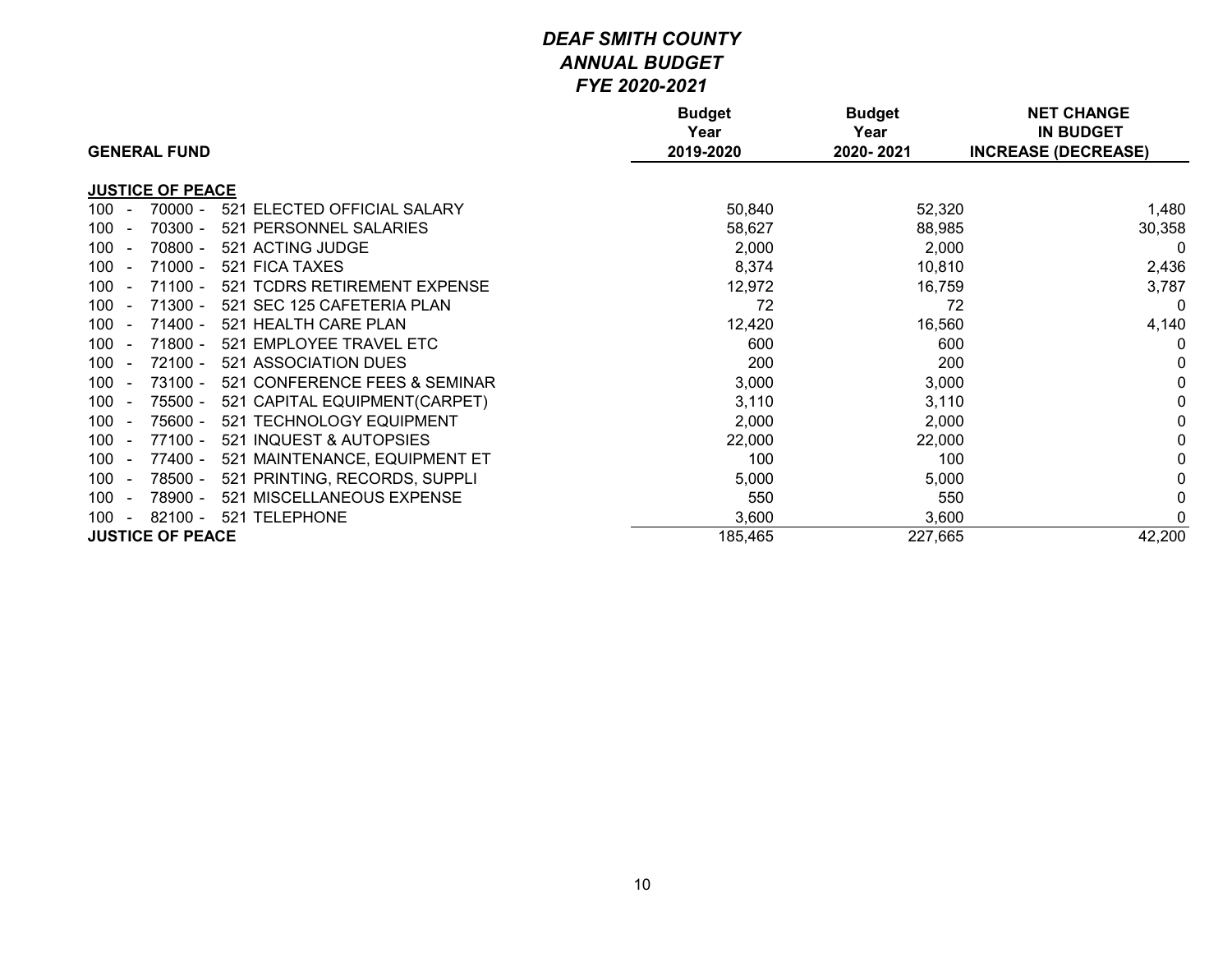| <b>GENERAL FUND</b>                                    | <b>Budget</b><br>Year<br>2019-2020 | <b>Budget</b><br>Year<br>2020-2021 | <b>NET CHANGE</b><br><b>IN BUDGET</b><br><b>INCREASE (DECREASE)</b> |
|--------------------------------------------------------|------------------------------------|------------------------------------|---------------------------------------------------------------------|
| <b>DISTRICT ATTORNEY</b>                               |                                    |                                    |                                                                     |
| 100<br>69900 -<br>525 EXPENSE REFUNDS<br>$\sim$        | 0                                  | $\Omega$                           | $\Omega$                                                            |
| 70300 -<br>525 PERSONNEL SALARIES<br>100<br>$\sim$     | 334,775                            | 346,512                            | 11,737                                                              |
| $71000 -$<br>525 FICA TAXES<br>$100 -$                 | 25,671                             | 26,569                             | 898                                                                 |
| $71100 -$<br>525 TCDRS RETIREMENT EXPENSE<br>100       | 39,766                             | 41,191                             | 1,425                                                               |
| 71300 -<br>100<br>525 SEC 125 CAFETERIA PLAN<br>$\sim$ | 72                                 | 72                                 | 0                                                                   |
| $71400 -$<br>$100 -$<br>525 HEALTH CARE PLAN           | 28,980                             | 28,980                             | 0                                                                   |
| $71800 -$<br>525 EMPLOYEE TRAVEL ETC<br>100            | 4,100                              | 4,100                              | $\Omega$                                                            |
| 71900 -<br>525 UNIFORMS<br>$100 -$                     | $\Omega$                           | $\Omega$                           | $\Omega$                                                            |
| $72100 -$<br>525 ASSOCIATION DUES<br>100<br>$\sim$     | 638                                | 638                                | $\mathbf{0}$                                                        |
| 72500 -<br>525 BOOKS, SUBSCRIPTIONS, MTRL<br>$100 -$   | 5,600                              | 5,600                              | 0                                                                   |
| 73100 -<br>100<br>525 CONFERENCE FEES & SEMINAR        | 2,450                              | 2,450                              | 0                                                                   |
| 73700 -<br>100<br>525 COURT REPORTER                   | 750                                | 750                                | $\Omega$                                                            |
| 75500 -<br>525 CAPITAL EQUIPMENT<br>100<br>$\sim$      | 4,980                              | $\Omega$                           | $-4,980$                                                            |
| 75600 -<br>525 TECHNOLOGY EQUIPMENT<br>$100 -$         | 2,000                              | 2,000                              | 0                                                                   |
| 75700 -<br>525 EXPERT WITNESS<br>100                   | 5,000                              | 5,000                              | $\Omega$                                                            |
| 77300 -<br>525 INVESTIGATOR EXPENSE<br>100             | 2,000                              | 2,686                              | 686                                                                 |
| 77400 -<br>$100 -$<br>525 MAINTENANCE, EQUIPMENT ET    | 8,900                              | 8,900                              | 0                                                                   |
| 78500 -<br>525 PRINTING, RECORDS, SUPPLI<br>$100 -$    | 6,381                              | 6,381                              |                                                                     |
| 78900 -<br>525 MISCELLANEOUS EXPENSE<br>$100 -$        | 100                                | 100                                | $\Omega$                                                            |
| $82100 -$<br>525 TELEPHONE<br>100                      | 3,600                              | 3,600                              | $\mathbf{0}$                                                        |
| 83300 -<br>525 FUEL<br>$100 -$                         | 1,500                              | 1,500                              | $\Omega$                                                            |
| <b>DISTRICT ATTORNEY</b>                               | 477,263                            | 487,029                            | 9,767                                                               |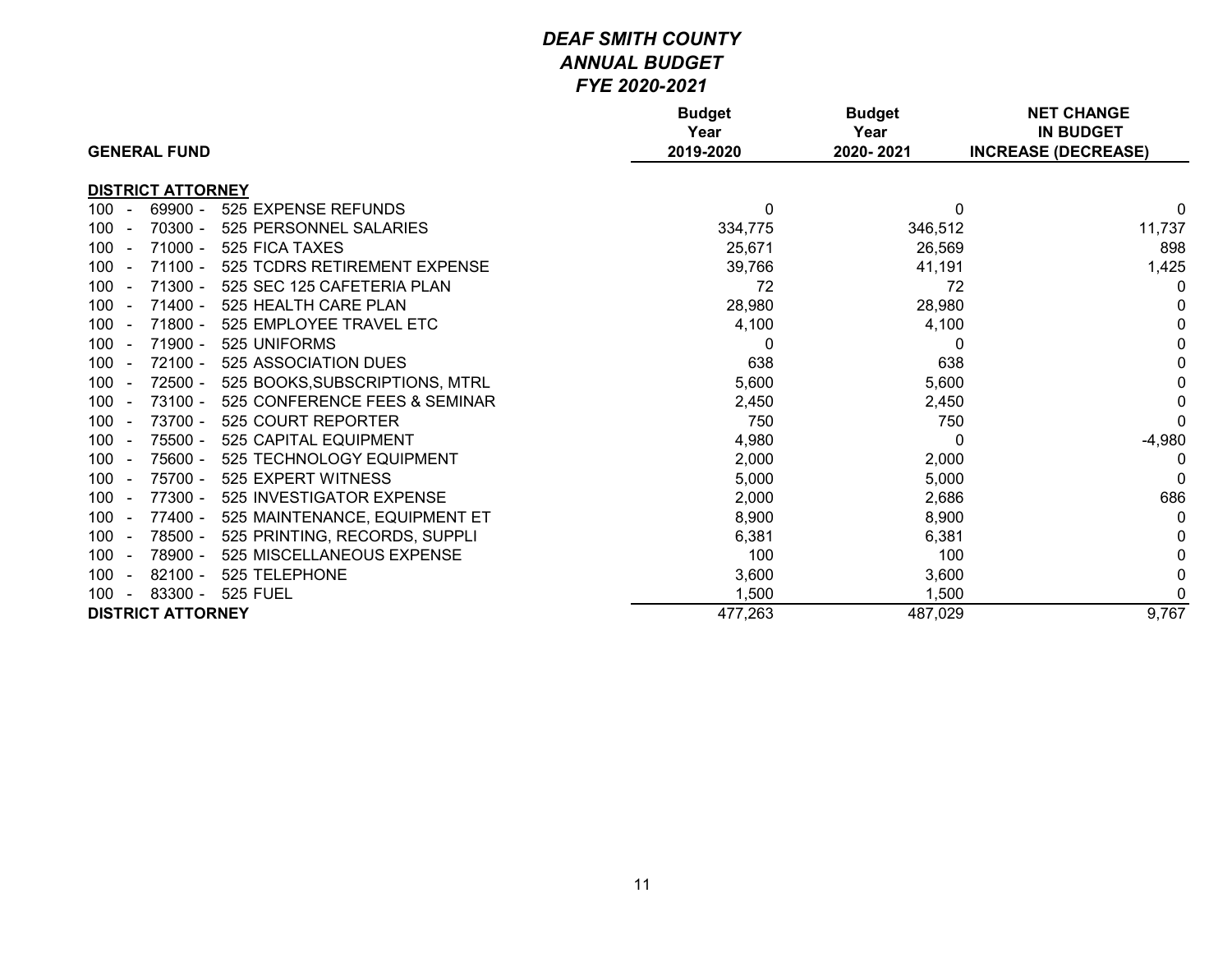| <b>GENERAL FUND</b>                               | <b>Budget</b><br>Year<br>2019-2020 | <b>Budget</b><br>Year<br>2020-2021 | <b>NET CHANGE</b><br><b>IN BUDGET</b><br><b>INCREASE (DECREASE)</b> |
|---------------------------------------------------|------------------------------------|------------------------------------|---------------------------------------------------------------------|
|                                                   |                                    |                                    |                                                                     |
| <b>TAX ASSESSOR COLLECTOR</b>                     |                                    |                                    |                                                                     |
| 531 ELECTED OFFICIAL SALARY<br>$70000 -$<br>100   | 50,840                             | 52,320                             | 1,480                                                               |
| 531 PERSONNEL SALARIES<br>100<br>70300 -          | 89,112                             | 92,435                             | 3,323                                                               |
| 100<br>$70400 -$<br>531 SALARIES-PART TIME & TEMP | 9,173                              | 9,448                              | 275                                                                 |
| $71000 -$<br>531 FICA TAXES<br>100                | 11,408                             | 11,797                             | 389                                                                 |
| $71100 -$<br>531 TCDRS RETIREMENT EXPENSE<br>100  | 17,671                             | 18,289                             | 618                                                                 |
| $71300 -$<br>531 SEC 125 CAFETERIA PLAN<br>100    | 72                                 | 72                                 | $\mathbf{0}$                                                        |
| $71400 -$<br>100<br>531 HEALTH CARE PLAN          | 16,560                             | 16,560                             | $\mathbf{0}$                                                        |
| 72100 -<br>531 ASSOCIATION DUES<br>100            | 225                                | 275                                | 50                                                                  |
| 73100 -<br>531 CONFERENCE FEES & SEMINAR<br>100   | 5,158                              | 7,768                              | 2,610                                                               |
| $75100 -$<br>531 EMPLOYEE TRAINING<br>100         | 1,817                              | 2,390                              | 573                                                                 |
| 75500 -<br>531 CAPITAL EQUIPMENT<br>100           | 3,000                              | 3,000                              | $\mathbf 0$                                                         |
| 77400 -<br>531 MAINTENANCE, EQUIPMENT ET<br>100   | 2,347                              | 2,360                              | 13                                                                  |
| 531 PRINTING, RECORDS, SUPPLI<br>78500 -<br>100   | 3,080                              | 3,140                              | 60                                                                  |
| 78900 -<br>531 MISCELLANEOUS<br>100               | 250                                | 300                                | 50                                                                  |
| 82100 -<br>531 TELEPHONE<br>100<br>$\sim$         | 1,800                              | 1,800                              | 0                                                                   |
| <b>TAX ASSESSOR COLLECTOR</b>                     | 212,513                            | 221,953                            | 9,440                                                               |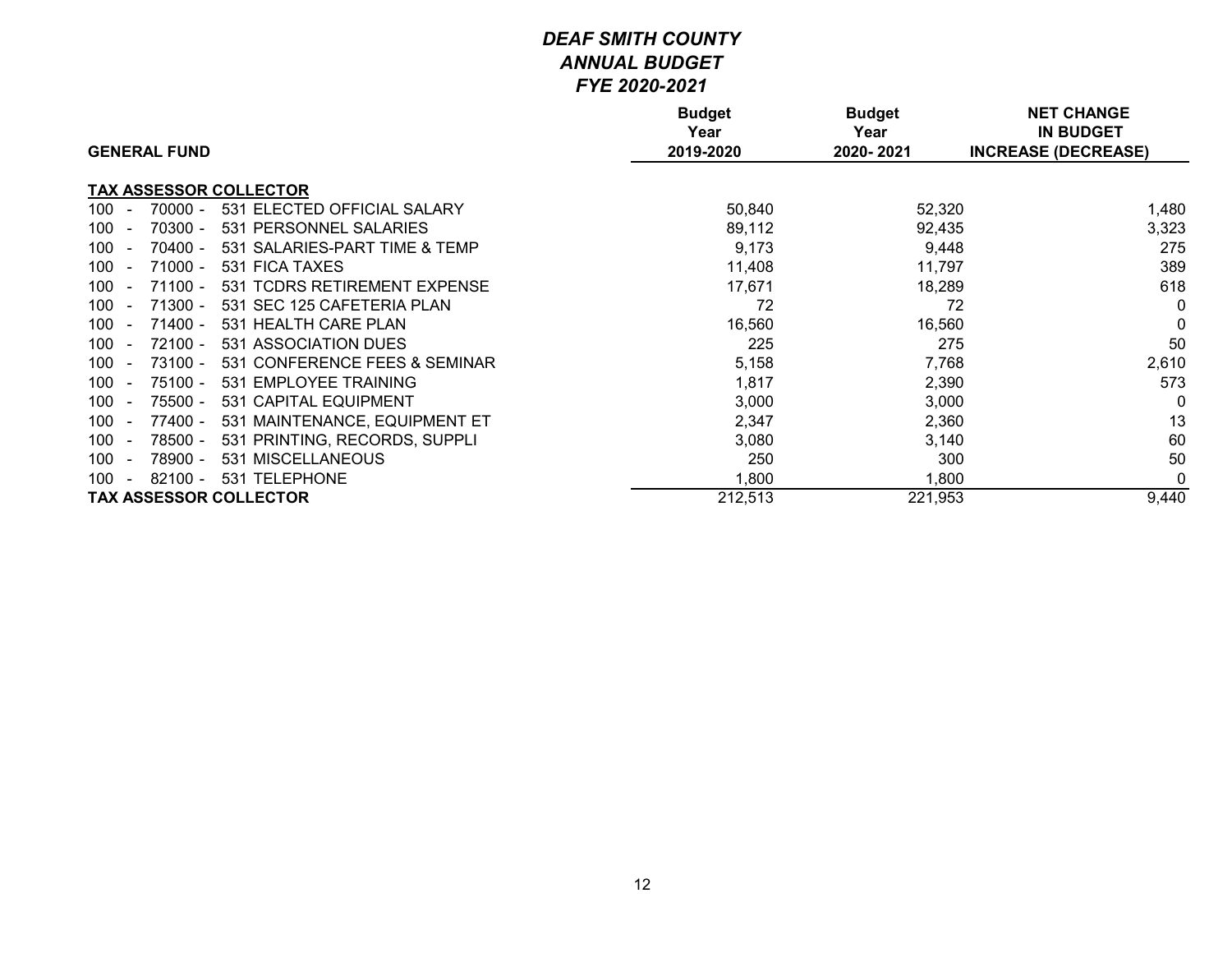| <b>GENERAL FUND</b>                                  | <b>Budget</b><br>Year<br>2019-2020 | <b>Budget</b><br>Year<br>2020-2021 | <b>NET CHANGE</b><br><b>IN BUDGET</b><br><b>INCREASE (DECREASE)</b> |
|------------------------------------------------------|------------------------------------|------------------------------------|---------------------------------------------------------------------|
|                                                      |                                    |                                    |                                                                     |
| <b>COUNTY TREASURER</b>                              |                                    |                                    |                                                                     |
| $70000 -$<br>$100 -$<br>535 ELECTED OFFICIAL SALARY  | 49,340                             | 51,510                             | 2,170                                                               |
| 70300 -<br>535 PERSONNEL SALARIES<br>$100 -$         | 28,647                             | 29,609                             | 962                                                                 |
| 70400 -<br>535 SALARIES-PART TIME & TEMP<br>$100 -$  | 0                                  | 0                                  | $\mathbf 0$                                                         |
| $71000 -$<br>535 FICA TAXES<br>$100 -$               | 5,966                              | 6,206                              | 240                                                                 |
| $71100 -$<br>535 TCDRS RETIREMENT EXPENSE<br>$100 -$ | 9,241                              | 9,621                              | 380                                                                 |
| 71300 -<br>535 SEC 125 CAFETERIA PLAN<br>$100 -$     | 0                                  | $\mathbf{0}$                       | $\mathbf 0$                                                         |
| 71400 -<br>535 HEALTH CARE PLAN<br>$100 -$           | 8,280                              | 8,280                              | 0                                                                   |
| 535 ASSOCIATION DUES<br>72100 -<br>$100 -$           | 500                                | 500                                | $\mathbf 0$                                                         |
| 73100 -<br>535 CONFERENCE FEES & SEMINAR<br>$100 -$  | 3,000                              | 3,000                              | $\mathbf 0$                                                         |
| $75100 -$<br>535 EMPLOYEE TRAINING<br>$100 -$        | 2,000                              | 2,000                              | $\pmb{0}$                                                           |
| 75600 -<br>$100 -$<br>535 TECHNOLOGY EQUIPMENT       | 2,000                              | 2,000                              | $\pmb{0}$                                                           |
| 77400 -<br>535 MAINTENANCE, EQUIPMENT ET<br>$100 -$  | 3,000                              | 3,000                              | $\pmb{0}$                                                           |
| 78500 -<br>535 PRINTING, RECORDS, SUPPLI<br>$100 -$  | 3,000                              | 3,000                              | $\pmb{0}$                                                           |
| 78900 - 535 MISCELLANEOUS EXPENSE<br>$100 -$         | 300                                | 300                                | $\mathbf 0$                                                         |
| 100 - 82100 - 535 TELEPHONE                          | 1,650                              | 1,650                              | $\mathbf 0$                                                         |
| <b>COUNTY TREASURER</b>                              | 116,924                            | 120,675                            | 3,751                                                               |
| <b>COUNTY AUDITOR</b>                                |                                    |                                    |                                                                     |
| 70100 -<br>541 APPOINTED OFFICIAL SALARY<br>$100 -$  | 51,347                             | 52,982                             | 1,635                                                               |
| 71000 -<br>541 FICA TAXES<br>$100 -$                 | 3,928                              | 4,053                              | 125                                                                 |
| 71100 -<br>541 TCDRS RETIREMENT EXPENSE<br>$100 -$   | 6,085                              | 6,284                              | 199                                                                 |
| 71300 -<br>$100 -$<br>541 SEC 125 CAFETERIA PLAN     | $\Omega$                           | $\mathbf{0}$                       | 0                                                                   |
| $100 -$<br>71400 -<br>541 HEALTH CARE PLAN           | 4,140                              | 4,140                              | $\mathbf 0$                                                         |
| 72100 -<br>$100 -$<br>541 ASSOCIATION DUES           | 425                                | 425                                | $\mathbf 0$                                                         |
| 73100 -<br>541 CONFERENCE FEES & SEMINAR<br>$100 -$  | 4,700                              | 4,700                              | $\mathsf 0$                                                         |
| 75600 -<br>541 TECHNOLOGY EQUIPMENT<br>$100 -$       | 2,000                              | 2,000                              | $\mathbf 0$                                                         |
| 78500 -<br>541 PRINTING, RECORDS, SUPPLI<br>$100 -$  | 1,000                              | 1,000                              | $\pmb{0}$                                                           |
| 78900 -<br>$100 -$<br>541 MISCELLANEOUS EXPENSE      | 100                                | 100                                | $\mathbf 0$                                                         |
| 82100 - 541 TELEPHONE<br>$100 -$                     | 625                                | 625                                | 0                                                                   |
| <b>COUNTY AUDITOR</b>                                | 74,350                             | 76,309                             | 1,959                                                               |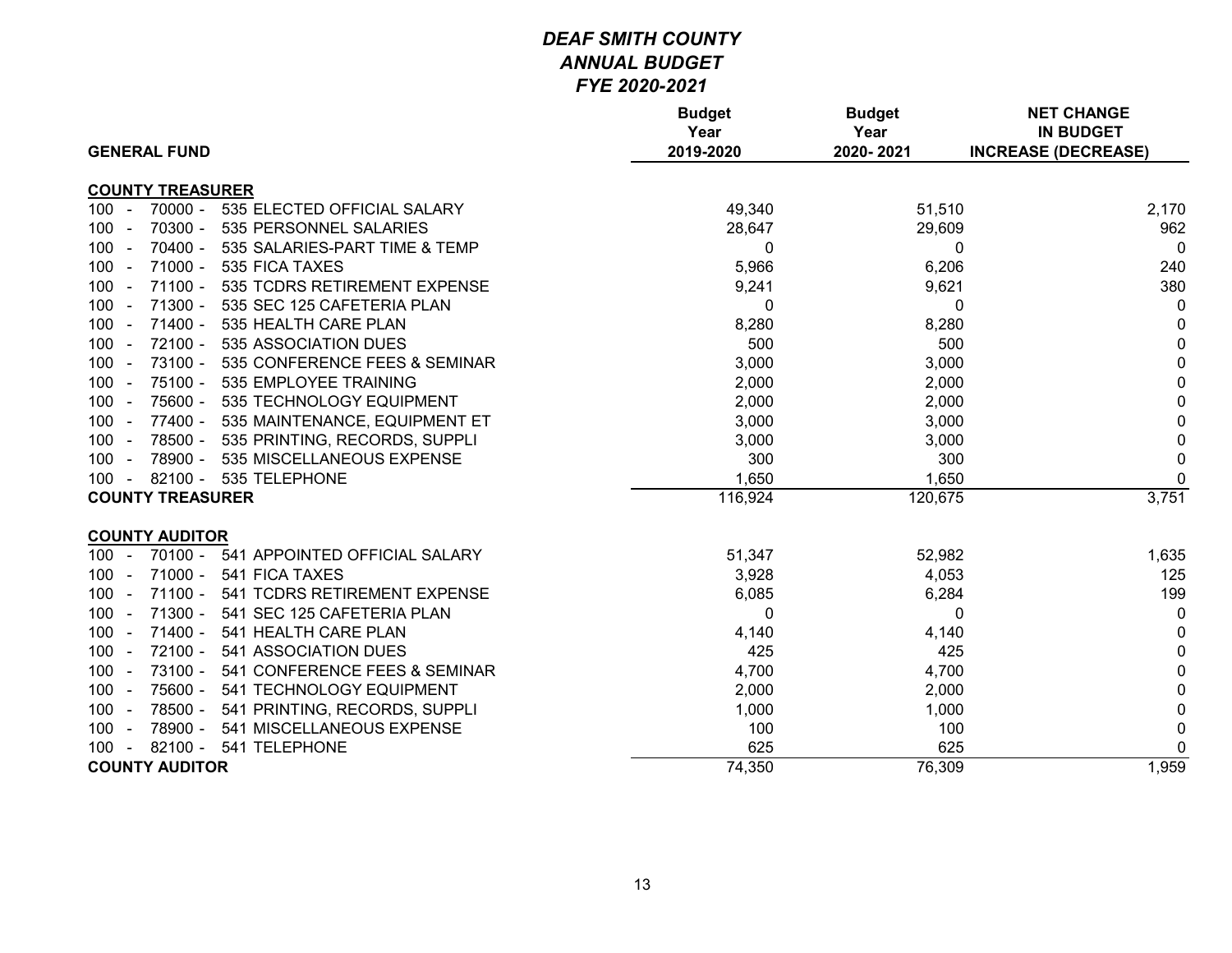| <b>GENERAL FUND</b>                                                    | <b>Budget</b><br>Year<br>2019-2020 | <b>Budget</b><br>Year<br>2020-2021 | <b>NET CHANGE</b><br><b>IN BUDGET</b><br><b>INCREASE (DECREASE)</b> |
|------------------------------------------------------------------------|------------------------------------|------------------------------------|---------------------------------------------------------------------|
| <b>COUNTY SHERIFF</b>                                                  |                                    |                                    |                                                                     |
| $70000 -$<br>545 ELECTED OFFICIAL SALARY<br>$100 -$                    | 61,956                             | 68,770                             | 6,814                                                               |
| 100<br>70300 -<br>545 PERSONNEL SALARIES                               | 813,548                            | 839,652                            | 26,104                                                              |
| $70500 -$<br>100 <sub>1</sub><br>545 SALARIES-OVERTIME<br>$\sim$       | 40,000                             | 40,000                             | 0                                                                   |
| $71000 -$<br>545 FICA TAXES<br>100 <sub>1</sub><br>$\sim$              | 70,036                             | 72,554                             | 2,518                                                               |
| $71100 -$<br>100<br>545 TCDRS RETIREMENT EXPENSE<br>$\sim$             | 108,487                            | 112,483                            | 3,996                                                               |
| $71300 -$<br>545 SEC 125 CAFETERIA PLAN<br>100<br>$\sim$               | 216                                | 216                                | 0                                                                   |
| 100<br>$71400 -$<br>545 HEALTH CARE PLAN<br>$\sim$                     | 82,800                             | 82,800                             | 0                                                                   |
| 100<br>$71500 -$<br>545 UNEMPLOYMENT INSURANCE/TA<br>$\sim$            | 0                                  | 0                                  | 0                                                                   |
| 71800 -<br>545 EMPLOYEE TRAVEL ETC<br>100                              | 22,000                             | 22,000                             | $\mathbf 0$                                                         |
| 71900 -<br>100 <sub>1</sub><br>545 UNIFORMS<br>$\blacksquare$          | 33,000                             | 33,000                             | 0                                                                   |
| 100 <sub>1</sub><br>$72100 -$<br>545 ASSOCIATION DUES<br>$\sim$        | 240                                | 240                                | 0                                                                   |
| 100 <sub>1</sub><br>73100 -<br>545 CONFERENCE FEES & SEMINAR<br>$\sim$ | 1,000                              | 1,000                              | 0                                                                   |
| 74000 -<br>$100 -$<br>545 DEBT & LEASE SERVICE                         | 0                                  | 0                                  | 0                                                                   |
| 74500 -<br>100<br>545 DRUG ENFORCEMENT<br>$\sim$                       | 4,000                              | 4,000                              | $\mathbf 0$                                                         |
| 75100 -<br>100 <sub>1</sub><br>545 EMPLOYEE TRAINING<br>$\sim$         | 5,000                              | 5,000                              | $\mathbf 0$                                                         |
| 75500 -<br>100<br>545 CAPITAL EQUIPMENT<br>$\sim$                      | 95,000                             | 95,000                             | $\mathbf 0$                                                         |
| 76600 -<br>100<br>545 WORKERS COMP INSURANCE<br>$\sim$                 | 0                                  | 0                                  | $\pmb{0}$                                                           |
| 100<br>76700 -<br>545 NOTICES & PUBLICATIONS<br>$\sim$                 | 4,000                              | 4,000                              | 0                                                                   |
| 77400 -<br>545 MAINTENANCE, EQUIPMENT ET<br>100<br>$\sim$              | 10,500                             | 10,500                             | $\mathbf 0$                                                         |
| 78500 -<br>545 PRINTING, RECORDS, SUPPLI<br>100                        | 10,000                             | 10,000                             | $\mathbf 0$                                                         |
| 78900 -<br>100<br>545 MISCELLANEOUS EXPENSE                            | 2,600                              | 2,600                              | $\mathbf 0$                                                         |
| 100<br>79200 -<br>545 RESERVE UNIT<br>$\sim$                           | 1,000                              | 1,000                              | 0                                                                   |
| 100<br>$82100 -$<br>545 TELEPHONE<br>$\sim$                            | 22,000                             | 22,000                             | 0                                                                   |
| $100 -$<br>$82300 -$<br>545 TELETYPE & RADIO COMMUNIC                  | 1,900                              | 1,900                              | 0                                                                   |
| 83300 -<br>100<br><b>545 FUEL</b><br>$\sim$                            | 70,000                             | 70,000                             | 0                                                                   |
| 83500 -<br>100<br>545 VEHICLE MAINTENANCE<br>$\sim$                    | 18,000                             | 18,000                             | 0                                                                   |
| 88800 -<br>545 K-9 VET & MAINT<br>100<br>$\sim$                        | 3,000                              | 3,000                              | 0                                                                   |
| 89100 -<br>545 COMPUTER SOFTWARE<br>100<br>$\sim$                      | 22,000                             | 22,000                             | 0                                                                   |
| <b>COUNTY SHERIFF</b>                                                  | 1,502,283                          | 1,541,715                          | 39,432                                                              |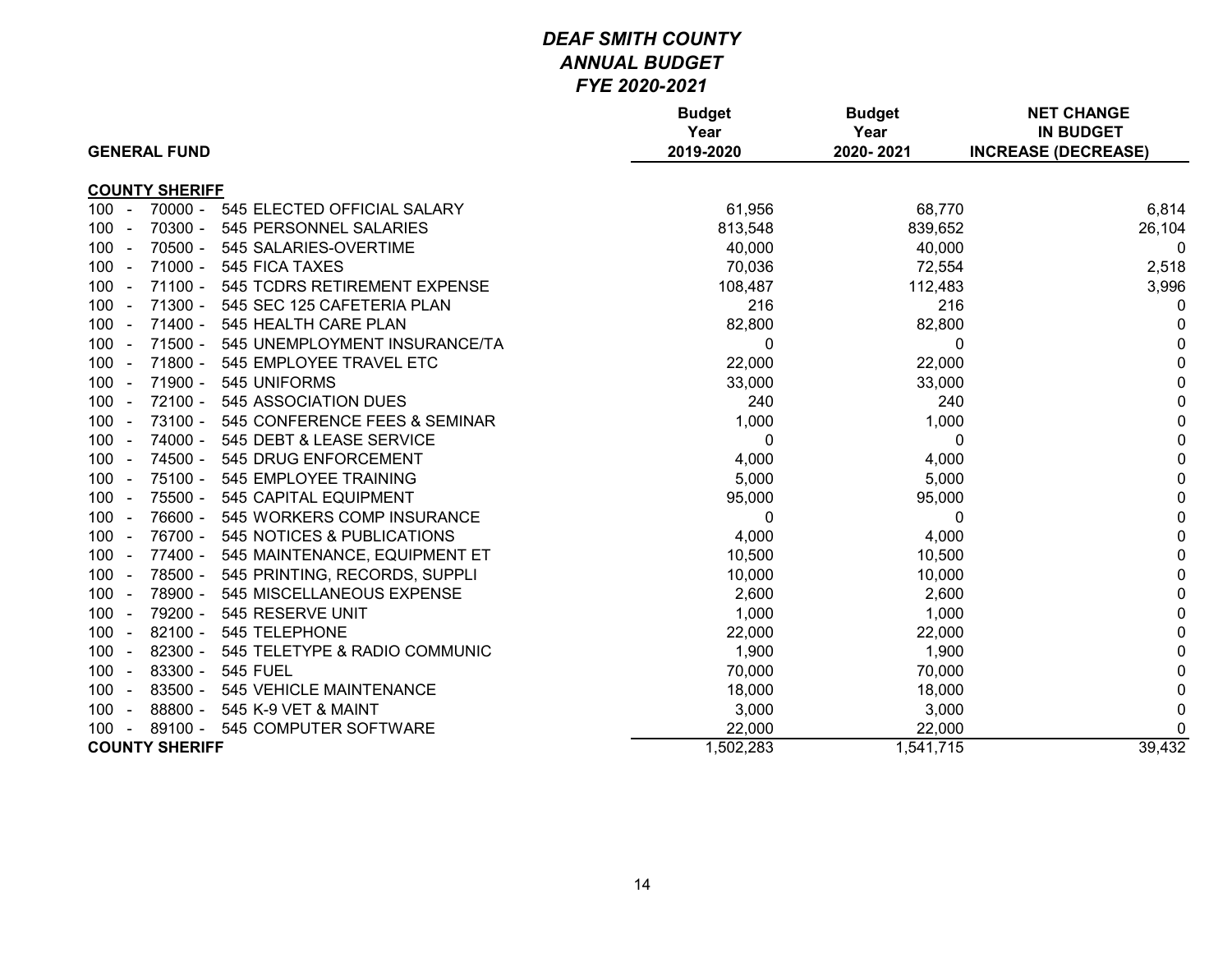| <b>GENERAL FUND</b>                                                    | <b>Budget</b><br>Year<br>2019-2020 | <b>Budget</b><br>Year<br>2020-2021 | <b>NET CHANGE</b><br><b>IN BUDGET</b><br><b>INCREASE (DECREASE)</b> |
|------------------------------------------------------------------------|------------------------------------|------------------------------------|---------------------------------------------------------------------|
| <b>COUNTY CORRECTIONAL FACILITIES</b>                                  |                                    |                                    |                                                                     |
| 551 PERSONNEL SALARIES<br>70300 -<br>$100 -$                           | 848,996                            | 876,286                            | 27,290                                                              |
| $70500 -$<br>551 SALARIES-OVERTIME<br>100                              | 40,000                             | 40,000                             | 0                                                                   |
| $71000 -$<br>551 FICA TAXES<br>100<br>$\blacksquare$                   | 68,008                             | 70,096                             | 2,088                                                               |
| $71100 -$<br>551 TCDRS RETIREMENT EXPENSE<br>100                       | 105,346                            | 108,672                            | 3,326                                                               |
| 71300 -<br>551 SEC 125 CAFETERIA PLAN<br>100                           | 216                                | 216                                | 0                                                                   |
| $71400 -$<br>551 HEALTH CARE PLAN<br>$100 -$                           | 86,940                             | 86,940                             | 0                                                                   |
| 71500 -<br>100 <sub>1</sub><br>551 UNEMPLOYMENT INSURANCE/TA<br>$\sim$ | 0                                  | 0                                  | 0                                                                   |
| 71900 -<br>100 <sub>1</sub><br>551 UNIFORMS<br>$\sim$                  | 43,500                             | 43,500                             | 0                                                                   |
| 72500 -<br>100<br>551 GENERAL & LIAB. INSURANCE<br>$\sim$              | 0                                  | 0                                  | 0                                                                   |
| 72700 -<br>551 BUILDING REPAIRS & SUPPLI<br>100                        | 61,500                             | 61,500                             | 0                                                                   |
| 74000 -<br>551 DEBT & LEASE SERVICE<br>100                             | 0                                  | $\Omega$                           | 0                                                                   |
| 75000 -<br>551 EMPLOYEE TESTING<br>$100 -$                             | 8,000                              | 8,000                              | 0                                                                   |
| 75100 -<br>551 EMPLOYEE TRAINING<br>100                                | 13,000                             | 13,000                             | $\mathbf{0}$                                                        |
| 75500 -<br>100<br>551 CAPITAL EQUIPMENT<br>$\sim$                      | 55,500                             | 55,500                             | 0                                                                   |
| 76000 -<br>551 FOOD & BOARD<br>$100 -$                                 | 113,300                            | 113,300                            | $\mathbf{0}$                                                        |
| 76200 -<br>551 INMATE MEDICAL<br>100                                   | 70,000                             | 80,000                             | 10,000                                                              |
| 76600 -<br>551 WORKERS COMP INSURANCE<br>100                           | 0                                  | 0                                  | 0                                                                   |
| 77400 -<br>551 MAINTENANCE, EQUIPMENT ET<br>$100 -$                    | 27,160                             | 27,160                             | 0                                                                   |
| 78500 -<br>551 PRINTING, RECORDS, SUPPLI<br>100                        | 8,000                              | 8,000                              | 0                                                                   |
| 78700 -<br>551 PROFESSIONAL FEES<br>100                                | 2,500                              | 2,500                              | 0                                                                   |
| 78900 -<br>551 MISCELLANEOUS EXPENSE<br>100<br>$\sim$                  | 2,850                              | 2,850                              | 0                                                                   |
| 82300 -<br>551 TELETYPE & RADIO<br>100                                 | 11,000                             | 11,000                             | 0                                                                   |
| 83300 -<br>100<br><b>551 FUEL</b>                                      | 1,500                              | 1,500                              | 0                                                                   |
| 83500 -<br>551 VEHICLE MAINTENANCE<br>100<br>$\blacksquare$            | 5,000                              | 5,000                              | 0                                                                   |
| $86100 -$<br>551 INMATE HOUSING-CONTRACT<br>100<br>$\sim$              | 105,000                            | 105,000                            | 0                                                                   |
| $86200 -$<br>551 S C A A P EXPENDITURES<br>100                         | 10,589                             | 20,513                             | 9,924                                                               |
| <b>COUNTY CORRECTIONAL FACILILITIES</b>                                | 1,687,905                          | 1,740,533                          | 52,628                                                              |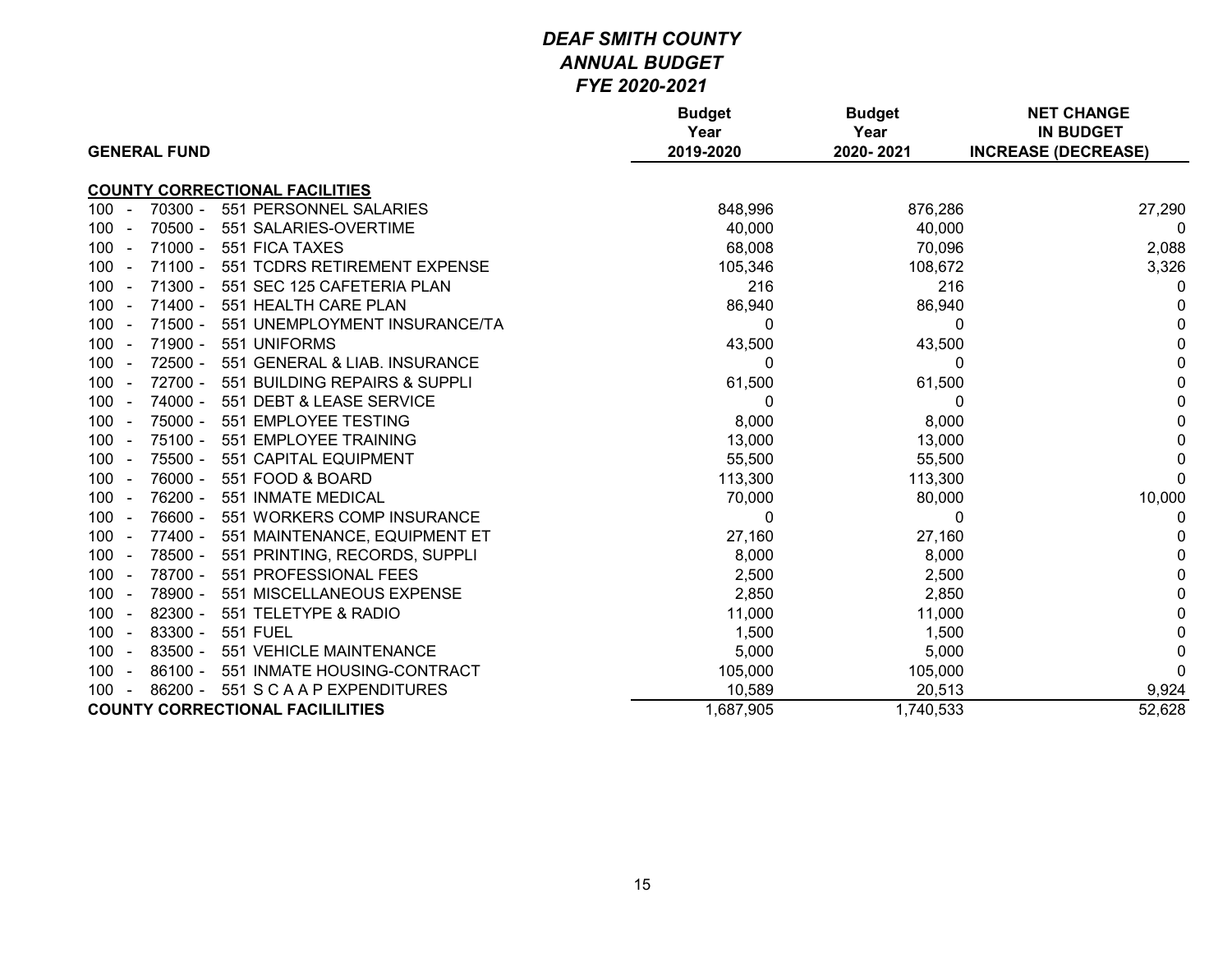|                                                                        | <b>Budget</b><br>Year | <b>Budget</b><br>Year | <b>NET CHANGE</b><br><b>IN BUDGET</b> |
|------------------------------------------------------------------------|-----------------------|-----------------------|---------------------------------------|
| <b>GENERAL FUND</b>                                                    | 2019-2020             | 2020-2021             | <b>INCREASE (DECREASE)</b>            |
| <b>COUNTY LIBRARY</b>                                                  |                       |                       |                                       |
| 70300 -<br>100<br>555 PERSONNEL SALARIES                               | 165,236               | 171,571               | 6,335                                 |
| 70400 -<br>555 SALARIES-PART TIME & TEMP<br>100                        | 27,669                | 27,845                | 176                                   |
| 100<br>$71000 -$<br>555 FICA TAXES                                     | 14,757                | 15,255                | 498                                   |
| $71100 -$<br>100<br>555 TCDRS RETIREMENT EXPENSE                       | 22,859                | 23,651                | 792                                   |
| 71300 -<br>555 SEC 125 CAFETERIA PLAN<br>100                           | 72                    | 72                    | $\Omega$                              |
| $71400 -$<br>555 HEALTH CARE PLAN<br>100                               | 20,700                | 20,700                | 0                                     |
| 71800 -<br>555 EMPLOYEE TRAVEL ETC<br>100                              | 1,000                 | 1,000                 | $\mathbf 0$                           |
| 100<br>72500 -<br>555 BOOKS & MATERIALS                                | 72,517                | 72,517                | 0                                     |
| 72700 -<br>555 BUILDING REPAIR & MAINT<br>100                          | 4,000                 | 4,000                 | 0                                     |
| 100<br>73100 -<br>555 CONFERENCE FEES & SEMINAR                        | 2,500                 | 2,500                 | 0                                     |
| 73300 -<br>555 CONTRACT SERVICES<br>100 <sub>1</sub>                   | 0                     | 0                     | 0                                     |
| 75100 -<br>100<br>555 EMPLOYEE TRN & DEV.                              | 1,200                 | 1,200                 | 0                                     |
| 75500 -<br>555 CAPITAL EQUIPMENT/COMPUTE<br>100 <sub>1</sub><br>$\sim$ | 18,700                | 18,700                | 0                                     |
| 77400 -<br>100<br>555 MAINTENANCE, EQUIPMENT ET                        | 4,750                 | 4,750                 | 0                                     |
| 100<br>78300 -<br>555 READING PROGRAM                                  | 2,500                 | 2,500                 |                                       |
| 78500 -<br>555 PRINTING, RECORDS, SUPPLI<br>100                        | 3,809                 | 3,809                 |                                       |
| $82100 -$<br>555 TELEPHONE<br>100                                      | 2,225                 | 2,225                 | $\Omega$                              |
| $82500 -$<br>100<br>555 UTILITIES                                      | 21,500                | 21,500                | $\Omega$                              |
| <b>COUNTY LIBRARY</b>                                                  | 385,994               | 393,795               | 7,801                                 |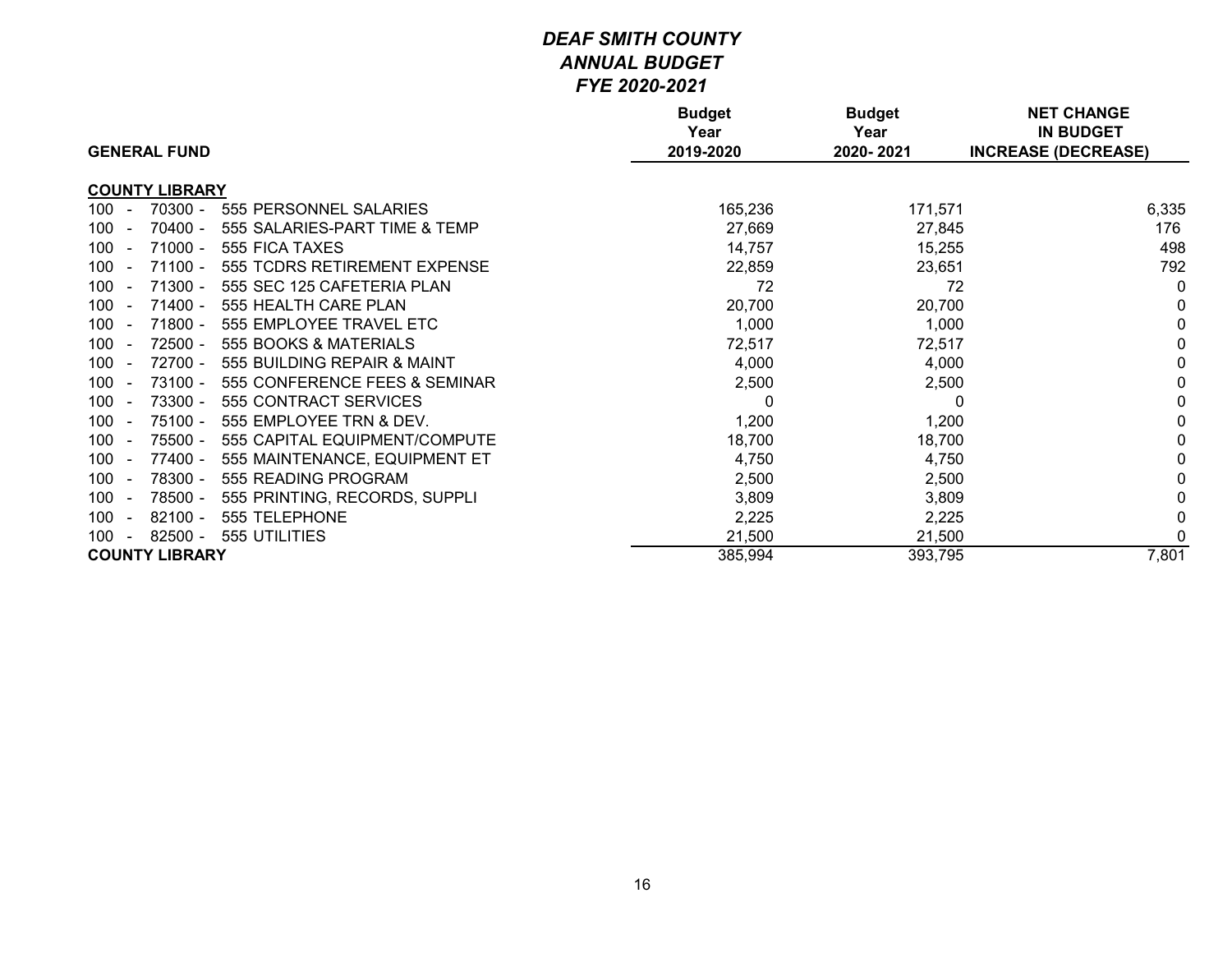| <b>GENERAL FUND</b>                                  | <b>Budget</b><br>Year<br>2019-2020 | <b>Budget</b><br>Year<br>2020-2021 | <b>NET CHANGE</b><br><b>IN BUDGET</b><br><b>INCREASE (DECREASE)</b> |
|------------------------------------------------------|------------------------------------|------------------------------------|---------------------------------------------------------------------|
|                                                      |                                    |                                    |                                                                     |
| <b>COUNTY MUSEUM</b>                                 |                                    |                                    |                                                                     |
| $100 -$<br>70300 -<br>561 PERSONNEL SALARIES         | 64,536                             | 67,027                             | 2,491                                                               |
| $71000 -$<br>561 FICA TAXES<br>$100 -$               | 4,937                              | 5,128                              | 191                                                                 |
| 71100 -<br>$100 -$<br>561 TCDRS RETIREMENT EXPENSE   | 7,648                              | 7,949                              | 301                                                                 |
| 71300 -<br>561 SEC 125 CAFETERIA PLAN<br>$100 -$     | 0                                  | 0                                  | 0                                                                   |
| 71400 -<br>561 HEALTH CARE PLAN<br>$100 -$           | 8,280                              | 8,280                              | $\mathbf 0$                                                         |
| $100 -$<br>72000 -<br>561 ALARM SYSTEM               | 1,700                              | 1,700                              | $\mathbf 0$                                                         |
| 73100 -<br>561 CONFERENCE FEES & SEMINAR<br>$100 -$  | 150                                | 150                                | $\mathsf 0$                                                         |
| 75600 -<br>$100 -$<br>561 TECHNOLOGY EQUIPMENT       | 2,000                              | 2,000                              | $\mathsf 0$                                                         |
| 77400 -<br>561 MAINTENANCE, EQUIPMENT ET<br>$100 -$  | 6,000                              | 6,000                              | $\pmb{0}$                                                           |
| 78500 -<br>561 PRINTING, RECORDS, SUPPLI<br>$100 -$  | 350                                | 350                                | $\pmb{0}$                                                           |
| $82100 -$<br>$100 -$<br>561 TELEPHONE                | 2,500                              | 2,500                              | $\mathbf 0$                                                         |
| 82500 -<br>561 UTILITIES<br>$100 -$                  | 16,500                             | 16,500                             | $\mathbf 0$                                                         |
| <b>COUNTY MUSEUM</b>                                 | 114,601                            | 117,584                            | 2,983                                                               |
|                                                      |                                    |                                    |                                                                     |
| <b>COUNTY SOCIAL SERVICES</b>                        |                                    |                                    |                                                                     |
| 565 ELECTED OFFICIAL SALARY<br>$100 -$<br>70000 -    | 10,000                             | 10,000                             | 0                                                                   |
| 70300 -<br>565 PERSONNEL SALARIES<br>$100 -$         | 31,676                             | 32,643                             | 967                                                                 |
| 71000 -<br>565 FICA TAXES<br>$100 -$                 | 3,188                              | 3,262                              | 74                                                                  |
| 71100 -<br>$100 -$<br>565 TCDRS RETIREMENT EXPENSE   | 4,939                              | 5,057                              | 118                                                                 |
| 71300 -<br>$100 -$<br>565 SEC 125 CAFETERIA PLAN     | 42                                 | 42                                 | $\overline{0}$                                                      |
| $71400 -$<br>565 HEALTH CARE PLAN<br>$100 -$         | 4,140                              | 4,140                              | $\mathbf 0$                                                         |
| 71800 -<br>565 EMPLOYEE TRAVEL ETC<br>$100 -$        | 2,600                              | 2,600                              | $\pmb{0}$                                                           |
| 75100 -<br>565 EMPLOYEE TRAINING<br>$100 -$          | 450                                | 450                                | $\mathbf 0$                                                         |
| 76000 -<br>565 FOOD & MEDICAL<br>$100 -$             | 3,000                              | 3,000                              | $\pmb{0}$                                                           |
| 77000 -<br>565 INDIGENT CHILD CARE<br>$100 -$        | 20,000                             | 20,000                             | $\pmb{0}$                                                           |
| 77400 -<br>565 MAINTENANCE, EQUIPMENT ET<br>$100 -$  | 1,000                              | 1,000                              | $\pmb{0}$                                                           |
| 78500 -<br>565 PRINTING, RECORDS, SUPPLI<br>$100 -$  | 350                                | 350                                | $\pmb{0}$                                                           |
| $81000 -$<br>$100 -$<br>565 MISCELLANEOUS ASSISTANCE | 23,500                             | 23,500                             | $\pmb{0}$                                                           |
| 82100 -<br>565 TELEPHONE<br>$100 -$                  | 700                                | 700                                | $\mathbf 0$                                                         |
| 83300 -<br><b>565 FUEL</b><br>$100 -$                | 1,500                              | 1,500                              | $\pmb{0}$                                                           |
| <b>COUNTY SOCIAL SERVICES</b>                        | 107,085                            | 108,245                            | 1,160                                                               |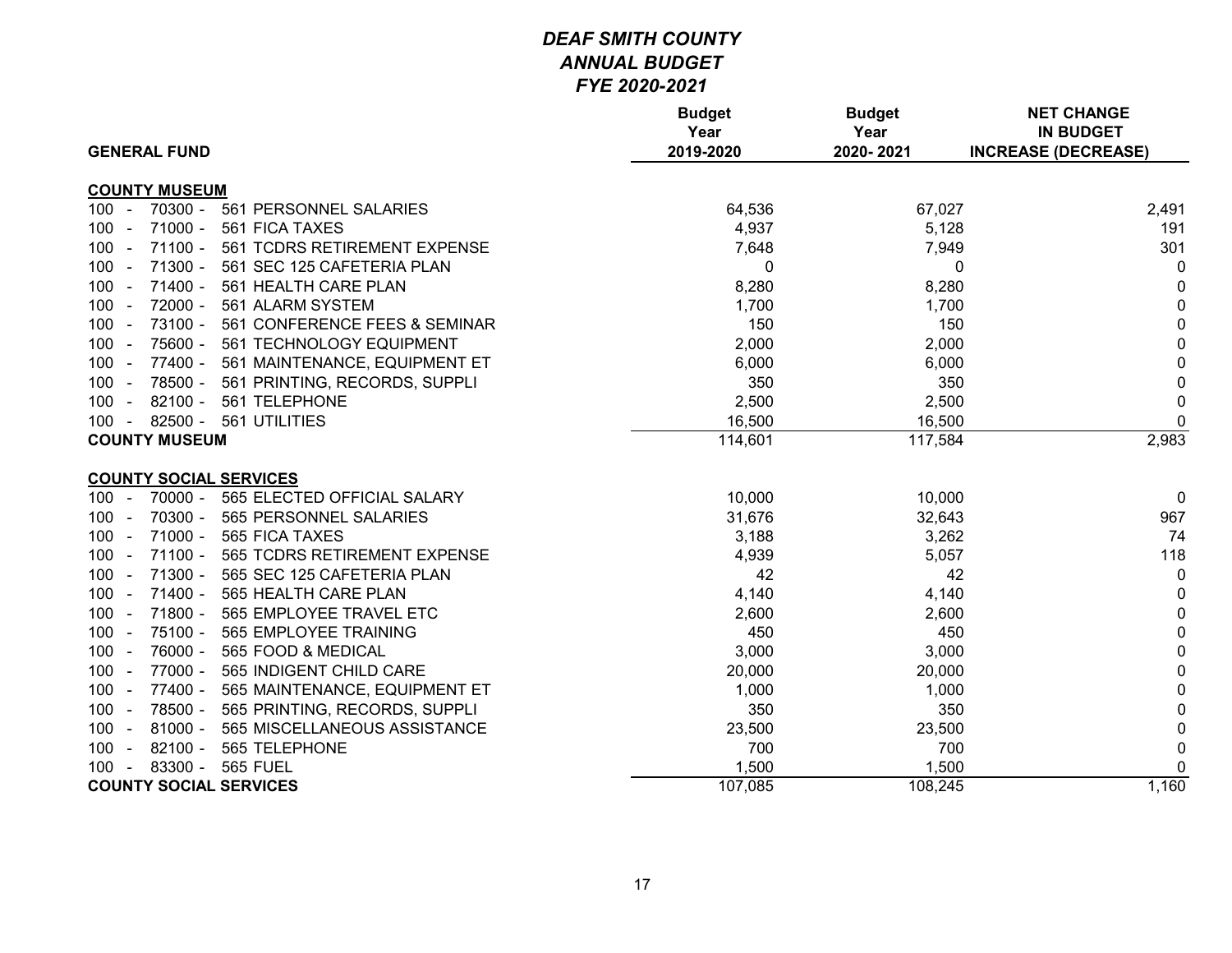| <b>GENERAL FUND</b>                                         | <b>Budget</b><br>Year<br>2019-2020 | <b>Budget</b><br>Year<br>2020-2021 | <b>NET CHANGE</b><br><b>IN BUDGET</b><br><b>INCREASE (DECREASE)</b> |
|-------------------------------------------------------------|------------------------------------|------------------------------------|---------------------------------------------------------------------|
| <b>COUNTY EXTENSION SERVICE</b>                             |                                    |                                    |                                                                     |
| 70300 -<br>571 PERSONNEL SALARIES<br>100                    | 72,122                             | 60,161                             | $-11,961$                                                           |
| 70400 -<br>571 SALARIES-PART TIME & TEMP<br>100             | 17,837                             | 18,372                             | 535                                                                 |
| $71000 -$<br>571 FICA TAXES<br>100                          | 6,882                              | 6,008                              | $-874$                                                              |
| $71100 -$<br>100<br>571 TCDRS RETIREMENT EXPENSE            | 10,660                             | 9,314                              | $-1,346$                                                            |
| $71300 -$<br>571 SEC 125 CAFETERIA PLAN<br>100              | 0                                  | 0                                  | 0                                                                   |
| $71400 -$<br>571 HEALTH CARE PLAN<br>100                    | 12,420                             | 8,280                              | $-4,140$                                                            |
| 71800 -<br>571 EMPLOYEE TRAVEL ETC<br>100                   | 17,000                             | 17,000                             | 0                                                                   |
| $72100 -$<br>571 ASSOCIATION DUES<br>100                    | 700                                | 700                                |                                                                     |
| $73100 -$<br>571 CONFERENCE FEES & SEMINAR<br>100           | 5,000                              | 5,000                              | $\Omega$                                                            |
| 100<br>74000 -<br>571 DEBT & LEASE SERVICE                  | 0                                  | 0                                  | $\mathbf{0}$                                                        |
| 75500 -<br>571 CAPITAL EQUIPMENT<br>100                     | 5,730                              | 5,730                              | $\Omega$                                                            |
| 75600 -<br>571 TECHNOLOGY EQUIPMENT<br>100                  | 0                                  | 2,000                              | 2,000                                                               |
| 77400 -<br>571 MAINTENANCE, EQUIPMENT ET<br>100             | 6,000                              | 6,000                              | 0                                                                   |
| 571 PRINTING, RECORDS, SUPPLI<br>78500 -<br>100             | 6,500                              | 6,500                              | 0                                                                   |
| 78900 -<br>571 MISCELLANEOUS EXPENSE<br>100                 | 0                                  | $\Omega$                           | $\Omega$                                                            |
| $82100 -$<br>571 TELEPHONE<br>100                           | 4,000                              | 4,000                              | 0                                                                   |
| $82500 -$<br>100<br>571 UTILITIES                           | 10,000                             |                                    |                                                                     |
| <b>571 FUEL</b><br>100                                      |                                    | 10,000                             |                                                                     |
| 83300 -                                                     | 4,500                              | 4,500                              | 0                                                                   |
| 83500 -<br>571 VEHICLE MAINTENANCE<br>100<br>$\blacksquare$ | 1,500                              | 1,500                              | 0                                                                   |
| 571 REIMBURSED TRAVEL<br>$89200 -$<br>100                   | ŋ                                  |                                    |                                                                     |
| <b>COUNTY EXTENSION SERVICE</b>                             | 180,851                            | 165,065                            | $-15,786$                                                           |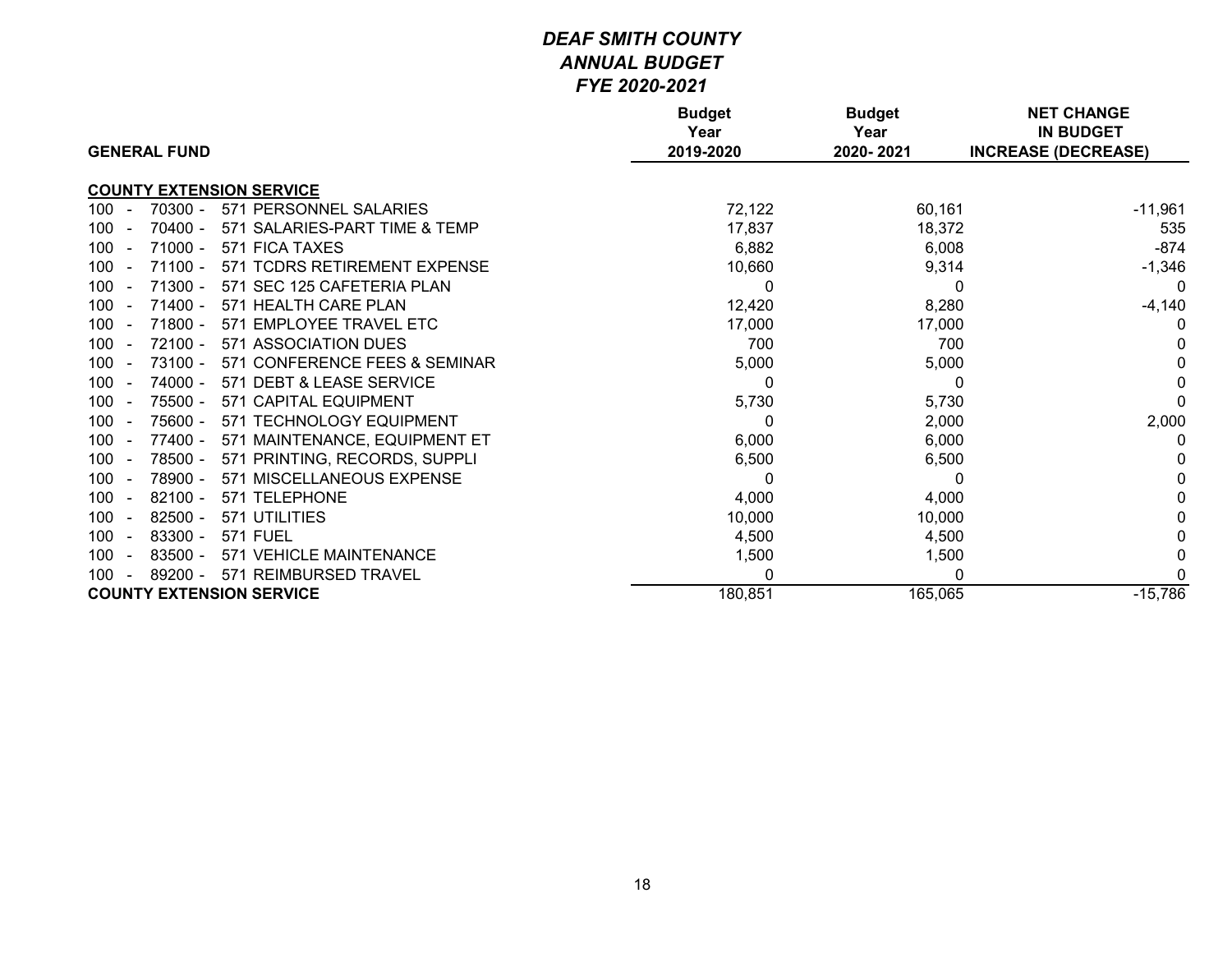|                            |                             |                               |    | <b>Budget</b><br>Year | <b>Budget</b><br>Year | <b>NET CHANGE</b><br><b>IN BUDGET</b> |
|----------------------------|-----------------------------|-------------------------------|----|-----------------------|-----------------------|---------------------------------------|
|                            | <b>GENERAL FUND</b>         |                               |    | 2019-2020             | 2020-2021             | <b>INCREASE (DECREASE)</b>            |
|                            | <b>COUNTY WIDE SERVICES</b> |                               |    |                       |                       |                                       |
| 100<br>$\sim$              | $59100 -$                   | 575 APPRAISAL DISTRICT FUNDIN |    | 151,000               | 161,500               | 10,500                                |
| 100<br>$\sim$              | 59500 -                     | 575 STATE FEES                |    | 250,000               | 250,000               | $\boldsymbol{0}$                      |
| $100 -$                    | $70000 -$                   | 575 ELECTED OFFICIAL SALARY   |    | 9,398                 | 9,398                 | $\mathbf 0$                           |
| 100<br>$\sim$              | $70100 -$                   | 575 APPOINTED OFFICIAL SALARY |    | 84,698                | 87,194                | 2,496                                 |
| $100 -$                    | 70300 -                     | 575 PERSONNEL SALARIES        |    | 20,968                | 21,447                | 479                                   |
| 100 <sub>1</sub><br>$\sim$ | $71000 -$                   | 575 FICA TAXES                |    | 8,802                 | 9,030                 | 228                                   |
| 100                        | $71100 -$                   | 575 TCDRS RETIREMENT EXPENSE  |    | 13,635                | 13,999                | 364                                   |
| $100 -$                    | $71300 -$                   | 575 SEC 125 CAFETERIA PLAN    |    | 48                    | 48                    | $\mathbf 0$                           |
| $100 -$                    | $71400 -$                   | 575 HEALTH CARE PLAN          |    | 8,280                 | 8,280                 | $\pmb{0}$                             |
| 100<br>$\sim$              | 71500 -                     | 575 UNEMPLOYMENT INSURANCE/TA |    | 19,000                | 19,000                | $\pmb{0}$                             |
| $100 -$                    | 71800 -                     | 575 EMPLOYEE TRAVEL ETC       |    | 500                   | 500                   | $\pmb{0}$                             |
| 100<br>$\sim$              | 72100 -                     | 575 ASSOCIATION DUES          |    | 11,000                | 11,000                | $\mathbf 0$                           |
| 100<br>$\sim$              | 72200 -                     | 575 AUDIT FEES & EXPENSE      |    | 16,000                | 19,000                | 3,000                                 |
| 100<br>$\sim$              | 72300 -                     | 575 BONDS & NOTARY            |    | 7,000                 | 7,000                 | $\boldsymbol{0}$                      |
| 100<br>$\sim$              | 72600 -                     | 575 CIVIL DEFENSE             |    | 0                     | $\mathbf{0}$          | $\pmb{0}$                             |
| $100 -$                    | 72800 -                     | 575 COFFEE ROOM SUPPLIES      |    | 5,000                 | 5,000                 | $\mathbf{0}$                          |
| 100<br>$\sim$              | 73000 -                     | 575 COMMUNITY SERVICE         |    | 10,000                | 10,500                | 500                                   |
| 100<br>$\sim$              | 73100 -                     | 575 CONFERENCE & SEMINARS     |    | 4,000                 | 4,000                 | 0                                     |
| $100 -$                    | 73500 -                     | 575 COPY MACHINE              |    | $\mathbf 0$           | $\mathbf 0$           | $\pmb{0}$                             |
| 100<br>$\sim$              | 73700 -                     | 575 COURT REPORTER            |    | 24,000                | 24,000                | $\pmb{0}$                             |
| $100 -$                    | 73800 -                     | 575 JUVENILE PEACE OFFICE     |    | 13,500                | 13,500                | $\pmb{0}$                             |
| 100<br>$\sim$              | 73900 -                     | 575 SUPPLEMENT LAW LIBRARY    |    | 15,000                | 15,000                | $\pmb{0}$                             |
| 100<br>$\sim$              | 74700 -                     | 575 ELECTION EXPENSES         |    | 31,000                | 31,000                | $\mathbf 0$                           |
| $100 -$                    | 74900 -                     | 575 ELEVATOR INSPECTION & REP |    | 2,000                 | 2,000                 | $\mathbf 0$                           |
| $100 -$                    | 75500 -                     | 575 CAPITAL EQUIPMENT         |    | 420,000               | 366,600               | $-53,400$                             |
| 101<br>$\sim$              | 75600 -                     | 575 TECHNOLOGY EQUIPMENT      |    | 0                     | 5,000                 | 5,000                                 |
| $100 -$                    | 75800 -                     | 575 FIRE PROTECTION-CITY      |    | 351,500               | 310,000               | $-41,500$                             |
| 100<br>$\sim$              | 75900 -                     | 575 FIRE PROTECTION-RURAL DEP |    | 20,000                | 20,000                | 0                                     |
| 100<br>$\sim$              | 76400 -                     | 575 HEALTH CARE PLAN SHORTAGE |    | 766,000               | 858,000               | 92,000                                |
| 100<br>$\sim$              | 76500 -                     | 575 GENERAL INSURANCE         |    | 97,000                | 97,000                | $\Omega$                              |
| 100<br>$\sim$              | 76600 -                     | 575 WORKERS COMP INSURANCE    |    | 50,000                | 60,000                | 10,000                                |
| 100<br>$\sim$              | 76700 -                     | 575 NOTICES & PUBLICATIONS    |    | 2,000                 | 2,000                 | 0                                     |
| 100<br>$\sim$              | 77200 -                     | 575 INSECT CONTROL            |    | 750                   | 750                   | 0                                     |
| 100 <sub>1</sub><br>$\sim$ | 77400 -                     | 575 MAINTENANCE, EQUIPMENT ET |    | 3,500                 | 3,500                 | 0                                     |
| $100 -$                    | 77600 -                     | 575 HAIL DAMAGE REPAIR        |    | 0                     | 0                     | $\pmb{0}$                             |
| $100 -$                    | 77700 -                     | 575 LEGAL EXPENSE             | 19 | 40,000                | 40,000                | $\mathbf 0$                           |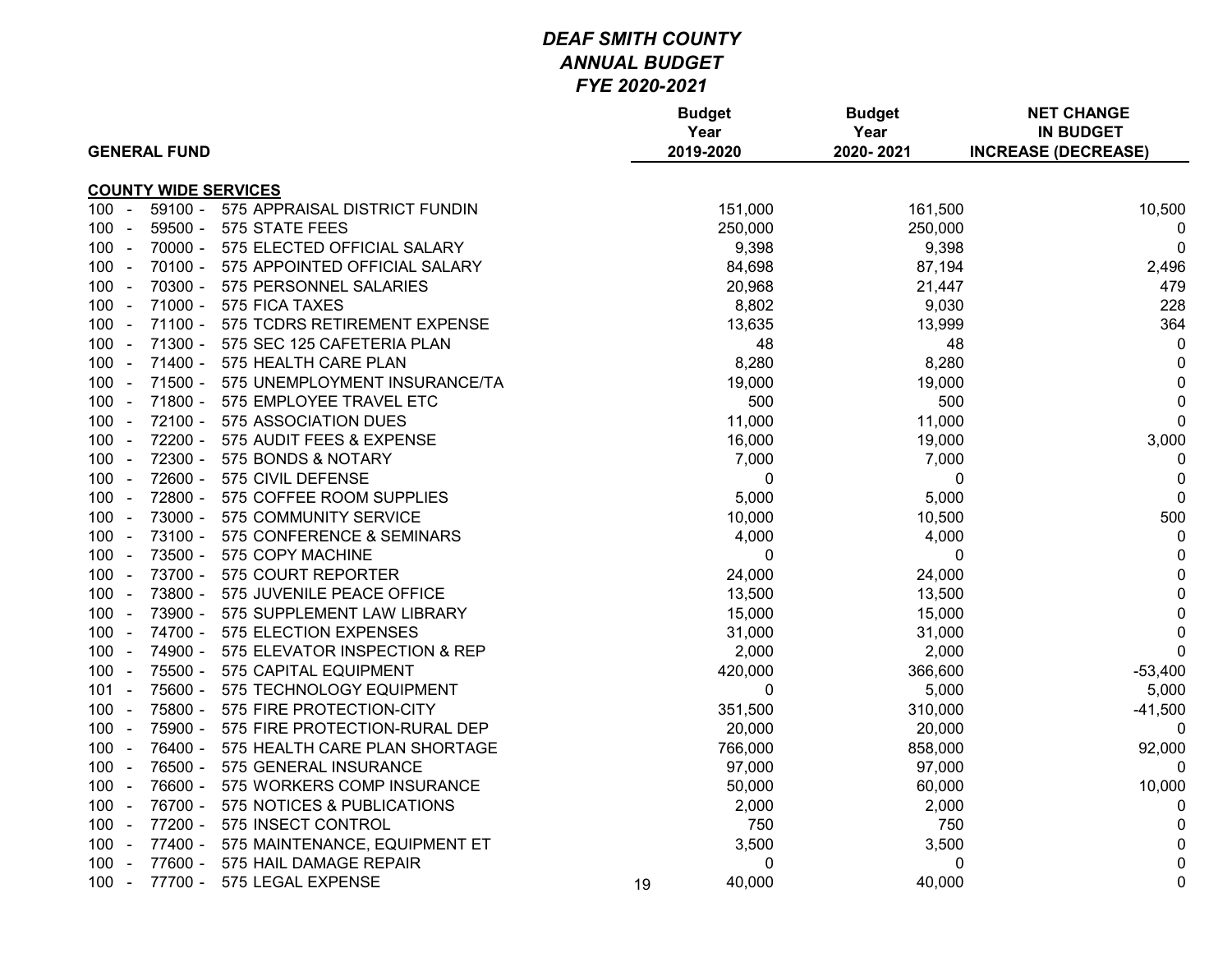|                     |                                            | <b>Budget</b><br>Year | <b>Budget</b><br>Year | <b>NET CHANGE</b><br><b>IN BUDGET</b> |
|---------------------|--------------------------------------------|-----------------------|-----------------------|---------------------------------------|
| <b>GENERAL FUND</b> |                                            | 2019-2020             | 2020-2021             | <b>INCREASE (DECREASE)</b>            |
| 100                 | 78000 -<br>575 POSTAGE & SHIPPING          | 24,000                | 24,000                |                                       |
| 100                 | 78500 -<br>575 PRINTING, RECORDS, SUPPLI   | 7,500                 | 7,500                 |                                       |
| 100                 | 78700 -<br>575 PROFESSIONAL FEES           | 74,500                | 74,500                |                                       |
| 100                 | 78900 -<br>575 MISCELLANEOUS EXPENSE       | 28,331                | 29,628                | 1,297                                 |
| 100                 | 79000 -<br>575 RENT-STATE HEALTH DEPT      | 0                     |                       | 0                                     |
| 100                 | 79100 -<br>575 RENT-COUNTY                 | 7,650                 | 7,650                 |                                       |
| 100                 | 79300 -<br>575 SAFETY                      | 1,500                 | 1,500                 |                                       |
| 100                 | $82100 -$<br>575 TELEPHONE                 | 4,000                 | 4,000                 |                                       |
| 100                 | $82500 -$<br>575 UTILITIES                 | 150,000               | 150,000               |                                       |
| 100                 | 84500 -<br>575 JUVENILE MANAGEMENT         |                       |                       | 0                                     |
| 100                 | $85100 -$<br>575 INDIGENT DEFENSE-JP COURT | 2,000                 | 2,000                 |                                       |
| 100                 | $85200 -$<br>575 INDIGENT DEFENSE-COUNTY C | 24,000                | 24,000                |                                       |
| 100                 | $85300 -$<br>575 INDIGENT DEFENSE-DISTRICT | 165,000               | 165,000               |                                       |
| 100                 | $85400 -$<br>575 ATTORNEYS-FAMILY COURT    | 80,000                | 80,000                |                                       |
| 100                 | $86100 -$<br>575 JURORS-ALL COURTS         | 10,000                | 20,000                | 10,000                                |
| 100                 | $86600 -$<br>575 SENIOR CITIZENS MEALS     | 750                   | 750                   |                                       |
| 100                 | $89100 -$<br>575 COMPUTER SOFTWARE         | 76,290                | 76,290                |                                       |
| 100                 | 575 LEGISLATIVE EXPENSE<br>$89300 -$       | 0                     | 0                     |                                       |
|                     | <b>COUNTY WIDE SERVICES</b>                | 3,111,100             | 3,152,063             | 40,964                                |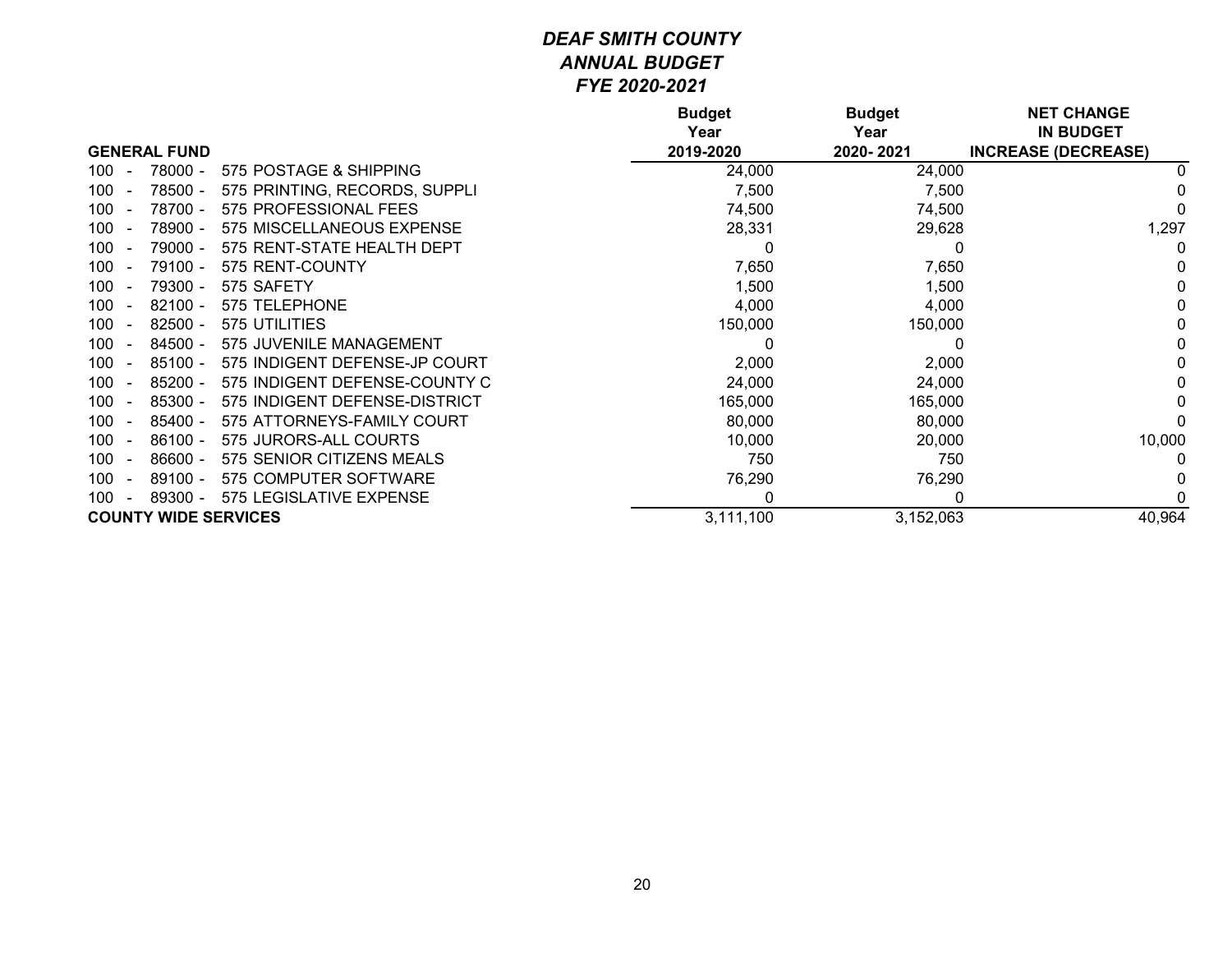| <b>GENERAL FUND</b>                                                    | <b>Budget</b><br>Year<br>2019-2020 | <b>Budget</b><br>Year<br>2020-2021 | <b>NET CHANGE</b><br><b>IN BUDGET</b><br><b>INCREASE (DECREASE)</b> |
|------------------------------------------------------------------------|------------------------------------|------------------------------------|---------------------------------------------------------------------|
|                                                                        |                                    |                                    |                                                                     |
| <b>COUNTY MAINTENANCE DEPT</b>                                         |                                    |                                    |                                                                     |
| 70300 -<br>578 PERSONNEL SALARIES<br>$100 -$                           | 113,981                            | 117,911                            | 3,930                                                               |
| 71000 -<br>578 FICA TAXES<br>100<br>$\sim$                             | 8,720                              | 9,020                              | 300                                                                 |
| $71100 -$<br>578 TCDRS RETIREMENT<br>100                               | 13,507                             | 13,984                             | 477                                                                 |
| 71300 -<br>578 SEC 125 CAFETERIA PLAN<br>100<br>$\sim$                 | 72                                 | 72                                 | $\mathbf 0$                                                         |
| 71400 - 578 HEALTH CARE PLAN<br>$100 -$                                | 16,560                             | 16,560                             | $\mathbf 0$                                                         |
| 71900 -<br>578 UNIFORMS<br>$100 -$                                     | 4,200                              | 4,200                              | $\pmb{0}$                                                           |
| 72700 -<br>578 BUILDING MAINTENANCE & RE<br>100 <sub>1</sub><br>$\sim$ | 175,000                            | 175,000                            | $\pmb{0}$                                                           |
| 77400 - 578 MAINTENANCE, EQUIPMENT ET<br>100<br>$\sim$                 | 10,000                             | 10,000                             | $\pmb{0}$                                                           |
| 77500 -<br>578 JANITOR SUPPLIES & MAINT.<br>100<br>$\sim$              | 25,500                             | 25,500                             | $\mathbf 0$                                                         |
| 83300 - 578 FUEL<br>$100 -$                                            | 2,500                              | 2,500                              | $\overline{0}$                                                      |
| <b>COUNTY MAINTENANCE DEPT</b>                                         | 370,040                            | 374,747                            | 4,707                                                               |
| <b>222ND COMMUNITY SUPERVISION</b>                                     |                                    |                                    |                                                                     |
| 58100 - 581 222ND COMMUNITY SUPERVISI<br>$100 -$                       | $\pmb{0}$                          | $\mathbf{0}$                       | $\mathbf 0$                                                         |
| 72700 -<br>581 BUILDING REPAIR, SUPPLIES<br>100<br>$\blacksquare$      | 5,980                              | 5,980                              | $\mathbf 0$                                                         |
| 76200 -<br>581 INMATE MEDICAL<br>100<br>$\blacksquare$                 | 5,000                              | 5,000                              | $\mathbf 0$                                                         |
| 82100 -<br>581 TELEPHONE<br>$100 -$                                    | 4,025                              | 4,025                              | $\pmb{0}$                                                           |
| <b>222ND COMMUNITY SUPERVISION</b>                                     | 15,005                             | 15,005                             | $\overline{0}$                                                      |
| <b>JUVENILE SERVICES</b>                                               |                                    |                                    |                                                                     |
| 100 - 58500 - 585 JUVENILE SERVICES-COUNTY                             | 261,244                            | 245,228                            | $-16,016$                                                           |
| <b>JUVENILE SERVICES</b>                                               | 261,244                            | 245,228                            | $-16,016$                                                           |
| <b>GENERAL FUND</b>                                                    |                                    |                                    |                                                                     |
| Income Budget Totals                                                   | 9,543,834                          | 9,745,690                          | 201,856                                                             |
| <b>Expense Budget Totals</b>                                           | 9,543,834                          | 9,745,690                          | 201,856                                                             |
| <b>Excess of Revenue over Expenditures</b>                             | 0                                  | $\mathbf 0$                        | $\mathbf 0$                                                         |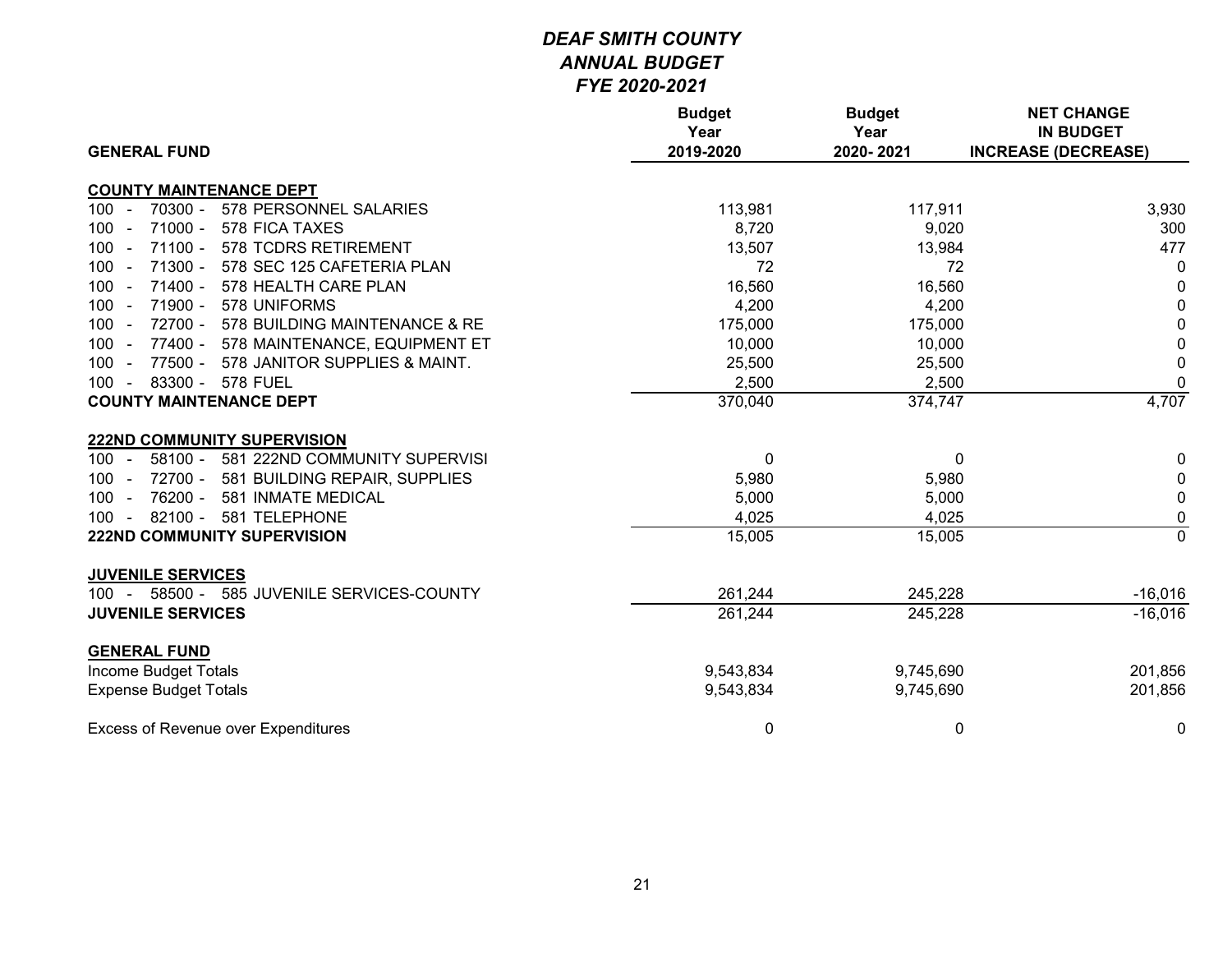|                                                                       | <b>Budget</b><br>Year<br>2019-2020 | <b>Budget</b><br>Year<br>2020-2021 | <b>NET CHANGE</b><br><b>IN BUDGET</b><br><b>INCREASE (DECREASE)</b> |
|-----------------------------------------------------------------------|------------------------------------|------------------------------------|---------------------------------------------------------------------|
| <b>ROAD &amp; BRIDGE FUND</b>                                         |                                    |                                    |                                                                     |
| <b>FUND BALANCE</b><br>$150 - 39900 -$<br>399 PRIOR YR CARRYOVER USED | 0                                  | 0                                  | 0                                                                   |
| <b>FUND BALANCE</b>                                                   | 0                                  | $\mathbf{0}$                       | $\mathbf{0}$                                                        |
| <b>TAX REVENUE</b>                                                    |                                    |                                    |                                                                     |
| $150 - 40100 -$<br><b>400 ADVALOREM TAXES</b>                         | 932,110                            | 960,844                            | 28,734                                                              |
| $150 - 40200 -$<br>400 MOTOR VEHICLE REGISTRATION                     | 324,000                            | 324,000                            | 0                                                                   |
| 400 DELINQUENT ADVALOREM TAXE<br>150 - 40300 -                        | 15,000                             | 15,000                             | 0                                                                   |
| 400 ROAD & BRIDGE SPECIAL ASSESSMENT<br>150 - 40400 -                 | 200,000                            | 200,000                            | 0                                                                   |
| <b>TAX REVENUE</b>                                                    | 1,471,110                          | 1,499,844                          | 28,734                                                              |
| <b>OTHER REVENUE</b>                                                  |                                    |                                    |                                                                     |
| 150 - 48100 - 480 STATE COMPTROLLER-WEIGHTS                           | 80,000                             | 80,000                             | 0                                                                   |
| 150 - 48200 -<br><b>480 BOND FORFEITURES</b>                          | 0                                  | 0                                  | 0                                                                   |
| 150 - 48300 -<br>480 CAPITAL CREDITS - DEAF SMITH REC                 | 700                                | 700                                | 0                                                                   |
| 150 - 48400 -<br>480 RENTAL INCOME-PCT 3 AND 4                        | 6,000                              | 6,000                              | $\mathbf 0$                                                         |
| 480 MISCELLANEOUS REVENUE<br>150 - 48900 -                            | 3,600                              | 3,600                              | 0                                                                   |
| <b>OTHER REVENUE</b>                                                  | 90,300                             | 90,300                             | $\overline{0}$                                                      |
| <b>REIMBURSED EXPENSES</b>                                            |                                    |                                    |                                                                     |
| 150 - 48100 - 489 CULVERT & TILE PCT 1                                | 1,500                              | 1,500                              | 0                                                                   |
| 489 CULVERT & TILE PCT 2<br>150 - 48200 -                             | 1,500                              | 1,500                              | 0                                                                   |
| 150 - 48300 - 489 CULVERT & TILE PCT 3                                | 1,500                              | 1,500                              | 0                                                                   |
| 489 CULVERT & TILE PCT 4<br>150 - 48400 -                             | 1,500                              | 1,500                              | 0                                                                   |
| <b>REIMBURSED EXPENSES</b>                                            | 6,000                              | 6,000                              | $\overline{0}$                                                      |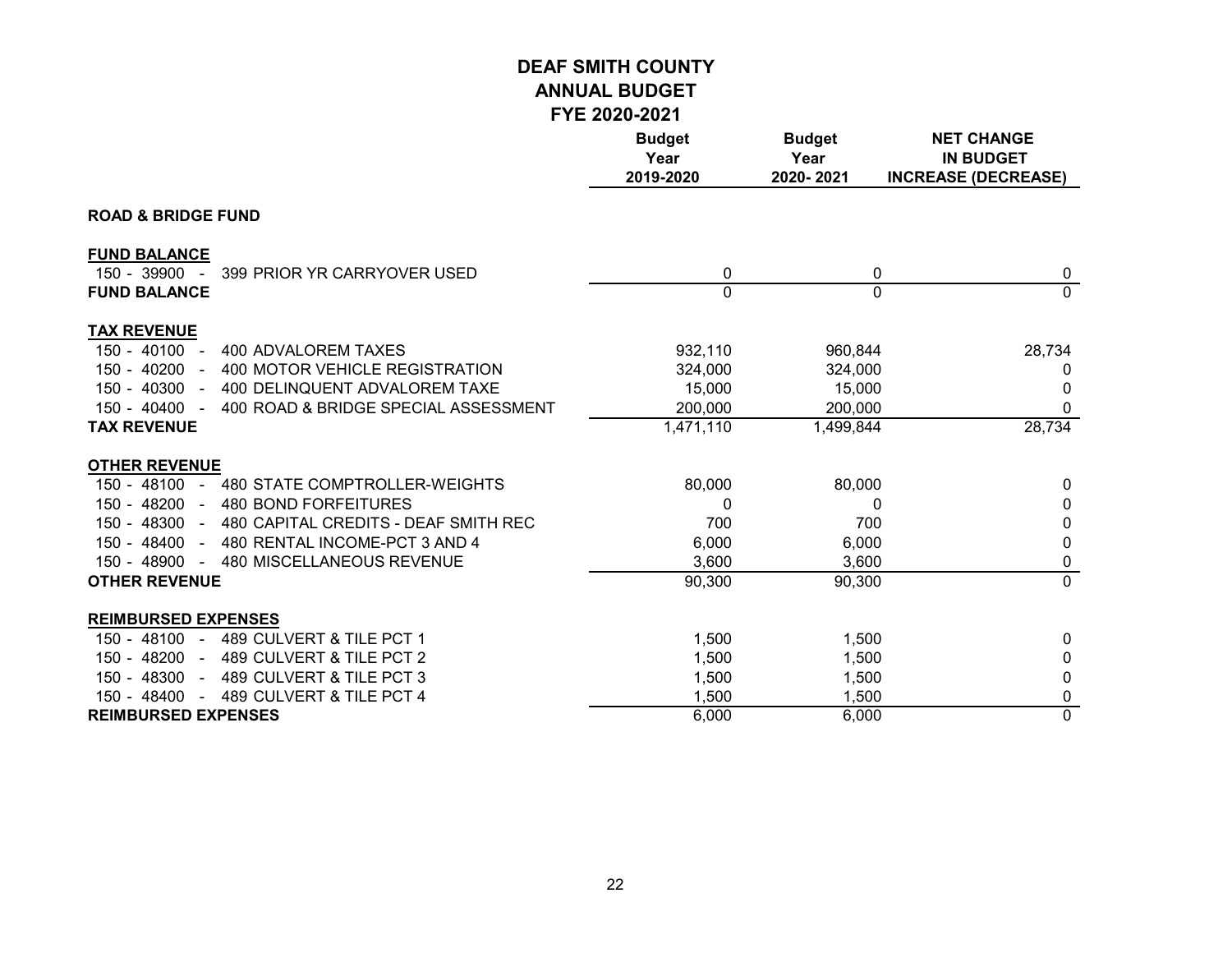|                                     | <b>Budget</b><br>Year<br>2019-2020 | <b>Budget</b><br>Year<br>2020-2021 | <b>NET CHANGE</b><br><b>IN BUDGET</b><br><b>INCREASE (DECREASE)</b> |
|-------------------------------------|------------------------------------|------------------------------------|---------------------------------------------------------------------|
| <b>INVESTMENT REVENUE</b>           |                                    |                                    |                                                                     |
| 150 - 49000 - 490 INTEREST INCOME   | 0                                  |                                    | $\Omega$                                                            |
| <b>INVESTMENT REVENUE</b>           |                                    |                                    | 0                                                                   |
| <b>INTER FUND TRANSFERS</b>         |                                    |                                    |                                                                     |
| 150 - 41800 - 499 LATERAL ROAD FUND | 29,500                             | 29,500                             | 0                                                                   |
| 150 - 41900 - 499 RIGHT OF WAY FUND | 35,500                             | 35,500                             |                                                                     |
| <b>INTER FUND TRANSFERS</b>         | 65,000                             | 65,000                             | 0                                                                   |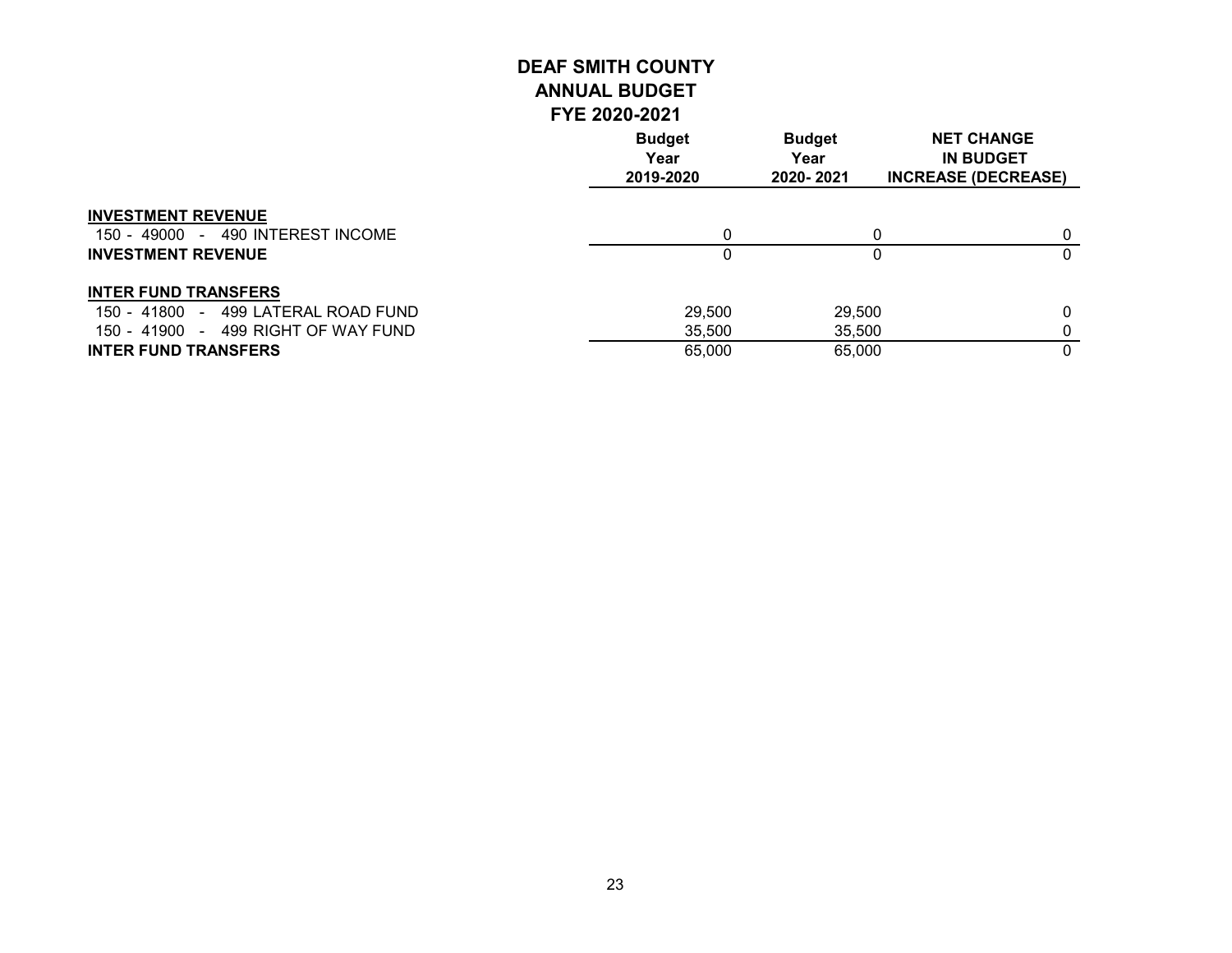|                              |                               | <b>Budget</b>     | <b>Budget</b>     | <b>NET CHANGE</b>                              |
|------------------------------|-------------------------------|-------------------|-------------------|------------------------------------------------|
|                              |                               | Year<br>2019-2020 | Year<br>2020-2021 | <b>IN BUDGET</b><br><b>INCREASE (DECREASE)</b> |
|                              |                               |                   |                   |                                                |
| <b>PRECINCT ONE</b>          |                               |                   |                   |                                                |
| 150 - 70000<br>$\sim$ $-$    | 601 ELECTED OFFICIAL SALARY   | 19,999            | 20,689            | 690                                            |
| 150 - 70300<br>$\sim$        | 601 PERSONNEL SALARIES        | 206,064           | 212,386           | 6,322                                          |
| 150 - 70500<br>$\sim$        | 601 SALARIES-OVERTIME         | 3,000             | 3,000             | $\Omega$                                       |
| 150 - 71000 -                | 601 FICA TAXES                | 17,523            | 18,060            | 537                                            |
| $150 - 71100 -$              | 601 TCDRS RETIREMENT EXP      | 27,144            | 27,999            | 855                                            |
| $150 - 71300 -$              | 601 SEC 125 CAFETERIA PLAN    | 72                | 72                | 0                                              |
| $150 - 71400 -$              | 601 HEALTH CARE PLAN          | 24,840            | 24,840            | 0                                              |
| 150 - 71500<br>$\sim$        | 601 UNEMPLOYMENT INSURANCE/TA | 0                 | 0                 | 0                                              |
| $150 - 71800 -$              | 601 COMMISSIONERS TRAVEL ALLO | 0                 | 0                 | 0                                              |
| 150 - 71900 -                | 601 UNIFORMS                  | 5,000             | 5,000             | 0                                              |
| 150 - 72100 -                | <b>601 ASSOCIATION DUES</b>   | 0                 | 0                 | 0                                              |
| 150 - 72500 -                | 601 MATERIALS & SUPPLIES      | 42,000            | 42,000            | 0                                              |
| 150 - 72700 -                | 601 REPAIR & MAINT, PARTS     |                   |                   | 0                                              |
| $150 - 73100 -$              | 601 CONFERENCE FEES & SEMINAR |                   |                   | 0                                              |
| 150 - 74000<br>$\sim$        | 601 DEBT & LEASE SERVICE      |                   |                   | 0                                              |
| 150 - 75500 -                | 601 FUNDING FOR M & E FUND    |                   |                   | 0                                              |
| 150 - 76600<br>$\sim$ $-$    | 601 WORKERS COMP INSURANCE    |                   |                   | 0                                              |
| 150 - 76800<br>$\sim$ $\sim$ | 601 TIRES & TUBES             | 6,000             | 6,000             | 0                                              |
| 150 - 76900 -                | 601 CULVERTS, TILES, SEALING  | 2,900             | 2,900             | 0                                              |
| 150 - 79500<br>$\sim$        | 601 SHOP SUPPLIES             | 2,500             | 2,500             | 0                                              |
| 150 - 82100<br>$\sim$        | 601 TELEPHONE                 | 2,200             | 2,200             | 0                                              |
| 150 - 82500<br>$\sim$        | 601 UTILITIES                 | 6,200             | 6,200             | 0                                              |
| 150 - 83300 -                | <b>601 FUEL</b>               | 52,400            | 52,400            | 0                                              |
| <b>PRECINCT ONE</b>          |                               | 417,842           | 426,246           | 8,404                                          |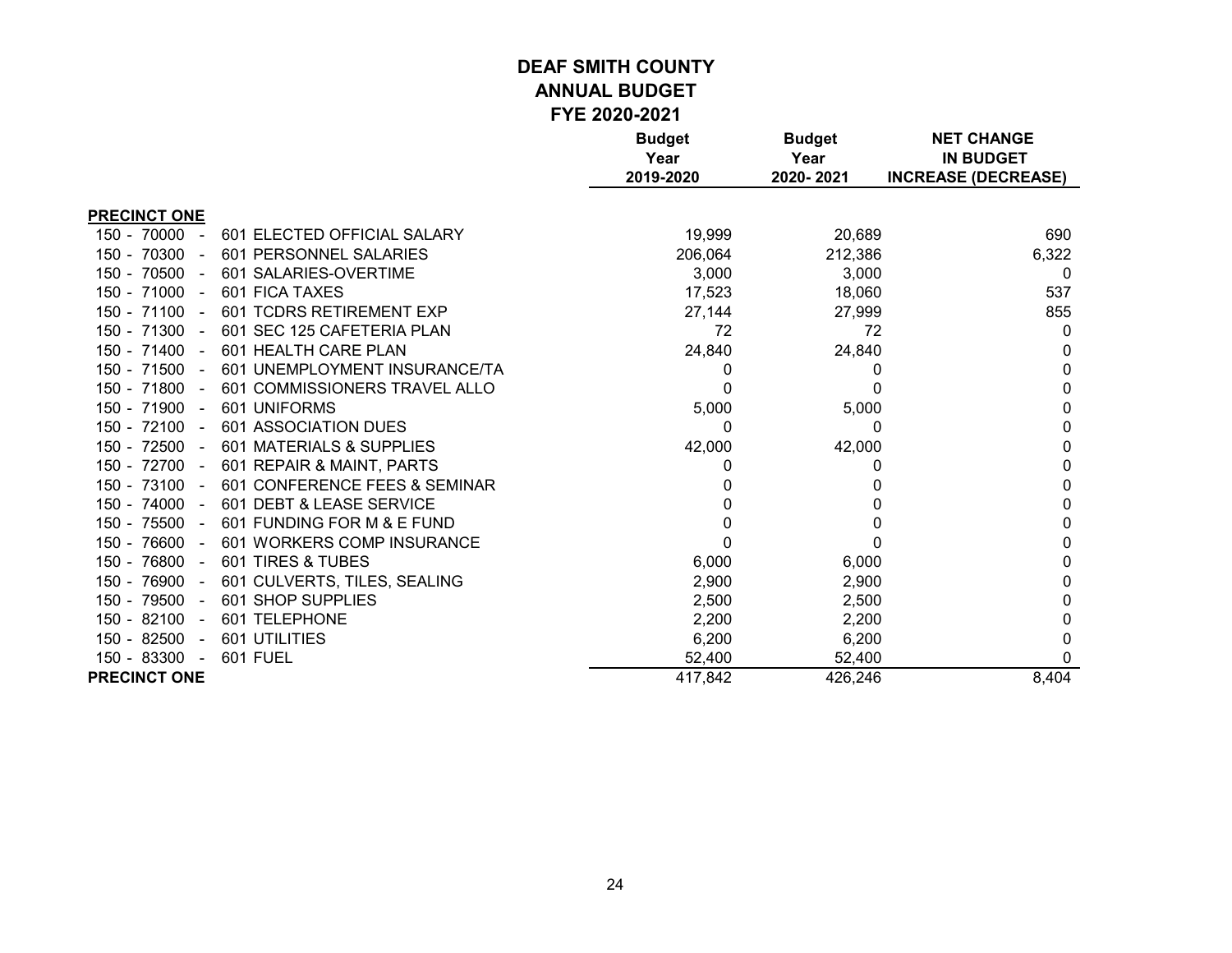|                       |                               | <b>Budget</b><br>Year | <b>Budget</b><br>Year | <b>NET CHANGE</b><br><b>IN BUDGET</b> |
|-----------------------|-------------------------------|-----------------------|-----------------------|---------------------------------------|
|                       |                               | 2019-2020             | 2020-2021             | <b>INCREASE (DECREASE)</b>            |
| <b>PRECINCT TWO</b>   |                               |                       |                       |                                       |
| $150 - 70000 -$       | 602 ELECTED OFFICIAL SALARY   | 21,499                | 21,499                | 0                                     |
| 150 - 70300 -         | 602 PERSONNEL SALARIES        | 207,984               | 213,346               | 5,362                                 |
| 150 - 70500<br>$\sim$ | 602 SALARIES-OVERTIME         | 3,000                 | 3,000                 | 0                                     |
| $150 - 71000 -$       | 602 FICA TAXES                | 17,785                | 18,195                | 410                                   |
| $150 - 71100 -$       | 602 TCDRS RETIREMENT EXP      | 27,549                | 28,208                | 659                                   |
| 150 - 71300 -         | 602 SEC 125 CAFETERIA PLAN    | 72                    | 72                    | 0                                     |
| $150 - 71400 -$       | 602 HEALTH CARE PLAN          | 24,840                | 24,840                | 0                                     |
| $150 - 71500 -$       | 602 UNEMPLOYMENT INSURANCE/TA | 0                     | $\Omega$              | 0                                     |
| 150 - 71800 -         | 602 COMMISSIONERS TRAVEL ALLO | 0                     |                       | 0                                     |
| 150 - 71900 -         | 602 UNIFORMS                  | 5,000                 | 5,000                 | 0                                     |
| $150 - 72100 -$       | <b>602 ASSOCIATION DUES</b>   | 0                     | 0                     | 0                                     |
| 150 - 72500 -         | 602 MATERIALS & SUPPLIES      | 35,000                | 35,000                | 0                                     |
| 150 - 72700 -         | 602 REPAIRS, MAINT, & PARTS   |                       | 0                     | 0                                     |
| $150 - 74000 -$       | 602 DEBT & LEASE SERVICE      |                       |                       | 0                                     |
| 150 - 75500 -         | 602 FUNDING FOR M & E FUND    |                       |                       | 0                                     |
| 150 - 76600 -         | 602 WORKERS COMP INSURANCE    |                       |                       | 0                                     |
| 150 - 76800 -         | 602 TIRES & TUBES             | 4,000                 | 4,000                 | 0                                     |
| 150 - 76900<br>$\sim$ | 602 CULVERTS, TILES, SEALING  | 2,900                 | 2,900                 | 0                                     |
| 150 - 79500 -         | 602 SHOP SUPPLIES             | 2,500                 | 2,500                 | 0                                     |
| 150 - 82100<br>$\sim$ | 602 TELEPHONE                 | 2,200                 | 2,200                 | 0                                     |
| 150 - 82500<br>$\sim$ | 602 UTILITIES                 | 7,000                 | 7,000                 | 0                                     |
| 150 - 83300 -         | <b>602 FUEL</b>               | 52,400                | 52,400                | 0                                     |
| <b>PRECINCT TWO</b>   |                               | 413,729               | 420,161               | 6,432                                 |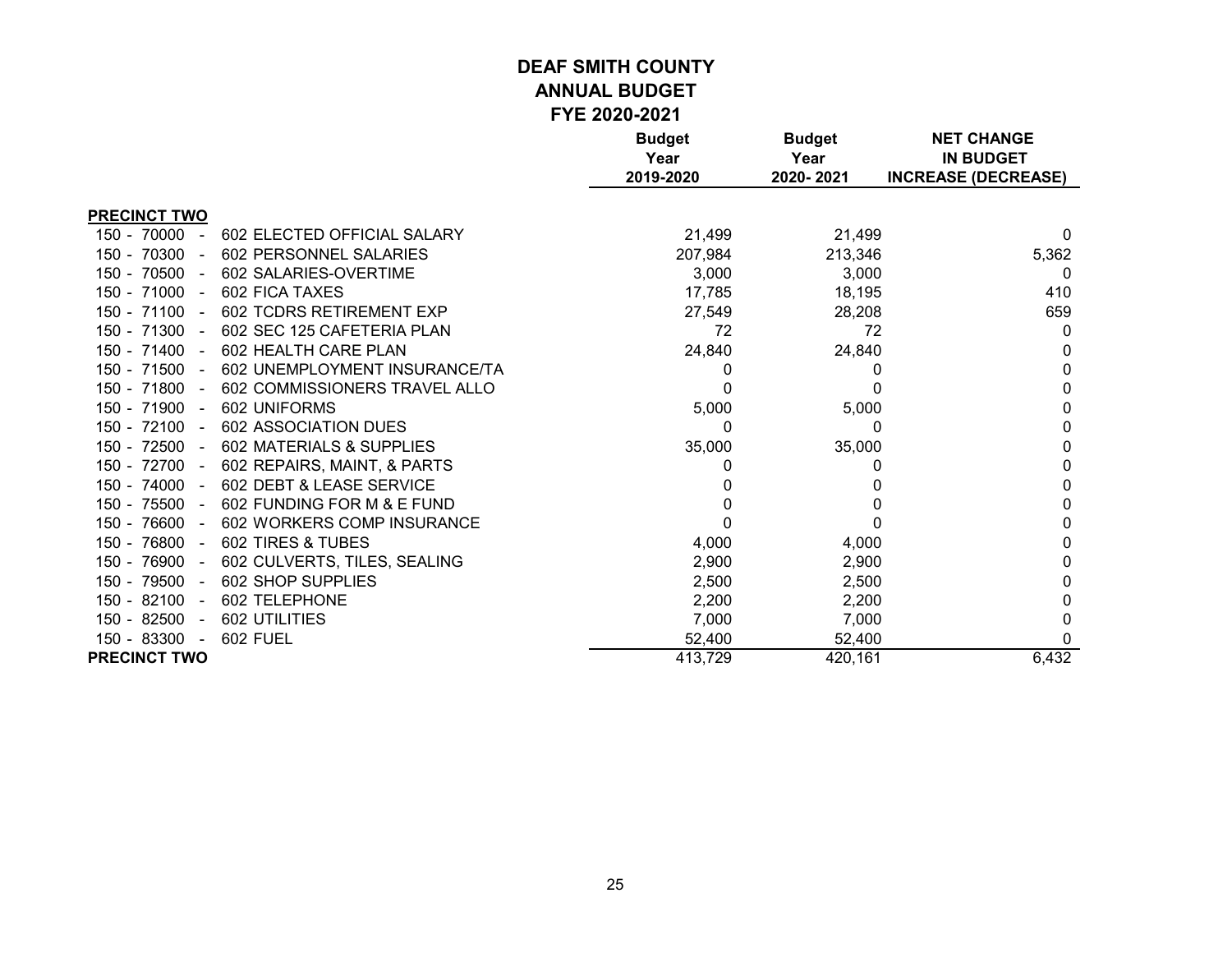|                                                      | <b>Budget</b><br>Year | <b>Budget</b><br>Year | <b>NET CHANGE</b><br><b>IN BUDGET</b> |
|------------------------------------------------------|-----------------------|-----------------------|---------------------------------------|
|                                                      | 2019-2020             | 2020-2021             | <b>INCREASE (DECREASE)</b>            |
| <b>PRECINCT THREE</b>                                |                       |                       |                                       |
| $150 - 70000 -$<br>603 ELECTED OFFICIAL SALARY       | 21,289                | 21,409                | 120                                   |
| 150 - 70300 -<br>603 PERSONNEL SALARIES              | 166,516               | 170,617               | 4,101                                 |
| 150 - 70500 -<br>603 SALARIES-OVERTIME               | 3,000                 | 3,000                 | 0                                     |
| <b>603 FICA TAXES</b><br>150 - 71000 -               | 14,597                | 14,919                | 322                                   |
| 150 - 71100 -<br>603 TCDRS RETIREMENT EXP            | 22,610                | 23,130                | 520                                   |
| 150 - 71300 -<br>603 SEC 125 CAFETERIA PLAN          | 108                   | 108                   | 0                                     |
| 150 - 71400 -<br>603 HEALTH CARE PLAN                | 20,700                | 20,700                | 0                                     |
| 150 - 71500 -<br>603 UNEMPLOYMENT INSURANCE/TA       | 0                     | 0                     | 0                                     |
| 150 - 71800 -<br>603 COMMISSIONERS TRAVEL ALLO       | 0                     | 0                     | 0                                     |
| 150 - 71900 -<br>603 UNIFORMS                        | 4,500                 | 4,500                 | 0                                     |
| 150 - 72100 -<br>603 ASSOCIATION DUES                | 0                     | 0                     | 0                                     |
| 150 - 72500 -<br><b>603 MATERIALS &amp; SUPPLIES</b> | 37,000                | 37,000                | 0                                     |
| 150 - 72700 -<br>603 REPAIR, MAINT & PARTS           | 0                     | 0                     | 0                                     |
| 150 - 74000 -<br>603 DEBT & LEASE SERVICE            |                       | 0                     | 0                                     |
| 150 - 75500 -<br>603 FUNDING FOR M & E FUND          |                       | $\Omega$              | 0                                     |
| 150 - 76600 -<br>603 WORKERS COMP INSURANCE          |                       |                       | 0                                     |
| 150 - 76800 -<br>603 TIRES & TUBES                   | 5,000                 | 5,000                 | 0                                     |
| 150 - 76900 -<br>603 CULVERTS, TILES, SEALING        | 3,000                 | 3,000                 | 0                                     |
| 150 - 79500 -<br>603 SHOP SUPPLIES                   | 3,000                 | 3,000                 | 0                                     |
| 150 - 82100 -<br>603 TELEPHONE                       | 2,400                 | 2,400                 | 0                                     |
| 150 - 82500<br>603 UTILITIES<br>$\sim$               | 6,900                 | 6,900                 | 0                                     |
| 150 - 83300 -<br>603 FUEL                            | 58,600                | 58,600                | 0                                     |
| <b>PRECINCT THREE</b>                                | 369,220               | 374,283               | 5,063                                 |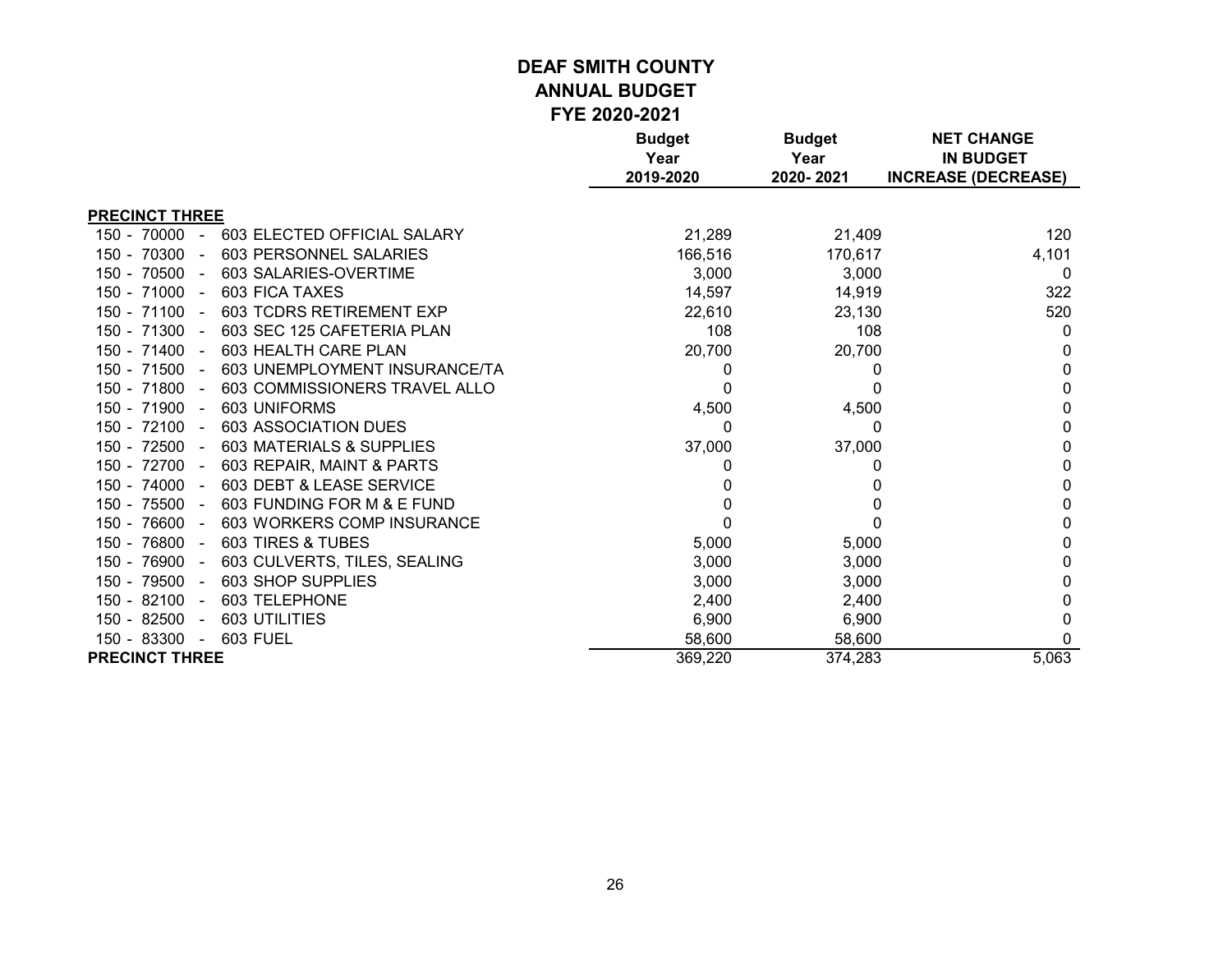|                                                | <b>Budget</b><br>Year<br>2019-2020 | <b>Budget</b><br>Year<br>2020-2021 | <b>NET CHANGE</b><br><b>IN BUDGET</b><br><b>INCREASE (DECREASE)</b> |
|------------------------------------------------|------------------------------------|------------------------------------|---------------------------------------------------------------------|
| <b>PRECINCT FOUR</b>                           |                                    |                                    |                                                                     |
| 604 ELECTED OFFICIAL SALARY<br>$150 - 70000 -$ | 19,999                             | 20,689                             | 690                                                                 |
| 150 - 70300 -<br>604 PERSONNEL SALARIES        | 205,764                            | 212,446                            | 6,682                                                               |
| 150 - 70500 -<br>604 SALARIES-OVERTIME         | 3,000                              | 3,000                              | 0                                                                   |
| 604 FICA TAXES<br>150 - 71000 -                | 17,500                             | 18,064                             | 564                                                                 |
| 150 - 71100 -<br>604 TCDRS RETIREMENT EXP      | 27,108                             | 28,006                             | 898                                                                 |
| 150 - 71300 -<br>604 SEC 125 CAFETERIA PLAN    | 108                                | 108                                | 0                                                                   |
| 150 - 71400 -<br>604 HEALTH CARE PLAN          | 24,840                             | 24,840                             | 0                                                                   |
| 150 - 71500 -<br>604 UNEMPLOYMENT INSURANCE/TA | 0                                  | 0                                  | 0                                                                   |
| 150 - 71800 -<br>604 COMMISSIONERS TRAVEL ALLO | 0                                  | 0                                  | 0                                                                   |
| 150 - 71900 -<br>604 UNIFORMS                  | 4,500                              | 4,500                              | 0                                                                   |
| 150 - 72500 -<br>604 MATERIALS & SUPPLIES      | 47,400                             | 47,400                             | 0                                                                   |
| 150 - 72700 -<br>604 REPAIR, MAINT. & PARTS    | 0                                  | 0                                  | 0                                                                   |
| 150 - 74000 -<br>604 DEBT & LEASE SERVICE      | 0                                  | 0                                  | 0                                                                   |
| 150 - 75500 -<br>604 FUNDING FOR M & E FUND    | 0                                  | 0                                  | 0                                                                   |
| 150 - 76600 -<br>604 WORKERS COMP INSURANCE    | 0                                  | 0                                  | 0                                                                   |
| 150 - 76800 -<br>604 TIRES & TUBES             | 4,000                              | 4,000                              | 0                                                                   |
| 150 - 76900 -<br>604 CULVERTS, TILES, SEALING  | 2,900                              | 2,900                              | 0                                                                   |
| 150 - 79500 -<br>604 SHOP SUPPLIES             | 2,500                              | 2,500                              | 0                                                                   |
| 150 - 82100 -<br>604 TELEPHONE                 | 2,100                              | 2,100                              | 0                                                                   |
| 150 - 82500 -<br>604 UTILITIES                 | 9,500                              | 9,500                              | 0                                                                   |
| 150 - 83300 -<br>604 FUEL                      | 60,400                             | 60,400                             | 0                                                                   |
| <b>PRECINCT FOUR</b>                           | 431,619                            | 440,453                            | 8,834                                                               |
| <b>ROAD &amp; BRIDGE FUND</b>                  |                                    |                                    |                                                                     |
| Income Budget Totals                           | 1,632,410                          | 1,661,144                          | 28,734                                                              |
| <b>Expense Budget Totals</b>                   | 1,632,410                          | 1,661,144                          | 28,734                                                              |
| <b>Excess of Revenue over Expense</b>          | 0                                  | 0                                  | 0                                                                   |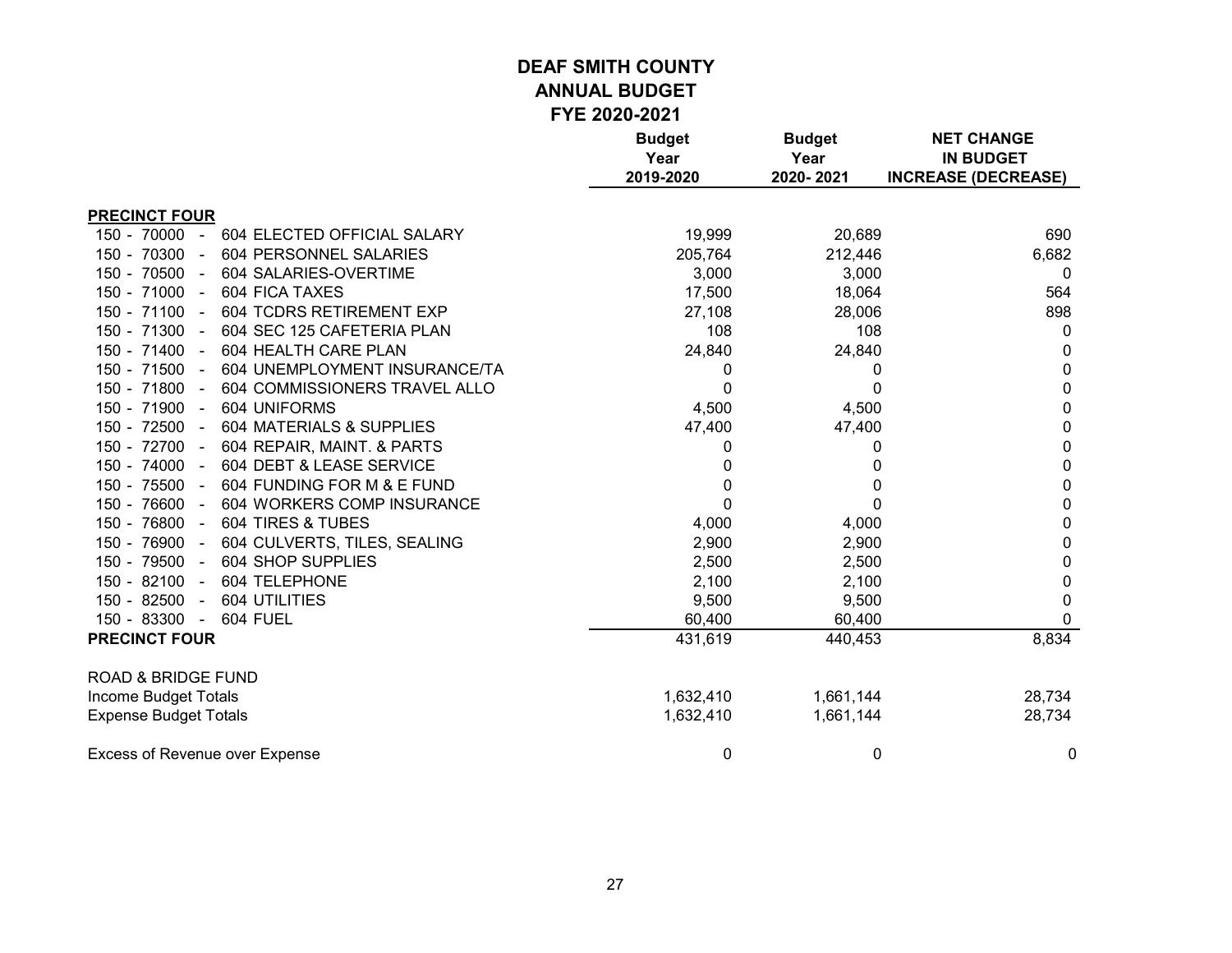|                                                                                            | <b>Budget</b><br>Year<br>2019-2020 | <b>Budget</b><br>Year<br>2020-2021 | <b>NET CHANGE</b><br><b>IN BUDGET</b><br><b>INCREASE (DECREASE)</b> |
|--------------------------------------------------------------------------------------------|------------------------------------|------------------------------------|---------------------------------------------------------------------|
| <b>ROAD &amp; BRIDGE MACHINERY FUND</b>                                                    |                                    |                                    |                                                                     |
| <b>PRIOR YEAR CARRYOVER CAPITAL EQUIPMENT</b><br><b>PRIOR YEAR CARRYOVER NOXIOUS WEEDS</b> | 41,795<br>0                        | 120,504<br>0                       | 78,709<br>0                                                         |
|                                                                                            | 41,795                             | 120,504                            | 78,709                                                              |
| <b>TAX REVENUE</b>                                                                         |                                    |                                    |                                                                     |
| 400 ADVALOREM TAXES<br>$160 - 40100 -$                                                     | 751,466                            | 708,727                            | (42, 739)                                                           |
| 160 - 40300 - 400 DELINQUENT ADVALOREM TAXES                                               | 6,000                              | 6,000                              | n                                                                   |
| $160 - 40800 -$<br>400 WIND PROJECTS<br><b>TAX REVENUE</b>                                 | 135,000                            | 201,000                            | 66,000                                                              |
|                                                                                            | 892,466                            | 915,727                            | 23,261                                                              |
| <b>OTHER REVENUE</b>                                                                       |                                    |                                    |                                                                     |
| 160 - 46300 - 480 NOXIOUS WEED DISTRICT                                                    | 30,000                             | 30,000                             | <sup>0</sup>                                                        |
| 160 - 46400 - 480 SALE OF EQUIPMENT                                                        | 0                                  | 0                                  | 0                                                                   |
| 160 - 49900 - 480 FINANCING OF EQUIPMENT                                                   | 0                                  | $\Omega$                           | 0                                                                   |
| <b>OTHER REVENUE</b>                                                                       | 30,000                             | 30,000                             | $\mathbf{0}$                                                        |
| <b>INVESTMENT INCOME</b>                                                                   |                                    |                                    |                                                                     |
| 160 - 49000 - 490 INTEREST INCOME                                                          | 0                                  | 0                                  | 0                                                                   |
| <b>INVESTMENT INCOME</b>                                                                   | 0                                  | $\Omega$                           | $\mathbf 0$                                                         |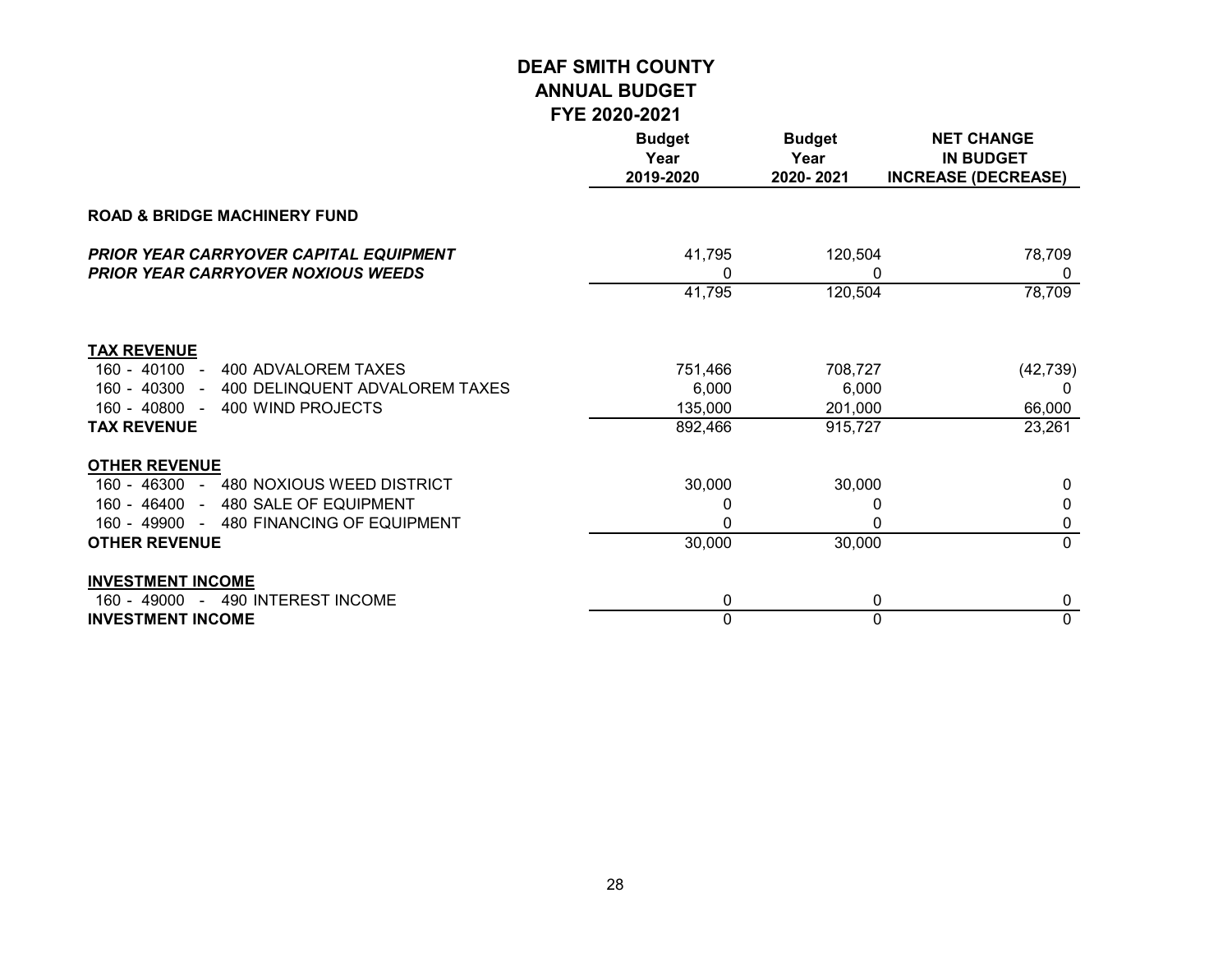|                                                                   | <b>Budget</b><br>Year<br>2019-2020 | <b>Budget</b><br>Year<br>2020-2021 | <b>NET CHANGE</b><br><b>IN BUDGET</b><br><b>INCREASE (DECREASE)</b> |
|-------------------------------------------------------------------|------------------------------------|------------------------------------|---------------------------------------------------------------------|
| <b>COUNTY WIDE SERVICES</b>                                       |                                    |                                    |                                                                     |
| 160 - 75500 - 575 CAPITAL EQUIP-SINKING                           | 0                                  | 0                                  | 0                                                                   |
| <b>COUNTY WIDE SERVICES</b>                                       | $\overline{0}$                     | $\overline{0}$                     | $\overline{0}$                                                      |
| <b>COMBINED R&amp;B</b>                                           |                                    |                                    |                                                                     |
| 160 - 74000 -<br>600 DEBT & LEASE PAYMENTS                        | 17,322                             | 17,322                             | 0                                                                   |
| 160 - 75400 - 600 UNBUDGETED EQUIPMENT COSTS<br>160 - 75500 -     | 0                                  | $\mathbf{0}$                       | 0<br>$\Omega$                                                       |
| 600 CAPITAL EXPENDITURE(ROAD<br>160 - 99600 -<br>600 MOTORGRADERS | 120,000<br>534,973                 | 120,000<br>476,950                 | (58,023)                                                            |
| 160 - 99700 -<br>600 TRACTORS                                     | 100,171                            | 181,455                            | 81,284                                                              |
| <b>COMBINED R&amp;B</b>                                           | 772,466                            | 795,727                            | $\Omega$                                                            |
| PCT <sub>1</sub>                                                  |                                    |                                    |                                                                     |
| 160 - 74000 - 601 DEBT & LEASE PAYMENTS                           |                                    | $\mathbf 0$                        | $\mathbf{0}$                                                        |
| 160 - 75500 -<br>601 CAPITAL EQUIPMENT                            | 37,525                             | 67,525                             | 30,000                                                              |
| PCT <sub>1</sub>                                                  | 37,525                             | 67,525                             | 30,000                                                              |
| PCT <sub>2</sub>                                                  |                                    |                                    |                                                                     |
| 160 - 74000 - 602 DEBT & LEASE PAYMENTS<br>160 - 75500 -          |                                    |                                    |                                                                     |
| 602 CAPITAL EQUIPMENT<br>PCT <sub>2</sub>                         | 60,000<br>60,000                   | 63,200<br>63,200                   | 3,200<br>3,200                                                      |
|                                                                   |                                    |                                    |                                                                     |
| PCT <sub>3</sub><br>160 - 74000 - 603 DEBT & LEASE PAYMENTS       |                                    |                                    |                                                                     |
| 160 - 75500 -<br>603 CAPITAL EQUIPMENT                            | 32,475                             | 47,816                             | 15,341                                                              |
| PCT <sub>3</sub>                                                  | 32,475                             | 47,816                             | 15,341                                                              |
| PCT <sub>4</sub>                                                  |                                    |                                    |                                                                     |
| 160 - 74000 -<br>604 DEBT & LEASE PAYMENTS                        |                                    |                                    |                                                                     |
| 160 - 75500 -<br>604 CAPITAL EQUIPMENT                            | 31,795                             | 61,963                             | 30,168                                                              |
| PCT <sub>4</sub>                                                  | 31,795                             | 61,963                             | 30,168                                                              |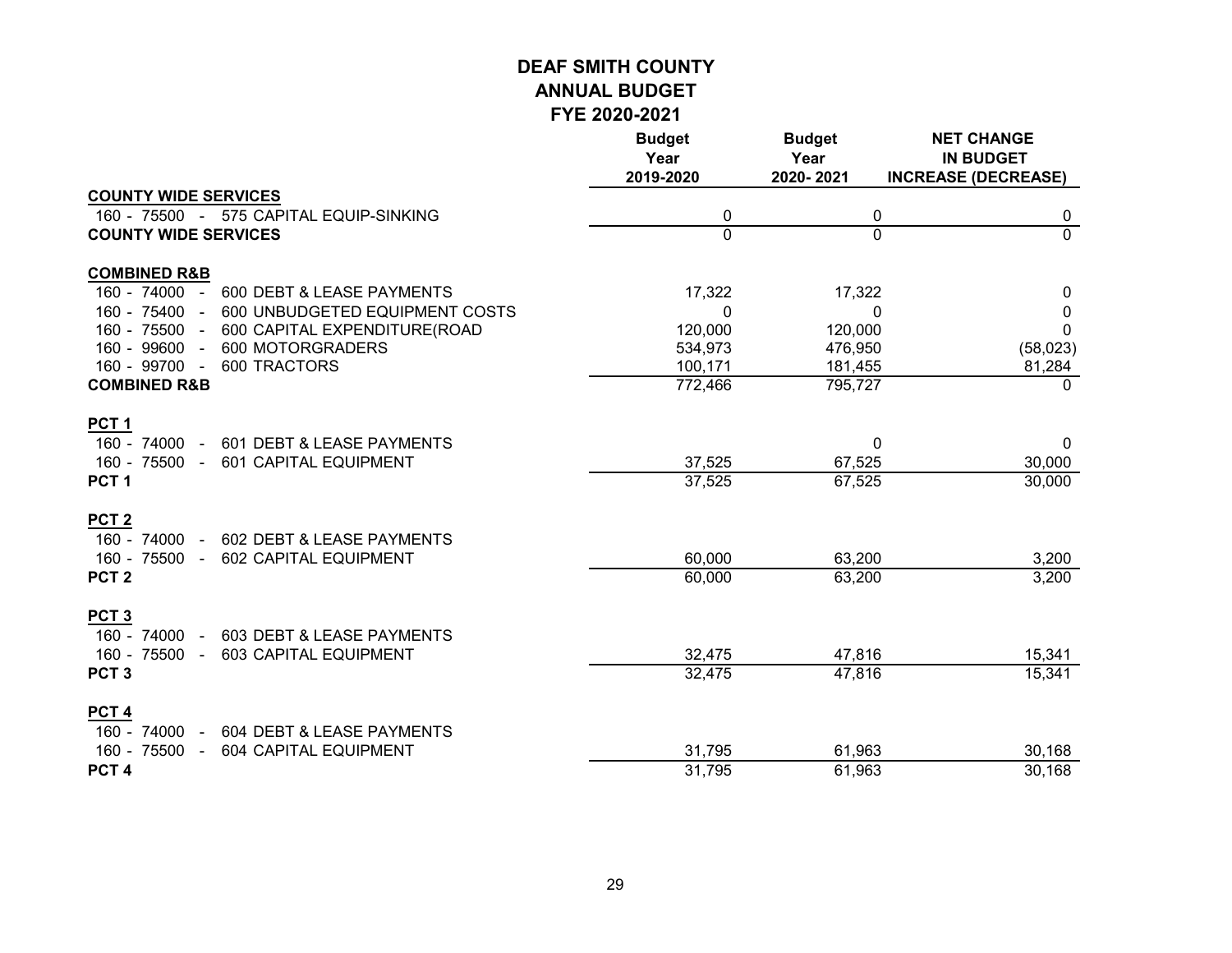|                                          | <b>Budget</b><br>Year<br>2019-2020 | <b>Budget</b><br>Year<br>2020-2021 | <b>NET CHANGE</b><br><b>IN BUDGET</b><br><b>INCREASE (DECREASE)</b> |
|------------------------------------------|------------------------------------|------------------------------------|---------------------------------------------------------------------|
| <b>NOXIOUS WEED PCT 1</b>                |                                    |                                    |                                                                     |
| 160 - 72500 - 661 MATERIALS-NOXIOUS WEED | 7,500                              | 7,500                              | 0                                                                   |
| <b>NOXIOUS WEED PCT 1</b>                | 7,500                              | 7,500                              | $\Omega$                                                            |
| <b>NOXIOUS WEED PCT 2</b>                |                                    |                                    |                                                                     |
| 160 - 72500 - 662 MATERIALS-NOXIOUS WEED | 7,500                              | 7,500                              | 0                                                                   |
| <b>NOXIOUS WEED PCT 2</b>                | 7,500                              | 7,500                              | $\mathbf{0}$                                                        |
| <b>NOXIOUS WEED PCT 3</b>                |                                    |                                    |                                                                     |
| 160 - 72500 - 663 MATERIALS-NOXIOUS WEED | 7,500                              | 7,500                              | 0                                                                   |
| <b>NOXIOUS WEED PCT 3</b>                | 7,500                              | 7,500                              | $\overline{0}$                                                      |
| <b>NOXIOUS WEED PCT 4</b>                |                                    |                                    |                                                                     |
| 160 - 72500 - 664 MATERIALS-NOXIOUS WEED | 7,500                              | 7,500                              | 0                                                                   |
| <b>NOXIOUS WEED PCT 4</b>                | 7,500                              | 7,500                              | $\overline{0}$                                                      |
| ROAD & BRIDGE MACHINERY FUND             |                                    |                                    |                                                                     |
| Income Budget Totals                     | 964,261                            | 1,066,231                          | 101,970                                                             |
| <b>Expense Budget Totals</b>             | 964,261                            | 1,066,231                          | 101,970                                                             |
| Excess of Revenue over Expense           | 0                                  | 0                                  | $\mathbf 0$                                                         |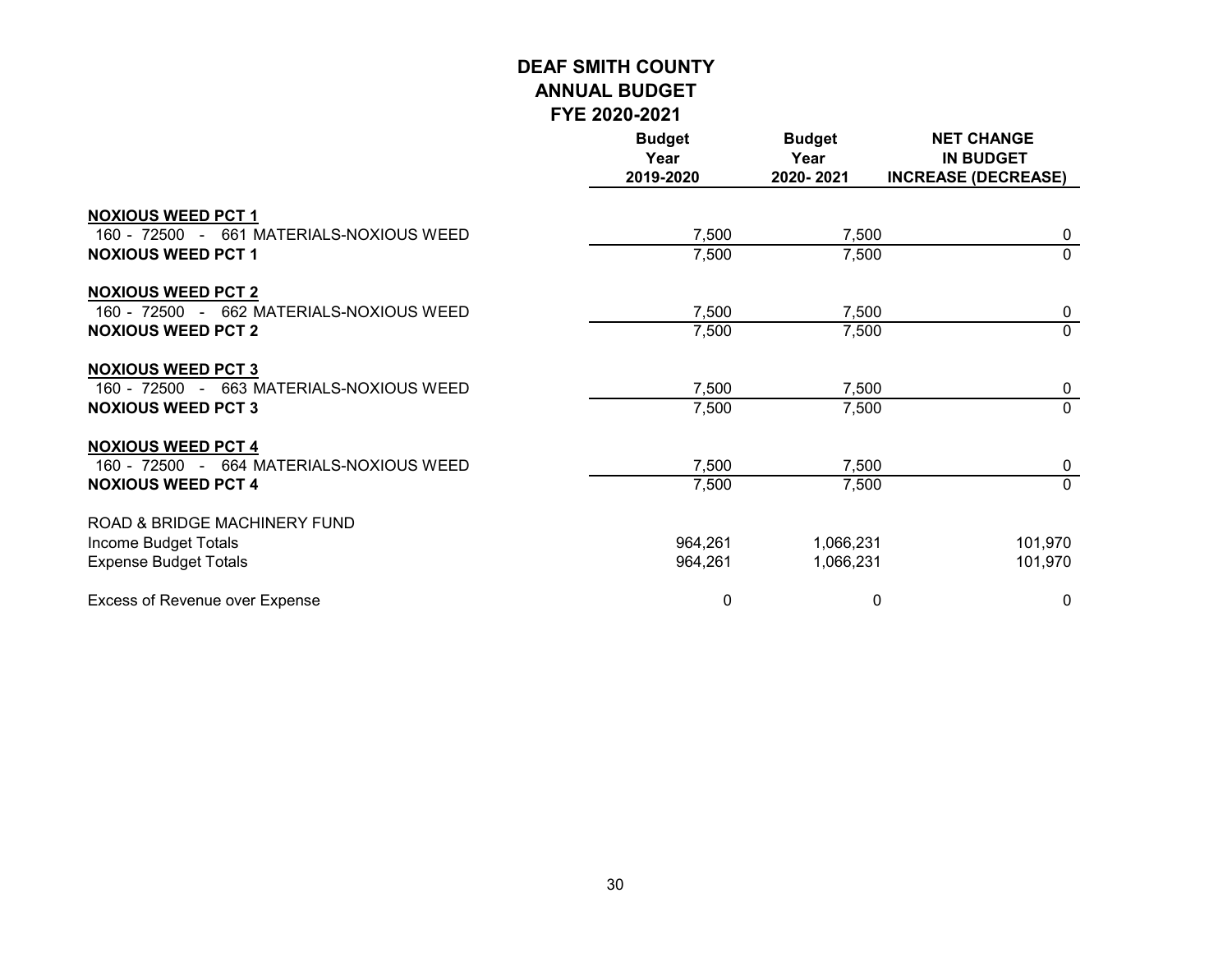|                                                                                                                                                    | <b>Budget</b><br>Year<br>2019-2020 | <b>Budget</b><br>Year<br>2020-2021 | <b>NET CHANGE</b><br><b>IN BUDGET</b><br><b>INCREASE (DECREASE)</b> |
|----------------------------------------------------------------------------------------------------------------------------------------------------|------------------------------------|------------------------------------|---------------------------------------------------------------------|
| <b>LATERAL ROAD FUND</b>                                                                                                                           |                                    |                                    |                                                                     |
| <b>REVENUES</b><br>180 - 40000 - 400 STATE COMPTROLLER<br><b>REVENUES</b>                                                                          | 29,500<br>29,500                   | 29,500<br>29,500                   | $\mathbf 0$<br>$\mathbf{0}$                                         |
| <b>INVESTMENT REVENUE</b><br>180 - 49000 - 490 INTEREST INCOME<br><b>INVESTMENT REVENUE</b>                                                        | 0<br>0                             | 0<br>0                             | 0<br>$\mathbf 0$                                                    |
| <b>INTERFUND TRANSFERS</b><br>180 - 61500 - 699 ROAD & BRIDGE OPERATING<br>180 - 61600 - 699 ROAD & BRIDGE MACHINERY<br><b>INTERFUND TRANSFERS</b> | 29,500<br>0<br>29,500              | 29,500<br>0<br>29,500              | $\mathbf{0}$<br>0<br>$\Omega$                                       |
| LATERAL ROAD FUND<br>Income Budget Totals<br><b>Expense Budget Totals</b>                                                                          | 29,500<br>29,500                   | 29,500<br>29,500                   | 0<br>0                                                              |
| <b>Excess of Revenue over Expense</b>                                                                                                              | 0                                  | 0                                  | 0                                                                   |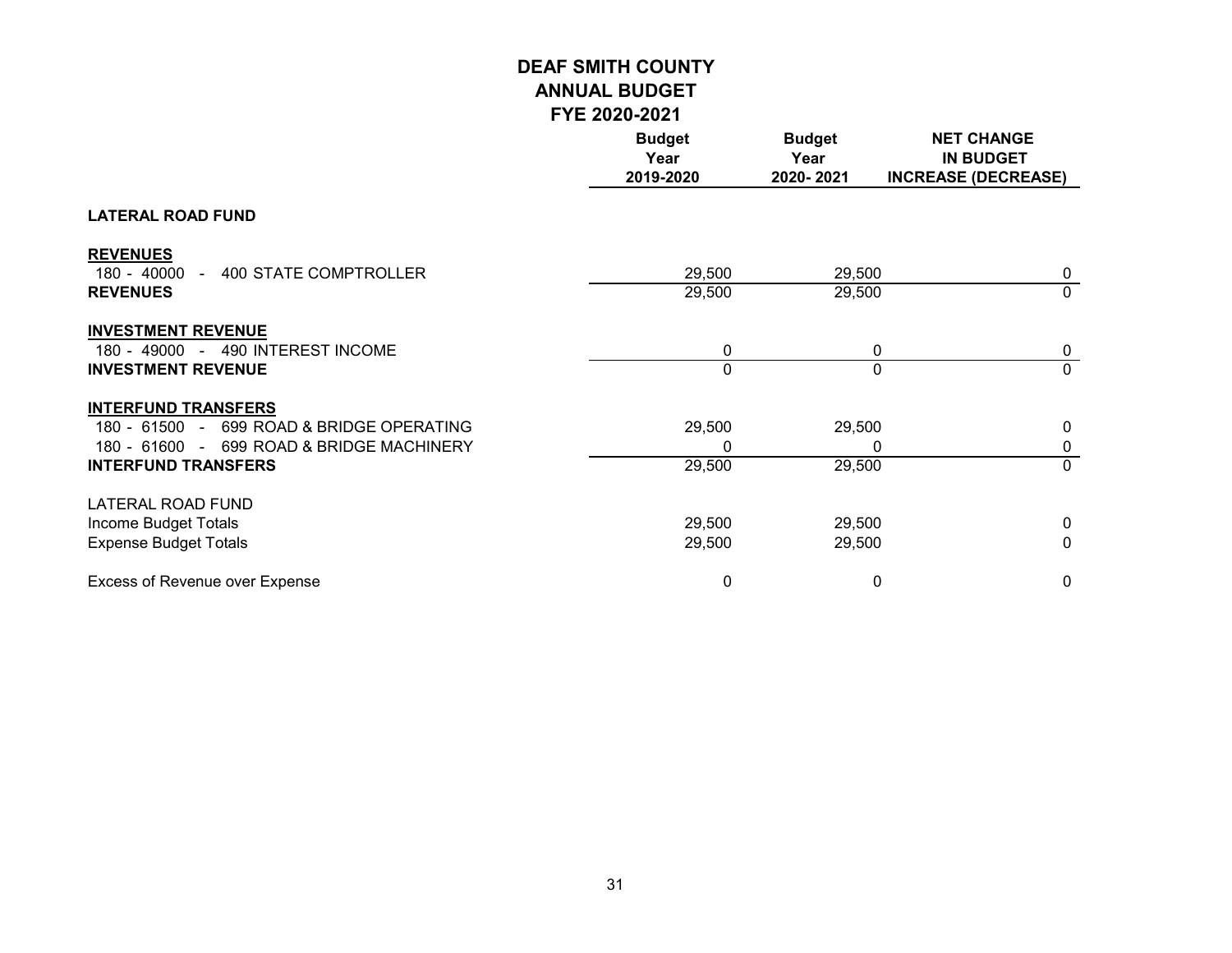|                                                                                                                                                      | <b>Budget</b><br>Year<br>2019-2020 | <b>Budget</b><br>Year<br>2020-2021 | <b>NET CHANGE</b><br><b>IN BUDGET</b><br><b>INCREASE (DECREASE)</b> |
|------------------------------------------------------------------------------------------------------------------------------------------------------|------------------------------------|------------------------------------|---------------------------------------------------------------------|
| <b>RIGHT OF WAY FUND</b>                                                                                                                             |                                    |                                    |                                                                     |
| <b>TAX REVENUE</b><br>$190 - 40200 -$<br>400 MOTOR VEHICHLE REGISTRATI<br><b>TAX REVENUE</b>                                                         | 35,500<br>35,500                   | 35,500<br>35,500                   | $\mathbf 0$<br>$\mathbf 0$                                          |
| <b>INVESTMENT REVENUE</b><br>190 - 49000 - 490 INTEREST INCOME<br><b>INVESTMENT REVENUE</b>                                                          | 0<br>0                             | 0<br>$\Omega$                      | 0<br>$\mathbf 0$                                                    |
| <b>INTER FUND TRANSFERS</b><br>190 - 61500 - 699 ROAD & BRIDGE OPERATING<br>190 - 61600 - 699 ROAD & BRIDGE MACHINERY<br><b>INTER FUND TRANSFERS</b> | 35,500<br>0<br>35,500              | 35,500<br>0<br>35,500              | $\mathbf{0}$<br>0<br>$\mathbf 0$                                    |
| <b>RIGHT OF WAY FUND</b><br>Income Budget Totals<br><b>Expense Budget Totals</b>                                                                     | 35,500<br>35,500                   | 35,500<br>35,500                   | $\mathbf{0}$<br>0                                                   |
| Excess of Revenue over Expense                                                                                                                       | $\pmb{0}$                          | 0                                  | 0                                                                   |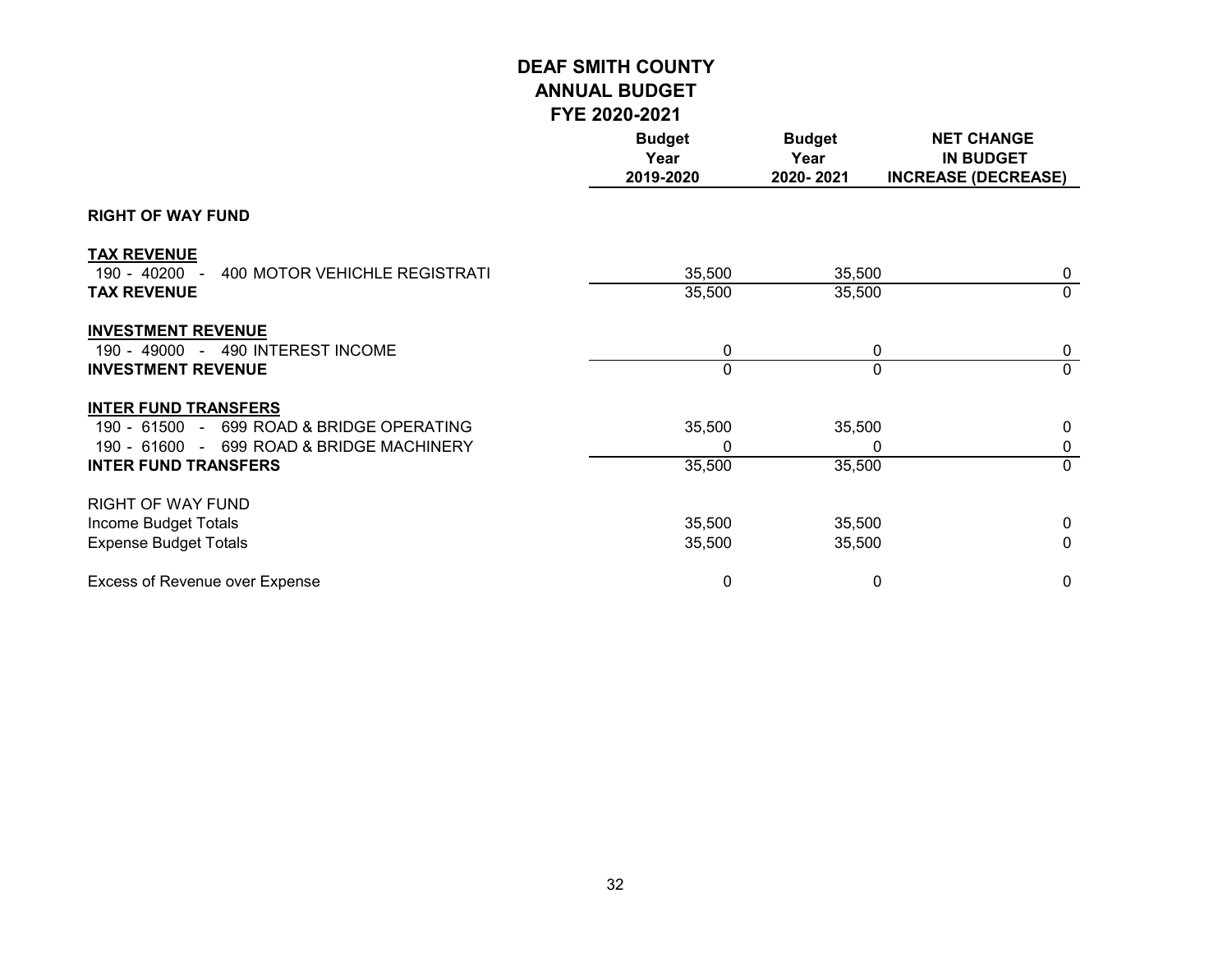|                                                        | FYE 2020-2021<br><b>Budget</b> | <b>Budget</b> | <b>NET CHANGE</b>          |
|--------------------------------------------------------|--------------------------------|---------------|----------------------------|
|                                                        | Year                           | Year          | <b>IN BUDGET</b>           |
|                                                        | 2019-2020                      | 2020-2021     | <b>INCREASE (DECREASE)</b> |
| <b>DISTRICT CLERK-SDU FUND</b>                         |                                |               |                            |
| <b>FUND CARRYOVER USED</b>                             |                                |               |                            |
| 410 - 39900 - 300 PRIOR YR CARRYOVER USED              | 32,691                         | 32,691        | 0                          |
| <b>FUND CARRYOVER USED</b>                             | 32,691                         | 32,691        | $\mathbf 0$                |
| <b>REVENUES</b>                                        |                                |               |                            |
| 400 DISTRICT CLERK SDU FEES<br>$410 - 45100 -$         | 0                              | 0             | 0                          |
| <b>REVENUES</b>                                        | $\Omega$                       | $\Omega$      | $\mathbf 0$                |
| <b>INVESTMENT REVENUE</b>                              |                                |               |                            |
| 410 - 49000 - 490 INTEREST INCOME                      | 0                              | 0             | 0                          |
| <b>INVESTMENT REVENUE</b>                              | $\Omega$                       | $\Omega$      | $\overline{0}$             |
| <b>EXPENSES</b>                                        |                                |               |                            |
| 700 SALARIES-PART TIME & TEMP<br>410 - 70400<br>$\sim$ | 0                              | 0             | 0                          |
| $410 - 71000 -$<br>700 FICA TAXES                      | 0                              | 0             | $\mathbf 0$                |
| 410 - 72100 - 700 ASSOCIATION DUES                     | 0                              | $\Omega$      | 0                          |
| 410 - 73100 - 700 CONFERENCE & SEMINARS                | 3,000                          | 3,000         | $\mathbf 0$                |
| 700 CAPITAL EQUIPMENT<br>$410 - 75500 -$               | 5,000                          | 5,000         | 0                          |
| 410 - 77400 -<br>700 MAINTENANCE & EQUIPMENT           | 3,000                          | 3,000         | 0                          |
| 410 - 78500 -<br>700 PRINTING RECORDS & SUPPLI         | 1,500                          | 1,500         | 0                          |
| 410 - 78900 - 700 MISCELLANEOUS                        | 500                            | 500           | $\mathbf 0$                |
| 700 RESERVE FOR ADDED EXP<br>$410 - 79900 -$           | 19,691                         | 19,691        | 0                          |
| <b>EXPENSES</b>                                        | 32,691                         | 32,691        | $\overline{0}$             |
| <b>DISTRICT CLERK-SDU FUND</b>                         |                                |               |                            |
| Income Budget Totals                                   | 32,691                         | 32,691        | $\mathbf 0$                |
| <b>Expense Budget Totals</b>                           | 32,691                         | 32,691        | $\mathbf 0$                |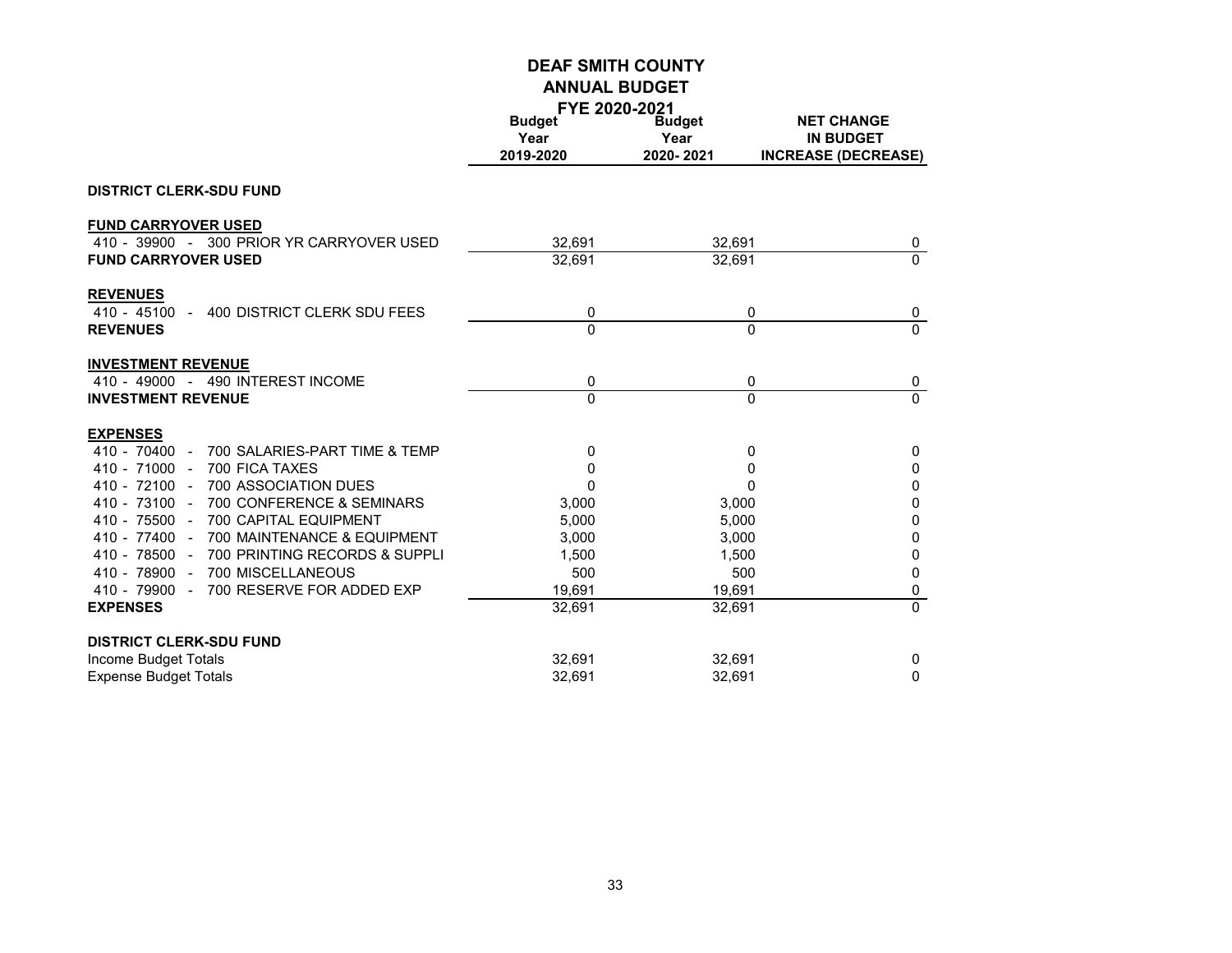|                                            | FYE ZUZU-ZUZT                      |                                    |                                                                     |
|--------------------------------------------|------------------------------------|------------------------------------|---------------------------------------------------------------------|
|                                            | <b>Budget</b><br>Year<br>2019-2020 | <b>Budget</b><br>Year<br>2020-2021 | <b>NET CHANGE</b><br><b>IN BUDGET</b><br><b>INCREASE (DECREASE)</b> |
| <b>LAW LIBRARY</b>                         |                                    |                                    |                                                                     |
| <b>REVENUES</b>                            |                                    |                                    |                                                                     |
| 450 - 45100 -<br>450 DISTRICT CLERK FEES   | 5,000                              | 5,000                              | $\mathbf{0}$                                                        |
| 450 - 50500 - 450 COUNTY CLERK             | 2,500                              | 2,500                              | 0                                                                   |
| <b>FEES</b>                                | 7,500                              | 7,500                              | $\mathbf{0}$                                                        |
| <b>INTER FUND TRANSFERS</b>                |                                    |                                    |                                                                     |
| 450 - 41000 - 499 GENERAL FUND             | 15,000                             | 15,000                             | 0                                                                   |
| <b>INTER FUND TRANSFERS</b>                | 15,000                             | 15,000                             | $\mathbf{0}$                                                        |
| <b>EXPENSES</b>                            |                                    |                                    |                                                                     |
| 700 BOOKS & SUBSCRIPTIONS<br>450 - 72500 - | 22,500                             | 22,500                             | $\mathbf{0}$                                                        |
| 450 - 75500 - 700 CAPITAL EQUIPMENT        | 0                                  | 0                                  | $\mathbf 0$                                                         |
| 450 - 82100 -<br>700 TELEPHONE             | 0                                  | 0                                  | 0                                                                   |
| <b>EXPENSES</b>                            | 22,500                             | 22,500                             | $\Omega$                                                            |
| <b>LAW LIBRARY</b>                         |                                    |                                    |                                                                     |
| Income Budget Totals                       | 22,500                             | 22,500                             | $\mathbf 0$                                                         |
| <b>Expense Budget Totals</b>               | 22,500                             | 22,500                             | 0                                                                   |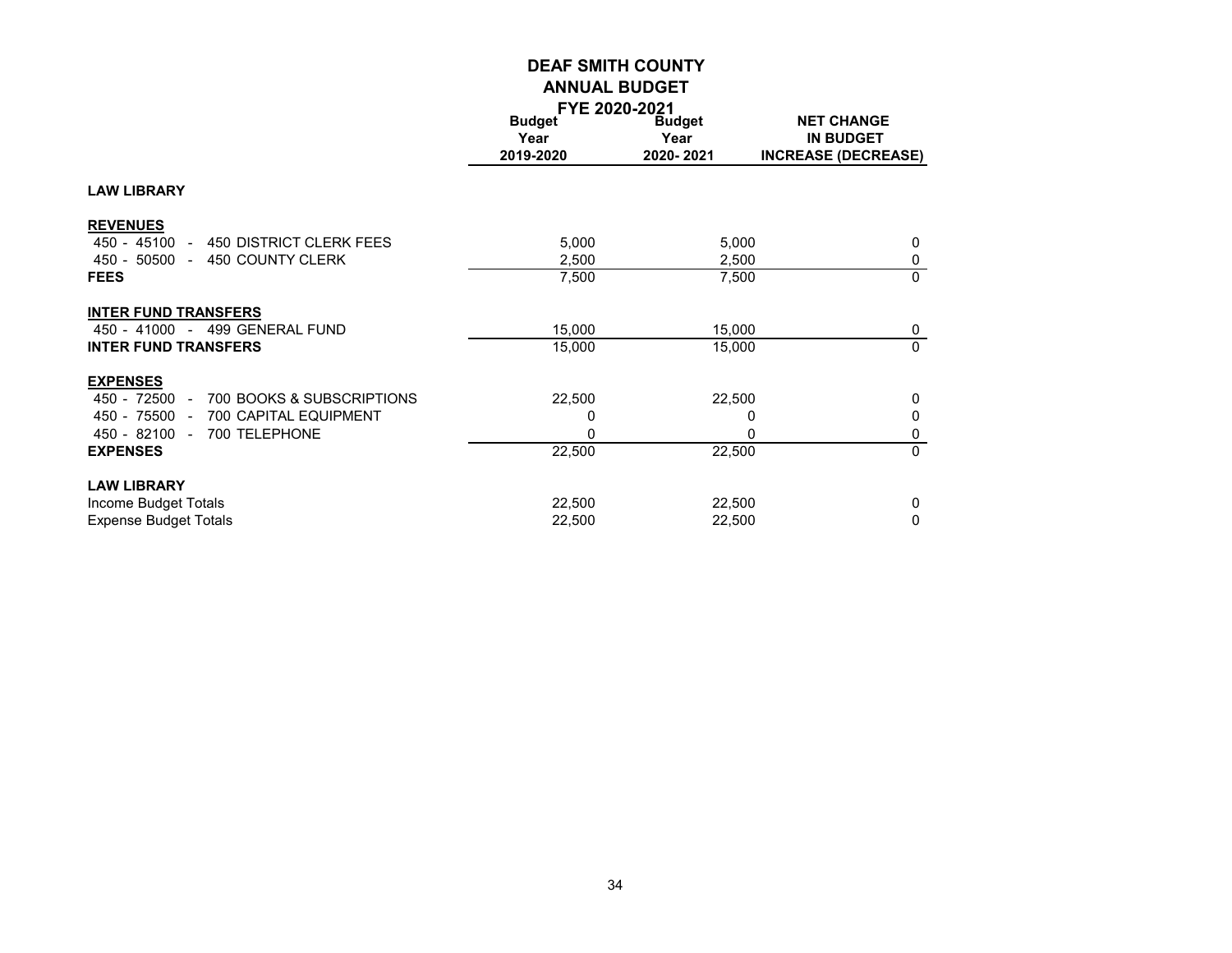|                                           | FYE 2020-2021 |               |                            |  |
|-------------------------------------------|---------------|---------------|----------------------------|--|
|                                           | <b>Budget</b> | <b>Budget</b> | <b>NET CHANGE</b>          |  |
|                                           | Year          | Year          | <b>IN BUDGET</b>           |  |
|                                           | 2019-2020     | 2020-2021     | <b>INCREASE (DECREASE)</b> |  |
| <b>JUVENILE MANAGEMENT FUND</b>           |               |               |                            |  |
| <b>REVENUES</b>                           |               |               |                            |  |
| 480 - 45200 - 450 JUVENILE MANAGEMENT FEE | 300           | 300           | $\mathbf 0$                |  |
| <b>REVEN00</b>                            | 300           | 300           | $\mathbf{0}$               |  |
| <b>INTER FUND TRANSFERS</b>               |               |               |                            |  |
| 480 - 41000 - 499 GENERAL FUND            | 0             | 0             | 0                          |  |
| <b>INTER FUND TRANSFERS</b>               | $\Omega$      | $\Omega$      | $\Omega$                   |  |
| <b>EXPENSES</b>                           |               |               |                            |  |
| 480 - 70300 -<br>700 PERSONNEL SALARIES   | 0             | 0             | $\Omega$                   |  |
| 480 - 71000 - 700 FICA TAXES              | 0             | 0             | $\Omega$                   |  |
| 480 - 71100 - 700 TCDRS                   | 0             | 0             | $\Omega$                   |  |
| 480 - 71400 - 700 HEALTH CARE             | $\Omega$      | 0             | $\Omega$                   |  |
| 480 - 78900 - 700 MISCELLANEOUS           | 300           | 300           | 0                          |  |
| <b>EXPENSES</b>                           | 300           | 300           | $\mathbf{0}$               |  |
| <b>JUVENILE MANAGEMENT FUND</b>           |               |               |                            |  |
|                                           | 300           | 300           | $\mathbf{0}$               |  |
| Income Budget Totals                      |               |               |                            |  |
| <b>Expense Budget Totals</b>              | 300           | 300           | $\Omega$                   |  |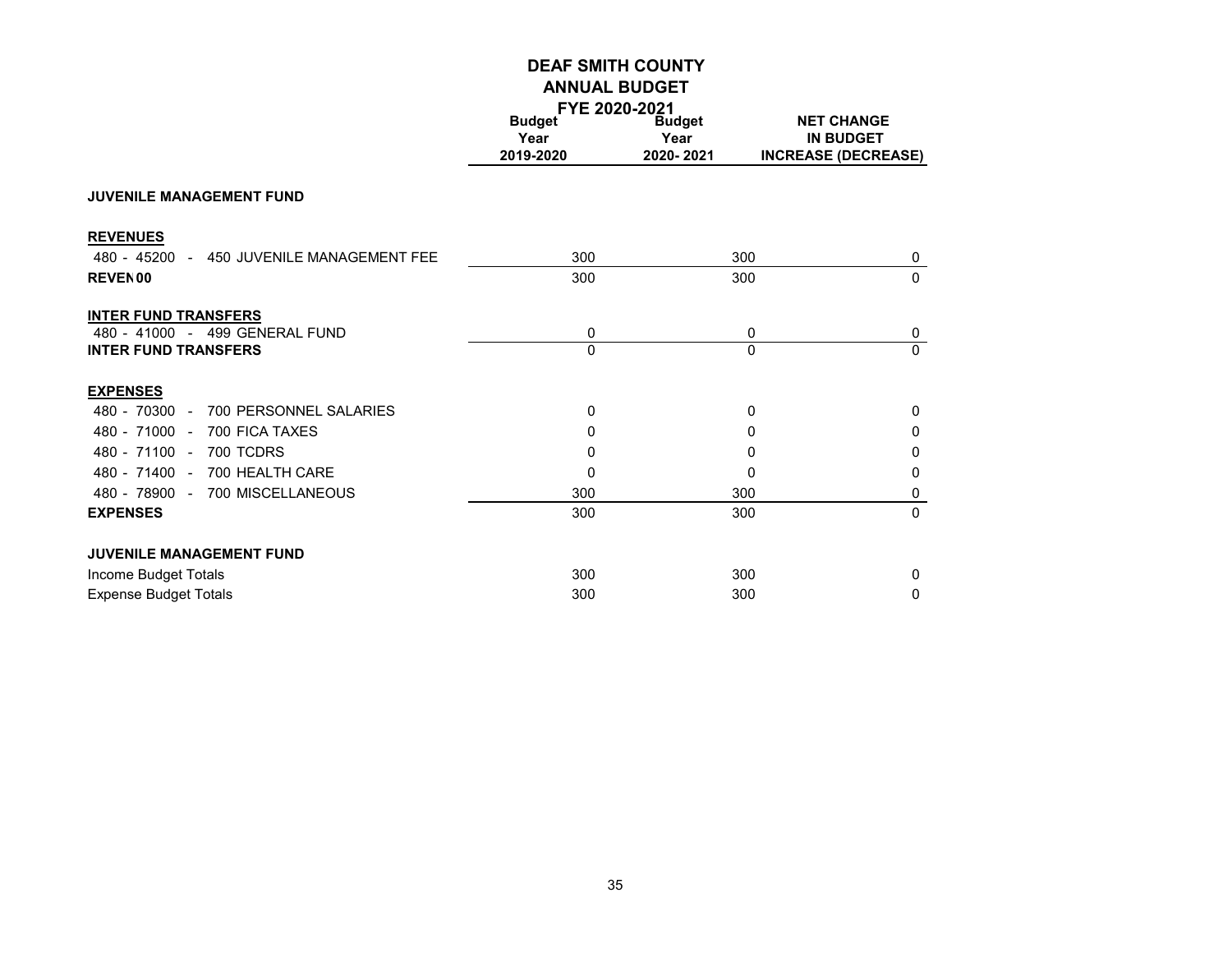|                                                            | <b>FYE 2020-2021</b> |               |                            |
|------------------------------------------------------------|----------------------|---------------|----------------------------|
|                                                            | <b>Budget</b>        | <b>Budget</b> | <b>NET CHANGE</b>          |
|                                                            | Year                 | Year          | <b>IN BUDGET</b>           |
|                                                            | 2019-2020            | 2020-2021     | <b>INCREASE (DECREASE)</b> |
| <b>RECORDS MANAGEMENT</b>                                  |                      |               |                            |
| <b>REVENUES</b>                                            |                      |               |                            |
| 500 - 48900<br>400 COUNTY CLERK ARCHIVE FEE<br>$\sim$      | 0                    | 0             | 0                          |
| 500 - 45000<br>400 COUNTY CLERK FEES<br>$\sim$ $-$         | 20,000               | 20,000        | 0                          |
| <b>REVENUES</b>                                            | 20,000               | 20,000        | $\mathbf 0$                |
| <b>INVESTMENT REVENUE</b>                                  |                      |               |                            |
| 500 - 49000 - 490 INTEREST INCOME                          | 0                    | 0             | 0                          |
| <b>INVESTMENT REVENUE</b>                                  | 0                    | $\Omega$      | $\mathbf{0}$               |
| <b>EXPENSES</b>                                            |                      |               |                            |
| $500 - 72500 -$<br>700 BOOKS, MATERIALS, RESTORA           | $\Omega$             | 0             | $\mathbf 0$                |
| $500 - 75500 -$<br><b>700 CAPITAL EQUIPMENT</b>            | 6,700                | 6,700         | 0                          |
| 500 - 77400<br>700 EQUIPMENT MAINTENANCE ETC<br>$\sim$ $-$ | 52,250               | 52,250        | 0                          |
| 500 - 78500<br>700 RESTORATION & CONVERSION<br>$\sim$      | 10,800               | 10,800        | 0                          |
| <b>EXPENSES</b>                                            | 69,750               | 69,750        | $\Omega$                   |
| <b>RECORDS MANAGEMENT</b>                                  |                      |               |                            |
| Income Budget Totals                                       | 20,000               | 20,000        | $\mathbf 0$                |
| <b>Expense Budget Totals</b>                               | 69,750               | 69,750        | 0                          |
|                                                            |                      |               |                            |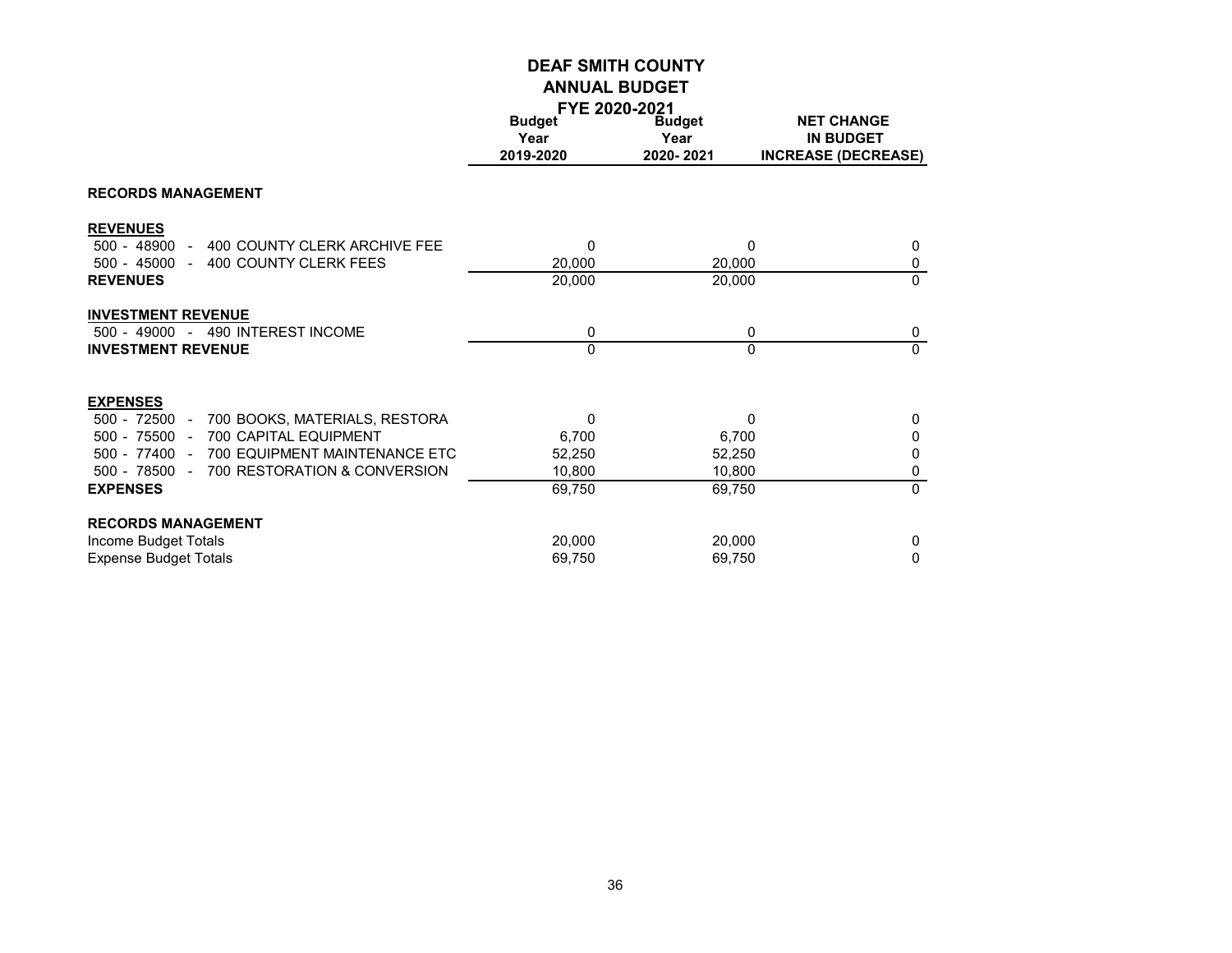|                                                                                                                                            | <b>FYE 2020-2021</b>               |                                    |                                                                     |
|--------------------------------------------------------------------------------------------------------------------------------------------|------------------------------------|------------------------------------|---------------------------------------------------------------------|
|                                                                                                                                            | <b>Budget</b><br>Year<br>2019-2020 | <b>Budget</b><br>Year<br>2020-2021 | <b>NET CHANGE</b><br><b>IN BUDGET</b><br><b>INCREASE (DECREASE)</b> |
| <b>COURT HOUSE RECORDS PRESERVATION</b>                                                                                                    |                                    |                                    |                                                                     |
| <b>REVENUES</b><br>400 FEES-COUNTY CLERK<br>520 - 45000 -                                                                                  | 2,500                              | 2,500                              | $\mathbf 0$                                                         |
| $520 - 45100 -$<br>400 FEES-DISTRICT CLERK<br>520 - 46000 - 400 CC COURT TECHNOLOGY FEE<br>400 DC COURT TECH FEE<br>$520 - 46100 -$        | 7,000<br>250<br>300                | 7,000<br>250<br>300                | $\Omega$<br>$\Omega$<br>0                                           |
| <b>REVENUES</b>                                                                                                                            | 10,050                             | 10,050                             | $\Omega$                                                            |
| <b>INVESTMENT INCOME</b><br>520 - 49000 - 490 INTEREST INCOME<br><b>INVESTMENT INCOME</b>                                                  | 0<br>$\Omega$                      | 0<br>$\Omega$                      | 0<br>$\mathbf{0}$                                                   |
| <b>EXPENSES</b><br>700 PRINTING RECORDS & SUPPLI<br>$520 - 78500 -$<br>$520 - 77400 -$<br>700 MAINTENANCE, EQUIPMENT ET<br><b>EXPENSES</b> | 4,000<br>6,050<br>10,050           | 4,000<br>6,050<br>10,050           | $\mathbf{0}$<br>0<br>$\Omega$                                       |
| <b>COURT HOUSE RECORDS PRESE</b><br>Income Budget Totals<br><b>Expense Budget Totals</b>                                                   | 10,050<br>10,050                   | 10,050<br>10,050                   | $\mathbf 0$<br>$\Omega$                                             |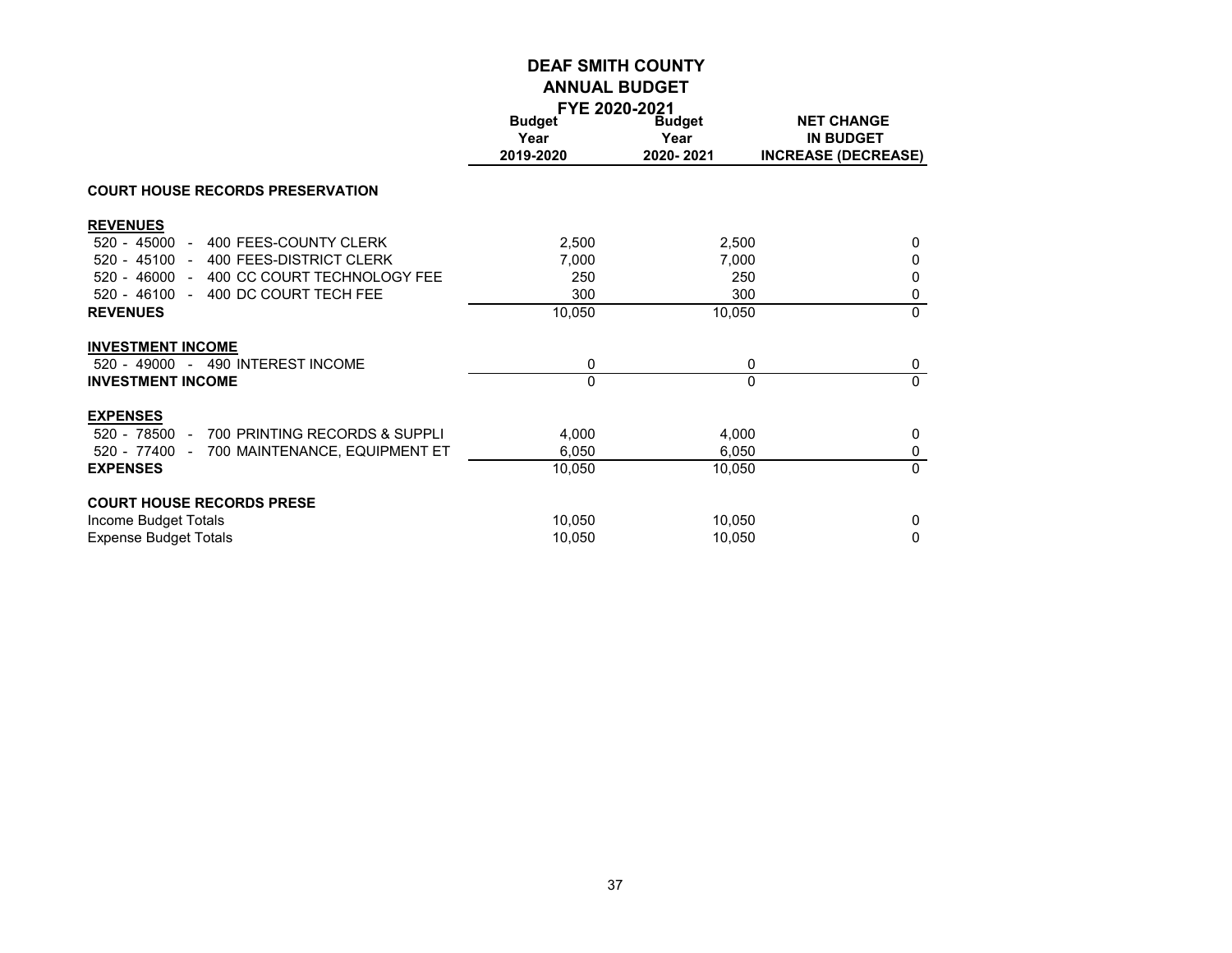|                                                                                                  | <b>FYE 2020-2021</b>               |                                    |                                                                     |  |
|--------------------------------------------------------------------------------------------------|------------------------------------|------------------------------------|---------------------------------------------------------------------|--|
|                                                                                                  | <b>Budget</b><br>Year<br>2019-2020 | <b>Budget</b><br>Year<br>2020-2021 | <b>NET CHANGE</b><br><b>IN BUDGET</b><br><b>INCREASE (DECREASE)</b> |  |
| <b>VITAL RECORDS PRESERVATION BUDGET</b>                                                         |                                    |                                    |                                                                     |  |
| <b>REVENUES</b><br>400 FEES-COUNTY CLERK<br>530 - 45000<br>$\sim$<br><b>REVENUES</b>             | 1.000<br>1.000                     | 1.000<br>1.000                     | 0<br>0                                                              |  |
| <b>EXPENSES</b><br>700 PRESERVATION PROJECTS<br>530 - 77400<br>$\sim$<br><b>EXPENSES</b>         | 1.000<br>1,000                     | 1,000<br>1.000                     | 0<br>$\mathbf{0}$                                                   |  |
| <b>VITAL RECORDS PRESERVATION BUDGET</b><br>Income Budget Totals<br><b>Expense Budget Totals</b> | 1,000<br>1.000                     | 1,000<br>1.000                     | 0<br>0                                                              |  |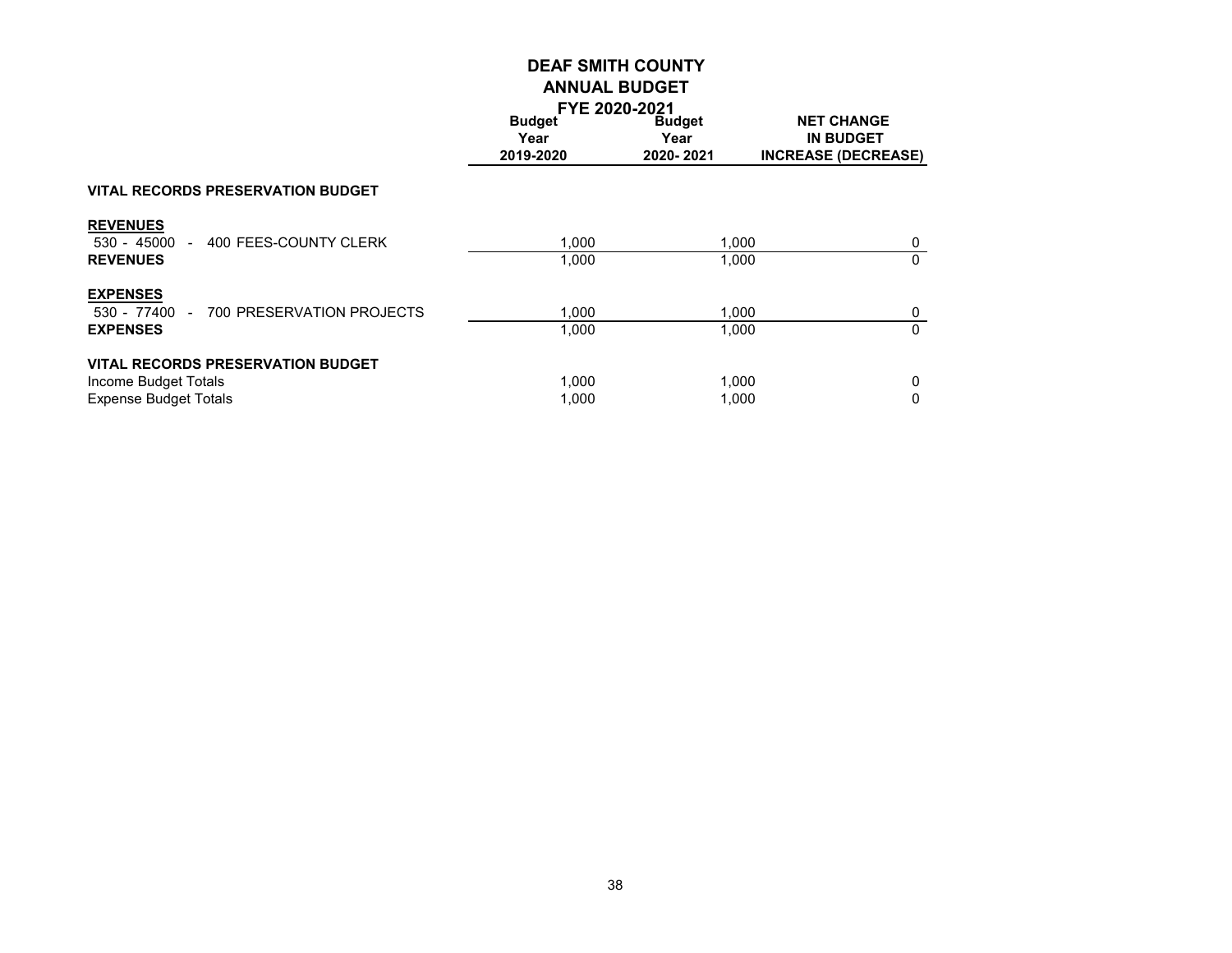|                                                                                          | <b>FYE 2020-2021</b>               |                                    |                                                                     |  |
|------------------------------------------------------------------------------------------|------------------------------------|------------------------------------|---------------------------------------------------------------------|--|
|                                                                                          | <b>Budget</b><br>Year<br>2019-2020 | <b>Budget</b><br>Year<br>2020-2021 | <b>NET CHANGE</b><br><b>IN BUDGET</b><br><b>INCREASE (DECREASE)</b> |  |
| <b>DISTRICT CLERK-RECORD PRESERVATION</b>                                                |                                    |                                    |                                                                     |  |
| <b>REVENUES</b><br>540 - 45100 - 400 DISTRICT CLERK FEES<br><b>REVENUES</b>              | 2,500<br>2,500                     | 2,500<br>2,500                     | 0<br>$\mathbf{0}$                                                   |  |
| <b>EXPENSES</b><br>700 EQUIPMENT & MAINT.<br>540 - 77400 -<br><b>EXPENSES</b>            | 2,500<br>2,500                     | 2,500<br>2,500                     | 0<br>$\mathbf{0}$                                                   |  |
| <b>DISTRICT CLERK-RECORDS PR</b><br>Income Budget Totals<br><b>Expense Budget Totals</b> | 2,500<br>2,500                     | 2,500<br>2,500                     | 0<br>$\Omega$                                                       |  |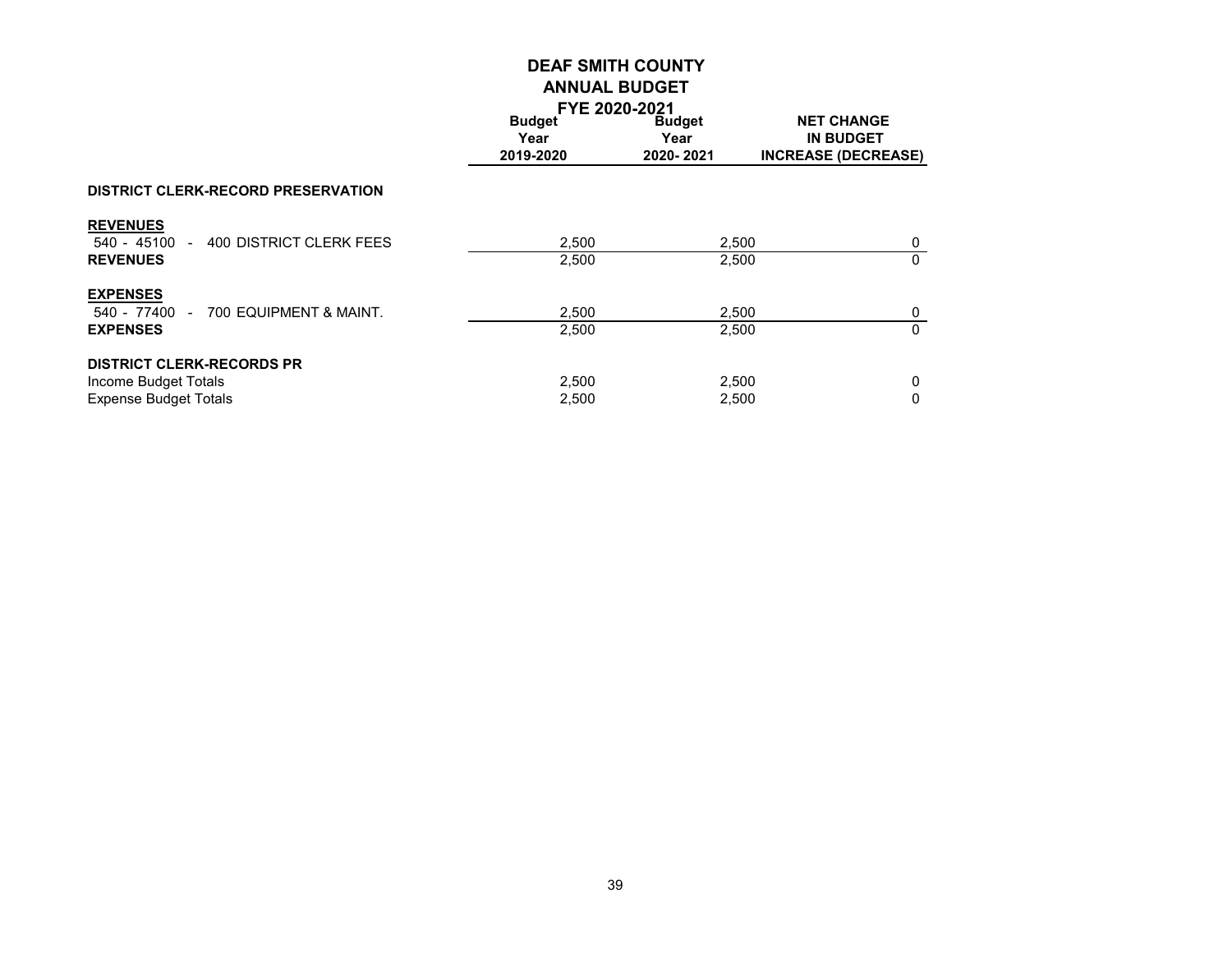|                                                  | <b>FYE 2020-2021</b>  |                       |                                       |  |
|--------------------------------------------------|-----------------------|-----------------------|---------------------------------------|--|
|                                                  | <b>Budget</b><br>Year | <b>Budget</b><br>Year | <b>NET CHANGE</b><br><b>IN BUDGET</b> |  |
|                                                  | 2019-2020             | 2020-2021             | <b>INCREASE (DECREASE)</b>            |  |
| <b>RECORDS ARCHIVE FUND</b>                      |                       |                       |                                       |  |
| <b>REVENUES</b>                                  |                       |                       |                                       |  |
| $550 - 45000 -$<br>400 COUNTY CLERK FEE          | 20,000                | 20,000                | 0                                     |  |
| $550 - 45100 -$<br>400 DISTRICT CLERK FEE        | 500                   | 500                   | 0                                     |  |
| 400 INTEREST INCOME<br>550 - 49000               | 0                     | 0                     | 0                                     |  |
| <b>REVENUES</b>                                  | 20,500                | 20,500                | $\mathbf{0}$                          |  |
| <b>EXPENSES</b>                                  |                       |                       |                                       |  |
| 550 - 75500 -<br>700 CAPITAL EQUIPMENT           | 8,500                 | 8,500                 | $\mathbf 0$                           |  |
| 550 - 78500 -<br>700 RESTORATION CONSERVATION ST | 12,000                | 12,000                | $\mathbf 0$                           |  |
| <b>EXPENSES</b>                                  | 20,500                | 20,500                | $\mathbf{0}$                          |  |
| Income Budget Totals                             | 20,500                | 20,500                | 0                                     |  |
| <b>Expense Budget Totals</b>                     | 20,500                | 20,500                | 0                                     |  |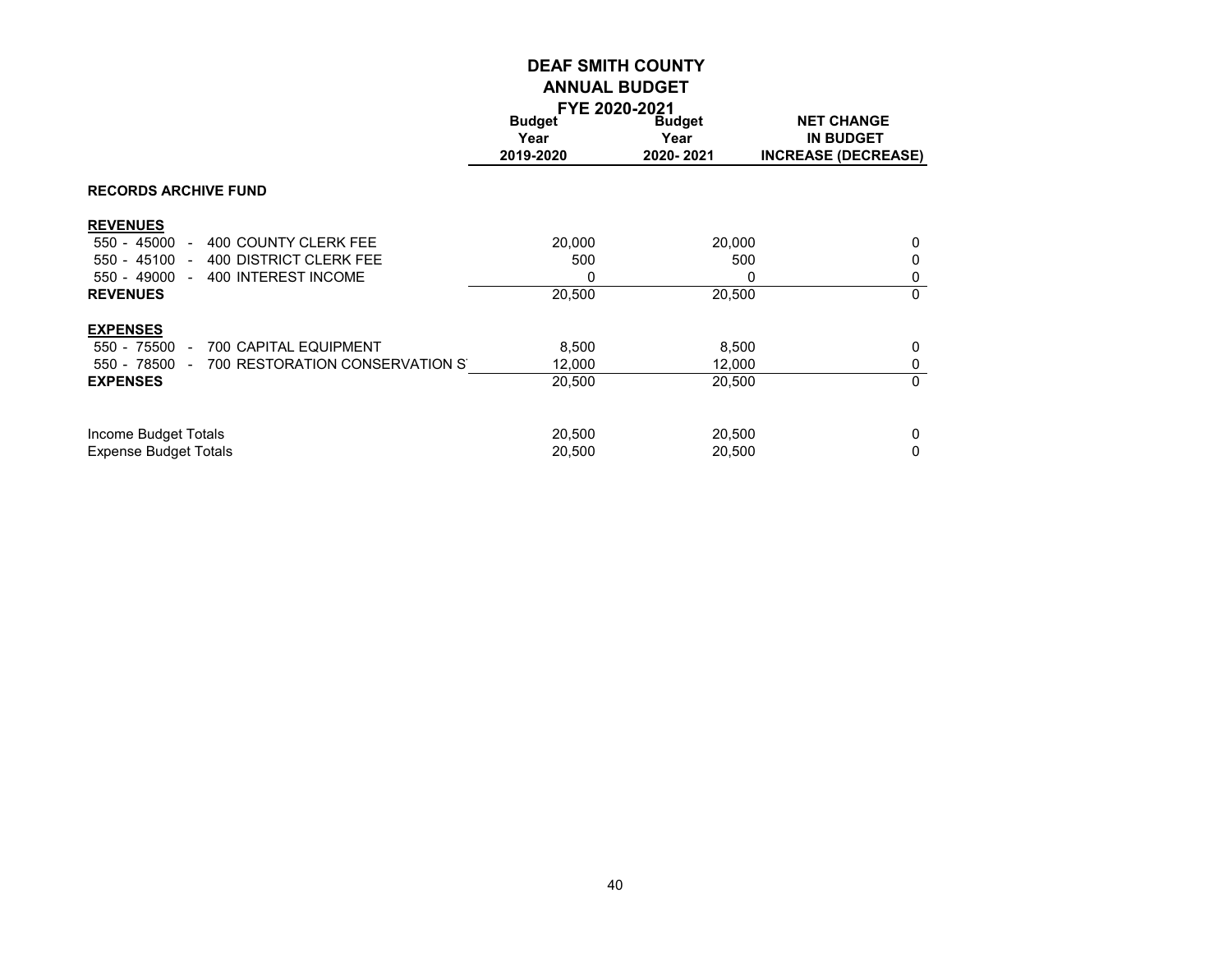|                                            | FYE 2020-2021 |               |                            |
|--------------------------------------------|---------------|---------------|----------------------------|
|                                            | <b>Budget</b> | <b>Budget</b> | <b>NET CHANGE</b>          |
|                                            | Year          | Year          | <b>IN BUDGET</b>           |
|                                            | 2019-2020     | 2020-2021     | <b>INCREASE (DECREASE)</b> |
|                                            |               |               |                            |
| <b>COURTHOUSE SECURITY</b>                 |               |               |                            |
| <b>REVENUES</b>                            |               |               |                            |
| 560 - 45000 -<br>400 FEES-COUNTY CLERK     | 3,500         | 3,500         | $\mathbf{0}$               |
| $560 - 45100 -$<br>400 FEES-DISTRICT CLERK | 1,500         | 1,500         | 0                          |
| 560 - 45200 - 400 FEES-JUSTICE OF PEACE    | 500           | 500           | 0                          |
| <b>REVENUES</b>                            | 5,500         | 5,500         | $\Omega$                   |
| <b>INVESTMENT INCOME</b>                   |               |               |                            |
| 560 - 49000 - 490 INTEREST INCOME          | 0             | 0             | 0                          |
| <b>INVESTMENT INCOME</b>                   | 0             | 0             | $\mathbf{0}$               |
| <b>EXPENSES</b>                            |               |               |                            |
| 700 CAPITAL EQUIPMENT<br>560 - 75500 -     | 3,500         | 3,500         | 0                          |
| 700 EQUIPMENT & MAINT.<br>560 - 77400 -    | 1,000         | 1,000         | $\mathbf{0}$               |
| 700 MISCELLANEOUS<br>560 - 78900<br>$\sim$ | 1,000         | 1,000         | 0                          |
| <b>EXPENSES</b>                            | 5,500         | 5,500         | $\Omega$                   |
| <b>COURTHOUSE SECURITY</b>                 |               |               |                            |
| Income Budget Totals                       | 5,500         | 5,500         | 0                          |
| <b>Expense Budget Totals</b>               | 5,500         | 5,500         | 0                          |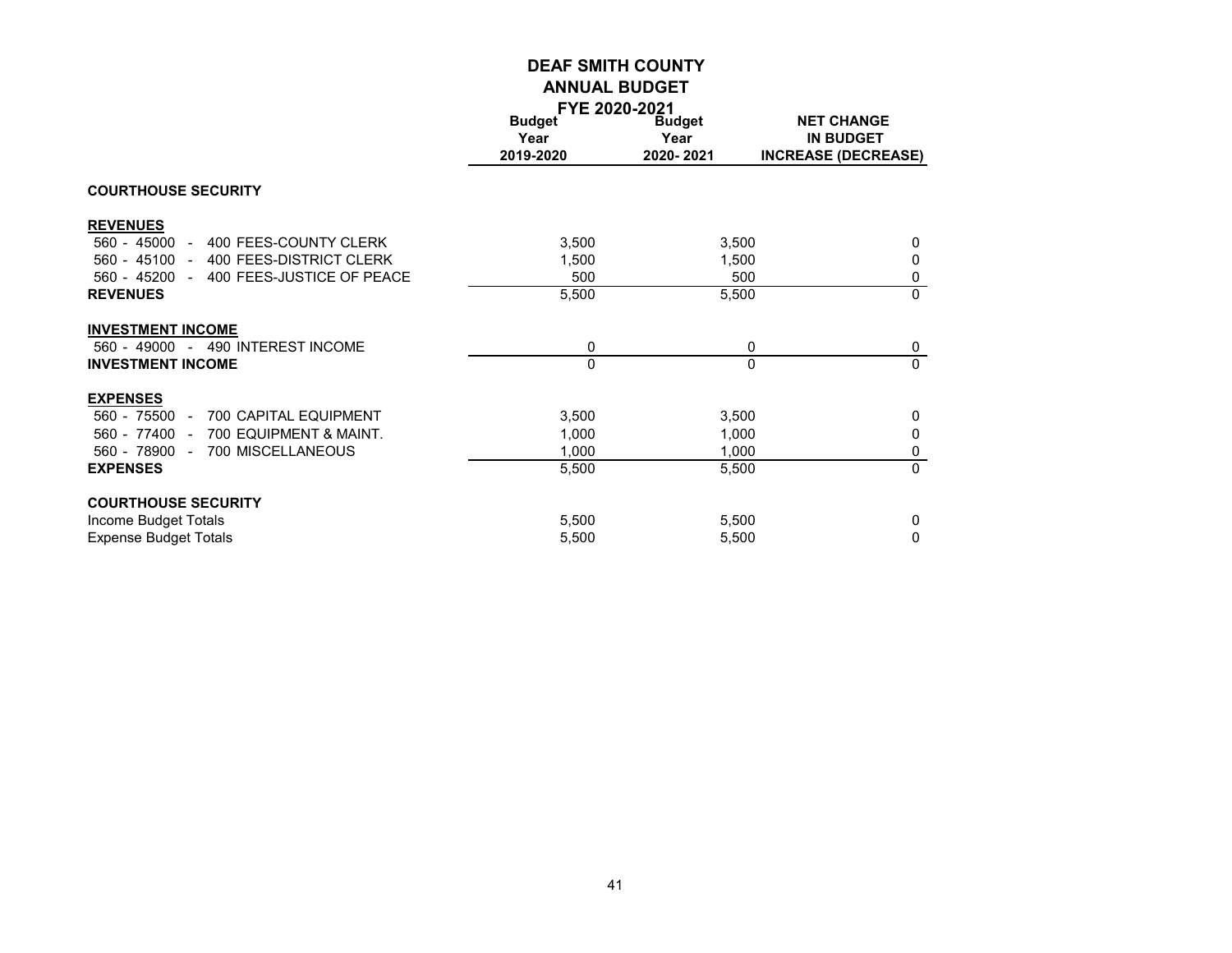| <b>NET CHANGE</b><br><b>Budget</b><br><b>Budget</b><br><b>IN BUDGET</b><br>Year<br>Year<br>2019-2020<br>2020-2021<br><b>INCREASE (DECREASE)</b><br><b>VOTER REG-CONTRACTS</b><br><b>REVENUES</b> |          |
|--------------------------------------------------------------------------------------------------------------------------------------------------------------------------------------------------|----------|
|                                                                                                                                                                                                  |          |
|                                                                                                                                                                                                  |          |
|                                                                                                                                                                                                  |          |
|                                                                                                                                                                                                  |          |
|                                                                                                                                                                                                  |          |
| 400 INTEREST INCOME<br>$600 - 49000$<br>$\mathbf{0}$<br>0<br>$\blacksquare$                                                                                                                      | 0        |
| $600 - 80000$<br>400 CITY OF HEREFORD CONTRACT<br>1,000<br>1,000<br>$\overline{a}$                                                                                                               | 0        |
| 600 - 80100<br>400 SCHOOL CONTRACT<br>1,000<br>1,000<br>$\overline{\phantom{a}}$                                                                                                                 | 0        |
| 600 - 80200<br>400 HOSPITAL CONTRACT<br>1,000<br>1,000<br>$\sim$                                                                                                                                 | 0        |
| $600 - 80300 -$<br>400 DEMOCRATIC PARTY CONTRACT<br>2,000<br>2,000                                                                                                                               | 0        |
| $600 - 80400$<br>400 REPUBLICAN PARTY CONTRACT<br>2,000<br>2,000<br>$\sim$                                                                                                                       | 0        |
| $600 - 80500 -$<br>400 STATE V. R. FUNDING<br>$\Omega$<br>0                                                                                                                                      | 0        |
| 7,000<br>7,000<br><b>REVENUES</b>                                                                                                                                                                | $\Omega$ |
|                                                                                                                                                                                                  |          |
| <b>EXPENSES</b>                                                                                                                                                                                  |          |
| 700 CONFERENCE FEES, SEMINAR<br>600 - 73100<br>2,400<br>2,400<br>$\sim$                                                                                                                          | 0        |
| 600 - 75500<br><b>700 CAPITAL EQUIPMENT</b><br>2,000<br>2,000<br>$\sim$                                                                                                                          | 0        |
| 600 - 77400 -<br><b>700 EQUIPMENT MAINTAINENCE</b><br>1.000<br>1,000                                                                                                                             | 0        |
| 600 - 82100<br>700 TELEPHONE<br>600<br>600<br>$\sim$                                                                                                                                             | $\Omega$ |
| 1,000<br>1,000<br>600 - 78500<br>700 PRINTING, RECORDS, & SUPP<br>$\overline{\phantom{a}}$                                                                                                       | 0        |
| <b>EXPENSES</b><br>7,000<br>7,000                                                                                                                                                                | $\Omega$ |
| <b>VOTER REG-CONTRACTS</b>                                                                                                                                                                       |          |
| 7,000<br>7,000<br>Income Budget Totals                                                                                                                                                           | 0        |

Expense Budget Totals 7,000 7,000 0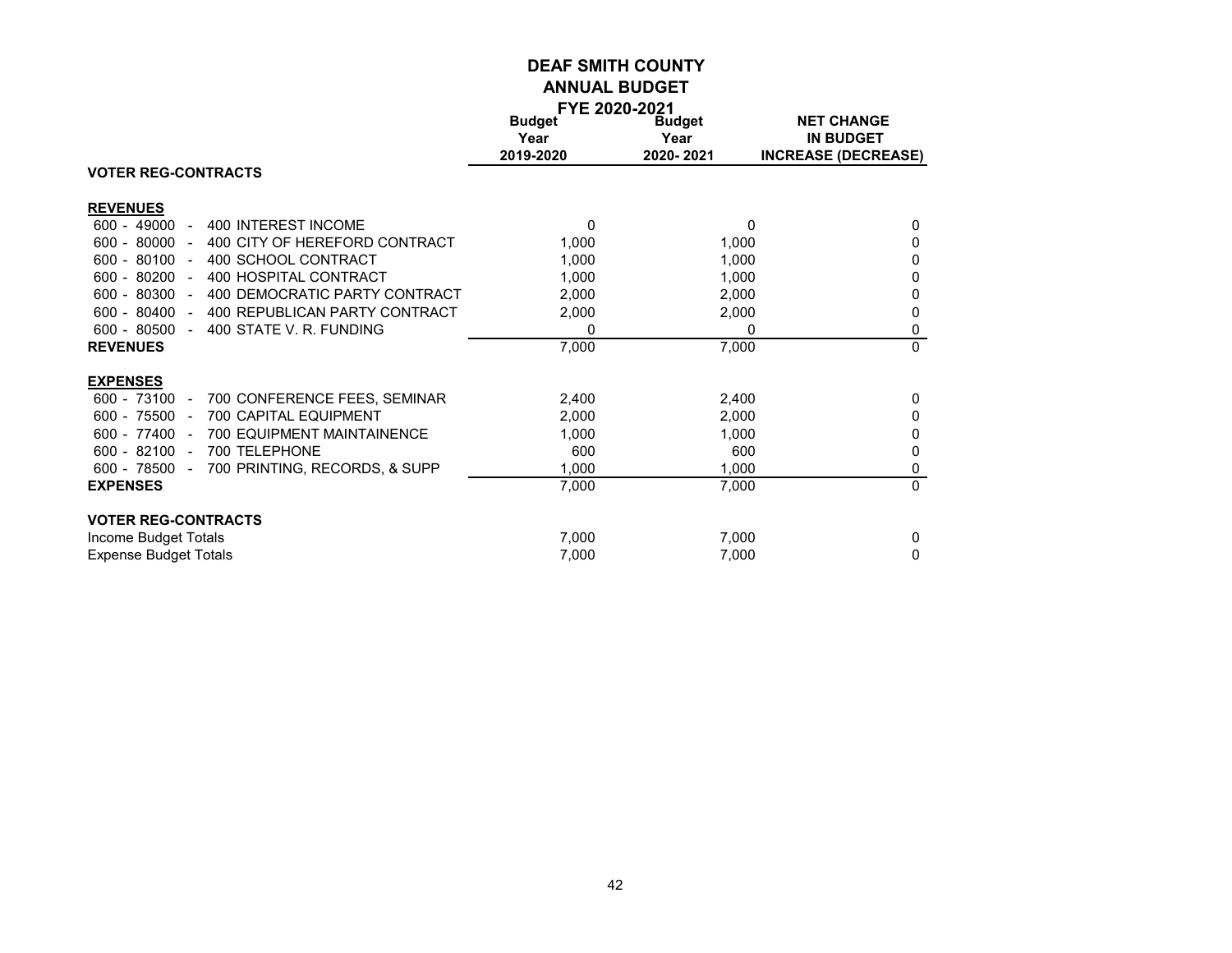|                                                     |               | FYE 2020-2021 |                            |
|-----------------------------------------------------|---------------|---------------|----------------------------|
|                                                     | <b>Budget</b> | <b>Budget</b> | <b>NET CHANGE</b>          |
|                                                     | Year          | Year          | <b>IN BUDGET</b>           |
|                                                     | 2019-2020     | 2020-2021     | <b>INCREASE (DECREASE)</b> |
| <b>INTEREST AND SINKING</b>                         |               |               |                            |
| <b>REVENUES</b>                                     |               |               |                            |
| 599 - 40100<br>400 ADVALOREM TAXES<br>$\sim$        | 0             | 1,905,850     | 1,905,850                  |
| 400 INTEREST INCOME<br>$599 - 49000 -$              | 0             |               |                            |
| 599 - 99910<br>400 OPERATING TRANSFERS IN<br>$\sim$ | 0             |               |                            |
|                                                     | 0             | 0             |                            |
| <b>REVENUES</b>                                     | 0             | 1,905,850     | 1,905,850                  |
| <b>EXPENSES</b>                                     |               |               |                            |
| 700 PROFESSIONAL SERVICES<br>599 - 78700            | 0             | 250           | 250                        |
| 599 - 89500<br>700 BOND PAYMENT                     | 0             | 500,000       | 500,000                    |
| 700 INTEREST EXPENSE<br>599 - 89600                 | 0             | 1,405,600     | 1,405,600                  |
|                                                     | 0             |               |                            |
| <b>EXPENSES</b>                                     | $\mathbf 0$   | 1,905,850     | 1,905,850                  |
| <b>INTEREST AND SINKING</b>                         |               |               |                            |
| Income Budget Totals                                | 0             | 1,905,850     | 1,905,850                  |
| <b>Expense Budget Totals</b>                        | 0             | 1,905,850     | 1,905,850                  |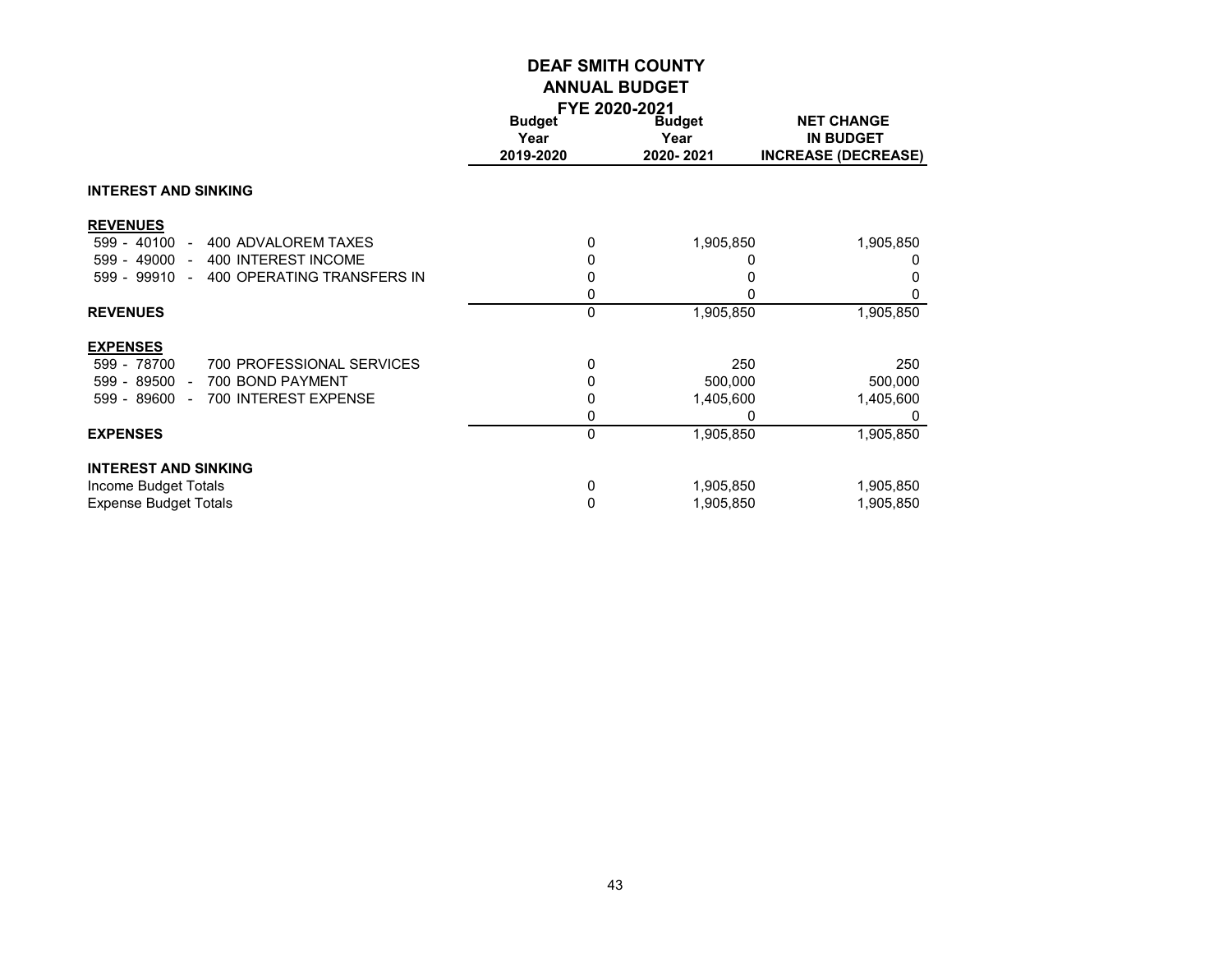|                                                |               | FYE 2020-2021 |                            |
|------------------------------------------------|---------------|---------------|----------------------------|
|                                                | <b>Budget</b> | <b>Budget</b> | <b>NET CHANGE</b>          |
|                                                | Year          | Year          | <b>IN BUDGET</b>           |
|                                                | 2019-2020     | 2020-2021     | <b>INCREASE (DECREASE)</b> |
| <b>CONSTRUCTION WORK IN PROGRESS</b>           |               |               |                            |
| <b>REVENUES</b>                                |               |               |                            |
| 650 - 69500<br>400 BOND PROCEEDS<br>$\sim$     | 0             | 35,175,000    | 35,175,000                 |
| 650 - 49000 -<br>400 INTEREST INCOME           | 0             |               |                            |
| 400 OPERATING TRANSFERS IN<br>650 - 99910 -    | 0             |               |                            |
|                                                | 0             |               |                            |
| <b>REVENUES</b>                                | 0             | 35,175,000    | 35,175,000                 |
| <b>EXPENSES</b>                                |               |               |                            |
| 650 - 75500 -<br>700 CAPITAL EQUIPMENT         | 0             | 35,175,000    | 35,175,000                 |
| $600 - 99200 -$<br>700 OPERATING TRANSFERS OUT | $\Omega$      | 0             |                            |
|                                                |               |               |                            |
|                                                |               |               |                            |
|                                                |               |               |                            |
| <b>EXPENSES</b>                                | 0             | 35,175,000    | 35,175,000                 |
| <b>CONSTRUCTION WORK IN PROGRESS</b>           |               |               |                            |
| Income Budget Totals                           | 0             | 35,175,000    | 35,175,000                 |
| <b>Expense Budget Totals</b>                   | 0             | 35,175,000    | 35,175,000                 |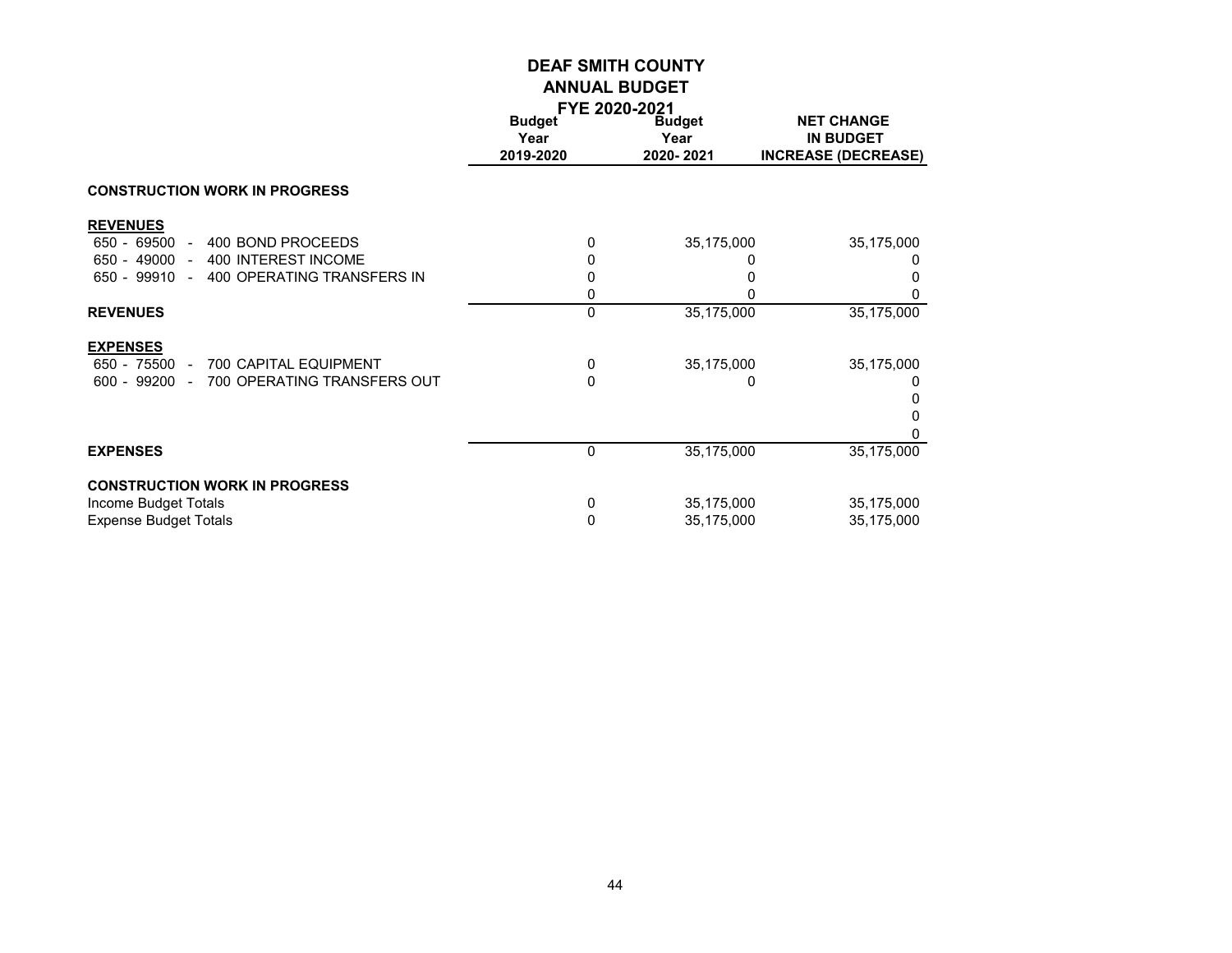|                                             | <b>FYE 2020-2021</b><br><b>Budget</b> | <b>Budget</b>  | <b>NET CHANGE</b>          |
|---------------------------------------------|---------------------------------------|----------------|----------------------------|
|                                             | Year                                  | Year           | <b>IN BUDGET</b>           |
|                                             | 2019-2020                             | 2020-2021      | <b>INCREASE (DECREASE)</b> |
|                                             |                                       |                |                            |
| <b>CHECK COLLECTION FUND</b>                |                                       |                |                            |
| <b>FUND CARRYOVER USED</b>                  |                                       |                |                            |
| 700 - 39900 - 399 PRIOR YR CARRYOVER USED   | 4,550                                 | 4,550          | 0                          |
| <b>FUND CARRYOVER USED</b>                  | 4,550                                 | 4,550          | $\Omega$                   |
| <b>REVENUES</b>                             |                                       |                |                            |
| 700 - 45000 - 400 FEE INCOME                | 2,500                                 | 2,500          | 0                          |
| <b>REVENUES</b>                             | 2,500                                 | 2,500          | $\Omega$                   |
| <b>INVESTMENT INCOME</b>                    |                                       |                |                            |
| 700 - 49000 - 490 INTEREST INCOME           | 0                                     | 0              | 0                          |
| <b>INVESTMENT INCOME</b>                    | $\Omega$                              | $\overline{0}$ | $\Omega$                   |
| <b>EXPENSES</b>                             |                                       |                |                            |
| 700 - 70300 - 700 PERSONNEL SALARIES        | 800                                   | 800            | 0                          |
| 700 - 71000 - 700 FICA TAXES                | 0                                     | 0              | 0                          |
| 700 - 71100 -<br>700 TCDRS RETIREMENT       | 0                                     | 0              | 0                          |
| 700 - 71300 -<br>700 CAFETERIA PLAN         | $\Omega$                              | $\mathbf{0}$   | 0                          |
| 700 - 73100 - 700 CONFERECNE & SEMINARS     | $\Omega$                              | $\mathbf{0}$   | 0                          |
| 700 - 73400 - 700 COMMUNITY AWARENESS       | 250                                   | 250            | 0                          |
| 700 - 75500 - 700 CAPITAL EQUIPMENT         | 1,000                                 | 1,000          | 0                          |
| 700 - 77400 - 700 MAINTENANCE-EQUIPMENT ETC | 4,000                                 | 4,000          | 0                          |
| 700 - 78500 - 700 PRINTING, RECORDS, SUPPLI | 500                                   | 500            | 0                          |
| 700 MISCELLANEOUS<br>700 - 78900 -          | 500                                   | 500            | 0                          |
| <b>EXPENSES</b>                             | 7,050                                 | 7,050          | $\overline{0}$             |
| <b>CHECK COLLECTION FUND</b>                |                                       |                |                            |
| Income Budget Totals                        | 7,050                                 | 7,050          | 0                          |
| <b>Expense Budget Totals</b>                | 7,050                                 | 7,050          | 0                          |
|                                             |                                       |                |                            |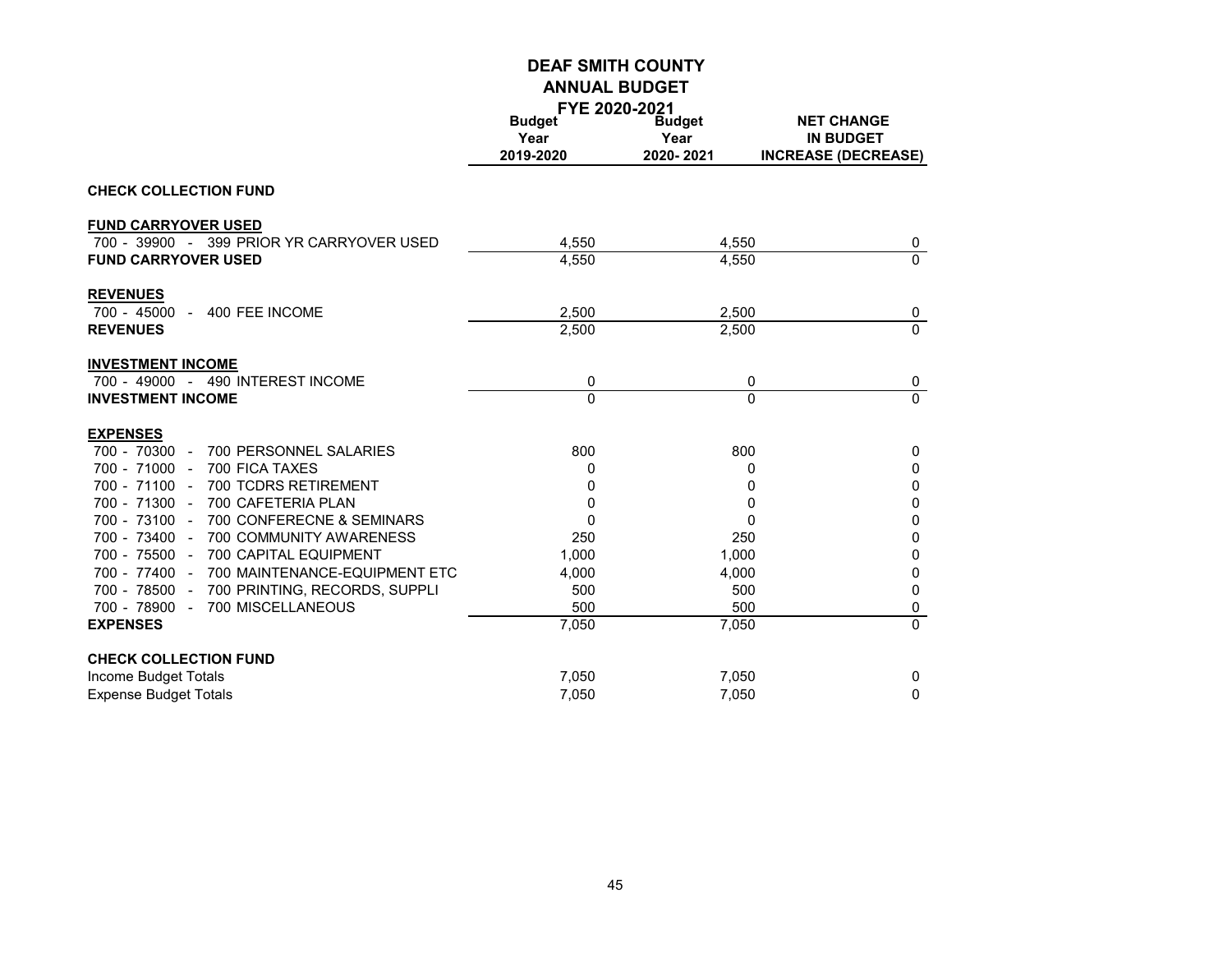|                                           | <b>FYE 2020-2021</b> |               |                            |
|-------------------------------------------|----------------------|---------------|----------------------------|
|                                           | <b>Budget</b>        | <b>Budget</b> | <b>NET CHANGE</b>          |
|                                           | Year                 | Year          | <b>IN BUDGET</b>           |
|                                           | 2019-2020            | 2020-2021     | <b>INCREASE (DECREASE)</b> |
| <b>DSC SHERIFF- O N S FUND</b>            |                      |               |                            |
| <b>FUND CARRYOVER USED</b>                |                      |               |                            |
| 710 - 39900 - 399 PRIOR YR CARRYOVER USED | 0                    | 0             | 0                          |
| <b>FUND CARRYOVER USED</b>                | $\Omega$             | $\Omega$      | $\mathbf{0}$               |
| <b>REVENUES</b>                           |                      |               |                            |
| 400 SHERIFF ONS SEIZURES<br>710 - 67100 - | 5,000                | 5,000         | 0                          |
| <b>REVENUES</b>                           | 5,000                | 5,000         | $\Omega$                   |
| <b>INVESTMENT REVENUE</b>                 |                      |               |                            |
| 710 - 49000 - 490 INTEREST INCOME         | 0                    | 0             | 0                          |
| <b>INVESTMENT REVENUE</b>                 | $\mathbf{0}$         | $\Omega$      | $\mathbf{0}$               |
| <b>EXPENSES</b>                           |                      |               |                            |
| 710 - 75500 -<br>700 CAPITAL EQUIPMENT    | 0                    | 0             | 0                          |
| 710 - 77400 - 700 EQUIPMENT MAINTENANCE   | 0                    | $\Omega$      | 0                          |
| 700 MISCELLANEOUS<br>710 - 78900 -        | 5,000                | 5,000         | 0                          |
| <b>EXPENSES</b>                           | 5,000                | 5,000         | $\mathbf{0}$               |
| DSC SHERIFF- O N S FUND                   |                      |               |                            |
|                                           |                      |               |                            |
| Income Budget Totals                      | 5,000                | 5,000         | 0                          |
| <b>Expense Budget Totals</b>              | 5,000                | 5,000         | 0                          |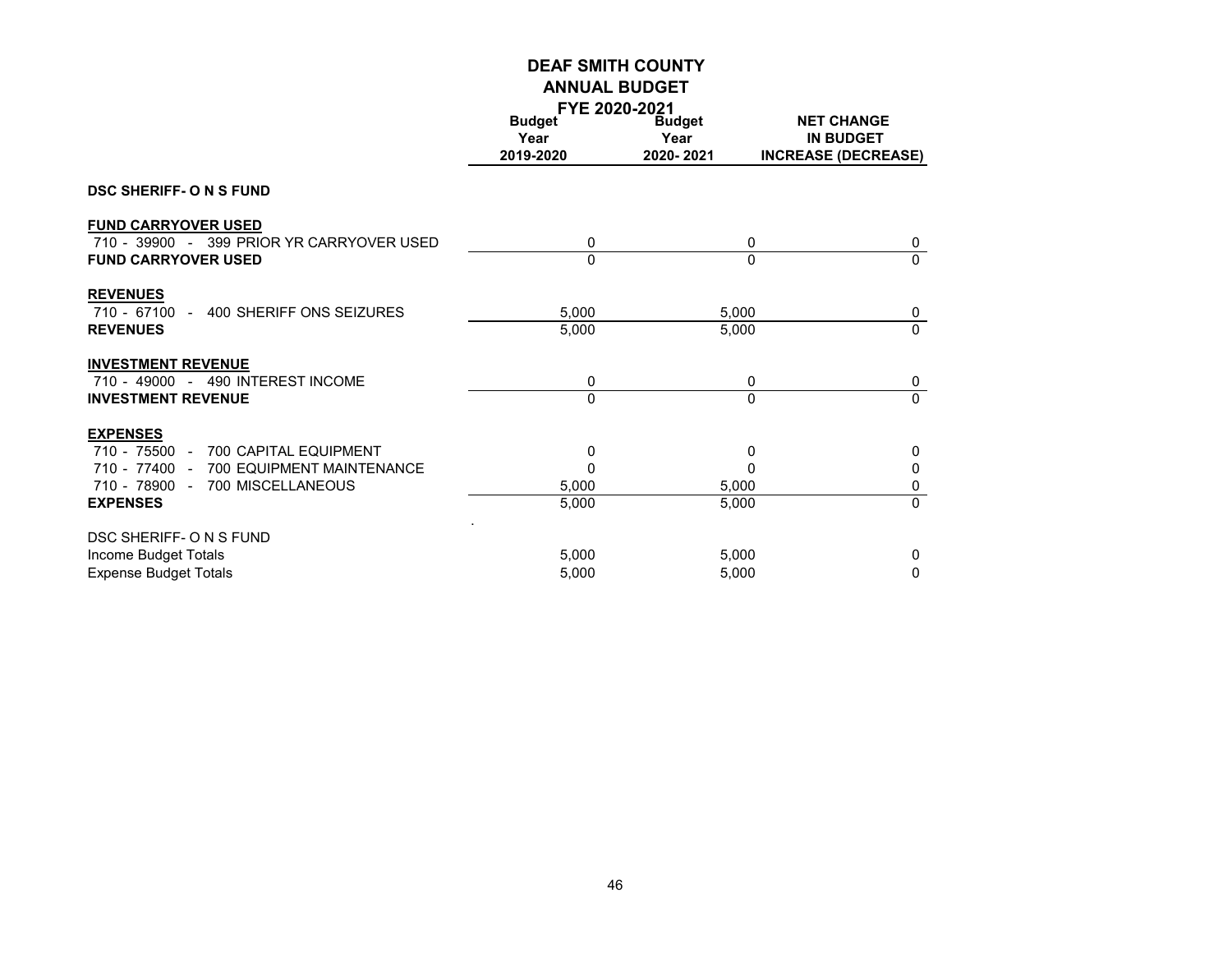|                                     | FYE 2020-2021 |               |                            |
|-------------------------------------|---------------|---------------|----------------------------|
|                                     | <b>Budget</b> | <b>Budget</b> | <b>NET CHANGE</b>          |
|                                     | Year          | Year          | <b>IN BUDGET</b>           |
|                                     | 2019-2020     | 2020-2021     | <b>INCREASE (DECREASE)</b> |
| <b>DISTRICT ATTY-SEIZURE</b>        |               |               |                            |
| <b>REVENUES</b>                     |               |               |                            |
| 720 - 47400 - 400 CDA SEIZURES      | 500           |               | 500<br>0                   |
| <b>REVENUES</b>                     | 500           |               | 500<br>$\Omega$            |
| <b>INVESTMENT INCOME</b>            |               |               |                            |
| 720 - 49000 - 490 INTEREST INCOME   | 0             |               | 0<br>0                     |
| <b>INVESTMENT INCOME</b>            | 0             |               | $\Omega$<br>0              |
| <b>EXPENSES</b>                     |               |               |                            |
| 720 - 75500 - 700 CAPITAL EQUIPMENT | 0             |               | 0<br>0                     |
| 720 - 78900 - 700 MISCELLANEOUS     | 500           |               | 500<br>0                   |
| <b>EXPENSES</b>                     | 500           |               | $\Omega$<br>500            |
| DISTRICT ATTY-SEIZURE FUND          |               |               |                            |
| Income Budget Totals                | 500           |               | 500<br>0                   |
| <b>Expense Budget Totals</b>        | 500           |               | 500<br>0                   |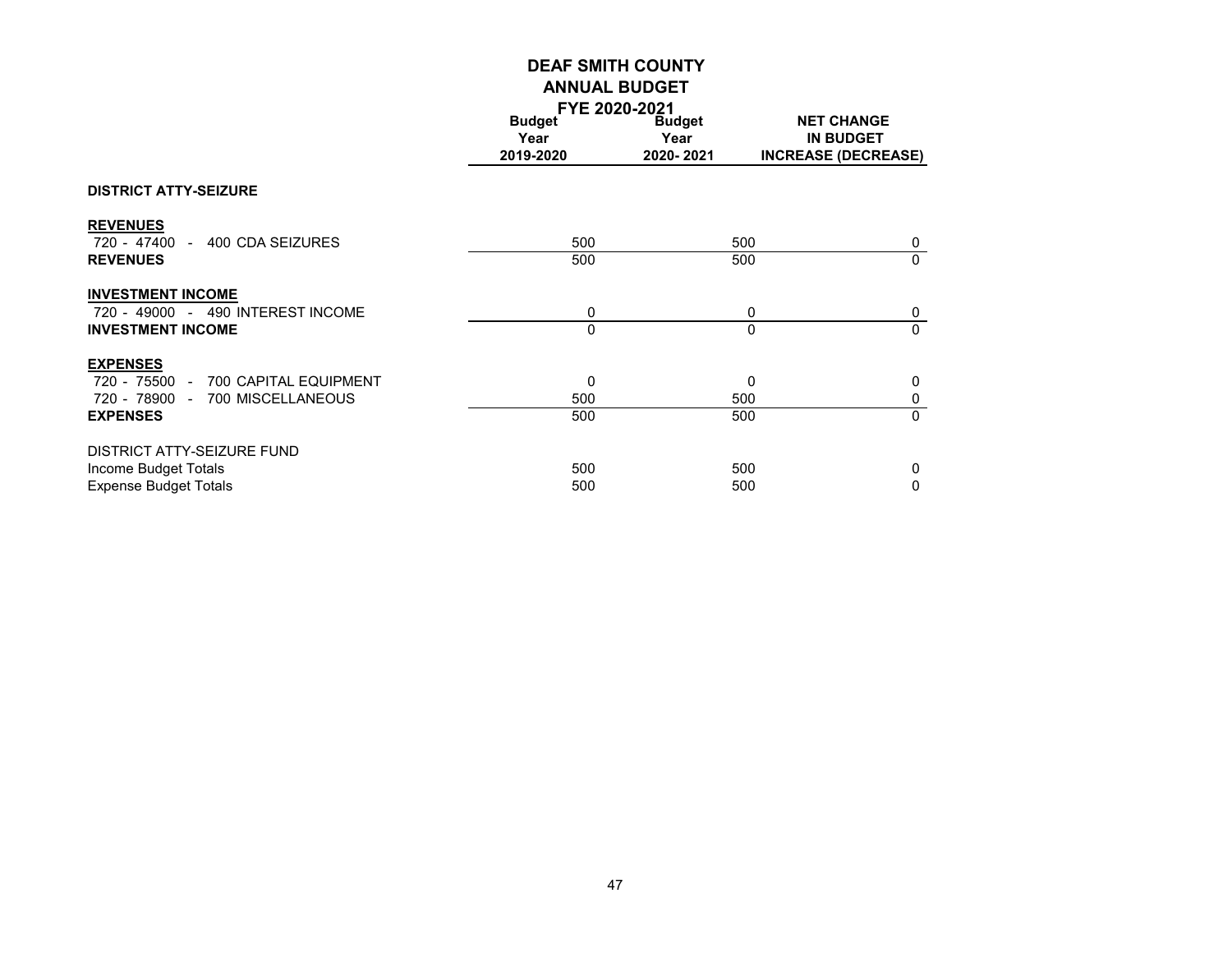|                                              | FYE 2020-2021<br><b>Budget</b> | <b>Budget</b> | <b>NET CHANGE</b>          |
|----------------------------------------------|--------------------------------|---------------|----------------------------|
|                                              | Year                           | Year          | <b>IN BUDGET</b>           |
|                                              | 2019-2020                      | 2020-2021     | <b>INCREASE (DECREASE)</b> |
|                                              |                                |               |                            |
| <b>DISTRICT ATTY-FORFEITURE</b>              |                                |               |                            |
| <b>FUND CARRYOVER USED</b>                   |                                |               |                            |
| 730 - 39900 - 399 PRIOR YR CARRYOVER USED    | 2,940                          | 3,940         | 1,000                      |
| <b>FUND CARRYOVER USED</b>                   | 2,940                          | 3,940         | 1,000                      |
| <b>REVENUES</b>                              |                                |               |                            |
| 730 - 47300 -<br><b>400 FORFEITURES</b>      | 0                              | 0             | 0                          |
| <b>REVENUES</b>                              | $\mathbf{0}$                   | $\mathbf{0}$  | $\overline{0}$             |
| <b>INVESTMENT REVENUE</b>                    |                                |               |                            |
| 730 - 49000 - 490 INTEREST INCOME            | 60                             | 60            | 0                          |
| <b>INVESTMENT REVENUE</b>                    | 60                             | 60            | $\Omega$                   |
| <b>EXPENSES</b>                              |                                |               |                            |
| 730 - 70300 -<br>700 PERSONNEL SALAIRES-SUPP | 0                              | 0             | $\mathbf 0$                |
| 730 - 71000 -<br>700 FICA TAXES              | 0                              | 0             | $\mathbf 0$                |
| 730 - 71100 -<br>700 TCDRS RETIREMENT        | 0                              | 0             | 0                          |
| 730 - 71400 -<br>700 HEALTH INSURANCE        | 0                              | 0             | 0                          |
| 730 - 75500 -<br>700 CAPITAL EQUIPMENT       | 3,000                          | 4,000         | 1,000                      |
| 730 - 75700 -<br>700 EXPERT WITNESS          | 0                              | 0             | 0                          |
| 730 - 78900 -<br>700 MISCELLANEOUS           | 0                              | 0             | $\Omega$                   |
| <b>EXPENSES</b>                              | 3,000                          | 4,000         | 1,000                      |
| <b>DISTRICT ATTY-FORFEITURE</b>              |                                |               |                            |
| Income Budget Totals                         | 3,000                          | 4,000         | 1,000                      |
| <b>Expense Budget Totals</b>                 | 3,000                          | 4,000         | 1,000                      |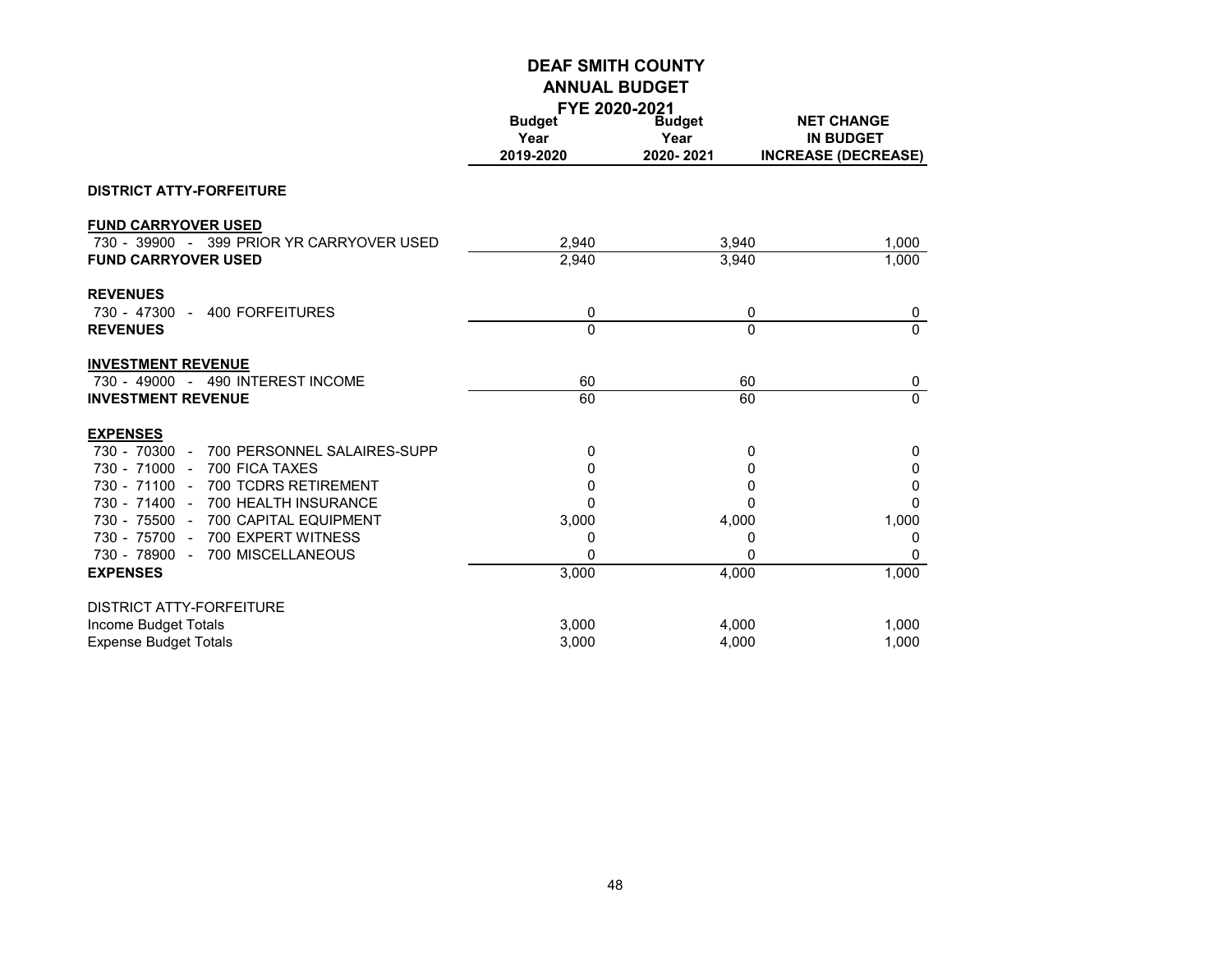|                                             | FYE 2020-2021 |               |                            |
|---------------------------------------------|---------------|---------------|----------------------------|
|                                             | <b>Budget</b> | <b>Budget</b> | <b>NET CHANGE</b>          |
|                                             | Year          | Year          | <b>IN BUDGET</b>           |
|                                             | 2019-2020     |               |                            |
|                                             |               | 2020-2021     | <b>INCREASE (DECREASE)</b> |
| <b>DSC EMPLOYEE HOLDING</b>                 |               |               |                            |
| <b>EMPLOYEE HOLDING REVENUE</b>             |               |               |                            |
| 750 - 35100 - 475 CONTRIBUTIONS-HEALTH CARE | 622,008       | 622,008       | 0                          |
| 750 - 35200 - 475 STOP LOSS PAYMENTS        | 0             | 0             | 0                          |
| 475 MISCELLANEOUS REFUNDS<br>750 - 35300 -  | 1,000         | 1,000         | 0                          |
| 750 - 49000 - 475 INTEREST INCOME           | 50            | 50            | 0                          |
| <b>EMPLOYEE HOLDING REVENUE</b>             | 623,058       | 623,058       | $\Omega$                   |
| <b>INTER FUND TRANSFERS</b>                 |               |               |                            |
| 750 - 61000 - 499 GENERAL FUND TRANSFERS    | 766,000       | 858,000       | 92,000                     |
| <b>INTER FUND TRANSFERS</b>                 | 766,000       | 858,000       | 92,000                     |
| <b>EXPENSES-DSC EMPLOYEE HOL</b>            |               |               |                            |
| 675 ADMINISTRATIVE EXPENSE<br>750 - 60100 - | 407,543       | 407,543       | $\Omega$                   |
| 750 - 60200 - 675 HEALTH CARE BENEFIT CLAIM | 981,515       | 1,073,515     | 92,000                     |
| <b>EXPENSES-DSC EMPLOYEE HOL</b>            | 1,389,058     | 1,481,058     | 92,000                     |
| <b>DSC EMPLOYEE HOLDING</b>                 |               |               |                            |
| Income Budget Totals                        | 1,389,058     | 1,481,058     | 92,000                     |
| <b>Expense Budget Totals</b>                | 1,389,058     | 1,481,058     | 92,000                     |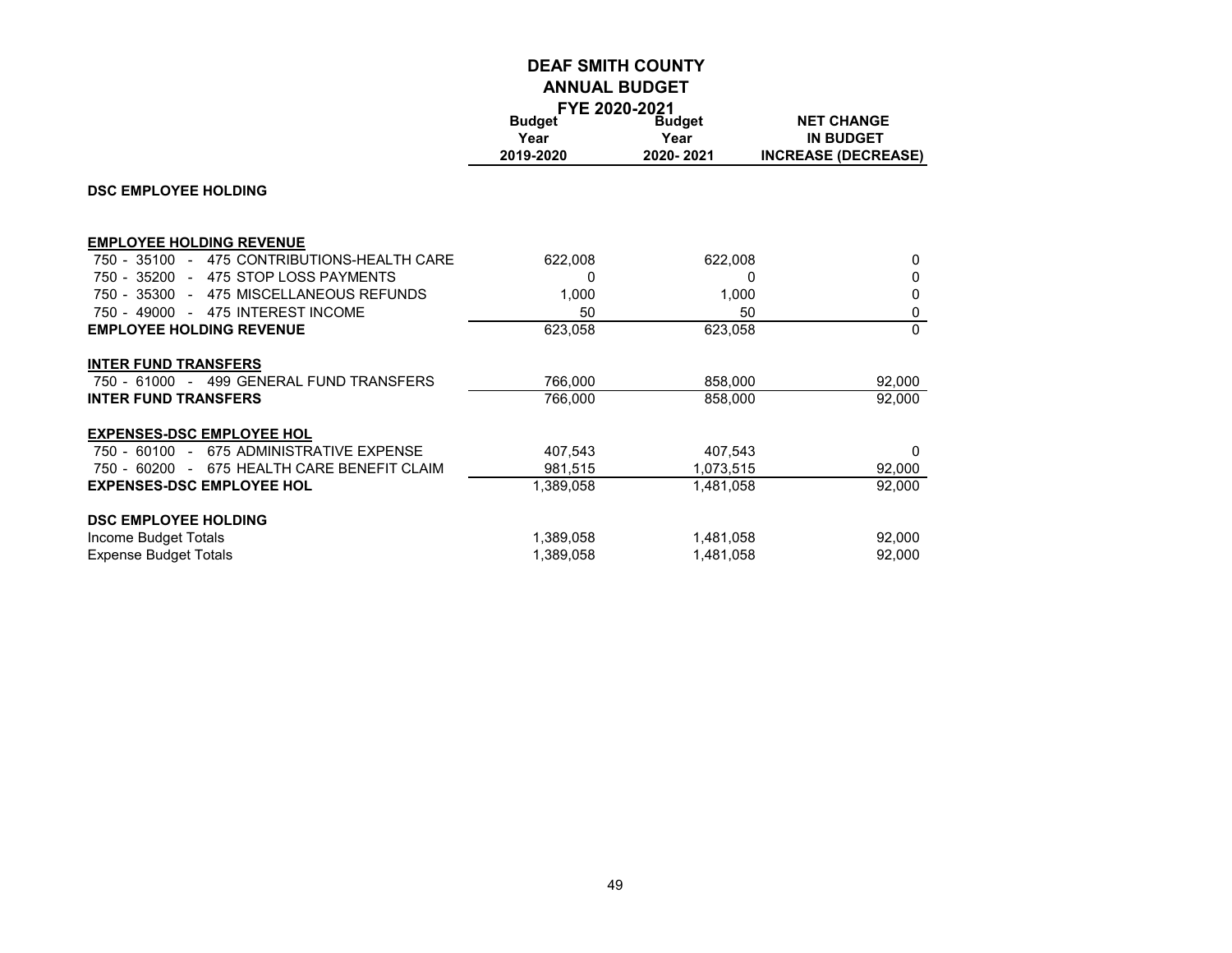#### DEAF SMITH COUNTY PRELIMINARY SALARY SCHEDULE FYE 2020-2021 **Raise** 3.00%<br> **Flat** \$0.00

**Flat** \$0.00

**Salary Levels**

|                  | County Judge #501       |            |          |            |           | Other      |              | .0765       | 0.1186                |          |              |
|------------------|-------------------------|------------|----------|------------|-----------|------------|--------------|-------------|-----------------------|----------|--------------|
| <b>Hire Date</b> | <b>Position</b>         | Salary     | Raise    | Subtotal   | Longevitv | Supplement | <b>TOTAL</b> | <b>FICA</b> | Retirement            | Health   | <b>TOTAL</b> |
| 1/1/2015         | Judge                   | 61,424.04  | 1,842.72 | 63,266.76  | 690.00    |            | 63,956.76    | 4,892.69    | 7,585.27              | 4,140.00 | 80,574.73    |
|                  | <b>State Supplement</b> | 25,200.00  |          | 25,200.00  |           |            | 25,200.00    | 1,927.80    | 2,988.72              |          | 30,116.52    |
| 6/20/2001        | Secretary               | 31,723.95  | 951.72   | 32,675.67  | 1,500.00  | 0.00       | 34,175.67    | 2,614.44    | 4,053.23              | 4,140.00 | 44,983.34    |
|                  | Juvenile Dept           | 6,166.14   | 184.98   | 6,351.12   |           |            | 6,351.12     | 485.86      | 753.24                | 0.00     | 7,590.23     |
|                  | DEPARTMENT COST         | 124,514.13 | 2,979.42 | 127,493.55 | 2,190.00  | 0.00       | 129,683.55   | 9,920.79    | 15,380.47             | 8,280.00 | 163.264.82   |
|                  |                         |            |          |            |           |            |              |             | Prior Year            |          | 158,866.88   |
|                  |                         |            |          |            |           |            |              |             | <b>Total Increase</b> |          | 4,397.94     |

| <b>County Clerk #505</b> |                         |            |          |                 | Other     |                   |              |             |                   |           |              |
|--------------------------|-------------------------|------------|----------|-----------------|-----------|-------------------|--------------|-------------|-------------------|-----------|--------------|
| <b>Hire Date</b>         | <b>Position</b>         | Salary     | Raise    | <b>Subtotal</b> | Longevity | <b>Supplement</b> | <b>TOTAL</b> | <b>FICA</b> | <b>Retirement</b> | Health    | <b>TOTAL</b> |
| 1/1/2019                 | <b>Elected Official</b> | 49,340.02  | 1.480.20 | 50,820.22       |           |                   | 50,820.22    | 3.887.75    | 6.027.28          | 4.140.00  | 64,875.25    |
| 4/20/2010                | Chief Deputy            | 35.784.39  | 1.073.53 | 36.857.92       | 1,320.00  | 0.00              | 38.177.92    | 2,920.61    | 4.527.90          | 4.140.00  | 49,766.43    |
| 7/16/2009                | Deputy                  | 30,609.96  | 918.30   | 31,528.26       | ,320.00   | 0.00              | 32,848.26    | 2,512.89    | 3,895.80          | 4.140.00  | 43,396.95    |
| 7/25/2019                | Deputy                  | 27.501.84  | 825.06   | 28.326.90       | 0.00      | 0.00              | 28,326.90    | 2,167.01    | 3,359.57          | 4.140.00  | 37,993.47    |
| 9/10/2019                | Deputy                  | 27.501.84  | 825.06   | 28.326.90       | 0.00      | 0.00              | 28,326.90    | 2.167.01    | 3,359.57          | 4.140.00  | 37,993.47    |
| 9/16/2019                | Deputy                  | 27,501.84  | 825.06   | 28,326.90       | 0.00      | 0.00              | 28,326.90    | 2,167.01    | 3,359.57          | 4,140.00  | 37,993.47    |
|                          | DEPARTMENT COST         | 198,239.89 | 5,947.20 | 204,187.09      | 2,640.00  | 0.00              | 206,827.09   | 15.822.27   | 24,529.69         | 24,840.00 | 272,019.05   |
|                          |                         |            |          |                 |           |                   |              |             | Prior Year        |           | 266,824.72   |

Total Increase 5,194.33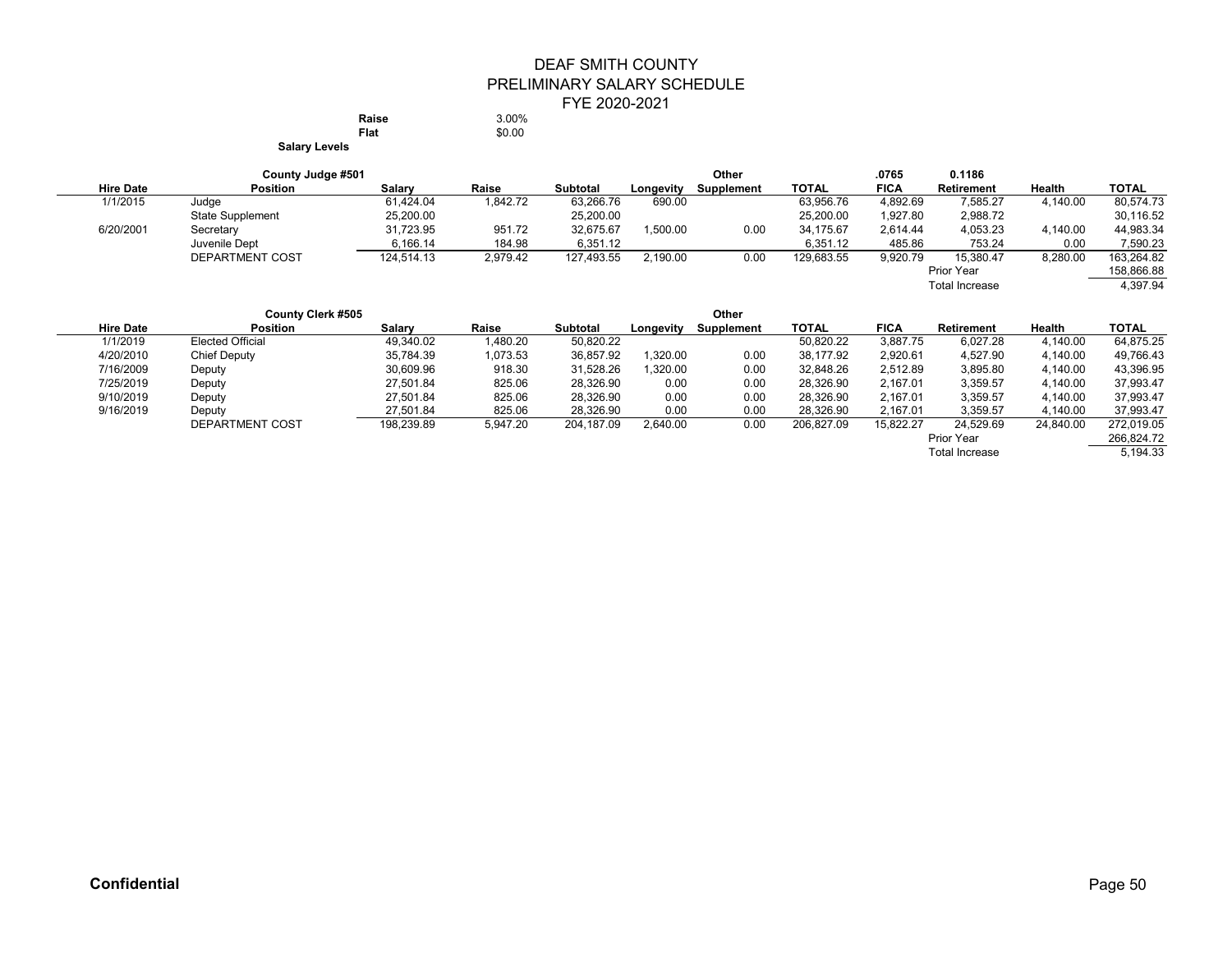| District Judge #511 |                            |            |          | FYE 2020-2021<br>Other |           |            |              |             |                       |           |              |
|---------------------|----------------------------|------------|----------|------------------------|-----------|------------|--------------|-------------|-----------------------|-----------|--------------|
| <b>Hire Date</b>    | <b>Position</b>            | Salary     | Raise    | <b>Subtotal</b>        | Longevity | Supplement | TOTAL        | <b>FICA</b> | Retirement            | Health    | <b>TOTAL</b> |
|                     | District Judge #511        |            |          | 0.00                   |           | 6,000.00   | 6,000.00     | 459.00      | 711.60                | 0.00      | 7,170.60     |
| 4/7/1993            | Secretary/Clerk            | 30,720.69  | 921.62   | 31,642.31              | 1,500.00  | 0.00       | 33,142.31    | 2,535.39    | 3,930.68              | 4,140.00  | 43,748.38    |
|                     | <b>DEPARTMENT COST</b>     | 30,720.69  | 921.62   | 31,642.31              | 1,500.00  | 6,000.00   | 39,142.31    | 2,994.39    | 4,642.28              | 4,140.00  | 50,918.98    |
|                     |                            |            |          |                        |           |            |              |             | Prior Year            |           | 49,813.72    |
|                     |                            |            |          |                        |           |            |              |             | <b>Total Increase</b> |           | 1,105.26     |
|                     | <b>District Clerk #515</b> |            |          |                        |           | Other      |              |             |                       |           |              |
| <b>Hire Date</b>    | <b>Position</b>            | Salary     | Raise    | <b>Subtotal</b>        | Longevity | Supplement | <b>TOTAL</b> | <b>FICA</b> | Retirement            | Health    | <b>TOTAL</b> |
| 10/16/2008          | <b>Elected Official</b>    | 49,340.02  | 1,480.20 | 50,820.22              | 1,440.00  |            | 52,260.22    | 3,997.91    | 6,198.06              | 4,140.00  | 66,596.19    |
|                     | Deputy                     | 27,000.00  |          | 27,000.00              |           | 0.00       | 27,000.00    | 2,065.50    | 3,202.20              | 4,140.00  | 36,407.70    |
| 4/1/2020            | Deputy                     | 27,000.00  | 810.00   | 27,810.00              |           | 0.00       | 27,810.00    | 2,127.47    | 3,298.27              | 4,140.00  | 37,375.73    |
| 3/9/2020            | Deputy                     | 27,000.00  | 810.00   | 27,810.00              |           | 1.00       | 27.811.00    | 2,127.54    | 3,298.38              | 4,141.00  | 37,377.93    |
|                     |                            | 4,800.00   | 144.00   | 4,944.00               |           | 0.00       | 4.944.00     | 378.22      | 586.36                |           | 5,908.57     |
|                     | DEPARTMENT COST            | 135,140.02 | 3,244.20 | 138,384.22             | 1,440.00  | 1.00       | 139,825.22   | 10,696.63   | 16,583.27             | 16,561.00 | 183,666.12   |
|                     |                            |            |          |                        |           |            |              |             | Prior Year            |           | 179,275.65   |
|                     |                            |            |          |                        |           |            |              |             | Total Increase        |           | 4,390.47     |
|                     |                            |            |          |                        |           |            |              |             |                       |           |              |
|                     | Justice of the Peace #521  |            |          |                        |           | Other      |              |             |                       |           |              |

| <b>Hire Date</b> | <b>Position</b>  | Salary     | Raise    | <b>Subtotal</b> | Longevity | Supplement | <b>TOTAL</b> | <b>FICA</b> | <b>Retirement</b>          | Health    | TOTAL      |
|------------------|------------------|------------|----------|-----------------|-----------|------------|--------------|-------------|----------------------------|-----------|------------|
| 1/1/2007         | Elected Official | 49,340.02  | ,480.20  | 50,820.22       | 1,500.00  |            | 52,320.22    | 4,002.50    | 6.205.18                   | 4.140.00  | 66.667.90  |
| 9/1/2007         | Chief Deputy     | 31,222.83  | 936.68   | 32.159.51       | 1.500.00  | 0.00       | 33.659.51    | 2,574.95    | 3.992.02                   | 4.140.00  | 44.366.49  |
| 5/13/2019        | Deputy           | 27,500.00  | 825.00   | 28.325.00       | 0.00      | 0.00       | 28,325.00    | 2,166.86    | 3.359.35                   | 4.140.00  | 37,991.21  |
|                  | Deputy           | 27,000.00  |          | 27,000.00       | 0.00      | 0.00       | 27,000.00    | 2,065.50    | 3,202.20                   | 4,140.00  | 36,407.70  |
|                  | DEPARTMENT COST  | 135,062.85 | 3,241.89 | 138,304.74      | 3,000.00  | 0.00       | 141,304.74   | 10,809.81   | 16,758.74                  | 16,560.00 | 185,433.29 |
|                  |                  |            |          |                 |           |            |              |             | Prior Year                 |           | 143,233.15 |
|                  |                  |            |          |                 |           |            |              |             | $T = 1 - 1$ be a set a set |           | 10.000A    |

Total Increase 42,200.14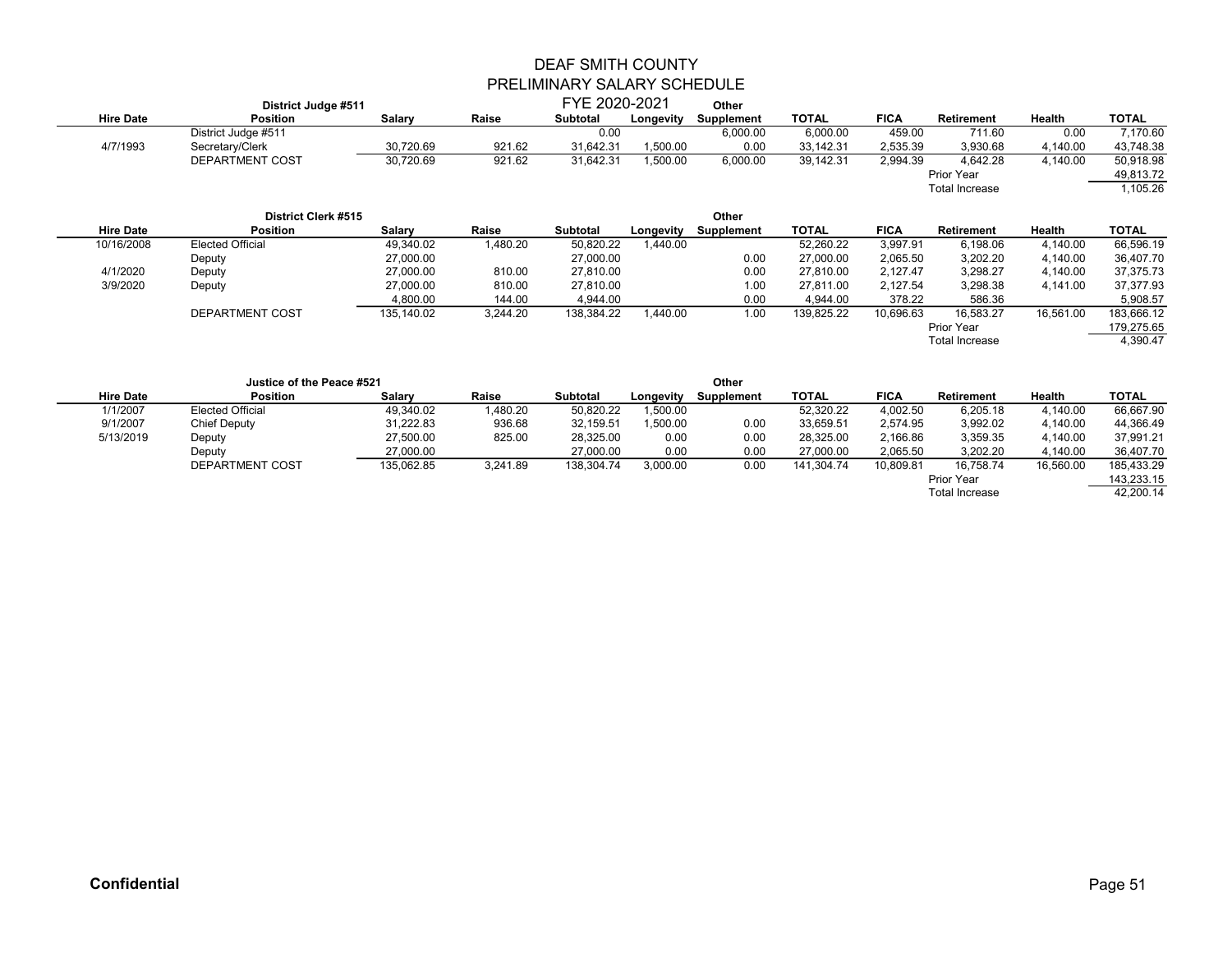|                  | <b>DISTRICT ATTORNEY #525</b>  |               |          |                 |           | Other                |              |             |                       |           |              |
|------------------|--------------------------------|---------------|----------|-----------------|-----------|----------------------|--------------|-------------|-----------------------|-----------|--------------|
| <b>Hire Date</b> | <b>Position</b>                | <b>Salary</b> | Raise    | <b>Subtotal</b> |           | Longevity Supplement | <b>TOTAL</b> | <b>FICA</b> | Retirement            | Health    | <b>TOTAL</b> |
| 8/19/2002        | <b>District Attorney state</b> | 0.00          |          | 0.00            |           |                      | 0.00         | 0.00        | 0.00                  |           | 0.00         |
| 12/1/2004        | <b>Assistant DA</b>            | 61,800.00     | 1,854.00 | 63,654.00       | 3,560.00  |                      | 67,214.00    | 5,141.87    | 7,971.58              | 4,140.00  | 84,467.45    |
| 4/1/2019         | <b>Assistant DA</b>            | 57,663.58     | 1,729.91 | 59,393.49       | 0.00      |                      | 59,393.49    | 4,543.60    | 7,044.07              | 4,140.00  | 75,121.16    |
| 2/11/2013        | Investigator                   | 49,281.88     | 1.478.46 | 50.760.34       | 840.00    |                      | 51,600.34    | 3,947.43    | 6.119.80              | 4.140.00  | 65,807.56    |
| 9/22/1994        | Office                         | 40,603.61     | 1,218.11 | 41,821.72       | 1,500.00  |                      | 43,321.72    | 3,314.11    | 5,137.96              | 4,140.00  | 55,913.79    |
| 9/2/1999         | Office                         | 33,451.42     | 1,003.54 | 34,454.96       | 1,500.00  |                      | 35,954.96    | 2,750.55    | 4,264.26              | 4,140.00  | 47,109.78    |
| 11/26/2001       | Office                         | 29,383.72     | 881.51   | 30,265.23       | 1,500.00  |                      | 31,765.23    | 2,430.04    | 3,767.36              | 4,140.00  | 42,102.63    |
| 6/12/2000        | Office                         | 28,826.80     | 864.80   | 29,691.60       | 1,500.00  |                      | 31,191.60    | 2,386.16    | 3,699.32              | 4,140.00  | 41,417.09    |
| 10/1/2014        | <b>Longevity Only</b>          |               |          | 0.00            | 720.00    |                      | 720.00       | 55.08       | 85.39                 |           | 860.47       |
|                  | DEPARTMENT COST                | 301,011.01    | 9,030.33 | 310,041.34      | 11,120.00 | 0.00                 | 321,161.34   | 24,568.84   | 38,089.73             | 28,980.00 | 412,799.92   |
|                  |                                |               |          |                 |           |                      |              |             | Prior Year            |           | 400,685.96   |
|                  |                                |               |          |                 |           |                      |              |             | Total Increase        |           | 12,113.96    |
|                  |                                |               |          |                 |           |                      |              |             |                       |           |              |
|                  | <b>EXCESS STATE</b>            | 6,920.00      |          | 6,920.00        |           |                      | 6,920.00     | 529.38      | 820.71                |           | 8,270.09     |
|                  | <b>EXCESS STATE</b>            | 2.515.94      |          | 2.515.94        |           |                      | 2.515.94     | 192.47      | 298.39                |           | 3,006.80     |
|                  | <b>EXCESS STATE</b>            | 1,228.20      |          | 1,228.20        |           |                      | 1,228.20     | 93.96       | 145.66                |           | 1,467.82     |
|                  | <b>EXCESS STATE</b>            | 3,216.03      |          | 3,216.03        |           |                      | 3,216.03     | 246.03      | 381.42                |           | 3,843.48     |
|                  | <b>EXCESS STATE</b>            | 3,657.96      |          | 3,657.96        |           |                      | 3,657.96     | 279.83      | 433.83                |           | 4,371.63     |
|                  | <b>EXCESS STATE</b>            | 3,619.68      |          | 3,619.68        |           |                      | 3,619.68     | 276.91      | 429.29                |           | 4,325.88     |
|                  | <b>EXCESS STATE</b>            | 2,565.84      |          | 2,565.84        |           |                      | 2,565.84     | 196.29      |                       |           | 3,066.44     |
|                  |                                |               |          |                 |           |                      |              |             | 304.31                |           |              |
|                  | DEPARTMENT COST                | 23,723.65     | 0.00     | 23,723.65       | 0.00      | 0.00                 | 23,723.65    | 1,814.86    | 2,813.62              | 0.00      | 28,352.13    |
|                  |                                |               |          |                 |           |                      |              |             | Prior Year            |           | 28,349.76    |
|                  |                                |               |          |                 |           |                      |              |             | <b>Total Increase</b> |           | 2.37         |
|                  |                                |               |          |                 |           |                      |              |             |                       |           |              |
|                  | CHECK COLLEC                   | 100.00        |          | 100.00          |           |                      | 100.00       | 7.65        | 11.86                 |           | 119.51       |
|                  | CHECK COLLEC                   | 100.00        |          | 100.00          |           |                      | 100.00       | 7.65        | 11.86                 |           | 119.51       |
|                  | CHECK COLLEC                   | 100.00        |          | 100.00          |           |                      | 100.00       | 7.65        | 11.86                 |           | 119.51       |
|                  | CHECK COLLEC                   | 100.00        |          | 100.00          |           |                      | 100.00       | 7.65        | 11.86                 |           | 119.51       |
|                  | CHECK COLLEC                   | 100.00        |          | 100.00          |           |                      | 100.00       | 7.65        | 11.86                 |           | 119.51       |
|                  | CHECK COLLEC                   | 100.00        |          | 100.00          |           |                      | 100.00       | 7.65        | 11.86                 |           | 119.51       |
|                  | CHECK COLLEC                   | 100.00        |          | 100.00          |           |                      | 100.00       | 7.65        | 11.86                 |           | 119.51       |
|                  | CHECK COLLEC                   | 100.00        |          | 100.00          |           |                      | 100.00       | 7.65        | 11.86                 |           | 119.51       |
|                  | DEPARTMENT COST                | 800.00        | 0.00     | 800.00          | 0.00      | 0.00                 | 800.00       | 61.20       | 94.88                 | 0.00      | 956.08       |
|                  |                                |               |          |                 |           |                      |              |             | Prior Year            |           | 956.00       |
|                  |                                |               |          |                 |           |                      |              |             | <b>Total Increase</b> |           | 0.08         |
|                  |                                |               |          |                 |           |                      |              |             |                       |           |              |
|                  | Forfeiture Account             | 0.00          |          | 0.00            |           |                      | 0.00         | 0.00        | 0.00                  |           | 0.00         |
|                  | Forfeiture Account             | 0.00          |          | 0.00            |           |                      | 0.00         | 0.00        | 0.00                  |           | 0.00         |
|                  | <b>Forfeiture Account</b>      | 0.00          |          | 0.00            |           |                      | 0.00         | 0.00        | 0.00                  |           | 0.00         |
|                  | <b>Forfeiture Account</b>      | 0.00          |          | 0.00            |           |                      | 0.00         | 0.00        | 0.00                  |           | 0.00         |
|                  | <b>Forfeiture Account</b>      | 0.00          |          | 0.00            |           |                      | 0.00         | 0.00        | 0.00                  |           | 0.00         |
|                  | <b>Forfeiture Account</b>      | 0.00          |          | 0.00            |           |                      | 0.00         | 0.00        | 0.00                  |           | 0.00         |
|                  | DEPARTMENT COST                | 0.00          | 0.00     | 0.00            | 0.00      | 0.00                 | 0.00         | 0.00        | 0.00                  | 0.00      | 0.00         |
|                  |                                |               |          |                 |           |                      |              |             | <b>Prior Year</b>     |           | 0.00         |
|                  |                                |               |          |                 |           |                      |              |             | <b>Total Increase</b> |           | 0.00         |
|                  |                                |               |          |                 |           |                      |              |             |                       |           |              |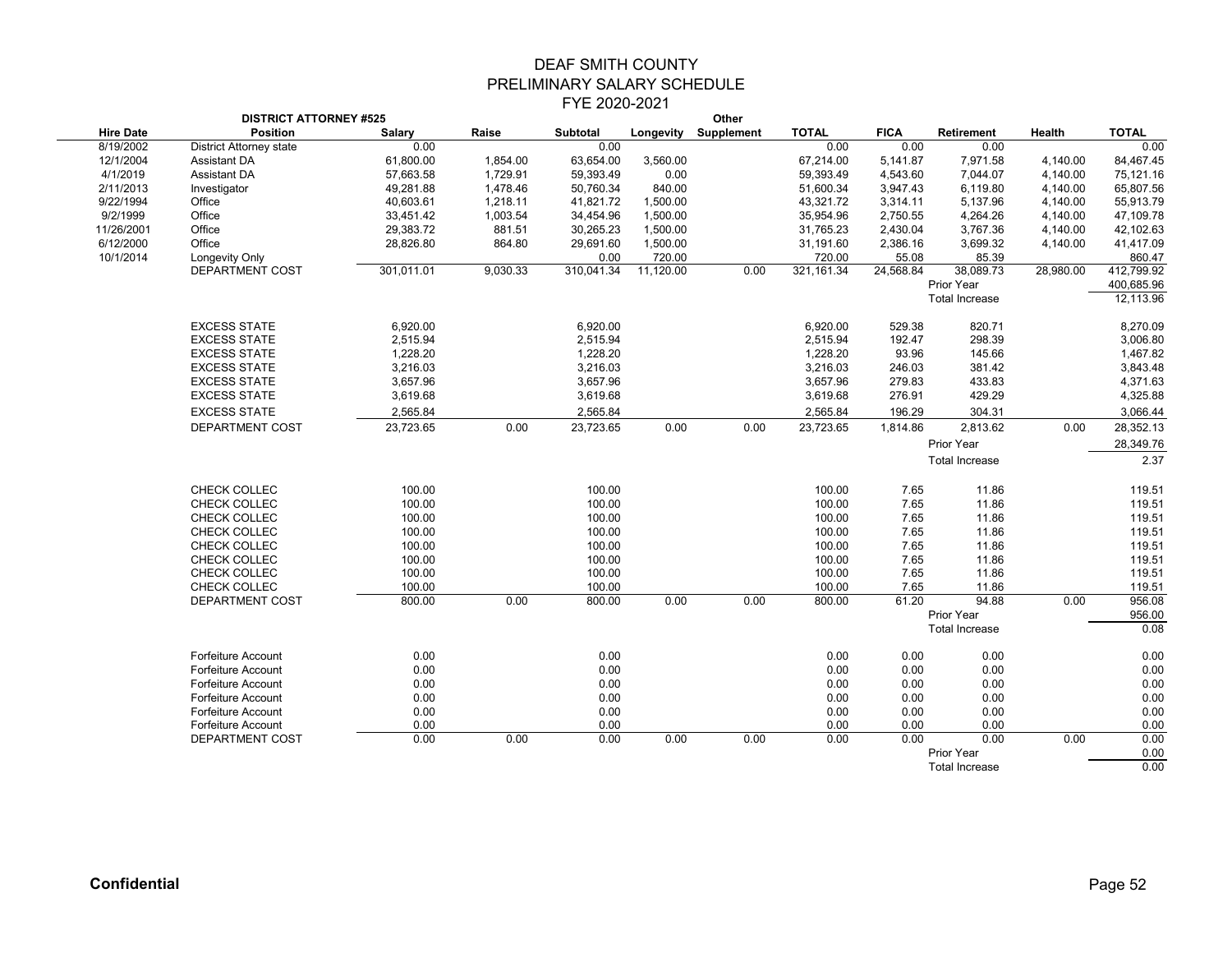|                  | Tax Assessor Collector #531 |            |          |                 | Other     |            |              |             |                       |           |              |
|------------------|-----------------------------|------------|----------|-----------------|-----------|------------|--------------|-------------|-----------------------|-----------|--------------|
| <b>Hire Date</b> | <b>Position</b>             | Salary     | Raise    | <b>Subtotal</b> | Longevity | Supplement | <b>TOTAL</b> | <b>FICA</b> | <b>Retirement</b>     | Health    | <b>TOTAL</b> |
| 2/12/2001        | Elected                     | 49,340.02  | 1,480.20 | 50,820.22       | 1,500.00  |            | 52,320.22    | 4,002.50    | 6,205.18              | 4,140.00  | 66,667.90    |
| 3/16/2016        | Deputy                      | 27.501.75  | 825.05   | 28,326.80       | 600.00    | 0.00       | 28,926.80    | 2.212.90    | 3.430.72              | 4.140.00  | 38,710.42    |
| 7/9/2003         | <b>Chief Deputy</b>         | 31,222.83  | 936.68   | 32.159.51       | 1,500.00  | 0.00       | 33,659.51    | 2,574.95    | 3,992.02              | 4.140.00  | 44,366.49    |
| 2/16/2012        | Deputy                      | 28,047.24  | 841.42   | 28,888.66       | 960.00    |            | 29,848.66    | 2,283.42    | 3,540.05              | 4,140.00  | 39,812.13    |
| 12/2/2019        | Part-Time (\$8/hour)        | 9,172.90   | 275.19   | 9.448.09        |           |            | 9.448.09     | 722.78      | 1,120.54              |           | 11,291.41    |
|                  | <b>DEPARTMENT COST</b>      | 145,284.74 | 4,358.54 | 149,643.28      | 4,560.00  | 0.00       | 154,203.28   | 11,796.55   | 18.288.51             | 16,560.00 | 200,848.34   |
|                  |                             |            |          |                 |           |            |              |             | Prior Year            |           | 194,764.07   |
|                  |                             |            |          |                 |           |            |              |             | <b>Total Increase</b> |           | 6.084.27     |
|                  |                             |            |          |                 |           |            |              |             |                       |           |              |

|                  | Treasurer #535          |           |          |                 | Other     |            |              |             |                       |          |            |
|------------------|-------------------------|-----------|----------|-----------------|-----------|------------|--------------|-------------|-----------------------|----------|------------|
| <b>Hire Date</b> | <b>Position</b>         | Salary    | Raise    | <b>Subtotal</b> | Longevity | Supplement | <b>TOTAL</b> | <b>FICA</b> | <b>Retirement</b>     | Health   | TOTAL      |
| 1/1/2015         | <b>Elected Official</b> | 49,340.02 | 1,480.20 | 50,820.22       | 690.00    |            | 51,510.22    | 3,940.53    | 6.109.11              | 4.140.00 | 65,699.86  |
| 12/16/2014       | Secretary               | 28,047.32 | 841.42   | 28,888.74       | 720.00    | 0.00       | 29,608.74    | 2,265.07    | 3.511.60              | 4,140.00 | 39,525.40  |
|                  | Part Time               | 0.00      | 0.00     | 0.00            |           |            | 0.00         | 0.00        | 0.00                  |          | 0.00       |
|                  | DEPARTMENT COST         | 77,387.34 | 2,321.62 | 79,708.96       | 1,410.00  | 0.00       | 81,118.96    | 6,205.60    | 9.620.71              | 8,280.00 | 105,225.27 |
|                  |                         |           |          |                 |           |            |              |             | Prior Year            |          | 101,474.87 |
|                  |                         |           |          |                 |           |            |              |             | <b>Total Increase</b> |          | 3,750.40   |
|                  |                         |           |          |                 |           |            |              |             |                       |          |            |
|                  | Auditor #541            |           |          |                 | Other     |            |              |             |                       |          |            |

| 1.991591.771     |                 |           |          |         |           | $\ddotsc$  |              |             |            |                                     |              |
|------------------|-----------------|-----------|----------|---------|-----------|------------|--------------|-------------|------------|-------------------------------------|--------------|
| <b>Hire Date</b> | <b>Position</b> | Salarv    | Raise    | Subtota | Longevity | Supplement | <b>TOTAL</b> | <b>FICA</b> | Retirement | Health                              | <b>TOTAL</b> |
| 10/1/2012        | Appointed       | 50.507.20 | 1.515.22 |         | 960.00    |            | 52.982.42    | 4,053.15    | 6,283.71   | 1.140.00                            | 67,459.29    |
|                  | DEPARTMENT COST | 50,507.20 | 1,515.22 |         | 960.00    | 0.00       | 52,982.42    | 4,053.15    | 6,283.71   | 140.00                              | 67,459.29    |
|                  |                 |           |          |         |           |            |              |             |            |                                     | 65,499.91    |
|                  |                 |           |          |         |           |            |              |             |            |                                     | 959.38       |
|                  |                 |           |          |         | 52,022.42 | 52.022.42  |              |             |            | Prior Year<br><b>Total Increase</b> |              |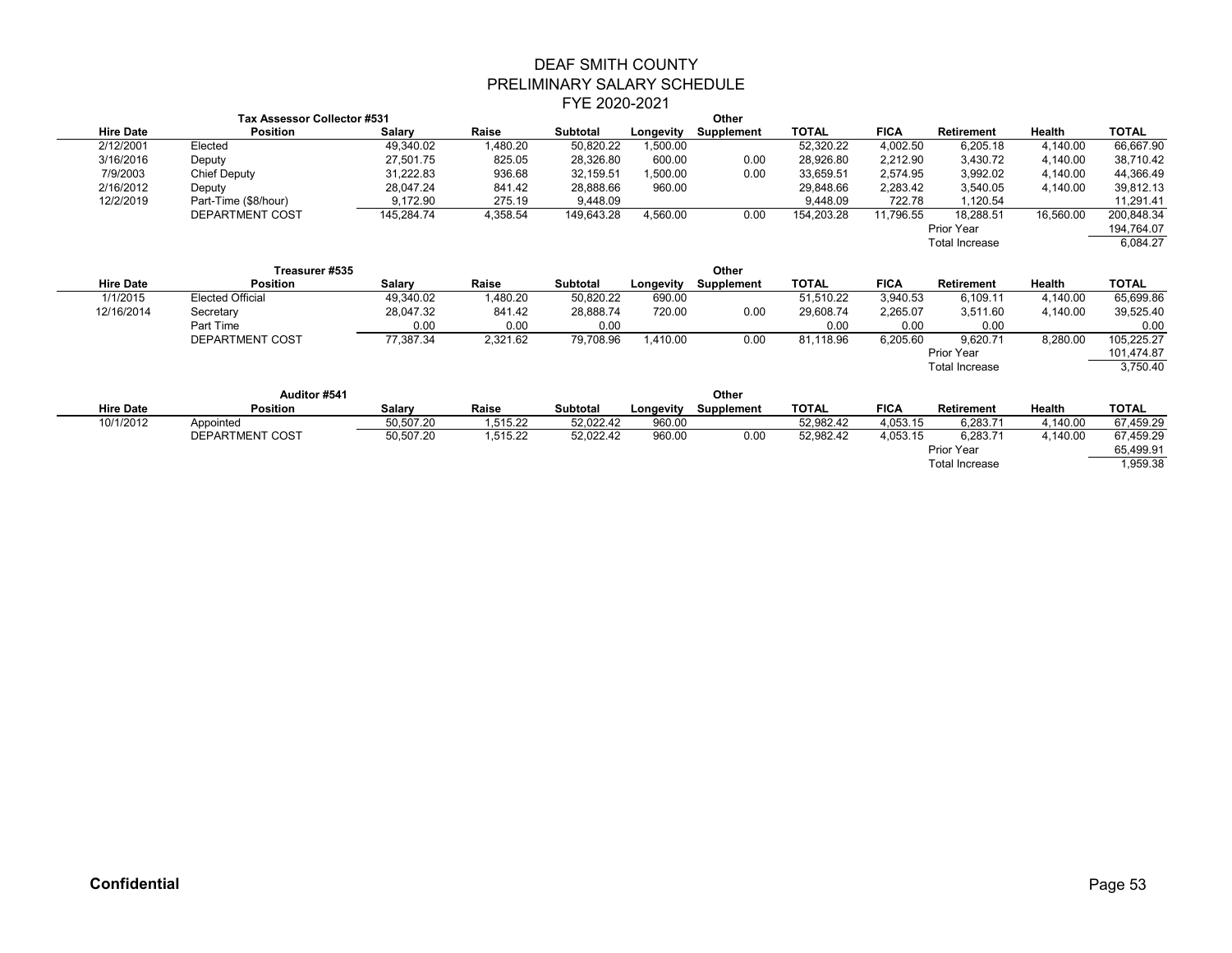|                  | <b>Sheriff's Office #545</b>     |            |           |            |           | Other      |              |             |                       |           |              |
|------------------|----------------------------------|------------|-----------|------------|-----------|------------|--------------|-------------|-----------------------|-----------|--------------|
| <b>Hire Date</b> | Position                         | Salary     | Raise     | Subtotal   | Longevity | Supplement | <b>TOTAL</b> | <b>FICA</b> | <b>Retirement</b>     | Health    | <b>TOTAL</b> |
| 10/1/2006        | Sheriff                          | 60,456.26  | 1,813.69  | 62,269.95  | 1,500.00  | 5,000.00   | 68,769.95    | 5,260.90    | 8,156.12              | 4,140.00  | 86,326.96    |
| 2/1/2002         | <b>Chief Deputy</b>              | 52,184.13  | 1,565.52  | 53,749.65  | 1,500.00  | 5,000.00   | 60,249.65    | 4,609.10    | 7,145.61              | 4,140.00  | 76,144.36    |
| 9/1/2001         | Investigator                     | 44,454.64  | 1,333.64  | 45,788.28  | 1,500.00  | 5,000.00   | 52,288.28    | 4,000.05    | 6,201.39              | 4,140.00  | 66,629.72    |
| 2/1/2013         | Deputy                           | 43,875.00  | 1,316.25  | 45, 191.25 | 960.00    | 4,000.00   | 50,151.25    | 3,836.57    | 5,947.94              | 4,140.00  | 64,075.76    |
| 9/24/2019        | Deputy                           | 42,000.00  | 1,260.00  | 43,260.00  | 0.00      | 2,000.00   | 45,260.00    | 3,462.39    | 5,367.84              | 4,140.00  | 58,230.23    |
| 9/16/1990        | Deputy                           | 43,875.00  | 1,316.25  | 45,191.25  | 1,500.00  | 5,000.00   | 51,691.25    | 3,954.38    | 6,130.58              | 4,140.00  | 65,916.21    |
| 5/1/2019         | Deputy                           | 41,753.32  | 1,252.60  | 43,005.92  | 0.00      | 2,000.00   | 45,005.92    | 3,442.95    | 5,337.70              | 4,140.00  | 57,926.57    |
|                  | Deputy                           | 43,875.00  | 1,316.25  | 45,191.25  | 0.00      | 2,000.00   | 47,191.25    | 3,610.13    | 5,596.88              | 4,140.00  | 60,538.26    |
| 6/11/2015        | <b>Records Clerk</b>             | 29,088.97  | 872.67    | 29,961.64  | 600.00    |            | 30,561.64    | 2,337.97    | 3,624.61              | 4,140.00  | 40,664.21    |
| 12/6/2016        | Deputy                           | 43,875.00  | 1,316.25  | 45,191.25  | 0.00      | 3,000.00   | 48,191.25    | 3,686.63    | 5,715.48              | 4,140.00  | 61,733.36    |
| 3/1/2001         | Deputy/Task Force                | 43,875.00  | 1,316.25  | 45,191.25  | 1,500.00  | 5,000.00   | 51,691.25    | 3,954.38    | 6,130.58              | 4,140.00  | 65,916.21    |
|                  | Deputy                           | 43,875.00  | 1,316.25  | 45,191.25  | 0.00      | 2,000.00   | 47,191.25    | 3,610.13    | 5,596.88              | 4,140.00  | 60,538.26    |
| 12/28/2015       | Deputy                           | 43,875.00  | 1,316.25  | 45,191.25  | 600.00    | 3,000.00   | 48,791.25    | 3,732.53    | 5,786.64              | 4,140.00  | 62,450.42    |
| 4/15/2016        | Deputy                           | 43,875.00  | 1,316.25  | 45,191.25  | 600.00    | 2,000.00   | 47,791.25    | 3,656.03    | 5,668.04              | 4,140.00  | 61,255.32    |
| 11/27/2002       | Admin. Assistant                 | 32,392.92  | 971.79    | 33,364.71  | 1,500.00  |            | 34,864.71    | 2,667.15    | 4,134.95              | 4,140.00  | 45,806.81    |
| 8/16/2013        | <b>Communications Supervisor</b> | 37,182.31  | 1,115.47  | 38,297.78  | 840.00    | 4,000.00   | 43,137.78    | 3,300.04    | 5,116.14              | 4,140.00  | 55,693.96    |
| 7/24/2019        | Dispatcher                       | 31,345.44  | 940.36    | 32,285.80  | 0.00      | 2,000.00   | 34,285.80    | 2,622.86    | 4,066.30              | 4,140.00  | 45,114.96    |
| 5/4/2020         | Dispatcher                       | 30,844.16  | 925.32    | 31,769.48  | 0.00      | 2,000.00   | 33,769.48    | 2,583.37    | 4,005.06              | 4,140.00  | 44,497.91    |
| 12/27/2018       | Dispatcher                       | 30,844.16  | 925.32    | 31,769.48  | 0.00      | 2,000.00   | 33,769.48    | 2,583.37    | 4,005.06              | 4,140.00  | 44,497.91    |
|                  | Dispatcher                       | 30,844.16  | 925.32    | 31,769.48  | 0.00      | 2,000.00   | 33,769.48    | 2,583.37    | 4,005.06              | 4,140.00  | 44,497.91    |
|                  | Overtime                         | 40,000.00  |           | 40,000.00  |           |            | 40,000.00    | 3,060.00    | 4,744.00              | 0.00      | 47,804.00    |
|                  | <b>DEPARTMENT COST</b>           | 854,390.47 | 24,431.71 | 878,822.18 | 12,600.00 | 57,000.00  | 948,422.18   | 72,554.30   | 112,482.87            | 82,800.00 | ,216,259.35  |
|                  |                                  |            |           |            |           |            |              |             | Prior Year            |           | 1,176,827.55 |
|                  |                                  |            |           |            |           |            |              |             | <b>Total Increase</b> |           | 39,431.80    |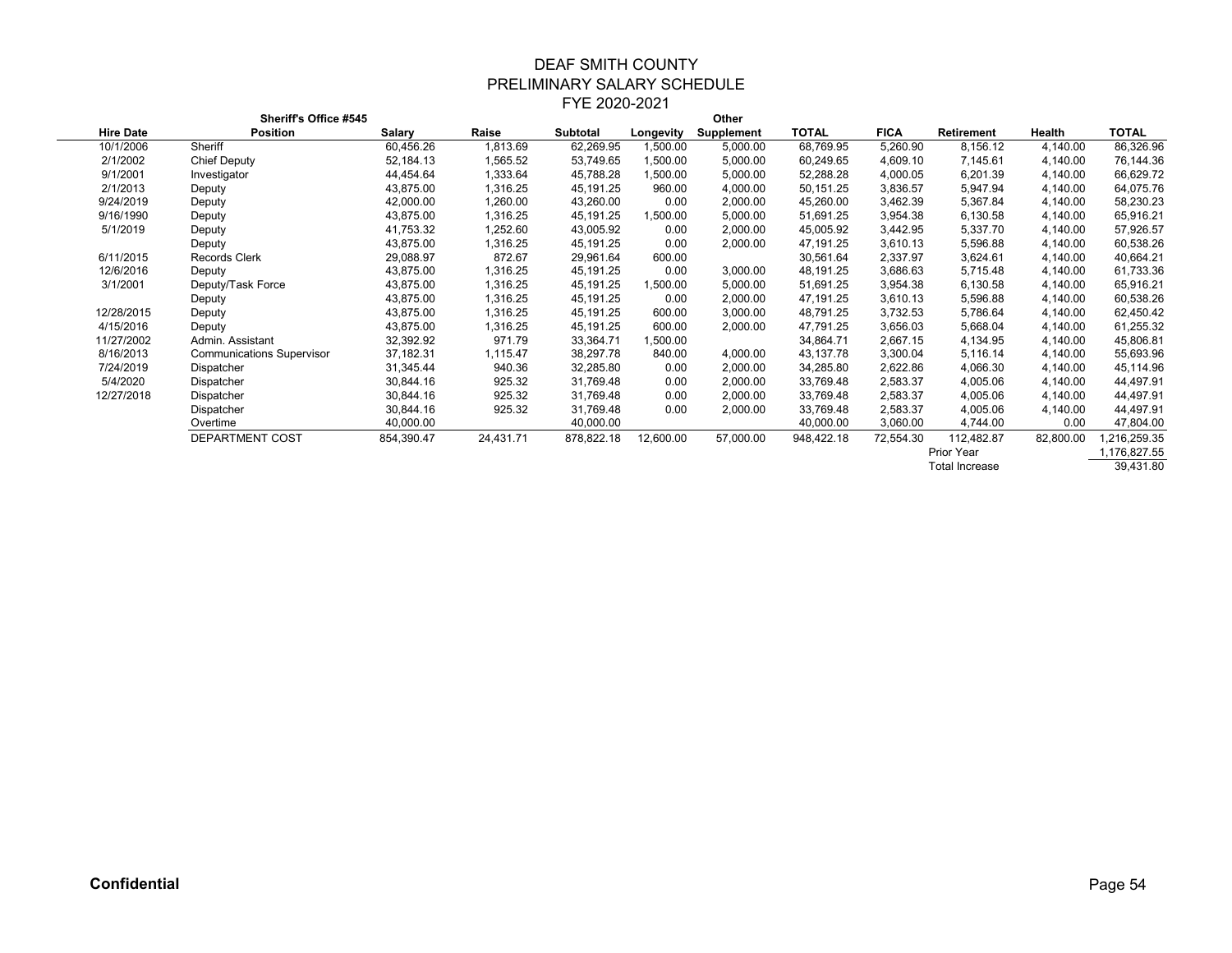|                  | <b>Jail #551</b>           |            |           |            |           | Other      |              |             |                       |           |             |
|------------------|----------------------------|------------|-----------|------------|-----------|------------|--------------|-------------|-----------------------|-----------|-------------|
| <b>Hire Date</b> | Position                   | Salary     | Raise     | Subtotal   | Longevity | Supplement | <b>TOTAL</b> | <b>FICA</b> | Retirement            | Health    | TOTAL       |
| 4/1/1990         | Jail Administrator/Captain | 49,738.40  | 1,492.15  | 51,230.55  | 1,500.00  | 5,000.00   | 57,730.55    | 4,416.39    | 6,846.84              | 4,140.00  | 73,133.78   |
| 7/16/2001        | Lieutenant                 | 46,216.81  | 1,386.50  | 47,603.31  | 1,500.00  | 5,000.00   | 54,103.31    | 4,138.90    | 6,416.65              | 4,140.00  | 68,798.87   |
| 4/4/2012         | Sergeant                   | 42,955.24  | 1,288.66  | 44,243.90  | 960.00    | 4,000.00   | 49,203.90    | 3,764.10    | 5,835.58              | 4,140.00  | 62,943.58   |
| 8/2/2015         | Corporal                   | 39,961.72  | 1,198.85  | 41,160.57  | 600.00    | 2,000.00   | 43,760.57    | 3,347.68    | 5,190.00              | 4,140.00  | 56,438.26   |
| 8/1/2017         | Corporal                   | 39,958.28  | 1,198.75  | 41,157.03  | 0.00      | 2,000.00   | 43,157.03    | 3,301.51    | 5,118.42              | 4,140.00  | 55,716.96   |
| 1/7/2008         | Corporal                   | 41,461.16  | 1,243.83  | 42,704.99  | 1,500.00  | 3,000.00   | 47,204.99    | 3,611.18    | 5,598.51              | 4,140.00  | 60,554.69   |
| 12/2/2012        | Corporal                   | 39,961.92  | 1,198.86  | 41,160.78  | 960.00    | 3,000.00   | 45,120.78    | 3,451.74    | 5,351.32              | 4,140.00  | 58,063.84   |
| 11/13/2018       | Jailer                     | 37,182.48  | 1,115.47  | 38,297.95  | 0.00      | 2,000.00   | 40,297.95    | 3,082.79    | 4,779.34              | 4,140.00  | 52,300.09   |
| 1/18/2009        | Jailer                     | 37,182.13  | 1,115.46  | 38,297.59  | 1,440.00  | 4,000.00   | 43,737.59    | 3,345.93    | 5,187.28              | 4,140.00  | 56,410.80   |
| 7/24/2018        | Jailer                     | 37,182.48  | 1,115.47  | 38,297.95  | 0.00      | 2,000.00   | 40,297.95    | 3,082.79    | 4,779.34              | 4,140.00  | 52,300.09   |
| 9/3/2017         | Jailer                     | 35,888.25  | 1,076.65  | 36,964.90  | 0.00      | 2,000.00   | 38,964.90    | 2,980.81    | 4,621.24              | 4,140.00  | 50,706.95   |
| 3/3/2020         | Jailer                     | 34,088.40  | 1,022.65  | 35,111.05  | 0.00      | 0.00       | 35,111.05    | 2,686.00    | 4,164.17              | 4,140.00  | 46,101.22   |
| 3/10/2020        | Jailer                     | 34,088.40  | 1,022.65  | 35,111.05  | 0.00      | 0.00       | 35,111.05    | 2,686.00    | 4,164.17              | 4,140.00  | 46,101.22   |
| 3/1/2018         | Jailer                     | 34,694.28  | 1,040.83  | 35,735.11  | 0.00      | 2,000.00   | 37,735.11    | 2,886.74    | 4,475.38              | 4,140.00  | 49,237.23   |
| 8/2/2016         | Jailer                     | 35,887.92  | 1,076.64  | 36,964.56  | 600.00    | 3,000.00   | 40,564.56    | 3,103.19    | 4,810.96              | 4,140.00  | 52,618.70   |
| 1/22/2020        | Jailer                     | 34,088.40  | 1,022.65  | 35,111.05  | 0.00      | 0.00       | 35,111.05    | 2,686.00    | 4,164.17              | 4,140.00  | 46,101.22   |
| 8/28/2017        | Jailer                     | 37,182.48  | 1,115.47  | 38,297.95  | 0.00      | 2,000.00   | 40,297.95    | 3,082.79    | 4,779.34              | 4,140.00  | 52,300.09   |
| 6/13/2017        | Jailer                     | 35,888.40  | 1,076.65  | 36,965.05  | 0.00      | 2,000.00   | 38,965.05    | 2,980.83    | 4,621.26              | 4,140.00  | 50,707.13   |
| 7/23/2019        | Jailer                     | 35,888.40  | 1,076.65  | 36,965.05  | 0.00      | 0.00       | 36,965.05    | 2,827.83    | 4,384.06              | 4,140.00  | 48,316.93   |
| 8/6/2019         | Jailer                     | 34,088.40  | 1,022.65  | 35,111.05  | 0.00      | 0.00       | 35,111.05    | 2,686.00    | 4,164.17              | 4,140.00  | 46,101.22   |
|                  | Jailer                     | 34,693.94  | 1,040.82  | 35,734.76  | 0.00      | 2,000.00   | 37,734.76    | 2,886.71    | 4,475.34              | 4,140.00  | 49,236.81   |
|                  | Overtime                   | 40,000.00  |           | 40,000.00  |           |            | 40,000.00    | 3,060.00    | 4,744.00              |           | 47,804.00   |
|                  | DEPARTMENT COST            | 838,277.89 | 23,948.34 | 862,226.23 | 9,060.00  | 45,000.00  | 916,286.23   | 70,095.90   | 108,671.55            | 86,940.00 | ,181,993.67 |
|                  |                            |            |           |            |           |            |              |             | Prior Year            |           | 149,290.70  |
|                  |                            |            |           |            |           |            |              |             | <b>Total Increase</b> |           | 32,702.97   |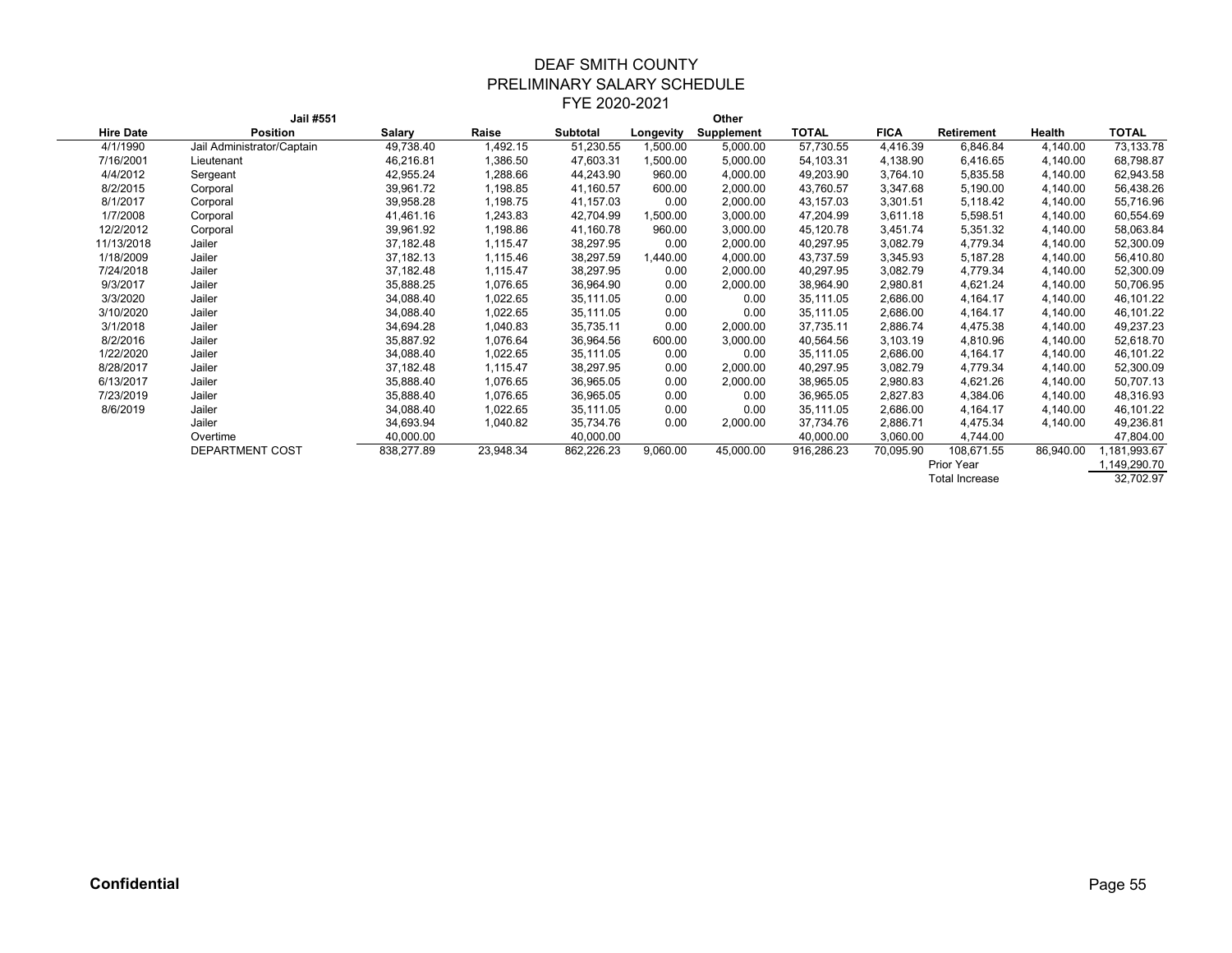|                              | LIBRARY #555           |            |          |            |           | Other                |                           |             |                        |           |                           |
|------------------------------|------------------------|------------|----------|------------|-----------|----------------------|---------------------------|-------------|------------------------|-----------|---------------------------|
| <b>Hire Date</b>             | <b>Position</b>        | Salary     | Raise    | Subtotal   | Longevity | Supplement           | <b>TOTAL</b>              | <b>FICA</b> | Retirement             | Health    | <b>TOTAL</b>              |
| 6/23/2008                    | Librarian              | 41,523.63  | 1,245.71 | 42,769.34  | 1,320.00  | 0.00                 | 44,089.34                 | 3,372.83    | 5,229.00               | 4,140.00  | 56,831.17                 |
| 6/25/2018                    | Staff                  | 28,047.24  | 841.42   | 28,888.66  | 0.00      | 0.00                 | 28,888.66                 | 2,209.98    | 3,426.19               | 4,140.00  | 38,664.83                 |
| 8/1/2016                     | Staff                  | 37,530.18  | 1,125.91 | 38,656.09  | 600.00    |                      | 39,256.09                 | 3,003.09    | 4,655.77               | 4,140.00  | 51,054.95                 |
| 8/20/2012                    | Staff                  | 28,047.24  | 841.42   | 28,888.66  | 960.00    | 0.00                 | 29,848.66                 | 2,283.42    | 3,540.05               | 4,140.00  | 39,812.13                 |
| 8/3/2015                     | Staff                  | 28,047.24  | 841.42   | 28,888.66  | 600.00    | 0.00                 | 29,488.66                 | 2,255.88    | 3,497.35               | 4,140.00  | 39,381.89                 |
| 10/7/2014                    | part time              | 9,949.50   | 298.49   | 10,247.99  | 0.00      |                      | 10,247.99                 | 783.97      | 1,215.41               |           | 12,247.37                 |
|                              | part time              | 15,919.20  | 477.58   | 16,396.78  | 0.00      |                      | 16,396.78                 | 1,254.35    | 1,944.66               | 0.00      | 19,595.79                 |
|                              | part time              | 1,200.00   |          | 1,200.00   |           |                      | 1,200.00                  | 91.80       | 142.32                 | 0.00      | 1,434.12                  |
|                              | DEPARTMENT COST        | 190,264.23 | 5,671.93 | 195,936.16 | 3,480.00  | 0.00                 | 199,416.16                | 15,255.34   | 23,650.76              | 20,700.00 | 259,022.25                |
|                              |                        |            |          |            |           |                      |                           |             | Prior Year             |           | 251,220.55                |
|                              |                        |            |          |            |           |                      |                           |             | <b>Total Increase</b>  |           | 7,801.70                  |
|                              |                        |            |          |            |           |                      |                           |             |                        |           |                           |
|                              | <b>MUSEUM #561</b>     |            |          |            |           | Other                |                           |             |                        |           |                           |
| <b>Hire Date</b><br>2/2/2015 | <b>Position</b>        | Salary     | Raise    | Subtotal   | Longevity | Supplement           | <b>TOTAL</b><br>36,638.78 | <b>FICA</b> | <b>Retirement</b>      | Health    | <b>TOTAL</b><br>47,927.01 |
|                              | <b>Director</b>        | 34,989.11  | 1,049.67 | 36,038.78  | 600.00    |                      |                           | 2,802.87    | 4,345.36               | 4,140.00  |                           |
| 1/1/2007                     | Assistant              | 28,047.24  | 841.42   | 28,888.66  | 1,500.00  | 0.00                 | 30,388.66                 | 2,324.73    | 3,604.09               | 4,140.00  | 40,457.48                 |
|                              | DEPARTMENT COST        | 63,036.35  | 1,891.09 | 64,927.44  | 2,100.00  | 0.00                 | 67,027.44                 | 5,127.60    | 7,949.45<br>Prior Year | 8,280.00  | 88,384.49                 |
|                              |                        |            |          |            |           |                      |                           |             |                        |           | 85,400.94<br>2,983.55     |
|                              |                        |            |          |            |           |                      |                           |             | <b>Total Increase</b>  |           |                           |
|                              | Social Services #565   |            |          |            |           | Other                |                           |             |                        |           |                           |
| <b>Hire Date</b>             | <b>Position</b>        | Salary     | Raise    | Subtotal   | Longevity | Supplement           | <b>TOTAL</b>              | <b>FICA</b> | Retirement             | Health    | <b>TOTAL</b>              |
| 2/25/2008                    | Director               | 30,235.89  | 907.08   | 31,142.97  | 1,500.00  | 0.00                 | 32,642.97                 | 2,497.19    | 3.871.46               | 4,140.00  | 43,151.61                 |
| 1/1/2015                     | Judge                  | 10,000.00  |          | 10,000.00  |           |                      | 10,000.00                 | 765.00      | 1,186.00               |           | 11,951.00                 |
|                              | DEPARTMENT COST        | 40,235.89  | 907.08   | 41,142.97  | 1,500.00  | 0.00                 | 42,642.97                 | 3,262.19    | 5,057.46               | 4,140.00  | 55,102.61                 |
|                              |                        |            |          |            |           |                      |                           |             | Prior Year             |           | 53,942.68                 |
|                              |                        |            |          |            |           |                      |                           |             | <b>Total Increase</b>  |           | 1,159.93                  |
|                              |                        |            |          |            |           |                      |                           |             |                        |           |                           |
|                              | <b>EXTENSION #571</b>  |            |          |            |           | Other                |                           |             |                        |           |                           |
| <b>Hire Date</b>             | <b>Position</b>        | Salary     | Raise    | Subtotal   |           | Longevity Supplement | <b>TOTAL</b>              | <b>FICA</b> | Retirement             | Health    | <b>TOTAL</b>              |
| 8/1/2005                     | <b>Extension Agent</b> | 20,960.24  | 628.81   | 21,589.05  | 1,500.00  | 0.00                 | 23,089.05                 | 1,766.31    | 2,738.36               | 4,140.00  | 31,733.72                 |
| 8/1/2017                     |                        | 13,750.88  | 412.53   | 14,163.40  |           | 0.00                 | 14,163.40                 | 1,083.50    | 1,679.78               | 0.00      | 16,926.68                 |
| 3/1/1997                     |                        | 17,836.70  | 535.10   | 18,371.80  |           | 0.00                 | 18,371.80                 | 1,405.44    | 2,178.90               | 0.00      | 21,956.14                 |
| 9/1/2010                     | <b>Extension Agent</b> | 20,960.24  | 628.81   | 21,589.05  | 1,320.00  | 0.00                 | 22,909.05                 | 1,752.54    | 2,717.01               | 4,140.00  | 31,518.60                 |
|                              |                        | 0.00       |          | 0.00       |           | 0.00                 | 0.00                      | 0.00        | 0.00                   | 0.00      | 0.00                      |
|                              | Part Time              | 0.00       |          | 0.00       |           |                      | 0.00                      | 0.00        | 0.00                   | 0.00      | 0.00                      |
|                              |                        |            |          |            |           |                      |                           |             |                        |           |                           |
|                              | DEPARTMENT COST        | 73,508.06  | 2,205.24 | 75,713.30  | 2,820.00  | 0.00                 | 78,533.30                 | 6,007.80    | 9,314.05               | 8,280.00  | 102,135.14                |
|                              |                        |            |          |            |           |                      |                           |             | Prior Year             |           | 119,920.92                |
|                              |                        |            |          |            |           |                      |                           |             | <b>Total Increase</b>  |           | $-17,785.78$              |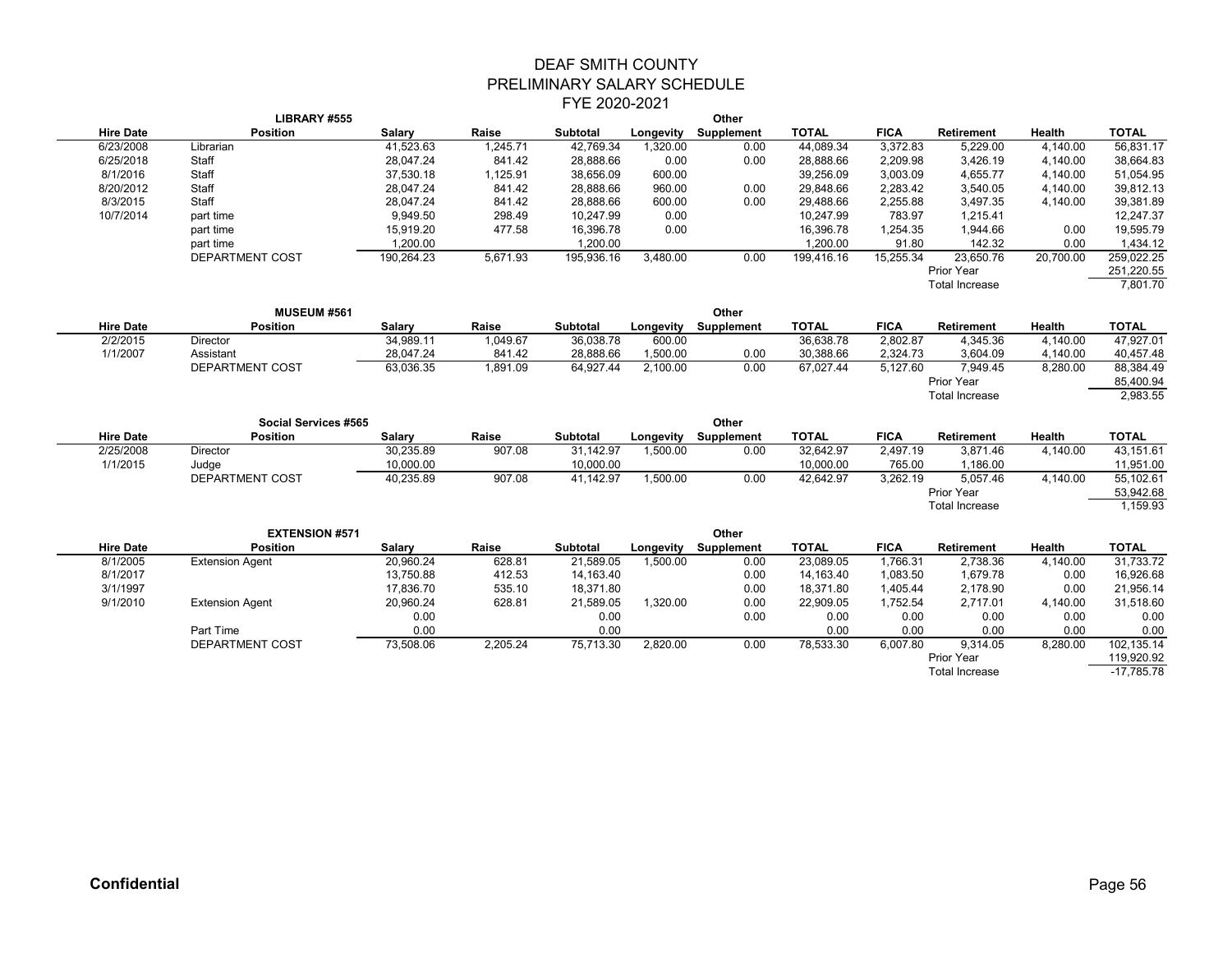|                  | <b>Maintenance #578</b> |            |          |                 |           | Other      |            |             |                       |           |              |
|------------------|-------------------------|------------|----------|-----------------|-----------|------------|------------|-------------|-----------------------|-----------|--------------|
| <b>Hire Date</b> | <b>Position</b>         | Salary     | Raise    | <b>Subtotal</b> | Longevity | Supplement | TOTAL      | <b>FICA</b> | Retirement            | Health    | <b>TOTAL</b> |
| 7/6/1995         | <b>Maint Supervisor</b> | 40,090.97  | 1,202.73 | 41,293.70       | 1,500.00  |            | 42,793.70  | 3,273.72    | 5.075.33              | 4.140.00  | 55,282.75    |
| 11/28/2005       | Maintenance             | 31,683.33  | 950.50   | 32,633.83       | 1,500.00  |            | 34,133.83  | 2.611.24    | 4.048.27              | 4.140.00  | 44,933.34    |
| 9/28/2015        | Maintenance             | 27,501.83  | 825.05   | 28,326.88       | 600.00    |            | 28,926.88  | 2,212.91    | 3,430.73              | 4.140.00  | 38,710.52    |
| 3/1/2019         | Part-time (11.33)       | 11,705.29  | 351.16   | 12.056.45       |           |            | 12.056.45  | 922.32      | 1.429.89              | 4.140.00  | 18,548.66    |
|                  | DEPARTMENT COST         | 110.981.42 | 3.329.44 | 114.310.86      | 3,600.00  | 0.00       | 117.910.86 | 9.020.18    | 13.984.23             | 16,560.00 | 157.475.27   |
|                  |                         |            |          |                 |           |            |            |             | Prior Year            |           | 152,767.80   |
|                  |                         |            |          |                 |           |            |            |             | <b>Total Increase</b> |           | 4,707.47     |
|                  |                         |            |          |                 |           |            |            |             |                       |           |              |

|                  | Non Departmental            |            |          |                 |           | Other      |              |             |                       |          |              |
|------------------|-----------------------------|------------|----------|-----------------|-----------|------------|--------------|-------------|-----------------------|----------|--------------|
| <b>Hire Date</b> | <b>Position</b>             | Salary     | Raise    | <b>Subtotal</b> | Longevity | Supplement | <b>TOTAL</b> | <b>FICA</b> | <b>Retirement</b>     | Health   | <b>TOTAL</b> |
| 11/1/2005        | Court Reporter              | 83.197.92  | 2.495.94 | 85,693.86       | 1,500.00  |            | 87,193.86    | 6,670.33    | 10.341.19             | 4.140.00 | 108,345.38   |
| 12/1/2017        | Veteran Svc Officer         | 15,967.60  | 479.03   | 16,446.63       | 0.00      |            | 16,446.63    | 1,258.17    | 1,950.57              | 4,140.00 | 23,795.37    |
|                  | <b>Wellness Coordinator</b> |            |          |                 |           | 5,000.00   | 5,000.00     | 382.50      | 593.00                |          | 5,975.50     |
| 1/1/2019         | Elections & VR              | 9.397.62   |          | 9.397.62        | 0.00      | 0.00       | 9.397.62     | 718.92      | 1.114.56              | 0.00     | 11,231.10    |
|                  |                             | 0.00       |          | 0.00            | 0.00      | 0.00       | 0.00         | 0.00        | 0.00                  | 0.00     | 0.00         |
|                  | DEPARTMENT COST             | 108,563.14 | 2.974.97 | 111,538.11      | 1,500.00  | 5,000.00   | 118,038.11   | 9,029.92    | 13,999.32             | 8,280.00 | 149,347.34   |
|                  |                             |            |          |                 |           |            |              |             | Prior Year Gen Fund   |          | 145,780.45   |
|                  |                             |            |          |                 |           |            |              |             | <b>Total Increase</b> |          | 3,566.89     |
|                  |                             |            |          |                 |           |            |              |             |                       |          |              |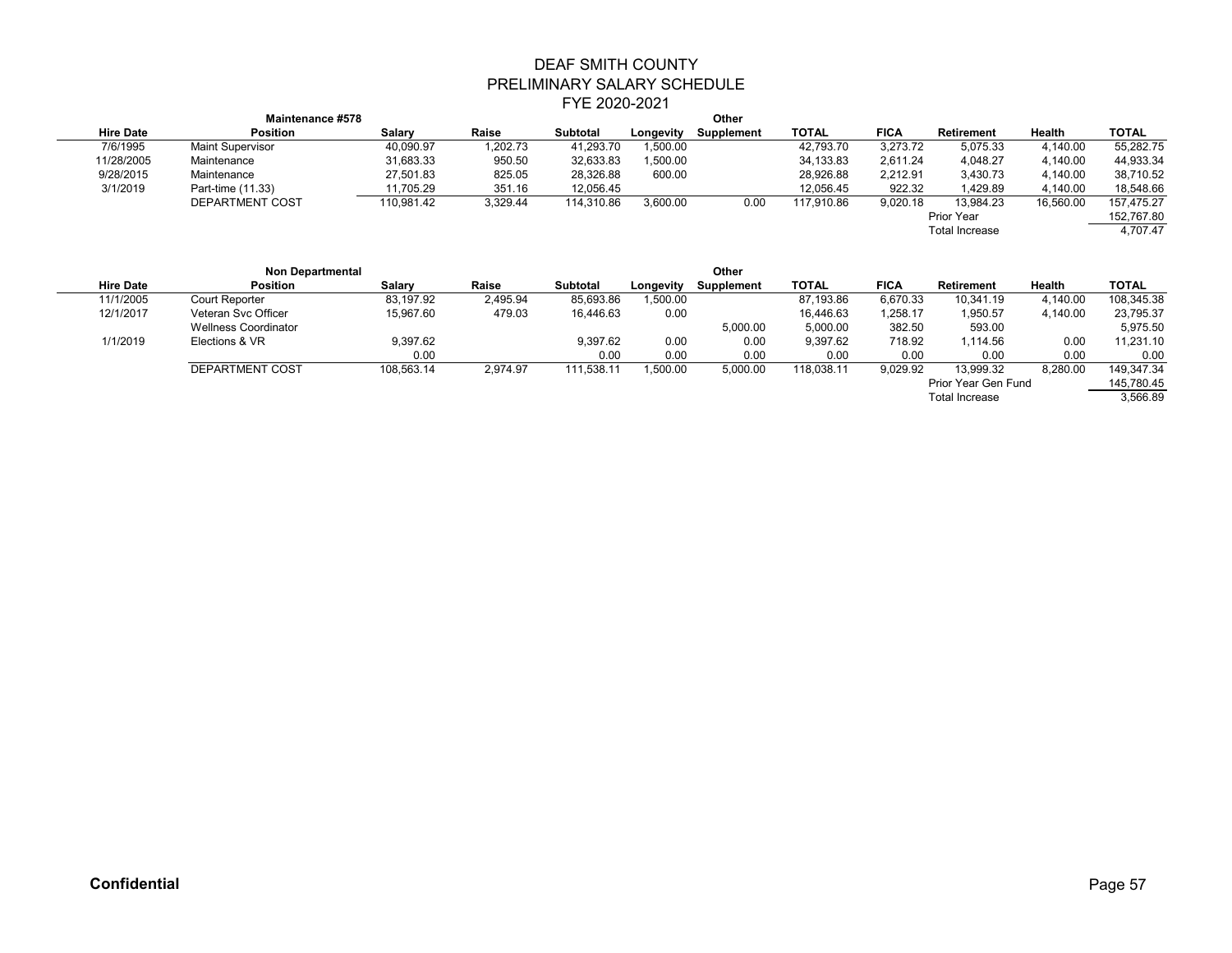|                  | Road & Bridge Pct 1     |            |          |                 | Other     |            |              |             |                       |               |              |
|------------------|-------------------------|------------|----------|-----------------|-----------|------------|--------------|-------------|-----------------------|---------------|--------------|
| <b>Hire Date</b> | <b>Position</b>         | Salary     | Raise    | <b>Subtotal</b> | Longevity | Supplement | <b>TOTAL</b> | <b>FICA</b> | <b>Retirement</b>     | <b>Health</b> | <b>TOTAL</b> |
| 1/1/2017         | <b>Elected Official</b> | 18,999.00  |          | 18,999.00       | 690.00    | 1,000.00   | 20,689.00    | 1.582.71    | 2,453.72              | 4,140.00      | 28,865.42    |
| 1/18/2010        | Foreman                 | 42.414.79  | 1.272.44 | 43,687.23       | 1,320.00  |            | 45,007.23    | 3,443.05    | 5,337.86              | 4,140.00      | 57,928.14    |
| 12/11/2017       | Operator                | 40,087.19  | 1,202.62 | 41,289.81       | 0.00      |            | 41,289.81    | 3,158.67    | 4.896.97              | 4.140.00      | 53,485.45    |
| 7/16/2018        | Operator                | 40,087.19  | 1,202.62 | 41,289.81       | 0.00      |            | 41,289.81    | 3,158.67    | 4,896.97              | 4,140.00      | 53,485.45    |
| 10/1/2014        | Operator                | 40,087.19  | 1,202.62 | 41,289.81       | 720.00    |            | 42,009.81    | 3,213.75    | 4,982.36              | 4,140.00      | 54,345.92    |
| 7/18/1995        | Operator                | 40,087.19  | 1,202.62 | 41,289.81       | 1.500.00  |            | 42,789.81    | 3,273.42    | 5.074.87              | 4.140.00      | 55,278.10    |
|                  |                         |            |          | 0.00            |           |            | 0.00         | 0.00        | 0.00                  |               | 0.00         |
|                  | Overtime                | 3,000.00   |          | 3,000.00        |           |            | 3,000.00     | 229.50      | 355.80                |               | 3,585.30     |
|                  | DEPARTMENT COST         | 224,762.55 | 6,082.91 | 230,845.46      | 4,230.00  | 1,000.00   | 236,075.46   | 18,059.77   | 27,998.55             | 24,840.00     | 306,973.78   |
|                  |                         |            |          |                 |           |            |              |             | Prior Year            |               | 298,569.74   |
|                  |                         |            |          |                 |           |            |              |             | <b>Total Increase</b> |               | 8.404.04     |

| Road & Bridge Pct 2 |                         |            |          |                 |           | Other      |              |             |                       |            |              |
|---------------------|-------------------------|------------|----------|-----------------|-----------|------------|--------------|-------------|-----------------------|------------|--------------|
| <b>Hire Date</b>    | <b>Position</b>         | Salary     | Raise    | <b>Subtotal</b> | Longevity | Supplement | <b>TOTAL</b> | <b>FICA</b> | <b>Retirement</b>     | Health     | <b>TOTAL</b> |
| 1/1/2003            | <b>Elected Official</b> | 18,999.00  |          | 18,999.00       | 1,500.00  | 1,000.00   | 21,499.00    | 1,644.67    | 2,549.78              | 4.140.00   | 29,833.45    |
| 7/9/2001            | Operator                | 40,087.19  | 1.202.62 | 41,289.81       | 1,500.00  |            | 42,789.81    | 3.273.42    | 5,074.87              | 4.140.00   | 55,278.10    |
| 1/2/2020            | Operator                | 40,087.19  | 1,202.62 | 41.289.81       | 0.00      |            | 41,289.81    | 3,158.67    | 4,896.97              | 4.140.00   | 53,485.45    |
| 11/27/2017          | Operator                | 40,087.19  | 1,202.62 | 41,289.81       | 0.00      |            | 41,289.81    | 3,158.67    | 4,896.97              | 4,140.00   | 53,485.45    |
| 5/1/2001            | Operator                | 40,087.19  | 1,202.62 | 41,289.81       | 1,500.00  |            | 42,789.81    | 3,273.42    | 5.074.87              | 4.140.00   | 55,278.10    |
| 4/22/1998           | Foreman                 | 42.414.79  | 1.272.44 | 43.687.23       | 1.500.00  |            | 45,187.23    | 3,456.82    | 5.359.21              | 4.140.00   | 58,143.26    |
|                     | Overtime                | 3,000.00   |          | 3,000.00        |           |            | 3.000.00     | 229.50      | 355.80                |            | 3,585.30     |
|                     |                         |            |          | 0.00            |           |            | 0.00         | 0.00        | 0.00                  |            | 0.00         |
|                     | DEPARTMENT COST         | 224,762.55 | 6,082.91 | 230,845.46      | 6,000.00  | 1,000.00   | 237,845.46   | 18,195.18   | 28.208.47             | 24,840.00  | 309,089.11   |
|                     |                         |            |          |                 |           |            |              | Prior Year  |                       | 302,656.64 |              |
|                     |                         |            |          |                 |           |            |              |             | <b>Total Increase</b> |            | 6.432.47     |

|                  | Road & Bridge Pct 3 |            |          |            | Other     |            |              |             |                       |               |              |
|------------------|---------------------|------------|----------|------------|-----------|------------|--------------|-------------|-----------------------|---------------|--------------|
| <b>Hire Date</b> | <b>Position</b>     | Salary     | Raise    |            | Longevity | Supplement | <b>TOTAL</b> | <b>FICA</b> | Retirement            | <b>Health</b> | <b>TOTAL</b> |
| 1/1/2009         | Elected Official    | 18,999.00  |          | 18,999.00  | 1.410.00  | 1,000.00   | 21,409.00    | 1.637.79    | 2.539.11              | 4.140.00      | 29,725.90    |
| 7/5/1994         | Foreman             | 42.414.79  | 1.272.44 | 43,687.23  | 1,500.00  |            | 45,187.23    | 3,456.82    | 5,359.21              | 4.140.00      | 58,143.26    |
| 12/3/2012        | Operator            | 40.087.19  | 1,202.62 | 41.289.81  | 960.00    |            | 42,249.81    | 3,232.11    | 5.010.83              | 4.140.00      | 54,632.74    |
| 6/27/2016        | Operator            | 40.087.19  | 1,202.62 | 41,289.81  | 600.00    |            | 41,889.81    | 3,204.57    | 4.968.13              | 4,140.00      | 54,202.51    |
| 5/11/2020        | Operator            | 40,087.19  | 1,202.62 | 41,289.81  | 0.00      |            | 41,289.81    | 3,158.67    | 4,896.97              | 4,140.00      | 53,485.45    |
|                  |                     |            |          | 0.00       |           |            | 0.00         | 0.00        | 0.00                  |               | 0.00         |
|                  | Overtime            | 3.000.00   |          | 3.000.00   |           |            | 3.000.00     | 229.50      | 355.80                |               | 3,585.30     |
|                  | DEPARTMENT COST     | 184,675.36 | 4,880.29 | 189,555.65 | 4,470.00  | 1,000.00   | 195,025.65   | 14,919.46   | 23.130.04             | 20,700.00     | 253,775.16   |
|                  |                     |            |          |            |           |            |              |             | Prior Year            |               | 248,712.40   |
|                  |                     |            |          |            |           |            |              |             | <b>Total Increase</b> |               | 5.062.76     |
|                  |                     |            |          |            |           |            |              |             |                       |               |              |